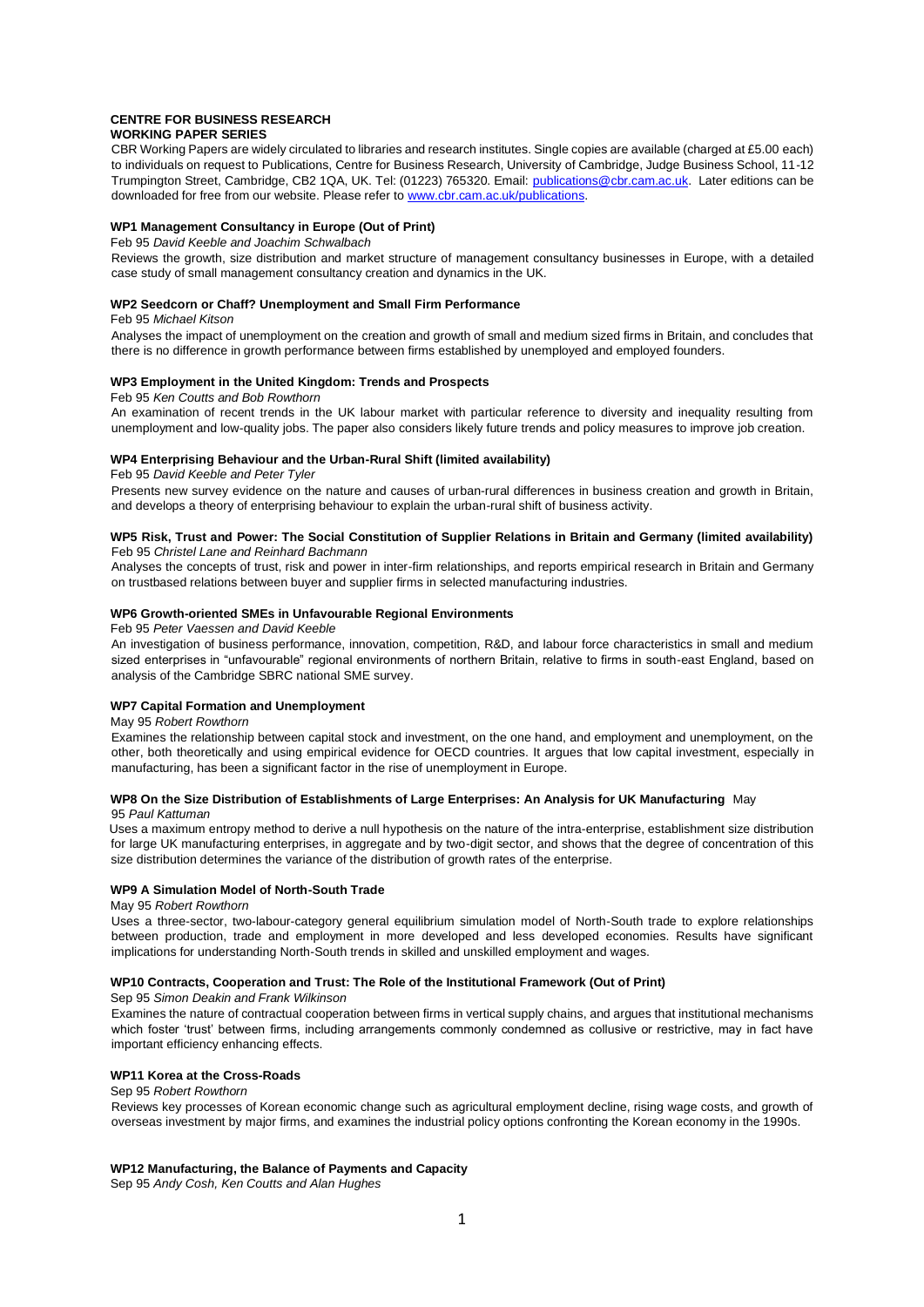Argues that the restoration of full employment in Britain requires a sustained improvement in manufacturing capacity and output, and quantifies the levels of manufacturing investment, output growth and net exports needed if unemployment is to be reduced without persistent external deficits.

#### **WP13 The Role of Manufacturing in the National Economy**

### Sep 95 *Robert Rowthorn*

A major review of global manufacturing and structural economic change, focusing on changing trade relations between advanced and developing countries. Argues that a new international division of labour is emerging between 'knowledge-intensive' and 'labour-intensive' production of goods and services, and examines the problems, causes and policy implications of poor manufacturing performance and rising unemployment in advanced countries.

## **WP14 Britain's Industrial Performance since 1960: Underinvestment and Relative Decline**

#### Sep 95 *Michael Kitson and Jonathan Michie*

Argues that Britain's poor industrial performance, deindustrialisation and relative economic decline has continued since 1980 notwithstanding government policies, and that the key problem is underinvestment by manufacturing industry.

#### **WP15 The Competitive Selection of Democratic Firms in a World of Self-Sustaining Institutions**

#### Sep 95 *Ugo Pagano and Robert Rowthorn*

Uses a simple mathematical model to explore the relationship between property rights and technology. The paper argues that causation flows in both directions, showing how this could explain the persistence of inefficient productive arrangements. Parallels are drawn with the biological theory of speciation.

## **WP16 Tacit Knowledge and Technology Transfer**

#### Sep 95 *Jeremy Howells*

Outlines the key parameters and traits of knowledge and analyses the way tacit know-how is acquired and transferred within and between firms, before concluding with an investigation of the policy implications of tacit knowledge for technology transfer programmes.

#### **WP17 Economic Growth as an Evolutionary Process**

### Sep 95 *Matthias Kelm*

This paper derives a coherent evolutionary theory of economic growth from the basic assumptions of genuine uncertainty and bounded rationality. The theory developed here attempts to improve on previous theories of economic evolution by distinguishing more precisely between the various evolutionary forces driving the growth process.

#### **WP18 Failures, Acquisitions and Post Merger Success: The Comparative Financial Characteristics of Large and Small Companies**

Sep 95 *Andy Cosh and Alan Hughes* 

This paper analyses the financial characteristics of acquired, failed and surviving firms in the whole UK company sector and draws conclusions about the nature of the 'natural' selection process in that sector.

## **WP19 Executive Remuneration, Executive Dismissal and Institutional Shareholdings**

#### Sep 95 *Andy Cosh and Alan Hughes*

This paper shows that in the UK electrical engineering industry the likelihood of executive dismissal declines with company size and rises with poor performance. Pay is positively related to both size and shareholder returns with the former more significant. The presence or absence of institutions as major shareholders makes little difference to the direction or strength of these links.

#### **WP20 Communities of Competitors: Open Price Associations and the American State, 1911-1929** Nov 95 *Gerald Berk*

Examines successful US efforts to 'regulate competition' in the 1920s, via open price associations and Federal Trade Commission experiments in trade practice conferences. Business associations helped generate cooperation and were more successful than is commonly thought.

#### **WP21 Vertical Inter-Firm Relations in Britain and Germany: The Role of Trade Associations and Legal Regulation**  Dec 95 *Christel Lane and Reinhard Bachmann*

Assesses how industry associations and legal regulations affect inter-firm trust and power relations in Britain and Germany, and shows that the radically different institutional environments in these countries lead to significant differences in the nature and quality of inter-firm coordination.

### **WP22 Economics, Ethics and Unfair Competition**

Dec 95 *Ian Jones and Michael Pollitt*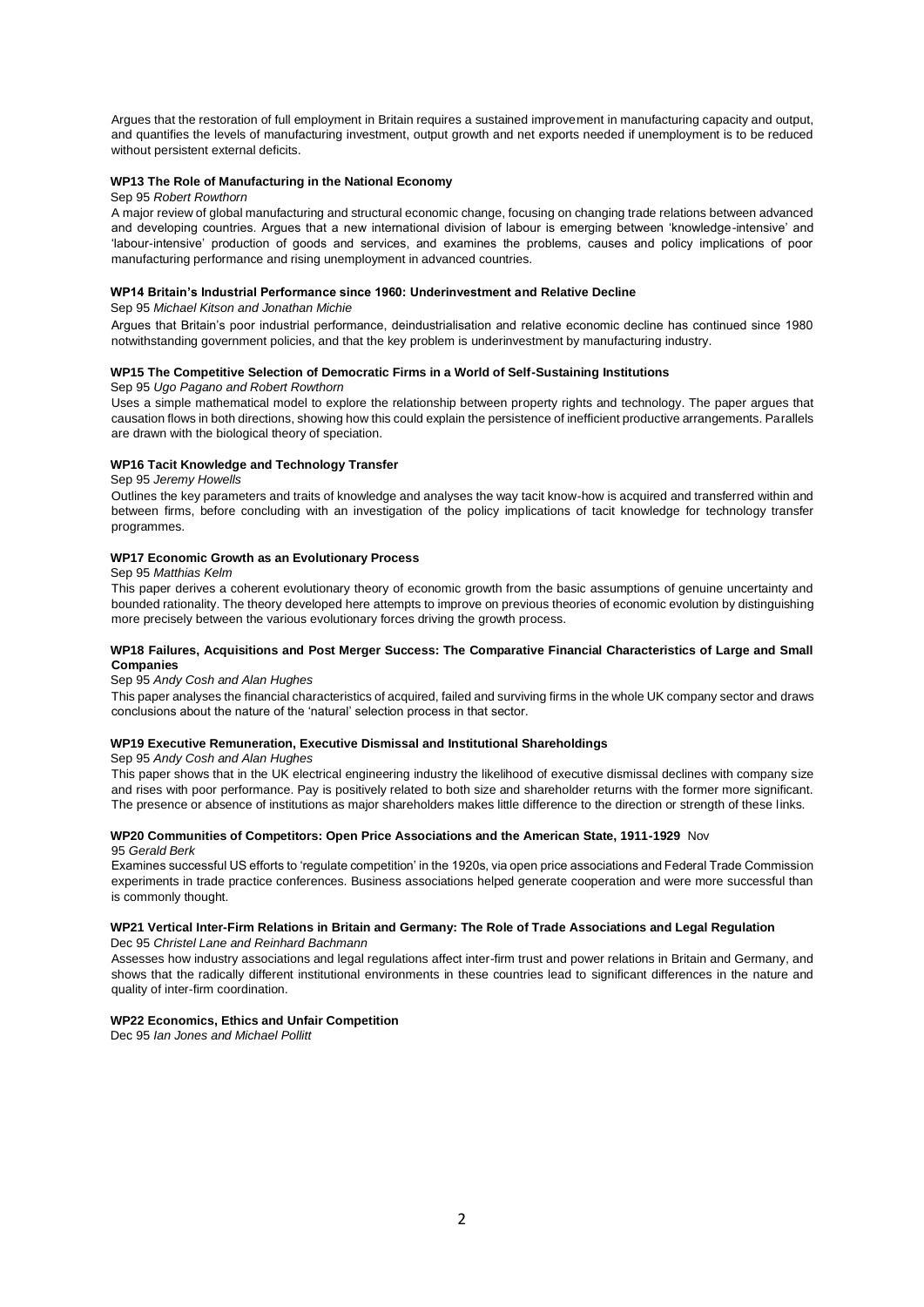Considers the nature of unfair competition between firms in terms of vertical and horizontal relationships, and relations with customers. The paper develops concepts of fairness based on biblical principles, and discusses case studies of Hewlett Packard, the UK clothing industry, ServiceMaster, UK mortgages, United Biscuits and the BA 'Dirty Tricks' campaign.

### **WP23 Business Services, the Management of Change and Regional Development in the UK: A Corporate Client Perspective**

### Dec 95 *Peter Wood*

Reviews the recent rapid growth in use of strategic management consultancies by large UK corporations , in relation to clients' inhouse management capabilities, the reasons for employment of different types of consultancy such as small and large firms, and the focusing of consultancy functions in southern England.

### **WP24 Joint Ventures and Economic Reform in China: A Case Study of the Coca-Cola Business System, with Particular Reference to the Tianjin Coca-Cola Plant**

## Dec 95 *Peter Nolan*

This first in-depth case study of a single Coca-Cola plant analyses the impact of the growth of the Tianjin bottling plant, China, on capital markets, including profits, plant size distribution and firm structure, on supplier networks, and on direct and indirect labour market employment effects.

#### **WP25 Financing the Industrial Cooperatives of the Mondragon Group (limited availability)**

#### Mar 96 *Melissa Moye*

Analyses the effects of and recent changes in, the system of cooperative credit and financing developed by the Mondragon industrial cooperatives of the Basque region of Spain. Cooperative credit provided by the Caja Laboral has reduced risk and facilitated external management intervention, but external pressures are now reducing its effectiveness.

#### **WP26 Why do Firms Grow?**

#### Mar 96 *Fabrizio Traú*

Reviews the wide range of non-neoclassical theoretical approaches which have been developed to understand the growth of firms. It stresses the need for theory to analyse the internal functioning of complex organisations, deals with both supply and demand issues, and reviews the role played by technological, financial and organisational determinants of growth, as well as entrepreneurial motivation.

#### **WP27 The European Dynamics of Computer Services**

#### Mar 96 *Jeremy Howells*

This paper examines the dynamics of the rapidly growing European computer services industry, focusing especially on key technological and industrial changes affecting its recent development, organisation and locational evolution. It also considers the changing policy context for computer services within the European Union.

### **WP28 The Remarkable Resilience of the Industrial Districts of Tuscany (limited availability)** Mar

#### 96 *Gabbi Dei Ottati*

Analyses the different ways - product diversification and innovation, quality upgrading, commercial specialisation - in which small firms in the industrial districts of Tuscany, Italy, have been successfully restructuring their activities in the face of intensified competition, with consequent changes in internal and external divisions of labour. The growth of 'enterprise groups' and collective action has been essential to this successful adaptation.

#### **WP29 Insurance Markets and Long-Run Equilibrium with Systemic Risks: The Case of the US Federal Crop Insurance Programme**

#### Mar 96 *John Duncan*

This study considers the effects of systemic risks on the current US federal programme to deliver crop insurance through reinsurance, on the basis of a definition of competitive equilibrium as a function of reservation preference levels for firm entry and exit. High systemic risks may render reinsurance schemes unrealistic.

#### **WP30 Takeovers, Institutional Investment and the Persistence of Profits**

Mar 96 *Andy Cosh, Alan Hughes, Kevin Lee and Ajit Singh* 

Examines via econometric analysis of UK company data the inter-relationship between the shareownership characteristics of companies, their takeover activity and the impact upon them of competitive forces affecting the persistence of profits, paying particular attention to the role of institutions as shareholders and their impact upon the outcome of the merger/takeover process.

#### **WP31 Common Supply, Collusion and Entry Deterrence**

Mar 96 *Robert Evans*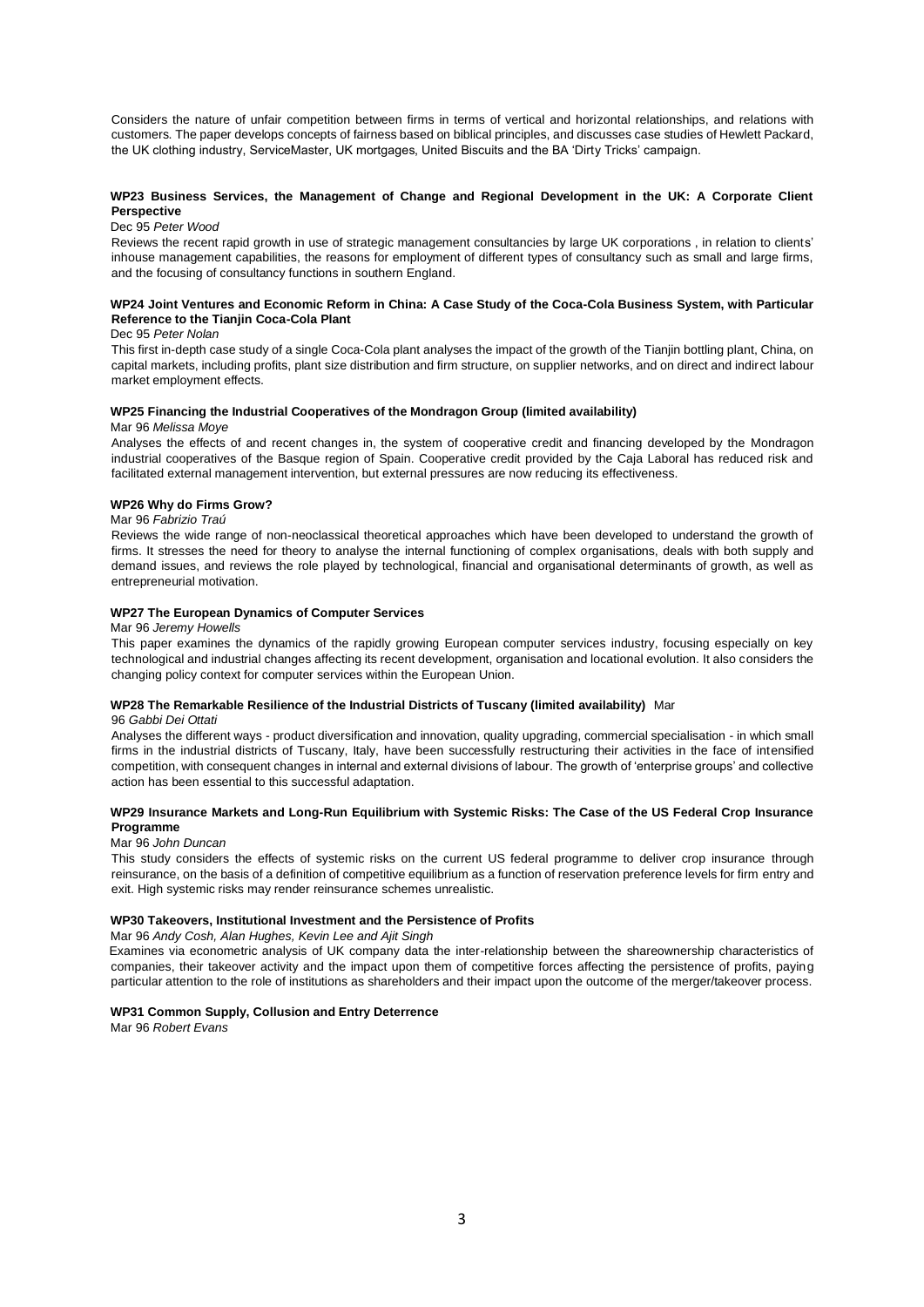This paper analyses a model in which two upstream firms compete to offer price contracts to two downstream firms, demonstrating that different equilibrium outcomes may be achieved depending on the presence or absence of first-mover advantages.

## **WP32 Semi-Parametric Estimation of the Company Growth-Size Relation**

Mar 96 *Andy Cosh, Alan Hughes, Hyehoon Lee and Stephen Pudney* 

Illustrates the potential of semi-parametric estimators for analysing the relationship between firm growth, mortality and size, with the analysis conditioned by age and industry dummies. These estimators suggest a quite serious misspecification of conventional firm mortality probit models, and yield a significantly different estimate of the joint mortality/growth distribution conditional on initial size, age and industry.

**WP33 An Economic System of Technology-Related Acquisitions and Spin-Offs** Aug 96 *Åsa Lindholm* Proposes an 'extended systems approach' based on Swedish empirical research and Williamson's 'systems solution by classical specialisation' for understanding how small technology-based firm spin-offs from an acquisitions by larger firms can be conducive to overall national innovativeness and growth.

#### **WP34 Schumpeter's Theory of Economic Evolution: A Darwinian Interpretation** Aug

## 96 *Matthias Kelm*

Argues that Schumpeter's theory of economic evolution is still highly relevant to evolutionary economics, because it sheds light on the usefulness of Darwinian theory for economics, on the precise nature of evolutionary forces at work in economic systems, and on the relationship between evolutionary theory and equilibrium analysis.

## **WP35 Trust, Business Relationships and The Contractual Environment**

#### Aug 96 *Frank Wilkinson and Brendan Burchell*

Examines the nature of trust between businesses in relation to social norms and legal systems, and analyses and compares business managers' perceptions of the role of trust in their trading environments, their strategies to foster trust, and their reactions to the breakdown of trust, in samples of firms in Britain, Germany and Italy.

## **WP36 Contract Law, Social Norms and Inter-Firm Cooperation**

Aug 96 *Alessandro Arrighetti, Reinhard Bachmann and Simon Deakin* 

Analyses the influence of the institutional framework, in terms of contract law and less formal social norms, on inter-firm relationships and cooperation, using evidence from a two-sector, three-country (Britain, Germany, Italy) survey of contracting practice by businesses.

## **WP37 The Fiscal and Distributional Implications of Job Generation**

Sep 96 *Jonathan Michie, Michael Kitson and Holly Sutherland* 

Estimates the costs of a public investment-led job creation programme for the UK, and concludes that the net cost to the Treasury of creating an additional one million jobs would be far less (£7 billion) than the gross cost (£17 billion). Partial restoration of progressive taxation, to help pay for this, would thus enable improved living standards for many households.

#### **WP38 Unemployment, Wage Bargaining and Capital-Labour Substitution**

### Sep 96 *Robert Rowthorn*

The widely-held view that capital accumulation, technical progress and labour force expansion have no long-run effect on unemployment rests on the empirically doubtful assumption that the elasticity of substitution between labour and capital is equal to unity. The paper uses a simple mathematical model based on the work of Layard, Nickell and Jackman to show that the equilibrium unemployment rate may in fact be affected by all these factors, with consequent major implications for understanding recent economic history and for current employment and investment policy.

#### **WP39 The Role of Technical Standards in the Social Regulation of Supplier Relations in Britain and Germany** Sep 96 *Christel Lane*

Analyses differences in institutionalised rule systems, particularly of technical standards, in Britain and Germany and their impact on business supplier relations. It shows that a higher degree of stability and consistency in the social regulatory framework in Germany than in Britain leads to more consensual and predictable relations between firms, encouraging more long-term and closer technical collaboration.

### **WP40 The Economic Consequences of Innovations in Italian Manufacturing Firms: Theory and Results from the Community Innovation Survey**

### Sep 96 *Sergio Cesaratto and Antonella Stirati*

Reviews different approaches to analysing the macro-economic impact of innovations introduced at the individual firm level, and investigates the economic performance during the early 1990s of six thousand Italian innovating manufacturing firms participating in the ECs Innovation Survey. The results underline the promising performance of small firms, and the importance of innovation for firm exports.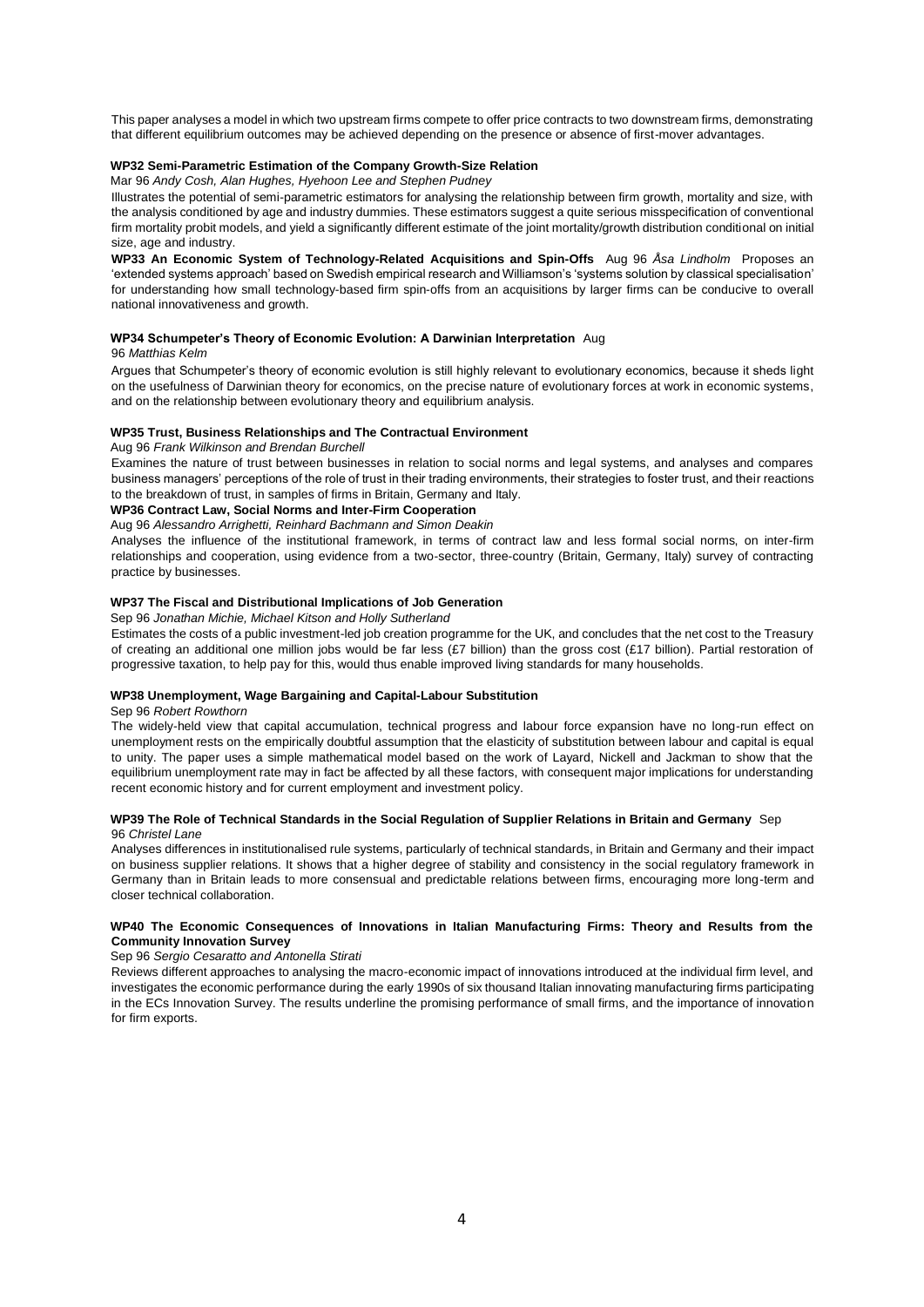### **WP41 Competition and Competitive Advantage**

Sep 96 *Jonathan Michie and Renee Prendergast* 

Reviews and criticises on theoretical grounds the view that government intervention and industrial policy to overcome market failure is rarely justified, with particular reference to issues of competition, industrial change, technology and innovation, and competitive advantage in production.

### **WP42 Small Firms, Innovation and Regional Development in Britain in the 1990s (Out of Print)** Sep

#### 96 *David Keeble*

Analyses regional variations in Britain in growth, innovativeness, competitive environments and collaborative activity of small and medium-sized manufacturing and business service enterprises during the 1990s. South East firms generated more original innovations and grew faster than peripheral region firms, as well as experiencing greater competition and reporting more frequent collaboration.

#### **WP43 Economic Functioning, Self Sufficiency and Full Employment**

#### Sep 96 *Roger Tarling and Frank Wilkinson*

Sustainable full employment requires individual self-sufficiency which depends on social and economic equality. Keynesian and welfare state policies promoted equality, but monetarist economic policy and labour market deregulation reversed this tendency. The paper argues that this has resulted in major labour market and social problems in Britain, and that economic re-education is necessary for economic and social regeneration.

### **WP44 Slow Convergence? Post-Neoclassical Endogenous Growth Theory and Regional Development** Dec 96 *Ron Martin and Peter Sunley*

Reviews recent research on long-run regional convergence in per capita incomes and output in advanced countries, and the extent to which this may be explained by endogenous growth theory, with its focus on key industrial inputs such as technological change and human capital. Advocates an exchange of ideas between endogenous growth theorists and economic geographers concerned with 'indigenous' regional development processes.

## **WP45 Inflation, Economic Performance and Employment Rights**

## Dec 96 *Simon Deakin and Keith Ewing*

Considers recent trends in collective bargaining in Britain and other European Union countries, and argues that multi-employer bargaining can play an important role in reducing inflationary pressures, encouraging labour-management cooperation, and promoting social cohesion. Reconstruction of collective bargaining in Britain would require restoration of dialogue and negotiation at sector level.

## **WP46 Evolutionary and 'New' Institutional Economics: Some Implications for Industrial Policy**

#### Dec 96 *Matthias Kelm*

Explores the potential of evolutionary and new institutional economics for an enhanced understanding of how industrial policy may promote economic growth, and discusses constraints of bounded rationality and uncertainty, the evolutionary forces driving economic growth, the inherent inefficiencies of economic evolution, the role of institutions and organisations as co-ordination mechanisms, and the problem of selective intervention.

### **WP47 Acquisition and Growth of Technology-Based Firms**

### Dec 96 *Åsa Lindholm*

Reports empirical findings on the acquisition and growth of small technology-based firms in Sweden, with particular reference to the role of large Swedish companies, growth patterns of acquired and non-acquired STBFs, and factors explaining STBF growth. STBFs are increasingly important for the sourcing of technology among large firms, while acquired STBFs recorded higher growth both before and after acquisition. Acquisition also positively influenced growth, with technological synergies being important.

## **WP48 Innovation in UK SMEs: Causes and the Consequences for Firm Failure and Acquisition**

### Dec 96 *Andy Cosh, Alan Hughes and Eric Wood*

Using a specially-constructed panel database of UK firms, the paper analyses the links between business innovation, survival and selected aspects of business performance in terms of a Downie-type model. The latter postulates that innovativeness is a key determinant of subsequent performance, but also that performance may influence subsequent innovativeness. Innovation is shown significantly to reduce the probability of firm failure, and to increase the probability of firm acquisition.

**WP49 The Changing Anatomy of Corporate Control and the Market for Executives in the UK** Dec 96 *Andy Cosh and Alan Hughes* Examines changes in the pattern of CEO and Executive Directors' pay and the extent of non-executives' and financial institution involvement in the governance structure of giant UK companies over the period 1980-1996. It demonstrates that corporate boards, especially at CEO level, remain dominated by 'insider' directors who have spent most of their careers with the same firm. Yet there has also been a marked widening of the pay differential between CEOs and other directors.

## **WP50 Downsizing Company Strategies and Executive Pay in Germany**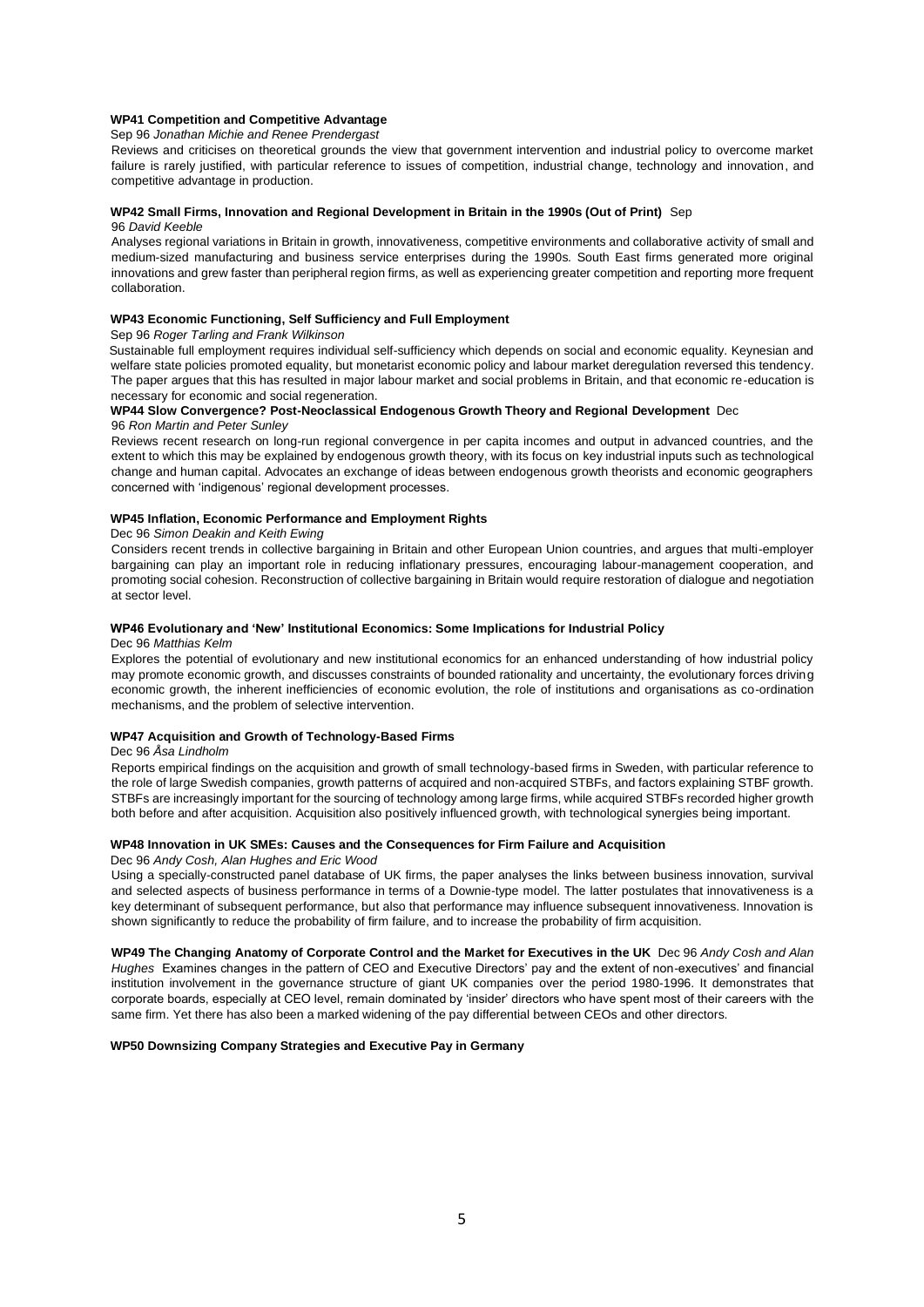## Mar 97 *Joachim Schwalbach and Ulrike Grasshoff*

Based on multi-task theoretical considerations, the paper shows that for German industrial firms, pay-for-firm-size elasticities decrease only for large firms as they change their strategy from growth to downsizing. Pay-for-performance elasticities are also contrary to agency theory predictions. Compensation contracts in large corporations do not therefore appear to be incentive compatible.

## **WP51 Industrial Structure and Training Needs in the Knitwear and Clothing Sectors in Italy (limited availability)**

#### Mar 97 *Sebastiano Brusco and Daniela Bigarelli*

Reports survey results from a sample of 6,000 knitwear and clothing firms in nine Italian regions which reveal the existence of two distinctive principal models of regional productive systems. These are the 'Tuscany' model, of non-integrated small 'final' firms, and the 'Veneto' model of integrated medium-sized and larger 'final' firms which outsource to subcontractors. Elsewhere there are a great variety of intermediate regional systems, with differing training needs.

### **WP52 Technological Competitiveness in an International Arena**

#### Mar 97 *Jeremy Howells and Jonathan Michie*

Discusses the nature, extent and significance for national government policy of the globalisation of technology via multinational firms, with particular examples from UK experience. The paper documents the need for technological competitiveness and assesses the key ingredients of national government policy to promote such competitiveness.

## **WP53 Internationalisation Processes, Networking and Local Embeddedness in Technology-Intensive Small Firms**

Mar 97 *David Keeble, Clive Lawson, Helen Lawton Smith, Barry Moore and Frank Wilkinson* 

Demonstrates from an interview survey of 100 technology-intensive SMEs in the Cambridge and Oxford regions that such firms are characterised by exceptionally high levels of international sales, research collaboration, labour recruitment, and ownership and facilities location. Identifies significant differences between more 'internationalist' and more 'nationalist' SMEs, and shows that far from reducing local linkages, internationalisation appears to be embedded in successful local research and technology collaboration.

### **WP54 Territorial Clustering and High Technology Innovation: From Industrial Districts to Innovative Milieux** Mar 97 *Clive Lawson*

Reviews recent attempts to conceptualise and investigate the relationship between geographical proximity and innovative firm behaviour. Special attention is given to the 'industrial district' and 'innovative milieu' literatures, which are used to illustrate areas of consensus, underlying trends in thought and issues in need of investigation.

### **WP55 Retail Distribution Channel Barriers to International Trade**

## Jun 97 *F.M. Scherer*

Recent international trade disputes highlight the frequent existence of retail trade barriers, such as those allegedly restricting US automobile and colour film manufacturers' attempts to sell to the Japanese market. This paper examines how manufacturers' distribution channels evolve over time, how international trade may be inhibited by retail-level barriers in the early stages of evolution, and how such vertical barriers to trade can be overcome.

#### **WP56 Hostile Takeovers, Corporate Law and the Theory of the Firm**

#### Jun 97 *Simon Deakin and Giles Slinger*

Assesses the impact of the regulatory system governing takeovers in the UK and considers the relevance of economic theory for the design of corporate law and governance systems. The paper argues that the UK institutional framework discourages defences against takeover bids and protects the interests of target shareholders above those of other stakeholders. In the absence of compelling evidence that hostile takeovers improve long-run performance, it questions whether maximising shareholder value in this way is compatible with maintaining an efficient corporate sector.

#### **WP57 Replicating the Experience of the New Industrialising Economies on a Large Scale** Jun

## 97 *Robert Rowthorn*

Examines whether developing countries can follow the same pattern of labour-intensive export-led manufacturing growth as the first tier of Newly-Industrializing Economies (NIEs), such as Hong Kong, Korea or Taiwan. It demonstrates that despite potential for clothing exports, neither this approach, nor that of transnational direct investment as followed by Malaysia, is a viable path for most developing countries. It concludes by considering the policy implications for these countries in terms of trade and foreign direct investment.

#### **WP58 Divisions of Labour, Power Asymmetries and Place Dependence: The Restructuring of Industrial Mittelstand Firms in the Ruhr Area**

Jun 97 *Christian Berndt*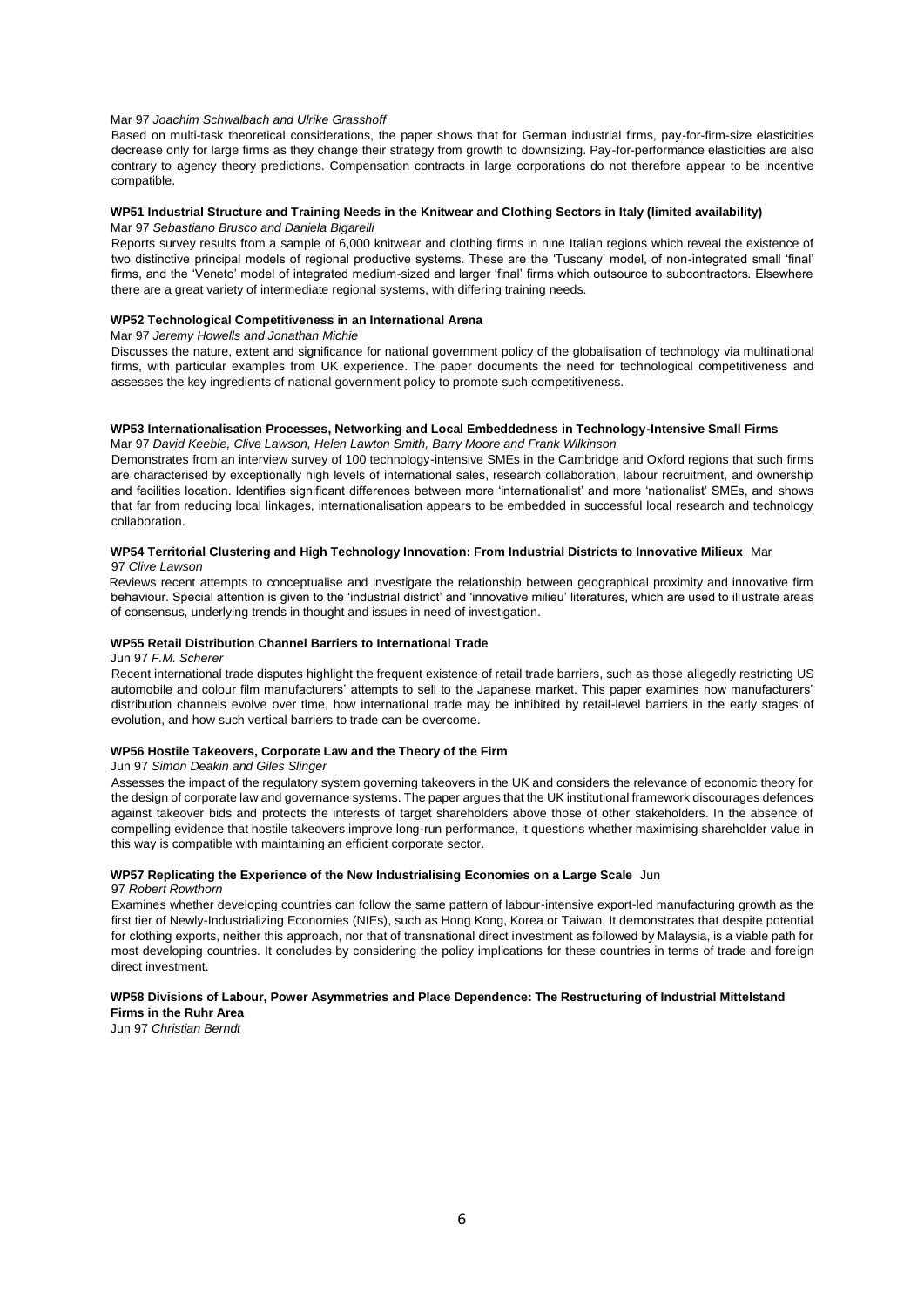In recent years, German business representatives have begun to question the sustainability of the 'German model' of business organisation and competitiveness in the light of increasing international integration. This paper questions the validity of such 'globalisation rhetoric' by analysing recent restructuring strategies of small and medium-sized manufacturing (Mittelstand) firms in the Ruhr region. It argues that the adjustment strategies revealed by these SMEs are far too complex to be encompassed by this rhetoric, and that embeddedness in different institutional contexts and asymmetric power relations with large firms play a more major role.

### **WP59 Entrepreneurship, Geographic Spillovers and University Research: A Spatial Econometric Approach (limited availability)**

### Jun 97 *Zoltan Acs, Luc Anselin and Attila Varga*

The paper investigates the extent of local geographic spillovers from university research in influencing innovative activity by small high technology enterprises in the USA, using Small Business Administration innovation data for 125 metropolitan regions and four high technology sectors (drugs and chemicals, machinery, electronics and instruments). Using multivariate spatial econometric models to implement the Griliches-Jaffe knowledge production framework, it demonstrates positive and significant relationships, extending over a range of 75 miles, with particularly strong impacts for small firm innovation in electronics and instruments.

### **WP60 Innovation and Performance of SMEs in Italy: The Relevance of Spatial Aspects**

#### Jun 97 *Roberto Camagni and Roberta Cappello*

Critically reviews the role of small and medium-sized manufacturing enterprises in recent regional innovation, employment and industrial productivity trends in Italy, against a background of earlier 1970s patterns focused on the success of small firms in the 'Third Italy' of the north-east and centre (NEC). Its analysis reveals significant changes, with recent small firm innovation and productivity growth being spatially variable, with a divergence between the North West/North East and Centre/South NEC regions and four demonstrably different regional innovative profiles. The paper concludes that territorial specificities and spatial milieux play a key role in these new regional SME innovation differences.

#### **WP61 The Impact of European Economic Integration on Business Associations: The UK Case** Jun

## 97 *Robert Bennett*

Reports new and comprehensive survey research which assesses the routes and activities used by UK business, trade and professional associations in gathering and exchanging information with, and seeking to influence, European Union institutions. It demonstrates that the most important routes are national, using UK ministers, officials and agencies, through membership of European-wide associations, and through a "Brussels Strategy" of direct lobbying. Association size, resources and sectoral circumstances are important influences on individual European strategies.

#### **WP62 Business Service Firms, Service Space and the Management of Change**

### Jun 97 *John Bryson*

Reviews the growth of business service firms and their relationships with clients in the UK, with particular reference to small and medium sized firms and the marked spatial concentration of business services in the 'service space' of London and South East England. It presents a detailed case study of the way in which large client firms use small business service companies, and argues that a dual information economy may be developing in which large firms can access specialised business service advice irrespective of their location, whereas SMEs are tied to local providers of more generalist expertise.

#### **WP63 The Wage Costs of a National Statutory Minimum Wage in Britain**

### Sep 97 *Paul Robson, Shirley Dex and Frank Wilkinson*

The paper uses quarterly Labour Force Survey data to estimate the number of workers likely to be affected by introducing a Statutory Minimum Wage (SMW) in Britain, and the first round increase in direct labour costs which would result. It indicates that there would be large variations in the impact on different sectors and occupations, as well by level of SMW, of which policy needs to be aware.

#### **WP64 Needs and Wants: The Case of Broadcasting Policy**

#### Sep 97 *Stephen Pratten*

This paper identifies two broad perspectives on broadcasting policy. It is argued that an increasingly influential wants-based position ultimately draws upon an impoverished social ontology which is unable to sustain the distinction between wants and underlying needs. It is further argued that the previously dominant beyond-wants perspective on broadcasting policy failed to elaborate its contrasting presuppositions sufficiently. It is suggested that by drawing upon a perspective developed within economics under the heading of *critical realism* which explicitly theorises the distinction between expressed wants and underlying needs, it is possible to provide a more adequate outline of the presuppositions of a beyond-wants perspective.

### **WP65 Inter-Firm Links Between Regionally Clustered High-Technology SMEs: A Comparison of Cambridge and Oxford Innovation Networks**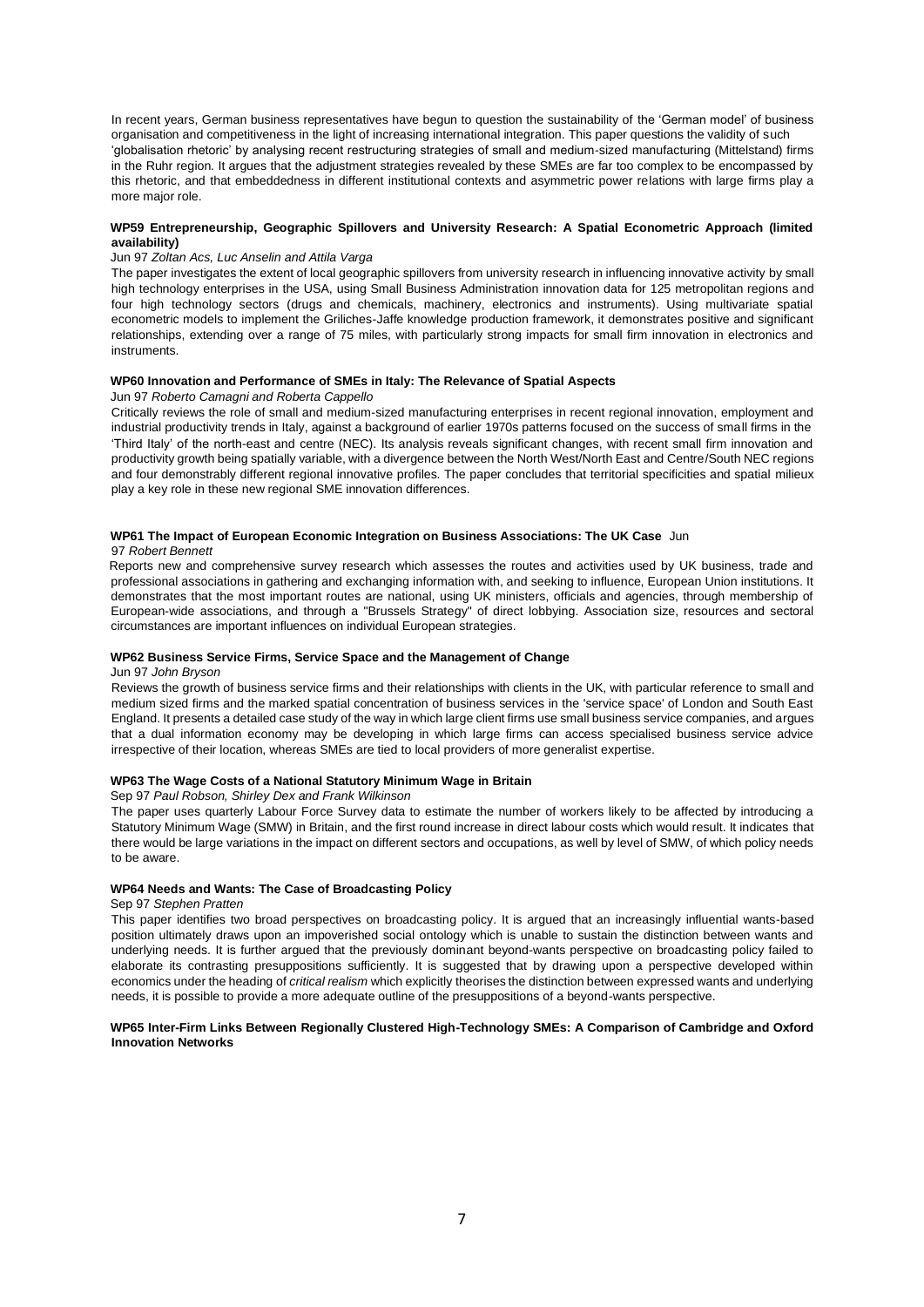#### Sep 97 *Clive Lawson, Barry Moore, David Keeble, Helen Lawton Smith and Frank Wilkinson*

Focuses upon the nature and extent of inter-firm linkages in two prominent high-technology regions in the UK, namely Cambridge and Oxford, utilising both direct measures of the importance of various types of linkages to the firms involved as well as less direct 'indicators' of the existence of local networking, such as the nature of informal interaction and of local labour market mobility.

## **WP66 Expenditure, Outcome and Nature of Innovation in Italy**

#### Sep 97 *Daniele Archibugi, Rinaldo Evangelista, Giulio Perani and Fabio Rapiti*

The paper analyses responses to the second Italian Innovation Survey by 22,000 manufacturing firms, in terms of the number and frequency of innovating firms by sector and size, expenditures on innovation, and the quantity and quality of innovation outputs. It reveals that the most important innovation expenditures are on new machinery and R&D, that there are major sectoral variations, and that small firms innovate much less frequently than large firms: unchanged products account for 62% of sales, only 1.2% being of entirely new products.

#### **WP67 Technological Convergence, Globalisation and Ownership in the UK Computer Industry**

#### Sep 97 *Suma Athreye and David Keeble*

Using an original database of UK computer firm ownership patterns by sector and nationality, the paper finds weak support for the role of technological convergence between the computing, media and telecommunications industries in influencing corporate ownership, but marked differences in foreign ownership and nationality patterns between computer manufacturing and software/services. A particular feature of UK computer subsidiary parents is the importance of (financial) holding companies.

#### **WP68 Unemployment Flow Regimes and Regional Unemployment Disparities**

#### Sep 97 *Ron Martin and Peter Sunley*

Unlike most previous research which examines unemployment stocks, this paper analyses regional unemployment flow regimes in the 1980s and 1990s in Britain, and identifies markedly different inflow and outflow patterns for different regions, especially in the 1980s. In the 1990s, however, differences have narrowed, while there have been distinct 'switches' in regional regimes. These findings are related to debates over the north-south divide, development of a US-style labour market, and the impact of the changing benefit system.

#### **WP69 'Barriers' to Technology Transfer: Local Impediments in Oxfordshire**

#### Sep 97 *Helen Lawton Smith*

Analyses linkage patterns in Oxfordshire between a sample of high-technology firms and local universities and national research laboratories with a view to identifying local impediments to technology transfer. Two kinds of impediments are identified, namely 'obstructions' arising from the failure of mechanisms designed to create networks within the national and local innovation systems, and 'barriers' which are the weak links within the innovation process in general.

## **WP70 Leveraging Resources Under Threat of Opportunism: Predicting Networking in International Growth** Sep

#### 97 *Erkko Autio, Helena Yli-Renko and Harry Sapienza*

A study of the intensity of networking in the international growth of new technology-based firms in Finland. Drawing on both the resource-based (or knowledge-based) and contractual views of the firm, the paper tests a set of hypotheses about the determinants of international networking with data from 86 companies. Mixed support for the model is found. Pointers for future research are discussed.

## **WP71 Small Firms and Employment**

## Sep 97 *Alan Hughes*

A review of recent research on job generation and growth by UK SMEs. Only a handful of SMEs expand employment consistently or rapidly, and only 55% of new VAT registered firms survive more than three years. Growth of micro firms is generally associated with unstable and poorly paid jobs, offering little training. Growing SMEs are more likely to be those introducing product or process innovations, and have developed collaborative networks. Policy needs to encourage middle range SMEs with the capacity for management development, innovation and higher quality employment.

### **WP72 SME Innovator Types and their Determinants (limited availability)**

### Sep 97 *Eric Wood*

The distinction between innovating and non-innovating firms masks important differences within the group of innovating firms. Different types of SME innovator are identified on the basis of indicators of their innovation "outputs". These groups are then compared in terms of their use of a variety of "inputs" to innovation. Differences between novel and non-novel innovators are highlighted, though these are dwarfed by differences between innovators and non-innovators. An earlier version of this paper was presented at the conference on "Innovation, Cooperation and Growth" on 4 June 1997 at Robinson College, Cambridge. **WP73 Innovation in the Service Sector: Results from the Italian Statistical Survey** 

Dec 97 *Rinaldo Evangelista and Giorgio Sirilli*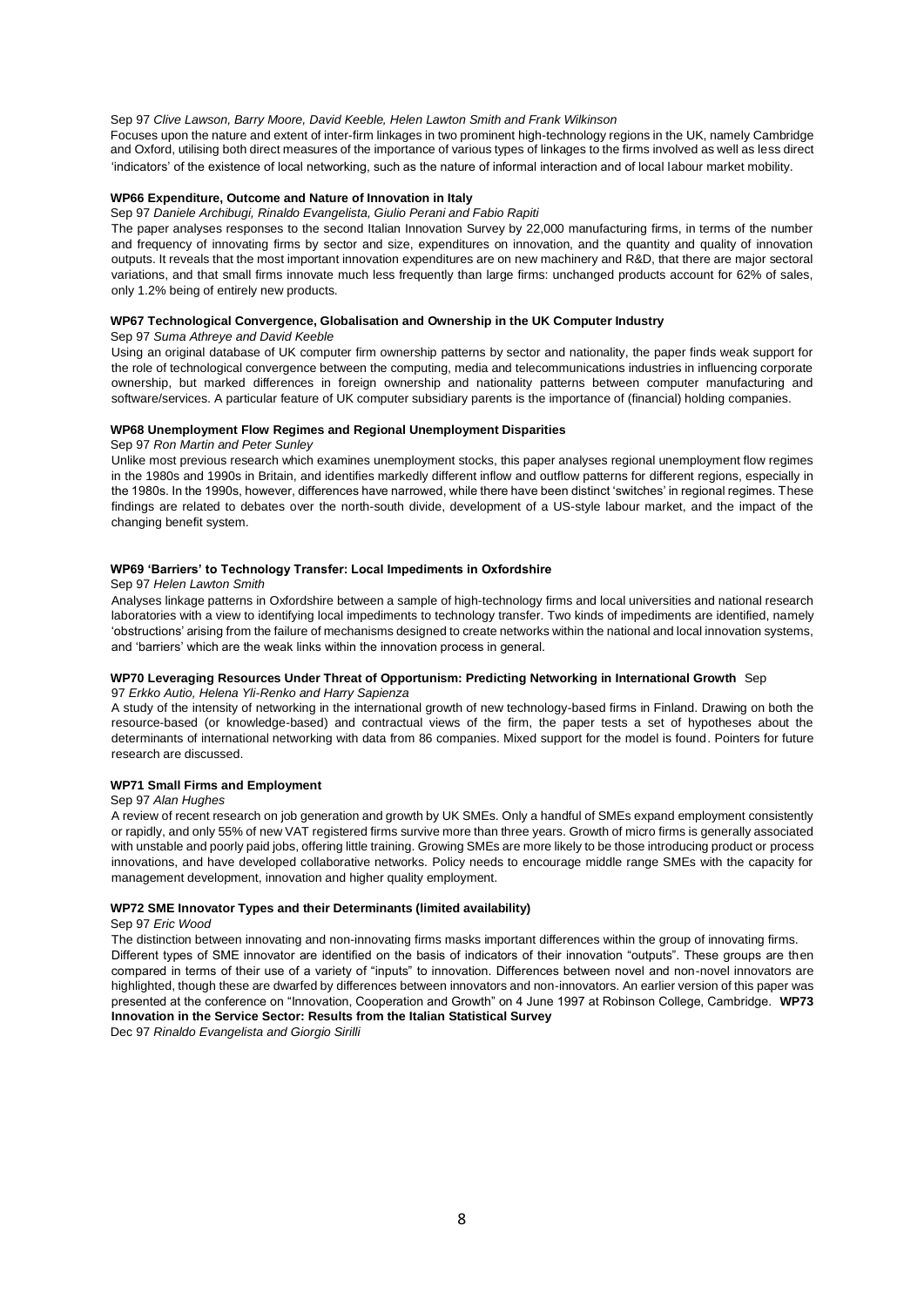Analyses new empirical survey evidence on the nature, determinants and economic impact of technological innovation in service firms in Italy. Over one-third of service firms surveyed introduced innovations 1993-95, but with wide sectoral differences. Software acquisition and development and investment in machinery were the most frequent innovation sources. The importance of technology for firm performance is expected to increase in all service sectors. The paper also highlights major similarities and differences in service firm innovation behaviour compared with manufacturing firms

#### **WP74 Parenting and Labour Force Participation: The Case for a Ministry of the Family**

#### Dec 97 *Shirley Dex and Robert Rowthorn*

Examines the economic issues implicit in current debates over the way families balance their labour force participation and family and caring responsibilities. It criticises partial views which have tended to focus on women's employment without considering wider impacts on children and the role of men. Public interests are involved in the rearing and welfare of children, and business interests in the renewal and quality of the labour force. The paper argues that from a wider perspective, many claims about economic benefits and subsidised pre-school day care and education lack economic foundation, and that government policy needs to adopt a more integrated approach to these issues.

## **WP75 The Policy Implications of the Globalisation of Innovation**

Dec 97 *Daniele Archibugi and Simona Iammarino* 

The paper develops a taxonomy of the globalisation of innovation based on three categories. These are the international exploitation of technology produced on a national basis, the global generation of innovations, and global technological collaboration. The paper analyses the different impact each of the three categories might have on the innovative performance of countries and regions, with the aim of defining the implications for national policies. Such policies play a different role in each of the three processes of the globalisation of innovation, and are more rather than less necessary as globalisation intensifies.

### **WP76 Industrial Concentration Under Shock Therapy: Poland in Early Transition Years**

Dec 97 *Paul Kattuman and Ryszard Domañski* 

Economic reforms in Poland have attempted to engender a competitive market economy. These reforms envisaged deconcentration, restructuring and privatisation of state enterprises. Together with private firm entry and growth, a competitive market structure was expected to evolve. However, empirical analysis of Polish data on firm size structures during the early 1990s reveals that concentration increased, not decreased, in several sectors and markets. A recurrent feature appears to be 'premature' exits and severe contraction of some large state enterprises before new private firms had grown large enough to challenge remaining incumbents.

#### **WP77 Foreign Direct Investment in the UK 1985-1994: The Impact on Domestic Management Practice**

Dec 97 *John Child, David Faulkner and Robert Pitkethly* 

Reports original survey results on management structures and changes following acquisition in four groups of foreign-owned - French, German, Japanese and US - subsidiaries operating in the UK, compared with a control group of acquired UK-owned subsidiaries. Acquisition generally led to significant changes in management practice, such as performance related rewards and stronger quality emphasis, in all groups. But in addition, there was significant evidence of distinct nationality effects, which generally conformed to accepted characterizations of national management practice in the case of Japanese and US parents, but less so for French and German acquisitions.

#### **WP78 The Theory and Practice of Contracting**

#### Dec 97 *Simon Deakin and Jonathan Michie*

Explores possibilities for theoretical synthesis in the study of contracts and reviews recent empirical research on contract process in both the public and private sectors. It argues for an interdisciplinary approach in which insights from organisation theory and social systems theory are integrated with those of transaction cost economics. Such an approach might prove particularly valuable for the study of inter-organisational relations and trust. From this perspective, case-studies, institutional histories and legalconceptual analyses may all be used to advance the understanding of current changes in economic organisation.

### **WP79 Cooperation and Trust in Inter-Firm Relations: Beyond Competition Policy?**

Dec 97 *Simon Deakin, Tom Goodwin and Alan Hughes* 

Considers the implications for competition law and policy of evidence that cooperation between firms is an important element in product innovation and firm competitive success. It analyses the treatment of vertical inter-firm relations in US, British and European Community competition law. Notwithstanding growing flexibility in the treatment of vertical contracts, competition authorities continue to treat arms-length relations as a first-best option. The paper argues that without abandoning mechanisms for tackling abuse of economic power, competition policy should more clearly recognise the importance of firm cooperation for both static and dynamic efficiency.

**WP80 Inter-Firm Cooperation, Competition Law and Patent Licensing: A US-EC Comparison**  Dec 97 *Alan Gutterman*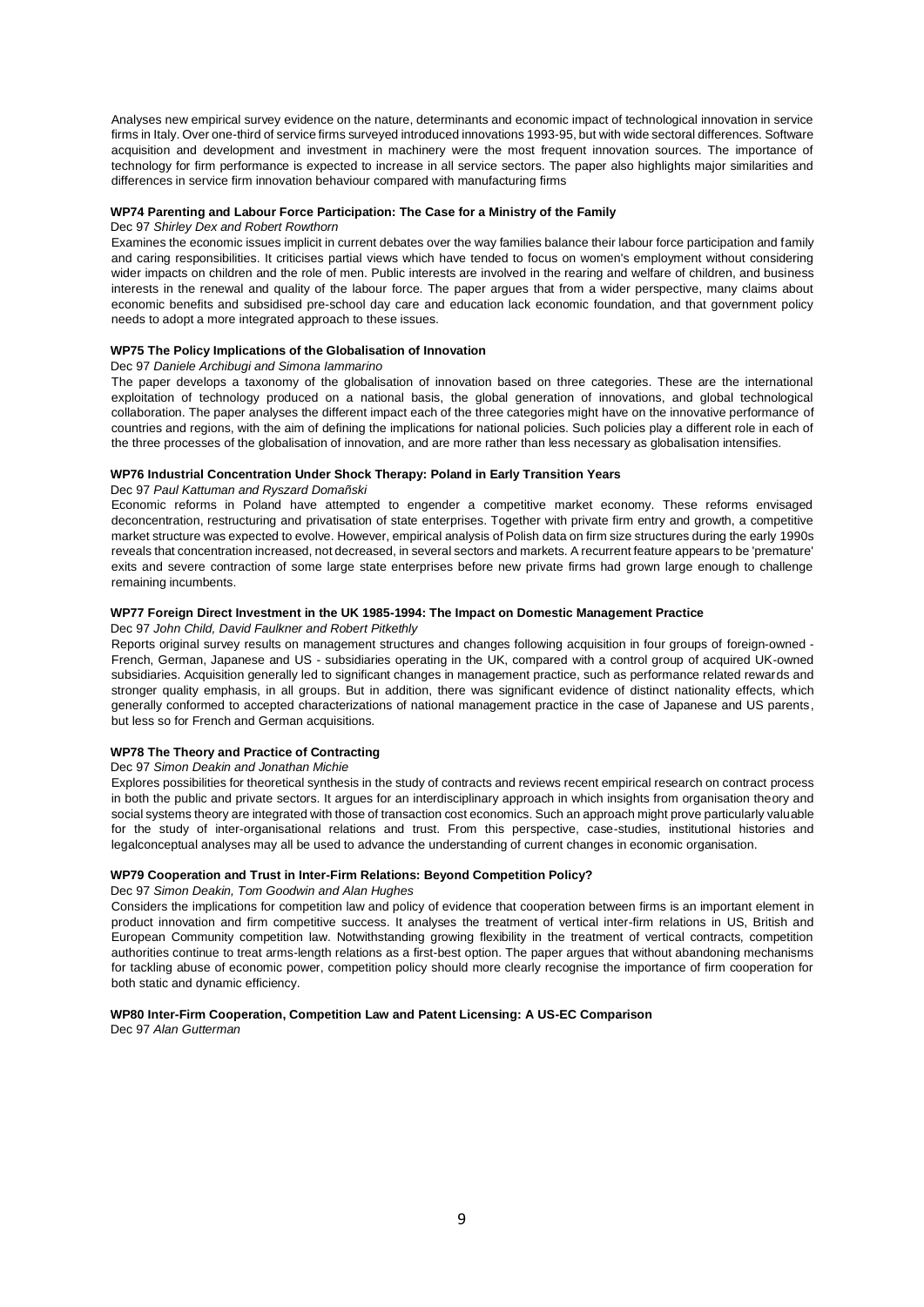This paper compares US and European Community approaches to resolving the potential tension between competition law, which seeks to promote competition, and patent law, which protects patent holders from competition in order to foster innovation. It shows that in the area of patent licensing agreements, there is growing recognition by competition authorities in both systems that inter-firm cooperation is important for innovation. However, EC practice in this respect has not been liberalised to the extent envisaged for the US by the Department of Justice's 1995 Intellectual Property Guidelines.

## **WP81 Towards a Competence Theory of the Region**

## Dec 97 *Clive Lawson*

This paper argues that there are good grounds for extending the competence theory of the firm, or more generally the competence perspective, to analysis of the region - where the region is understood as a geographically defined productive system. The relevance of the perspective to regional study follows from the characterisation of both regions and firms as ensembles of competences, where these competences are best understood as emergent features of social interaction.

#### **WP82 Opportunism and the Advantage of Organisations**

#### Mar 98 *Matthias Kelm*

Analyses and attempts to refute Williamson's argument that any theory of economic organisation necessarily has to rely on the behavioural assumption of opportunism, because bounded rationality alone allegedly does not imply any advantage of authority compared to market contracting. It shows that the behavioural implications of bounded rationality are sufficient to derive an inherent advantage of authority, and therefore internal organisation, as a co-ordination mechanism, and argues that Williamson's argument to the contrary is logically flawed.

#### **WP83 On Markets in Knowledge**

## Mar 98 *Suma Athreye*

Examines the conditions necessary for the emergence of specialised markets in technological knowledge, namely alienation of knowledge from its context allowing it to become a commoditisable product, and establishment of a reasonable volume of exchange transactions in that knowledge, in turn requiring cross sectoral application and horizontal integration. The paper also assesses the roles of technological convergences and institutional structure in this process.

## **WP84 Markets, Competition and Innovation**

## Mar 98 *Michael Kitson and Jonathan Michie*

Considers the role of innovation and collaboration in firm competitiveness, using empirical evidence from CBR surveys of small and mediumsized enterprises in Britain. The paper demonstrates that most SMEs report relatively few customers and competitors and complete primarily on non-price criteria. It argues that collaboration is of great importance in fostering innovation and effective competition in international markets.

#### **WP85 Co-operation, the Organisation of Work and Competitiveness**

#### Mar 98 *Frank Wilkinson*

The paper argues that firm operational and dynamic efficiency depends on co-operative production relationships. The incentives structure required to overcome rivalry in distribution and encourage firm co-operation is illustrated by a simple model. The competitive weakness of low-trust Anglo-American production systems is contrasted with the strength of high-trust, co-operative productive systems in Germany and elsewhere. These demonstrate the importance of representative institutions for generating trust, countering uncertainty and encouraging cooperation. The undermining of these institutions by neo-liberal policies threatens co-operation and long term operational and dynamic efficiency.

#### **WP86 Collective Learning Processes and Inter-Firm Networking in Innovative High-Technology Regions**

Mar 98 *David Keeble, Clive Lawson, Helen Lawton Smith, Barry Moore and Frank Wilkinson* 

Investigates the nature and extent of regional collective learning processes and networking between local technology-based firms and other organisations, in the development and functioning of the Cambridge and Oxford regional clusters of high-technology firms. Processes such as local entrepreneur spin-off activity and professional and scientific labour recruitment, with resultant transfer of embodied expertise and continuing inter-firm links, are of particular importance, especially in the Cambridge case. Such processes however operate in parallel with active global networking and research collaboration. Local 'institutional thickness' is also assessed.

#### **WP87 Low Pay in Europe and the USA**

#### Jun 98 *Paul Robson, Shirley Dex and Frank Wilkinson*

Calculates the extent of low pay in Britain, Germany, Luxembourg, Spain and the USA using harmonised data based on nationally representative household panel studies. Countries' systems of collective bargaining and minimum wage regimes are related to distributions of low pay by industry, firm size, occupation, type of contract, public-private sector and gender. Strong collective bargaining regimes and minimum wages appear to help reduce the percentage of low paid workers, but women, and especially part time women employees, benefit much less than male employees.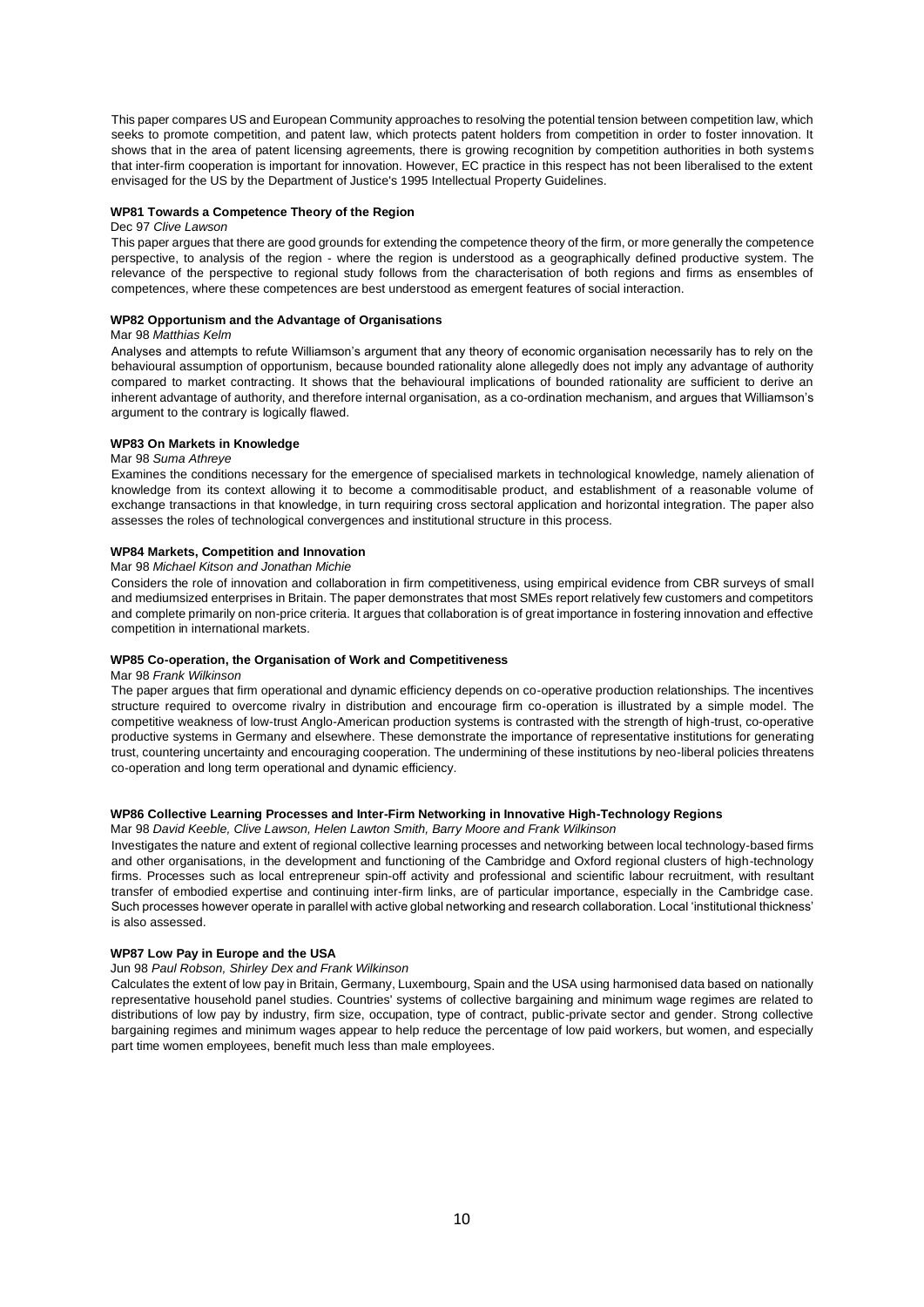#### **WP88 The Unequal Distribution of Job Insecurity, 1966-1986**

#### Jun 98 *Brendan Burchell*

The paper presents research evidence on the costs of job insecurity in terms of workers' psychological health, marriages and motivation, and contribution to "cycles of disadvantage". It also analyses flows out of secure and insecure jobs within British labour markets using a work-histories data set. Flows from secure to insecure jobs were more common in the 1980s than previously, while the risk of transition to an insecure job is much greater for those in less advantaged jobs. The negative consequences of this for further polarisation of the UK labour market are discussed.

### **WP89 Innovation Surveys and Very Small Enterprises**

#### Jun 98 *Andy Cosh, Alan Hughes and Eric Wood*

Reports results of a Eurostat-sponsored study into the desirability and feasibility of including "very small enterprises" (VSEs) in future European innovation surveys. The study assesses the extent of VSE economic and innovation activity in seven EU countries, and presents questionnaire-based evidence on current methods employed in these countries to survey VSE innovative activity. Finally, it examines the case for a European VSE innovation survey and provides an operational outline for a possible pilot project.

#### **WP90 Longitudinal Aspects of Innovation Surveys: The CBR Experience**

Jun 98 *Andy Cosh, Alan Hughes and Eric Wood* 

Reviews the experience of the Cambridge University Centre for Business Research in conducting three successive surveys of a panel of SMEs resulting in the construction of a longitudinal company dataset, with a particular emphasis on innovation behaviour. It evaluates in detail the evolution of the panel over time in terms of the effects of attrition and non-response bias on firm size, sector, age, profits, exporting and innovation. Finally, it summarises the problems associated with the creation and maintenance of such a longitudinal company panel.

## **WP91 Low Pay and Social Exclusion: A Cross-National Comparison**

Jun 98 *Paul Robson, Shirley Dex and Frank Wilkinson* 

Using harmonised household panel data, cross-tabulations and multivariate analysis, the paper examines whether being low paid is associated with the same set of supply-side and household characteristics in five countries, Britain, Luxembourg, Germany, Spain and the USA. Characteristics investigated include age, education, marital status, children, lone parent status, household type, employment status of spouse, and housing tenure. Similarities and differences across countries and gender groups are identified.

#### **WP92 Labour Law and Economic Theory: A Reappraisal**

### Jun 98 *Simon Deakin and Frank Wilkinson*

Reassesses economic arguments for and against labour law regulation in the light of recent developments in contract theory, institutional economics, and the theory of the firm. Early analyses in the 'law and economics' tradition were largely hostile to labour market regulation, but more sophisticated recent work suggests that in unregulated markets, there are significant barriers to both static and dynamic efficiency. In particular, where workers invest in firm-specific skills, incentive structures should incorporate some protection against arbitrary treatment or redundancy. This new labour market theory has potential implications for public policy.

#### **WP93 Juridification and Labour Law: A Legal Response to the Flexibility Debate in Australia** Jun 98 *Richard Mitchell*

The paper examines the proposition that the introduction of the new Workplace Relations Act 1996 has brought about a "dejuridification" of Australian labour law. Notwithstanding the rigidities and inefficiencies of the traditional award-based Australian system of compulsory arbitration, the new Act has arguably introduced greater complexity, not simplicity, to the regulatory framework. This is illustrated by detailed reference to the process of individualisation of employment under the Act, through (individual) Australian Workplace Agreements. The Act is unlikely to cause noticeable change in bargaining processes.

## **WP94 De-Industrialization: The Case of Iceland**

Jun 98 *Ingolfur Bender and Robert Rowthorn* 

In Iceland, recent de-industrialization, defined as a declining share of manufacturing in national employment, is associated with poor productivity growth and output performance, and reflects the harmful impact of a one-off boom in marine exports. Through misguided policies, Iceland has consumed the windfall gains and allowed production to shift from exposed to sheltered sectors. This has led to unemployment and retarded long term economic growth. In conclusion, the future role of Icelandic manufacturing and associated policy issues are considered.

## **WP95 Industrial Change and Regional Development: The Case of the US Biotechnology and Pharmaceutical Industries**  Jun 98 *Mia Gray and Eric Parker*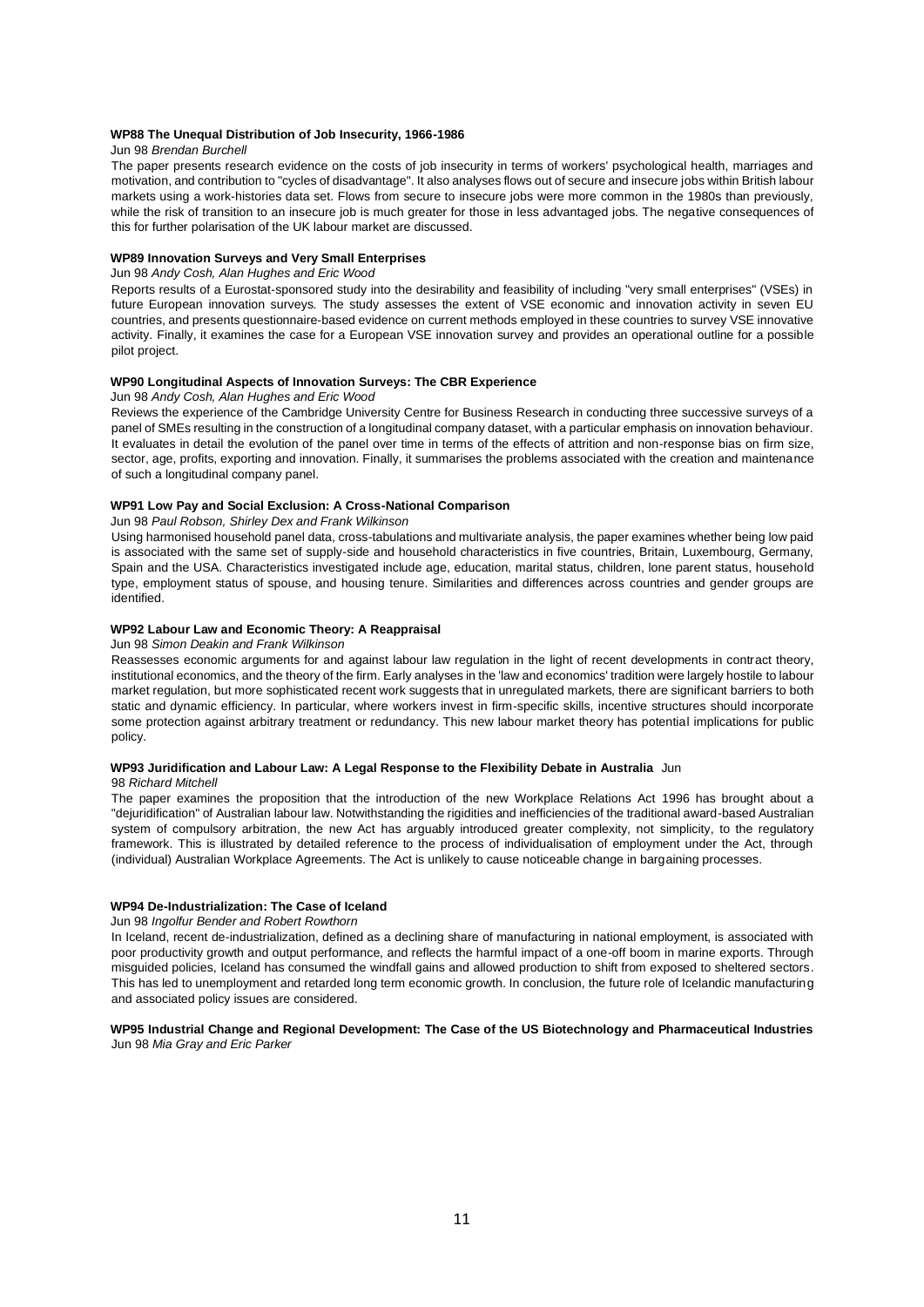The paper contributes to the debate over the location and organisation of innovative firms, industry renewal and regional rejuvenation, by examining the effect of technological breakthroughs in the US biotechnology industry on mature and emergent regions such as the North-East and California. Despite losing much of their preeminence in R&D, traditional pharmaceutical firms in the USA's mature regions have managed to "capture" much later-stage manufacturing and marketing. This reflects their competitive advantages over small new biotechnology firms in drug development experience, manufacturing capabilities, and marketing.

#### **WP96 Local Industrial Development and Dynamics: The East Anglian Case (Out of Print)**

#### Jun 98 *David Keeble*

Since the 1960s, East Anglia's economy has grown faster than that of most other British regions, reflecting a transformation from an historic dependence on agriculture to one focussed on manufacturing and services. The paper analyses the nature of and driving forces underpinning this recent industrial growth. It identifies growing and declining sectors, evaluates the role of local entrepreneurs, small firms and inward investment, assesses the reasons for the rapid expansion of high-technology industry around Cambridge, and examines institutional and policy impacts on development.

## **WP97 Employment Growth, Structural Change and Capital Accumulation**

#### Jun 98 *Andrew Glyn*

Examines long run trends in agricultural and industrial employment, the growth in population of working age, migration and changes in male and female participation rates, for a sample of OECD countries. The paper focusses particularly on how capital accumulation has shaped these processes, and analyses how employment in industry and services, and for men and women, has reacted differently to capital accumulation and labour supply expansion. This enables assessment of how structural change has affected the relative employment performance of Europe and the USA.

#### **WP98 Corporate Germany at the Crossroads? Americanisation, Competitiveness and Place Dependence** Jun 98 *Christian Berndt*

Recent years have witnessed growing internationalisation and increasing dependence on global financial capital by German multinationals. This paper critically evaluates claims of a resultant cultural sea-change in German corporate governance behaviour, towards an Anglo-Saxon paradigm, using detailed evidence from three Ruhr-based transnationals. This reveals evidence of an Americanization process, most clearly in power relations between capital owners, management and labour. However, it also identifies strong forces of institutional persistence, rooted in territorial networks and regional and national regulatory structures.

#### **WP99 The National Origin of the Ownership Advantages of Firms**

#### Sep 98 *Lilach Nachum and Jean Rolle*

This study examines the extent to which home country ownership advantages of selected larger US, UK and French advertising firms appear to influence their competitive position in international markets. Empirical analysis of original data from these companies suggests that the impact of home country advantages is critical, but provides only part of the explanation for the nature of the ownership advantages which advertising agencies develop. Some of these advantages are related to the attributes of individual advertising agencies and they vary in line with their unique characteristics as well as in response to the characteristics of their home countries.

### **WP100 Performance Standards in Supplier Relations: Relational Contracts, Organisational Processes and the Institutional Environment**

## Sep 98 *Simon Deakin, Christel Lane and Frank Wilkinson*

The paper investigates the link between national institutional structures and business performance as indicated by the findings of a comparative study of supplier relations in two traditional industries – mining machinery and kitchen furniture - in Germany, Britain and Italy. It shows that both supposedly rigid performance standards based on long-term contracts and quality thresholds, and less formal social norms which operate at a conventional or customary level, can help raise industrial performance. In contrast, the absence of norms or conventions governing inter-firm cooperation may adversely affect the degree to which an industry generates high-quality and technologically sophisticated products.

## **WP101 Quasi-Markets, Transaction Costs and Trust: Institutional Change in Broadcasting**

#### Sep 98 *Simon Deakin and Stephen Pratten*

Explores tensions arising from the introduction of quasi-market relations in British broadcasting, with particular reference to relations between the independent production sector and terrestrial broadcasters and the effects of internal reorganisations within the BBC and ITV. Case studies and interviews with broadcast media representatives suggest that despite changes, decision making remains largely hierarchical, and the responsiveness of broadcasters to viewer priorities remains problematic. However, the paper argues that the most important question is whether the reforms provide a framework for effective contractual cooperation. If broadcasting quasimarkets are to be sustainable, the institutional framework must be sufficiently flexible to allow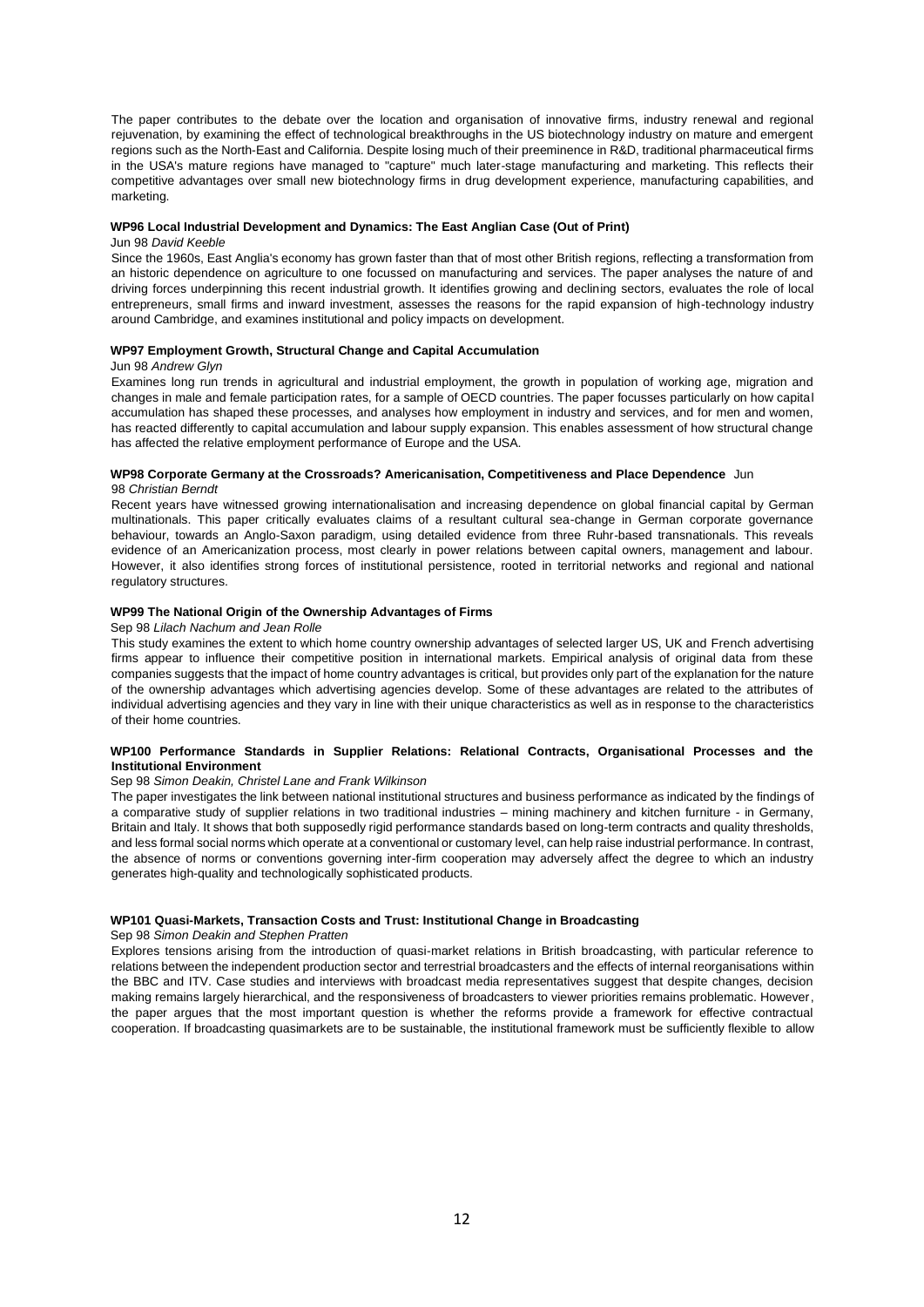close contractual relations to develop. Under the present framework, the tensions between competition and cooperation will not be easily resolved.

## **WP102 University-Industry Relations, Innovation and Power: A Theoretical Framework for the Study of Technology Transfer from the Science Base**

## Sep 98 *Stephanie Blankenburg*

Critically reviews a range of existing theoretical approaches, and particularly the information economics and evolutionary/knowledgebased approaches, to studying the organisation of innovation, with the goal of assessing their contribution to a better understanding of the rationale underlying co-operation between universities and industry. Having criticised these approaches, an alternative framework is developed which regards innovation as an inherently social and political process, and conceptualises university-industry relations (UIRs) as a strategic relation of power governed by a particular "regime of production".

### **WP103 UK FDI and the Comparative Advantage of the UK**

## Sep 98 *Lilach Nachum, John Dunning, and Geferri Jones*

Investigates the link between the industrial structure of UK outward foreign direct investment (FDI) and sectoral variations in the comparative advantage of the UK, by comparing their dynamic evolution over the last four decades. The research reveals that the largest shares of UK outward FDI are concentrated in sectors in which the UK possesses a comparative disadvantage. Furthermore, the sectors in which the UK possesses comparative advantages have characteristics different from those in which UK outward FDI is concentrated. This suggests that the differences between the industrial structure of UK outward FDI and UK comparative advantages are a matter of kind rather than of a degree. Over time, UK outward FDI appears to have become more sectorally similar to UK comparative advantage indicators, a change which seems to be related to changing motivations by UK MNEs in relation to overseas investment.

#### **WP104 Individualisation and Union Recognition in Britain in the 1990s**

## Sep 98 *William Brown*

Examines the way in which the employment relationship has been "individualised" in Britain during the 1990s. In practice, individualisation has been almost exclusively concerned with procedural issues rather than with the substantive content of employment contracts. The research was based on a study of 32 firms, structured so that some which had derecognised trade unions were matched with others, in similar product niches' which had retained recognition. There were many similarities in the economic efficiency of the matched pairs, partly because, where recognition had been retained, its scope had been substantially reduced. The contrasts thrown up by the matched comparisons were to do with the mechanisms for employee involvement and the consequential legitimation of management action. The paper discusses the implications for the future of collective bargaining at a time when the new Labour Government is proposing limited statutory recognition rights for trade unions.

#### **WP105 Organisational Change, Labour Flexibility and the Contract of Employment**

#### Sep 97 *Simon Deakin*

This paper reports the findings of an empirical study of the effects upon contracts of employment of organisational change at enterprise level, including the impact of trade union derecognition. A survey of over 30 British companies reveals that the pursuit of flexibility, in the sense of escaping from rigid job and grading structures, was widely reported as a reason for withdrawal from collective bargaining. However, the "individualised" employment contracts which replaced collective agreements were not arrived at through individual bargaining, but upon the basis of employers standardised contract terms. The paper examines the nature of these contracts, and concludes that paradoxically, the removal of collective influence can lead to decontractualisation, in the sense that many of these employment relationships bore little resemblance to a relational contract based on long-term cooperation. It is thus an open question, at this point, whether the removal of collective and public regulation from the employment relationship will bring about enhanced contractual efficiency.

#### **WP106 Would more Family-Friendly Working Arrangements Benefit Business and Families?**

#### Sep 97 *Fiona Scheibl and Shirley Dex*

This paper considers the extent of flexible, so-called family-friendly, working practices and evidence from published literature to address the question of whether Britain needs more of these arrangements. A review is carried out to see whether problems exist for the workforce which such policies could help to resolve, whether employers perceive problems in offering such arrangements, and whether such problems could be overcome. It concludes that more family-friendly arrangements would be welcomed by employees, that employers do perceive problems in designing flexible working arrangements, but that there are also ways of overcoming many of these problems to work towards new relationships of trust and commitment between workers and employers.

#### **WP107 Growth Constraints on Small and Medium Sized Firms**

#### Sep 97 *Alan Hughes*

The study investigates the nature of barriers to growth experienced by a sample of manufacturing and business service SMEs in Britain during the 1990s. Using a 'real-time' survey methodology, it reveals a virtuous growth cycle in sustained growth firms, which reflects their adoption of a management and organisation structure involving a disciplined and transparent framework of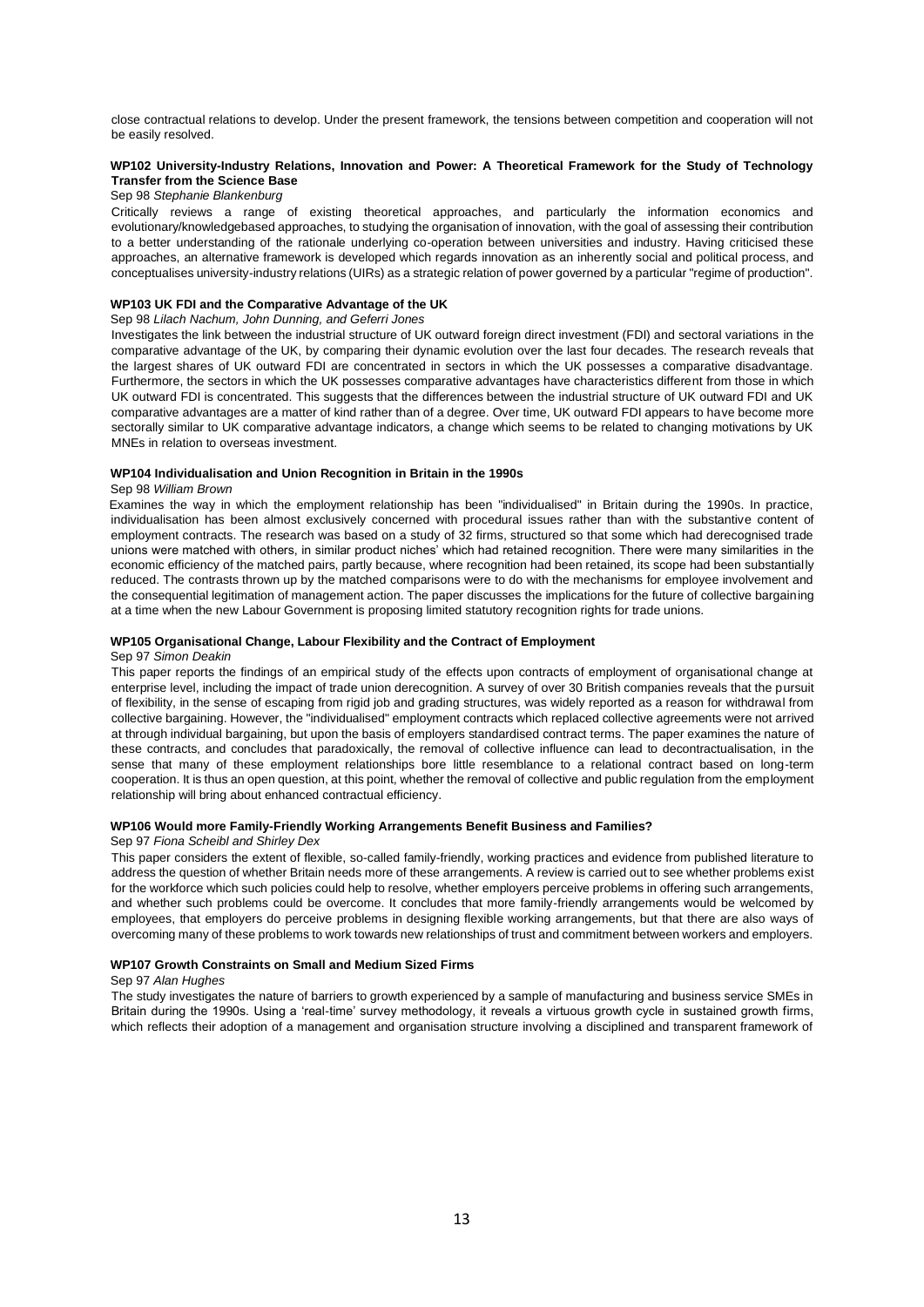information, reward, and marketing systems. The study suggests that policy should focus on enhancing internal human capital resources, and raising the general level and depth of SME management capability.

#### **WP108 Rates of Return on Investment: A Cross National Comparison**

Dec 98 *Dennis Mueller and B. Burcin Yurtoglu* 

This study presents estimates of the ratios of returns on investment to costs of capital over the period 1985-1996 for companies from around the world, using Mueller and Reardon's technique. It confirms the existence of significant differences between betterperforming 'Anglo-Saxon' and poorer-performing 'Germanic' companies, while US companies performed much better than in earlier decades. Not surprisingly, perhaps, Asian companies performed best of all.

#### **WP109 The Causes of Mergers: Tests Based on the Gains to Acquiring Firms' Shareholders and the Size of Premia** Dec 98 *Dennis Mueller and Mark Sirower*

Investigates the issue of whether mergers increase the value of merging firms, by testing four hypotheses about why mergers occur in terms of the distribution of gains and losses from 168 mergers between large companies between 1978 and 1990. Considerable support is found for the managerial discretion and hubris hypotheses, but little or no support for the hypothesis that mergers create synergies that benefit shareholders of both the firms involved.

### **WP110 The Labour Market, the Minimum Wage and the Low Pay Commission Report**

#### Dec 98 *Sanjiv Sachdev and Frank Wilkinson*

This paper reviews the arguments surrounding the proposed adoption in the UK of a minimum wage, and assesses the 1998 Low Pay Commission's Report on this, and its potential impact in terms of business response. It argues that the growth of low pay since the 1970s has involved significant costs through labour market instability, challenges the orthodox labour market view that low pay reflects low skill, and argues that the Commission's Report is unduly cautious and omits consideration of the vital question of how a minimum wage might be uprated.

#### **WP111 Spanning the Gap: The Theoretical Principles that Connect Stakeholder Policies to Business Performance** Dec 98 *Giles Slinger*

In examining the relevance of the stakeholder concept to business performance, this paper sets out the three principles of commitment, cooperation and rich information on which the concept is based, and discusses the development over the past 50 years of organisational psychology methods, such as those developed at the UK Tavistock Institute and US National Training Laboratories, for improving workplace relations.

## **WP112 Modelling the Innovation Implementation Process in the Context of High-Technology Manufacturing: An Innovation Diffusion Perspective**

## Dec 98 *Shekhar Jayanthi*

High-technology manufacturing operations are characterised by rapid and ongoing innovation implementation and knowledge transfer. This study identifies a model-based approach to capture successive innovation implementations, and tests this with detailed empirical data for a wafer fabrication plant of a semiconductor manufacturer. The model's excellent fit is evaluated, and implications for theory, practice, public policy and future research are discussed.

#### **WP113 Marriage and Trust: Some Lessons From Business Organisation**

#### Dec 98 *Robert Rowthorn*

Using ideas from studies of business relationships, this paper examines the role of marriage as an institution for providing couples with the confidence to make long-term investments in their relationship. No-fault divorce has weakened the notion of marriage as a contract, thereby reducing the security offered by marriage and promoting opportunism by men. Current legal reforms will improve the economic position of divorced wives, inter alia encouraging opportunism by women. The paper argues that a return to fault-based divorce represents the only way to achieve parity between men and women and deter opportunism by either sex.

#### **WP114 Economic Geography and Patterns of International Business Activity**

## Dec 98 *Lilach Nachum*

This paper examines the relevance of concepts drawn from economic geography to understanding the location decisions of financial and professional service transnational corporations. After identifying important differences between international business and economic geography theories in the explanations they propose for patterns of economic activity, it develops and tests a simple model of the spatial distribution of financial and professional service transnationals in the USA. The findings suggest that ideas from economic geography, notably agglomeration economies, possess powerful explanatory power for patterns of inward FDI in these sectors.

#### **WP115 Institutional Restructuring in the Japanese Economy 1985-1996**

Mar 99 *Kazuyoshi Matsuura, Michael Pollitt, Ryoji Takada and Satoru Tanaka* 

Examines the effect of economic turbulence since 1985 on three of the institutional foundations of post-war Japanese industrial success. These are the Japanese 'main bank' system, whereby a main bank is involved in a special type of long-term relationship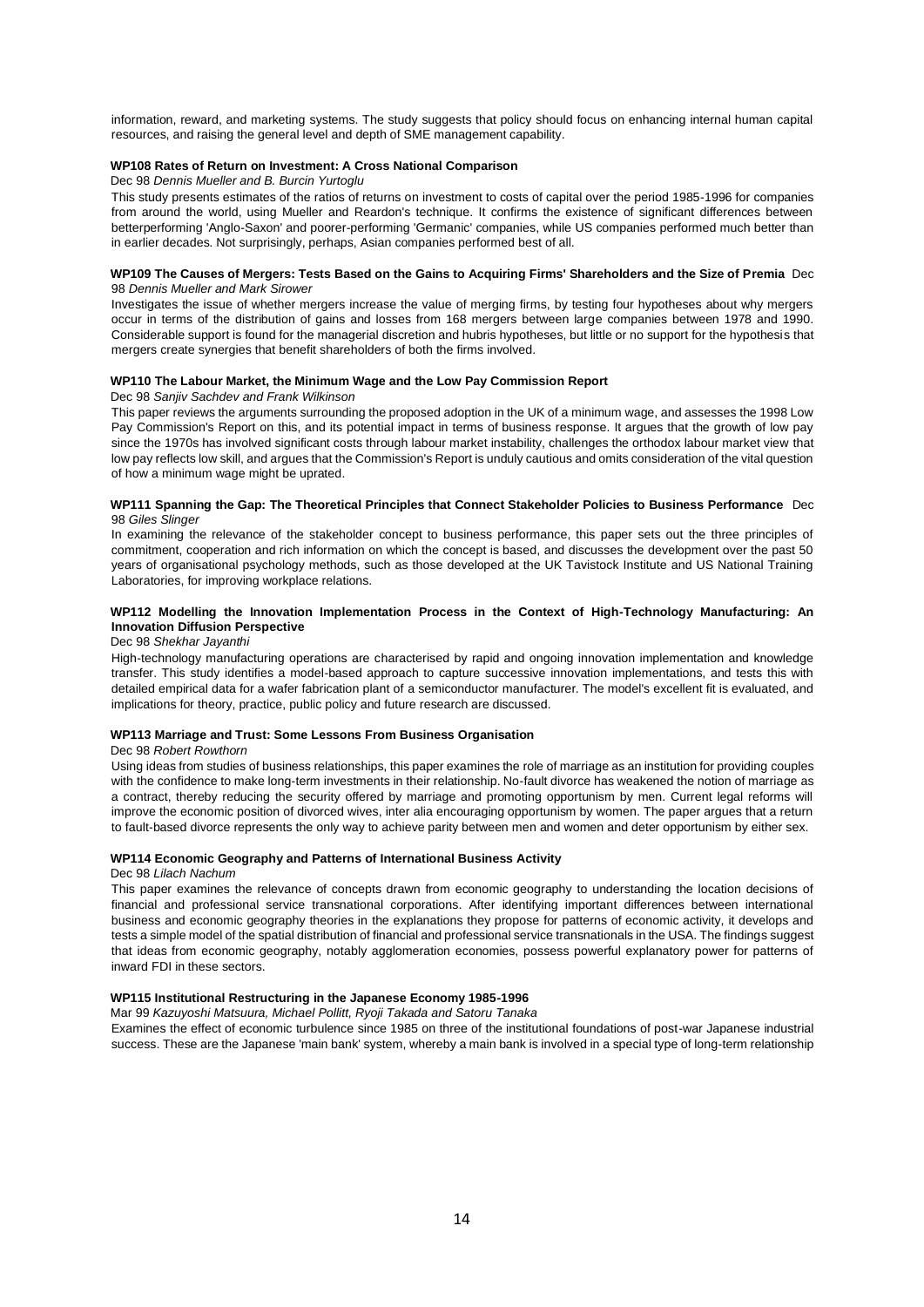with client firms, the tradition of close inter-corporate relationships between main manufacturing firms and their suppliers, and the nature of Japanese industrial policy and the roles of the Ministry of International Trade and Industry (MITI) and the Japan Fair Trade Commission (JFTC). In each case, evidence suggests that these institutional foundations of the post-war Japanese economy have been fundamentally weakened over the period.

### **WP116 Can Domestic Liabilities Explain the Home Bias in UK Investment Portfolios?**

#### Mar 99 *David Chaundy*

It has been suggested that domestic liabilities may be an important factor in explaining the existence of a home bias in international investment portfolios. This paper provides a theoretical justification for this claim in a mean-variance framework. However, an empirical analysis for the UK does not find this effect to be large. Mean-variance efficient portfolios already exhibit significant home bias relative to the world market portfolio. Further, the predicted portfolios differ considerably from the actual portfolios of UK life assurance companies and pension funds. Possible reasons for this include weaknesses in the mean-variance approach and the role of peer pressure.

## **WP117 Post-War Institutional Shocks: The Divergence of Italian and Japanese Corporate Governance Models**

Mar 99 *Fabrizio Barca, Katsuhito Iwai, Ugo Pagano and Sandro Trento* 

Family capitalism in Italy and Japan has faced major problems since 1945. This paper examines some of these problems, contrasts corporate governance patterns in these countries and stresses the different role of the American occupation in influencing them. In Italy it involved the reinforcement of both the State-owned corporations and family controlled pyramidal groups that had emerged during the fascist period, whereas in Japan it caused the end of the power of the great zaibatsu families. We also consider how interfirm share holding can promote (Japan) or inhibit (Italy) the expansion of large corporations and the mechanisms that have made each model self-sustaining after initial institutional shocks.

## **WP118 The Origin of Organizational Species**

## Mar 99 *Ugo Pagano*

The paper argues that some of the issues examined by Darwin and modern biologists concerning natural selection in the case of speciation may be of relevance to the competitive selection of organisational species in capitalist economic development. In biology the laws of structure and change that characterise the selection among species are very different from those that characterise the selection of the member of the same species. These ideas are applied to understanding the "Second Industrial Revolution" and the development of the new species of "managerial capitalism" in the United States and Germany, in contrast to Britain, whose firms and entrepreneurs failed to keep pace with organisational change.

## **WP119 A Marshallian Approach to the Eclectic Paradigm of Foreign Investment: The Clustering of Film TNCs in Central London**

## Mar 99 *Lilach Nachum and David Keeble*

Using the eclectic paradigm as a theoretical framework, this study explores how geographically-localised agglomeration economies may affect the ownership advantages of transnational corporations, influence their choice of modality to serve foreign markets and form part of the location advantages of a given locality. It shows how the clustering of film, TV and video production and postproduction firms in the Soho area of central London has afforded considerable benefits to foreign TNCs locating here. However, these benefits vary considerably by the type of investment involved (distribution, financing or production), and influence the ownership advantages of the TNCs to varying degrees.

## **WP120 Measuring the Productivity of Professional Services: A Case Study of Swedish Management Consulting Firms**  Mar 99 *Lilach Nachum*

Existing productivity measures are inadequate for measuring the productivity of professional services, which employ intangible and specialised factors of production. This paper develops a more adequate measure of productivity in these industries, which is tested against different performance indicators of a sample of Swedish management consulting firms. The findings illustrate the inadequacy of manufacturing-based measurement procedures and suggest that a measure which acknowledges the unique characteristics of professional services correlates better with firm performance. The study concludes that much more research is needed on this important issue.

## **WP121 Putting Values into Action in Business: A Study of the Development of an 'Integrity' Value at SmithKline Beecham**  Mar 99 *Ian Jones and Michael Pollitt*

This paper is a case study of the implementation of an 'integrity' value at the Anglo-American healthcare firm, SmithKline Beecham (SB). SB was established as a result of a merger in 1989 following which the new company deliberately sought to design a new corporate culture based on a set of values which included 'integrity'. The case study charts the development of the integrity value as part of the new culture and how this particular value has been put into action. We show that the new value was accompanied by detailed codification and inclusion in employee evaluation and training programmes. The case highlights the difficulties in implementing high level values at the grass roots of a large corporation. An appendix demonstrates how the lessons from the case have parallels in biblical teaching.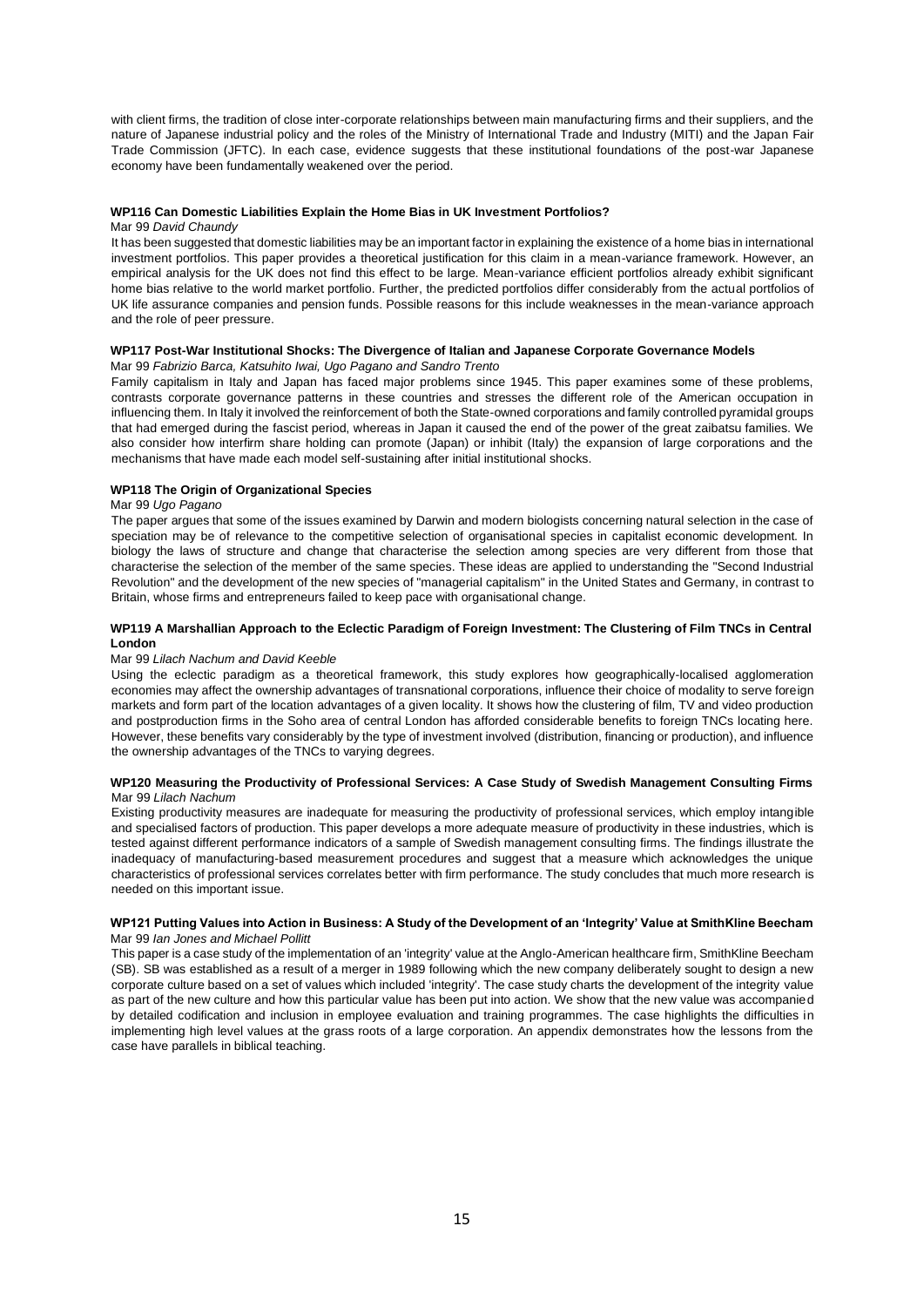### **WP122 What is the Accommodating Item in the Balance of Payments?**

## Mar 99 *David Chaundy*

Balance of payments accounts are constructed using a double-entry accounting principle such that total credits equal total debits. Modelling each entry independently will not guarantee this equality. It is therefore important to identify the counterpart entries or "accommodating" items that ensure that total credits equal total debits. This paper identifies the accommodating item for the UK by presenting institutional evidence on the means of payment for international transactions. Its conclusions are likely to apply to any developed country with a well-developed banking system.

### **WP123 The Market for External Business Advice Services in Britain**

#### Mar 99 *Robert Bennett and Paul Robson*

Analyses the extent of use of external business advice by SMEs in Britain using new survey evidence from the Cambridge ESRC Centre for Business Research SME Survey of 1997. The most important fields of advice sought are taxation and financial management, computer services, advertising, staff training and development, new technology, staff recruitment and marketing. The main differences between firms in choice of advice source relate to their size and growth history. Impacts of advice received are generally only "moderate", but highest in computer services, product and service design, taxation and financial management and staff training and development. Impacts are most strongly related to SME growth and size.

#### **WP124 Evaluating the Impact of Business Service Expertise and Business Links on the Performance of SMEs in England**  Mar 99 *John Bryson, David Ingram and Peter Daniels*

This paper explores the impact on the performance, profitability and competitiveness of SMEs of business service expertise provided via government-sponsored local Business Link organisations. It uses data from a unique survey of SMEs in England as well as case studies of individual firms. It is possible to identify a positive impact of business service expertise on client performance, but isolating such impacts from other variables is very difficult, while use of both employment and profitability indicators is problematic. There is a danger that DTI evaluation of Business Link companies may determine the way in which Business Links identify and deal with clients.

## **WP125 Entrepreneurs as Co-Operative Capitalists: High Tech CEOs in the UK**

## Mar 99 *Hugh Whittaker*

This paper presents the findings of a survey of CEOs in the UK high tech SME sector. Based on 510 responses, it builds up a picture of personal backgrounds, careers, reasons for starting or acquiring the business(es) and business objectives. A typology is developed, based on business objectives, of 'co-operative capitalists', 'capitalists', 'co-operatists' and 'coasters'. Participants' own comments show the importance of lessons learned in past employment, a cautious approach to business development, and an orientation to satisfying customer needs through employee involvement, often as part of a 'stakeholder' and/or ethical orientation.

## **WP126 Earnings Distribution, Corporate Governance and CEO Pay**

#### Jun 99 *Frederick Guy*

Using econometric modelling techniques, this paper investigates the relationship between earnings differentials and the pay of Chief Executive Officers (CEOs) of 186 British companies between 1970 and 1990. It finds that prior to 1984, top executive pay was a stable function of both firm size and earnings differentials lower on the administrative ladder, consistent with a hypothesis advanced by Herbert Simon in 1957; but that the use of share options from 1984 onward represents not simply a change in the mode of top executive compensation, but a structural break in the relationship between the pay of top executives and that of their subordinates.

## **WP127 Competitiveness Policy and Economic Organisation: The Case of the British Film Industry**

#### Jun 99 *Stephen Pratten and Simon Deakin*

Traditional government policy support for the British film industry was reversed in the 1980s through deregulation and the exposure of the industry to market forces. More recently, a new policy preoccupation with the film industry has emerged, with the industry characterised as possessing inherent but unrealised potential which it is the role of government, operating in tandem with the market, to unlock. This paper examines the nature of this emerging "competitiveness policy" towards the British film industry, and argues that policy should operate through identifying the distinctive capabilities of British film producers and by promoting "structural" change involving forms of contractual cooperation which can allow for the effective management of risk and uncertainty.

#### **WP128 FDI, the Location Advantages of Countries and the Competitiveness of TNCs: US FDI in Professional Service** Jun 99 **Industries** *Lilach Nachum*

This paper examines the impact of the foreign activities of firms on their international competitiveness, with particular reference to selected US professional service industries. It investigates to what extent and under what conditions firms may compensate for deteriorating home country location advantages through investment in foreign countries, and under what conditions firms may reap the benefits of a locationally advantageous foreign country. The findings suggest that FDI weakens the link between the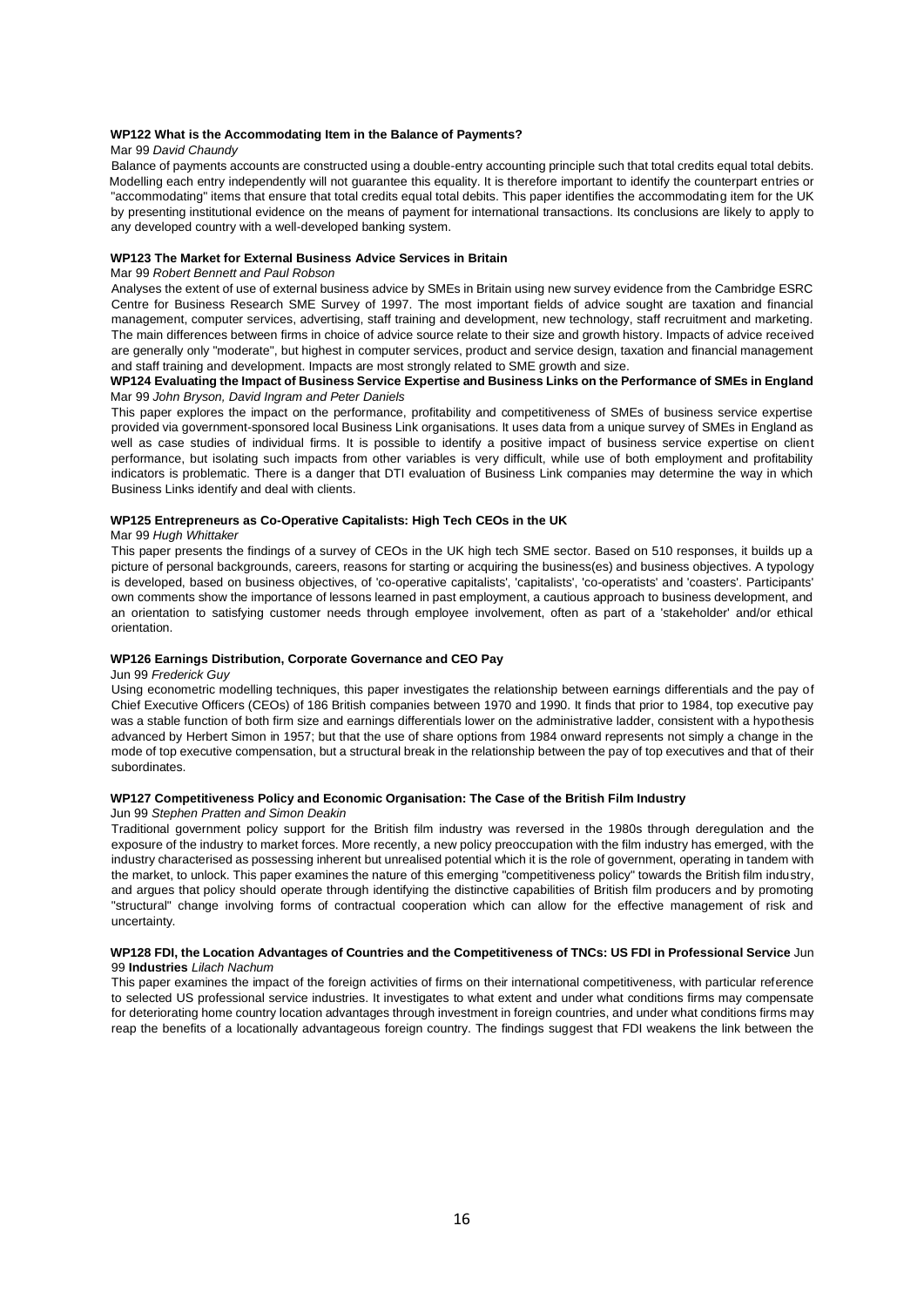location advantages of home countries and firm ownership advantages, but that this impact is very moderate and indirect. The ownership advantages which firms develop in their home countries are the most critical determinants of their competitiveness.

#### **WP129 Trust, Power and Control in Trans-Organizational Relations**

#### Jun 99 *Reinhard Bachmann*

Using ideas from Structuration Theory and System Theory, the paper analyses trust and power as means of co-ordinating transorganizational (inter-firm) relationships. It argues that, depending on the institutional environment, there are two distinct patterns of controlling relationships, where trust and power are interrelated in quite different ways. First, both mechanisms are generated at the inter-personal level and either trust or power dominates the relationship. Second, power occurs at the level of the structural framework of relationships and is highly conducive to developing trust between individual organizations. Specific forms of trust and power are identified and the institutional environment is viewed as playing a crucial role in shaping the quality of trans-organizational relations.

## **WP130 Why are UK Banks' Overseas Assets and Liabilities So Large?**

## Jun 99 *David Chaundy*

Overseas assets and liabilities of UK banks account for high proportions of overseas assets and liabilities of all UK residents and of UK banks total assets and liabilities. This paper adopts an institutional, theoretical and empirical approach to explain this phenomenon. We find that over 80% of these assets and liabilities are accounted for by foreign-owned UK banks and their large size may be traced to the development of the Euro-currency markets in London in the late 1950s and 1960s. In an attempt to explain gross overseas bank assets simple empirical hypotheses are tested but rejected. We conclude that while an institutional and theoretical approach reveals the nature of UK banks overseas assets and liabilities and suggests some of their determinants, developing a satisfactory empirical model is difficult.

## **WP131 The Determinants of Firm Innovative Behaviour: The Roles of Rivalry and Persistence** Jun

## 99 *Suma Athreye*

This study investigates the determinants of firm innovative activity using an analytical framework that synthesises different theoretical approaches, and empirical tests based upon a detailed firm-level dataset of UK computer businesses. It suggests that competition or rivalry can be defined both in terms of market power and of the distribution of competencies, and relates this to innovation incidence and persistence. The empirical analysis finds that determinants and dynamics of innovation and market structure differ between software and hardware firms, as does the role of persistence. However, persistence is important when it is the resources and costs of innovation that explain innovative behaviour. Rivalry as a determinant of innovation does not favour persistence.

#### **WP132 Transcending the Flexibility Debate? Deregulation and Employment in Britain 1979-1997**

## Jun 99 *Simon Deakin and Hannah Reed*

The debate on labour market flexibility has become polarised between two distinctive and potentially irreconcilable viewpoints. One sees the "European social model" based on social protection and collective employee representation as obstructing the operation of efficient labour markets, while the other criticises deregulation because of its social risks and questions whether it does bring increased flexibility. This paper assesses the case for and against labour market deregulation by evaluating recent British experience with specific reference to the economic impact of changes in employment law and social security. This suggests that the link between flexibility and efficiency is itself open to doubt, and that under-regulation may involve under-investment in vital "capabilities" associated with training, labour mobility and job security.

### **WP133 Economic Efficiency and the Proceduralisation of Company Law**

## Jun 99 *Simon Deakin and Alan Hughes*

This paper extends the analysis carried out by the authors for the UK Law Commissions (published as Part 3 of the Consultation Paper on Directors, Duties, September 1998). After considering some of the potential uses of economics in company law, it develops a theoretical framework which relates company law to wider corporate governance mechanisms which operate to mitigate risk and uncertainty in contractual relations. This framework is then applied to provisions relating to self-dealing and conflicts of interests under Part X of the Companies Act 1985. It is argued that in this context, the economic role of company law should be promote cooperation and the sharing of information and risk between corporate actors, a function described in terms of the "proceduralisation" of company law.

## **WP134 Reinventing the Market? Competition and Regulatory Change in Broadcasting**

### Jun 99 *Simon Deakin and Stephen Pratten*

The Broadcasting Act 1990 led to a period of turbulence and upheaval within British broadcasting with results that were at best unintended and, at worst, seriously undermined the ideal of public service broadcasting. A Hayekian economic perspective would suggest that the reforms failed because they did not go far enough in the direction of full "marketisation". This paper develops an alternative perspective, based on an adaptation of systems theory within the context of law and economics, which offers a broader methodological foundation for the understanding of "economic law" and a different normative perspective on the broadcasting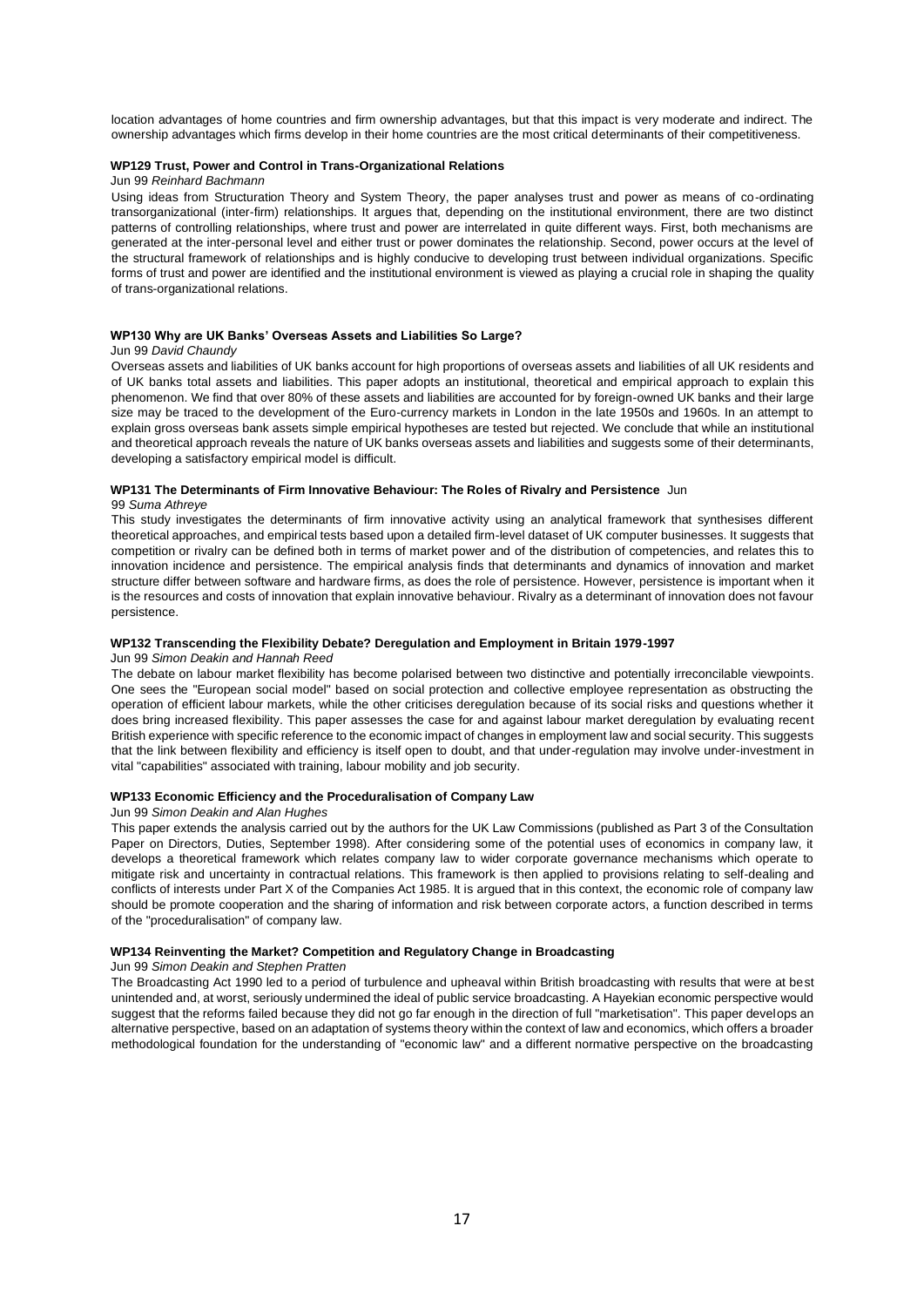reforms. It argues that the difficulty with these reforms was not their failure to go further in marketisation, but rather their lack of clarity in articulating a clear alternative to the market as the basis for the organisation of television production.

## **WP135 Can We Measure and Communicate the Benefits of Work-Life Policies More Effectively?**

## Sep 99 *Fiona Scheibl*

The paper reviews the methodologies adopted by a range of recent academic and business studies of work-life policies in investigating whether the use of control groups or other rigorous measurement techniques have become more widespread. It finds that studies have used five different research designs - multivariate modelling; control groups; action research; business case calculations; and social surveys - to measure and evaluate the impact of work-life practices. Control group methods have not been more widely used, but the "action research" approach is encouraging better inter-disciplinary understanding of work-life conflict.

## **WP136 Changing Midwifery: Working Conditions and the Quality of Care**

### Sep 99 *David Ladipo, Hannah Reed and Frank Wilkinson*

This paper examines the links between the employment conditions of midwives and the ability of maternity units to improve quality and continuity of care for women, in line with government policy. The study found that advances in quality of care have been made within existing resource constraints. This progress has mainly been achieved by drawing on the professionalism and vocational commitment of midwives, and at the expense of their working conditions and sense of well being. Increasing problems of recruitment, retention and falling morale among midwives suggest that improvements in quality are not sustainable without additional resources, improved working conditions and more effective systems of communication in NHS trusts.

## **WP137 The Fragility of Functional Work Systems in American Steel**

Sep 99 *Suzanne Konzelmann and William Barnes* 

This detailed case study of the development and crises experienced by an American steel company (I/N) in implementing functional work systems demonstrates that a high road approach provides positive benefits for stakeholders' workers, production efficiency, and local and macro-level economies and societies. However, broader external forces can conspire to make it very difficult for firms to sustain such systems despite initial successes: high road systems are fragile in national frameworks that subject them to low road pressures without a forum for resolving the difficulties that arise from opposing market pressures and responses.

#### **WP138 Neo-Marshallian Nodes, Global Networks and Firm Competitiveness: The Media Cluster of Central London (Out of Print)**

#### Sep 99 *Lilach Nachum and David Keeble*

Based on an original interview survey of indigenous and foreign-owned companies, this paper investigates the interplay between global and local influences on the competitiveness of the cluster of film production and media firms in the Soho area of Central London. While local processes are vitally important in influencing the capabilities of these firms, the cluster is also bound tightly into world-wide webs of interdependence, with TNCs playing a major role in mediating between local and global linkages. The latter are essential for the ability of the firms studied to compete successfully in international markets.

#### **WP139 Automatic Certification or Mandatory Representation Votes? How the Choice of Union Recognition Procedure Affects Union Certification Success** Sep 99 *Susan Johnson*

Union recognition procedures are about to be reformed in the UK. Current legislative reform proposes automatic certification. Business prefers mandatory representation votes. Will the choice of union recognition procedure affect certification success? This paper provides empirical evidence on this issue, using cross-section time-series analysis of nine Canadian jurisdictions over nineteen years. The results indicate that mandatory votes reduce certification success rates by 6 to 9 percentage points below what they would have been under automatic certification. This result is robust and significant at the 99 per cent level.

#### **WP140 Rethinking Innovation Comparisons Between Manufacturing and Services: The Experience of the CBR SME Surveys in the UK**

#### Sep 99 *Alan Hughes and Eric Wood*

Previous research comparing innovation in manufacturing and services has taken insufficient account of variations in the intensity and nature of innovation activity within these sectors. Analysis of the CBR's SME surveys reveal that in some respects there is greater variation in innovation within manufacturing and business services than between them. There is also strong similarity between corresponding groupings in each sector, with a considerable depth of technological innovation capability within each. These results imply that differences in innovation between manufacturing and services may have been exaggerated in earlier research.

#### **WP141 Learning New Productivity Criteria in Transition Economies: Evidence from 450 CIS Companies** Sep 99 *Kari Liuhto*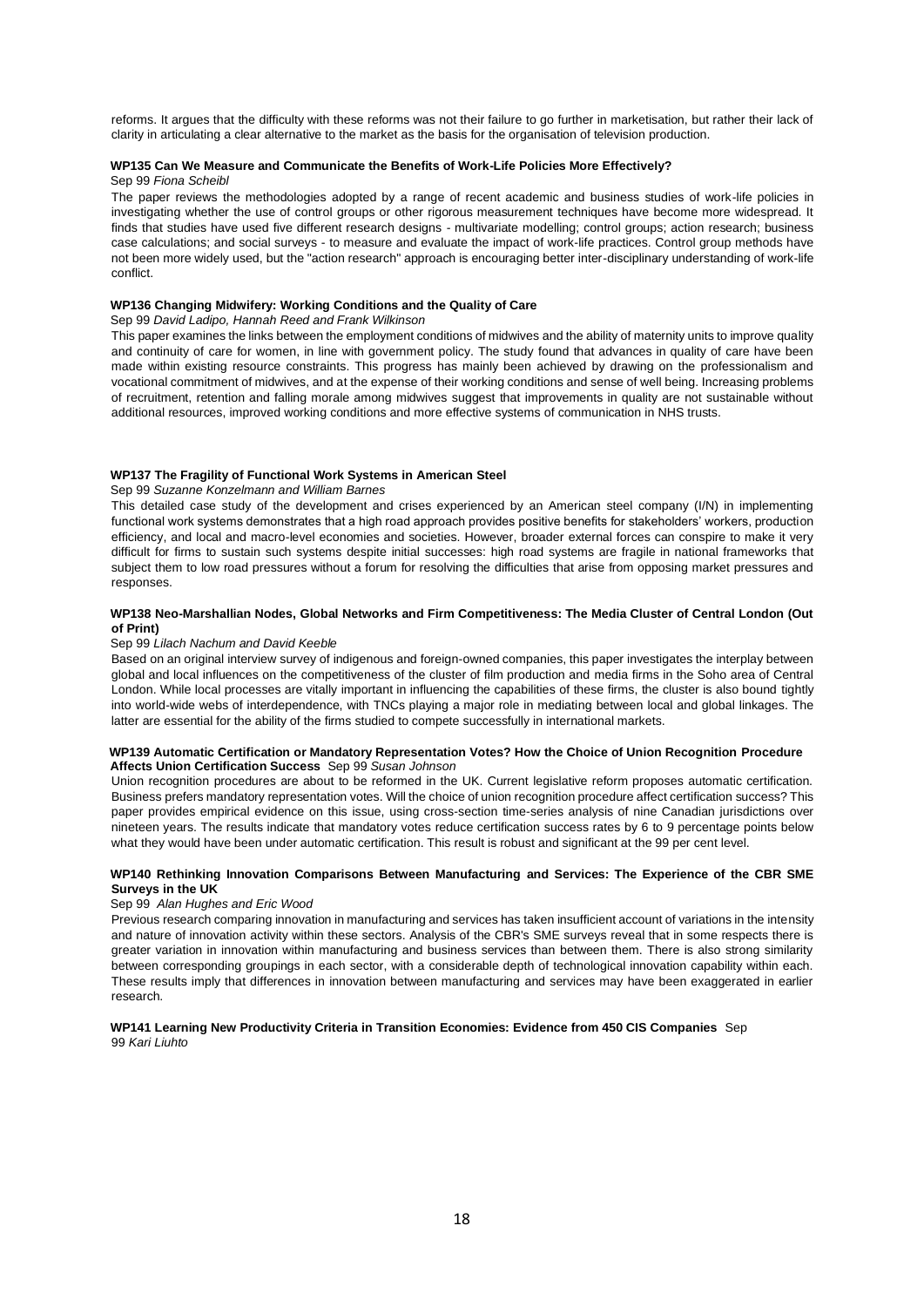This analysis suggests that the ownership structure of the CIS firms studied did not determine productivity improvements during the years 1995-97. Rather, these reflected the transition path, with privatised companies undergoing organisational revolution, whereas new private start-ups have experienced organisational evolution in a revolutionary business environment.The empirical data also reveals a significant relationship between top manager age (youthfulness) and productivity improvement. This suggests that adapting Soviet management culture to the post-Soviet environment is a more complex task than merely learning new organisational practices.

## **WP142 Intensity of Interaction in Supply of Business Advice and Client Impact: A Comparison of Consultancy, Business Associations and Government Support Initiatives for SMEs**

### Sep 99 *Robert Bennett and Paul Robson*

This paper assesses the supply of business advice to British SMEs using new empirical evidence from the 1997 CBR national SME survey. It compares interaction intensity with suppliers operating in different environments of regulation, contract and reputation, using site visits and/or a written brief/contract as interaction intensity indicators. Although these measures have limitations, the paper demonstrates clear and significant differences between suppliers in interaction intensity, use of contracts and impact in three broad categories: private sector consultancy (low trust, high intensity, high impact), business associations (high trust, low intensity, moderate impact) and government support agencies (moderate trust, moderate to high intensity, moderate or low impact).

### **WP143 The Use and Impact of Business Advice by SMEs in Britain: An Empirical Assessment Using Logit and Ordered Logit Models**

#### Sep 99 *Paul Robson and Robert Bennett*

This paper assesses the effect of differences in types of client on the use and impact of business advice by SMEs in Britain using data from the 1997 CBR national SME survey. It uses multivariate logit models to show that size of firm, rate of growth and innovation appear to be the main variables influencing the likelihood of firms seeking external advice, both from different sources and from different fields. Ordered logit models of the impact of the advice demonstrate that there are significant differences between clients' perceived impact of advice and the sources of advice they use, chiefly as a result of firm size, and to a lesser extent for growth, innovation and export levels.

#### **WP144 Foreign Direct Investment and Enterprise Performance in Transition Countries: Evidence from Russia and Ukraine**

#### Sep 99 *Valentijn Bilsen and Peter Van Maldegem*

This study compares the performance of foreign and domestic firms in Russia and Ukraine, using recent survey data of 450 enterprises. We find that foreign owned firms are less prone to inter-enterprise and wage arrears, have a better export performance, and use more sophisticated competition strategies. Foreign investment appears to enhance entrepreneurial knowhow. In the case of de novo firms foreign investment has often led to a "jump start" of the enterprise, rather than a gradual adjustment over time. Foreign firms have a positive spill-over effect. They introduce healthy financial management methods, and proliferate badly needed market oriented entrepreneurial know-how through the managerial market.

#### **WP145 Company Law as an Instrument of Inclusion: Re-Regulating Stakeholder Relations in the Context of Takeovers**  Sep 99 *Giles Slinger and Simon Deakin*

This paper considers a number of potential justifications for regulatory intervention aimed at overcoming "contractual failure" in stakeholder relations. Two distinct functions of stakeholding are identified, in terms of "contract" and "innovation" respectively. These conceptions are linked to two distinct approaches to the regulation of stakeholder relations, one based on "rights" and the other on "cooperation". The implications of an innovation-based approach for reform of the law relating to hostile takeovers in the UK are considered. The paper concludes by suggesting that the effectiveness of regulation will depend on the capacity of legal rules and procedures to promote cooperation within stakeholder relations, in particular by generating markets for information.

### **WP146 The Transformation of the Soviet Enterprise and its Management: A Literature Review** Sep 99 *K*ari *Liuhto*

This article reviews literature on the transformation of the Soviet enterprise and its management. It shows that Soviet management was much more multidimensional than previously assumed on the basis of official management descriptions, and that some previous empirical studies suffer from an inadequate methodology, studying enterprises and their management only at one point in time. Such studies tend to be based on a certain 'commonly accepted' view of Soviet management, instead of truly analysing the transformation taking place in post-Soviet companies. As previous studies have not reached an unambiguous conclusion on how successful transformation might be achieved, the article proposes some essential themes which could increase understanding of the organisational and managerial transformation, and hence support the overall economic transformation process in the former USSR.

#### **WP147 Innovation, Investment and International Trade Performance of Russian Enterprises: A Study of St. Petersburg-Based Companies**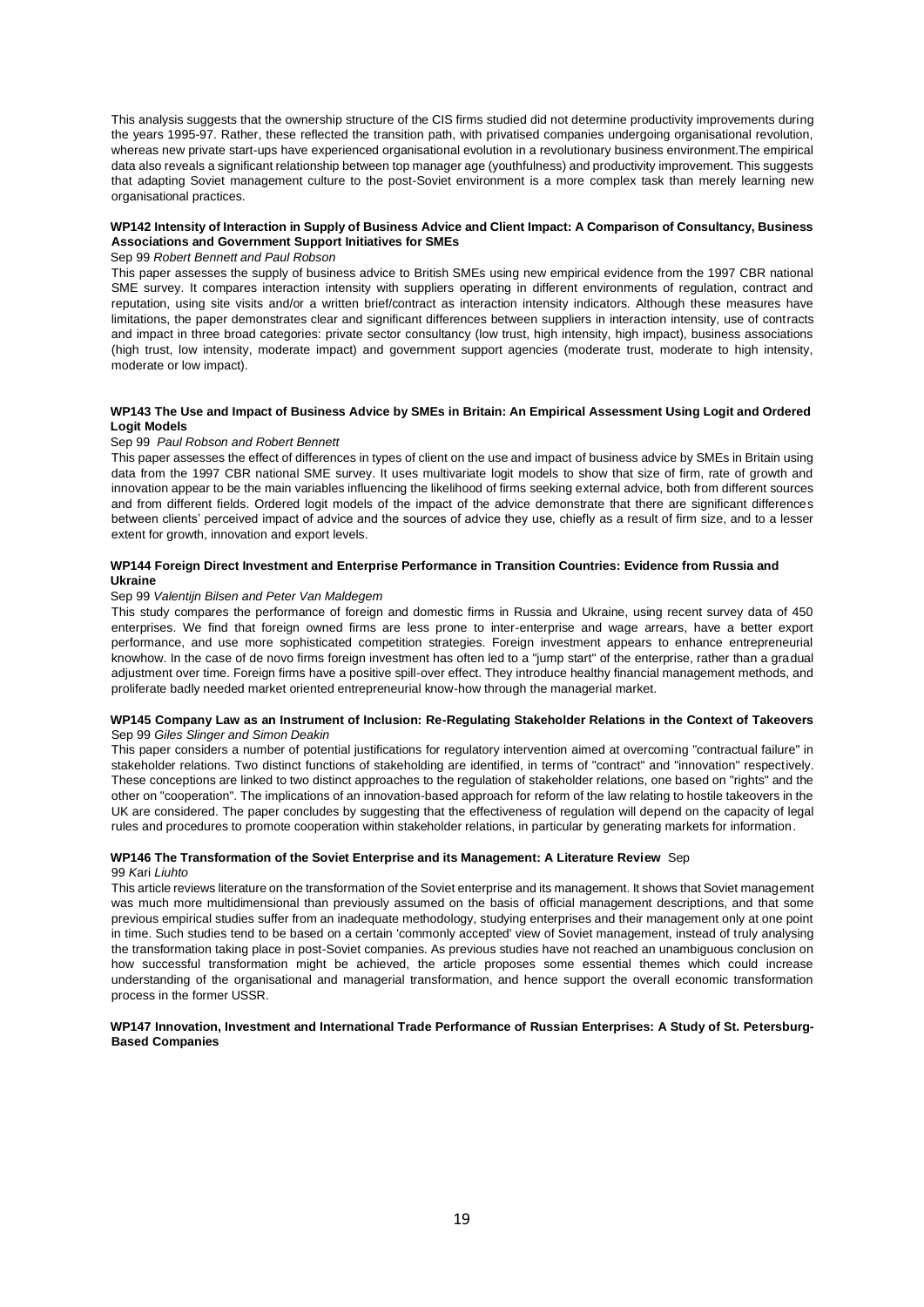#### Dec 99 *Vadim Kapustkin*

Investigates and compares the innovation, investment and international trade performance of Russian firms using questionnaire survey data of 150 enterprises in the St.-Petersburg area, half newly set-up private firms and half state-owned and privatised enterprises. Shows that the former performed better in terms of introducing new products, investment growth, international trade, etc.

#### **WP148 Share Capital and Creditor Protection: Efficient Rules for a Modern Company Law?**

### Dec 99 *John Armour*

Examines the economic case for rules of company law which regulate the raising and maintenance of share capital by companies. Argues that the current rules are unlikely to enhance the efficiency of the markets which they regulate, and makes a tentative conclusion.

## **WP149 The Impact of Home Countries on the Competitiveness of Advertising TNCs** Dec

99 *Lilach Nachum* 

The findings of this study suggest that the competitive advantages of US, UK and French advertising TNCs are only partly shaped by the conditions in their country of origin, and that the impact of home countries weakens as agencies expand their international activity.

### **WP150 Financing Firm Start-up and Restructuring in Transition Countries: Evidence from Belarus, the Ukraine and Russia**

#### Dec 99 *Valentijn Bilsen and Elena Mitina*

Investigates how entrepreneurs in Belarus, Russia and Ukraine finance start-up and restructuring. Data from 600 de novo, privatised or state-owned firms shows the critical importance of the personal funds of the main owner(s), with a limited level of support being giving by the state.

## **WP151 The Development of Ethical Issues Facing Boards of Directors: A Model with Implications** Dec

99 *Ian Jones and Michael Pollitt* 

Outlines a model of how ethical issues develop over time using an ethical issue life cycle with three phases. Illustrates the model with reference to ethical issues currently facing UK boards of directors, and uses the Bible to further develop the model to suggest how company boards might respond to ethical issues as they progress.

## **WP152 Systemic Risk in International Settlements**

Dec 99 *Rahul Dhumale* 

Examines the extent to which different settlement systems affect the nature and potential vulnerability of the financial system to systemic risks, and considers whether externalities can be reduced if individual institutions fully internalise the costs of their actions.

#### **WP153 The Role of the Basle Standards in International Banking Supervision**

Mar 00 *Kern Alexander* 

This paper argues that the Basle Committee on banking supervision has played a significant role in developing principles of sound regulatory practice for national supervisors to adopt in their jurisdictions, and that the increasing complexity of international financial markets and the need to reduce systemic risk require a global supervisor to coordinate the regulatory activities of national authorities.

#### **WP154 Foreign and Indigenous Firms in the Media Cluster of Central London**

Mar 00 *Lilach Nachum and David Keeble* 

An in-depth study of 49 foreign and indigenous media firms in the Soho district of Central London highlights differences and similarities in terms of their cluster behaviour and benefits from cluster participation. These differences and similarities are related to the extent to which internal linkages within TNCs substitute for cluster linkages.

### **WP155 CEO Pay, Shareholder Returns and Accounting Profitability**

#### Mar 00 *Fred Guy*

We assess the impact on CEO pay of changes in both accounting and shareholder returns in 99 British companies in the years 1972-89, and find a strong positive relationship between CEO pay and within-company changes in shareholder returns, but no statistically significant relationship between CEO pay and within-company changes in accounting returns.

## **WP156 The Rise and Fall of the Size of Firms**

Mar 00 *Fabrizio Traù* 

This paper casts a theoretical bridge between the shift from the so-called Golden Age to the 'unstable' macroeconomic environment of the '70s and the '80s on the one hand, and the reversal of the long run pattern of development of the size distribution of industrial firms, also from the mid '70s, on the other.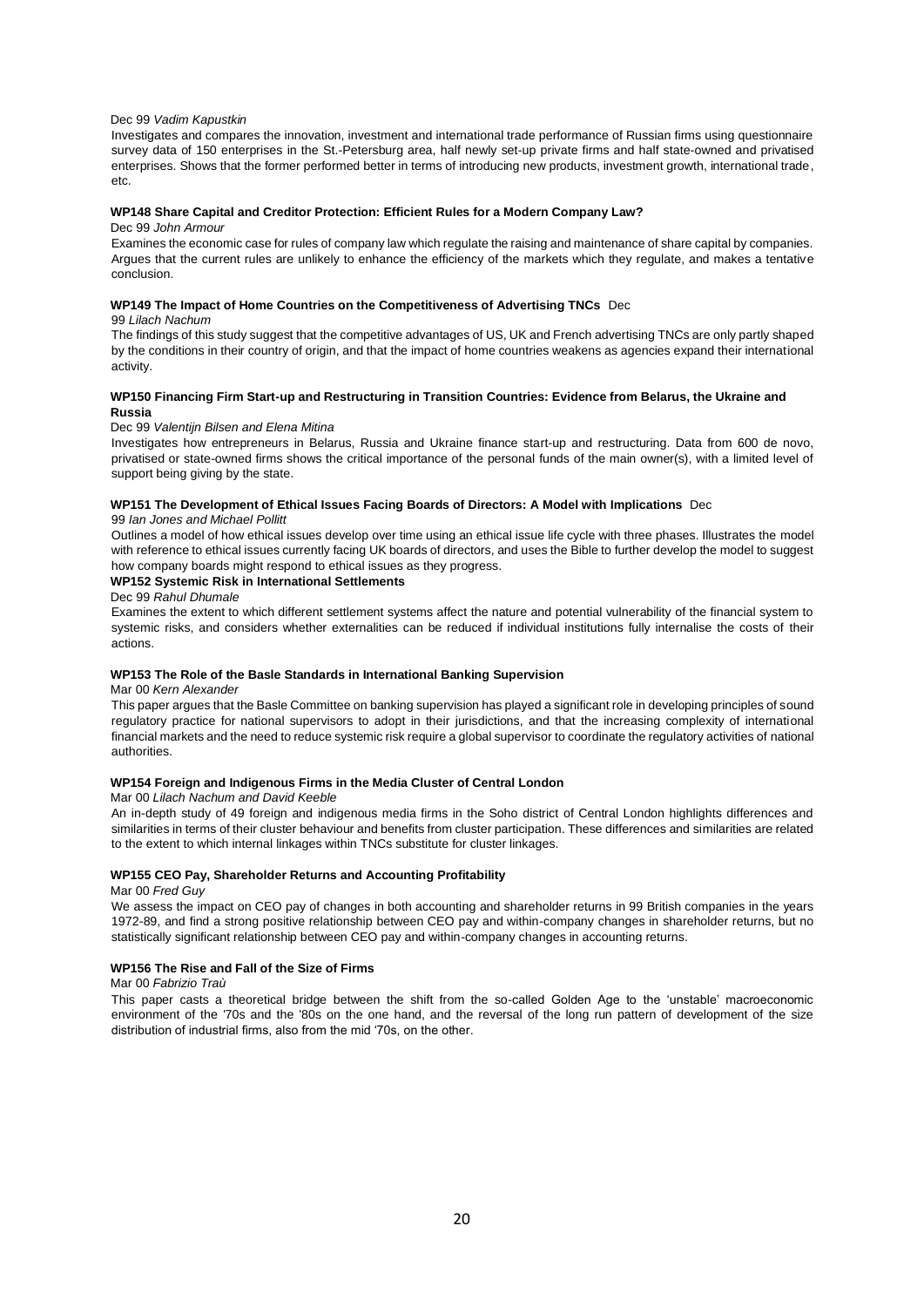### **WP157 Regulation, Power and Scale: 'Reworking' Capital-Labour Relations in German SMEs** Mar

#### 00 *Christian Berndt*

An investigation of 28 SMEs in the Ruhr Area shows that capital-labour relations in Germany are being downscaled and decentralised, that the regulatory landscape is being 'reworked' in terms favourable to capital, and that there is a peculiar spatial dimension to the rearticulation of power relations and core institutions of the German Model.

#### **WP158 Sources of Increasing Returns and Regional Innovation in the UK**

#### Mar 00 *Suma Athreye and David Keeble*

This paper investigates the impact of different sources of increasing returns on firm innovative behaviour in different regions of the UK. The emergence of specialised markets and the impact of intermediation are particularly relevant, and regional public R&D and dynamic economies to scale due to learning within a firm are also considered.

#### **WP159 Rethinking Receivership**

### Mar 00 *John Armour and Sandra Frisby*

We argue that although insolvency law's *formal* structure is imbalanced, this can generate savings for parties by allowing a concentrated creditor who has invested in information-gathering about the debtor to conduct a private insolvency procedure. Further, this procedure is likely to be more efficient than one conducted by a state official.

#### **WP160 Trade Union Organising Among Low-Wage Service Workers: Lessons from America and New Zealand** Mar 00 *Sarah Oxenbridge*

This paper examines how American and New Zealand unions have responded to the challenges of organising workers in lowwage service sectors. Different approaches to organising are examined, with a particular focus on the 'organising' model of unionism. Relevance of organising model methods for British unions is considered.

## **WP161 Citizenship, Public Service, and the Employment Relationship**

Mar 00 *Simon Deakin and Mark Freedland* 

This paper reports on the effects on employment relations and conceptions of citizenship of the shift from bureaucratic to marketled forms of public service provision in Britain. Two contrasting case studies are reported, 'imposed contractualism' in the public education service, and (precarious) partnership arrangements in the utilities.

## **WP162 The Contested Meaning of Labour Market Flexibility: Economic Theory and the Discourse of European Integration**

#### Mar 00 *Simon Deakin and Hannah Reed*

This paper warns that the institutional arrangements for the conduct of social and economic policy (broadly conceived) within the European community are making it impossible to forge the linkages between labour standards, active labour market policy and the macroeconomic framework of the kind which are needed to renew the 'European social model'.

#### **WP163 Regulatory Competition Versus Harmonisation in European Company Law**

#### Mar 00 *Simon Deakin*

Co-evolution based on diversity at the level of national legal systems, coupled with encouragement from transnational norms for devolved solutions, is a more likely path for European company law than the type of convergence around a single, dominant regime which appears to characterise the Delaware effect in the US context.

#### **WP164 The Political Economy of Full Employment in Modern Britain**

#### Mar 00 *Robert Rowthorn*

This paper examines the regional aspects of structural change and unemployment in the UK. Using a simple export base model, it quantifies the underlying decline of the northern economy, which in relative terms has been almost as fast in the 1990s as in the previous decade of industrial crisis.

#### **WP165 Capital Adequacy Standards: Are They Sufficient?**

#### Jun 00 *Rahul Dhumale*

This paper examines and models the link between the relative level of an individual bank's capital adequacy and its effects on the fragility of the banking system

#### **WP166 Public Markets, Private Orderings and Corporate Governance**

#### Jun 00 *Ugo Pagano*

Critiquing the New Property Rights approach, this paper argues that managers and public authorities build respectively private and public "legal equilibria" that set the working rules within which transactions can take place.

#### **WP167 Business Advice: The Influence of Distance**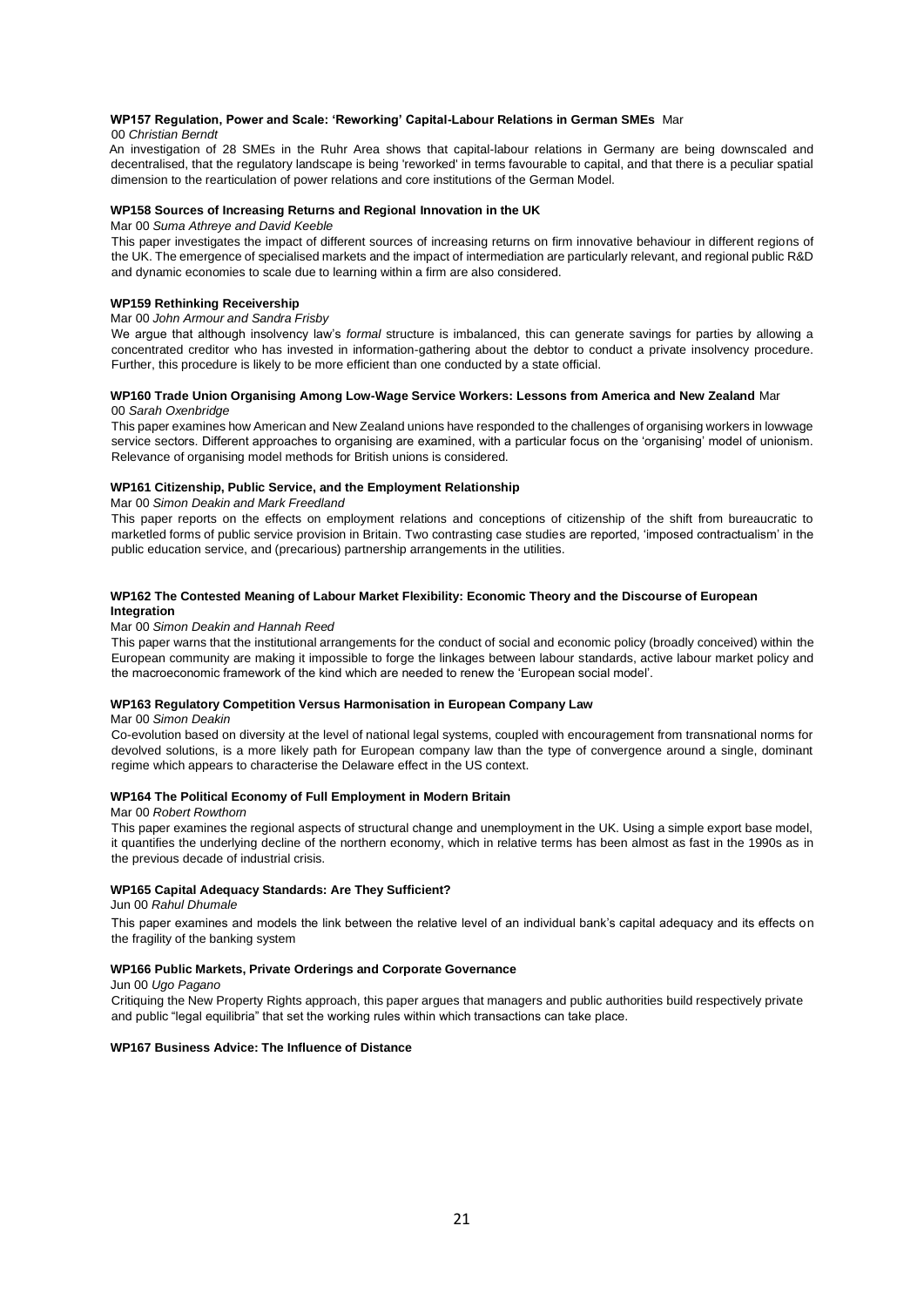### Jun 00 *Robert Bennett, William Bratton and Paul Robson*

This paper examines the external advisors used by small businesses to help them solve their problems in five representative locations in Britain, focusing on distance between client and advisor.

#### **WP168 The Role of Soft Law in the Legalization of International Banking Supervision: A Conceptual Approach** Jun 00 *Kern Alexander*

This paper analyses the concept of legalization at the international level its application to the development of international 'soft law' principles in international banking supervision.

### **WP169 World Market Shares of Advertising TNCs: Intangible Comparative Advantage?** Jun

#### 00 *Lilach Nachum*

This study explores the link between home country location advantages and the competitive position of national firms in world markets in the advertising industry.

#### **WP170 An Incentive Based Regulatory System: A Bridge Too Far**

Jun 00 *Rahul Dhumale* 

This paper considers the "incentive problem" in regulation using a principal-agent framework and the design of an incentive compatible regulatory system which encourages prudent behaviour and efficient financial intermediation.

#### **WP171 The Employment Contract: From Collective Procedures To Individual Rights**

Sep 00 *William Brown, Simon Deakin, David Nash and Sarah Oxenbridge* 

Based on the 1998 Workplace Employee Relations Survey, this paper shows that collective procedures have declined in importance, but there has been an increase in legal governance of the employment relationship.

#### **WP172 Does Law Matter?: The Separation of Ownership and Control in the United Kingdom** Sep

00 *Brian Cheffins* 

This paper provides evidence on the extent to which legal regulation does "matter" in the corporate governance context, focusing on the separation of ownership and control in the UK.

# **WP173 Norms in private insolvency procedures: the 'London Approach' to the resolution of financial distress** Sep

00 *John Armour and Simon Deakin* 

This paper examines how norms, known collectively as the 'London Approach', guide the resolution of financial distress by creditors of large UK firms and act as a substitute for legal insolvency proceedings.

#### **WP174 Capabilities, Spontaneous Order, And Socal Rights**

Sep 00 *Simon Deakin and Frank Wilkinson* 

This paper explores the idea that the labour market is a self-organising system which rests on set of mutually-reinforcing conventions which are themselves the outcome of an evolutionary process.

## **WP175 Exit, Voice, And Loyalty In The Industrial District: The Case Of Prato** Sep

00 *Gabi Dei Ottati* 

The "exit, voice and loyalty" approach by Hirschman is applied to the case of the rise and evolution of the Prato industrial district, from post-war days until now.

#### **WP176 The Challenges For The Next Decade: Notes On The Debate On The Development Of The Emilia-Romagna Region**

Sep 00 *Margherita Russo, Giorgio Allari, Silvano Bertini, Paolo Bonaretti, Elio De Leo, Giuseppe Fiorani and Gianni Rinaldini This* paper examines the transformation of Emilia-Romagna, one of the richest regions in Europe, as a result of exogenous changes and endogenous impasses.

### **WP177 The Legalization Of The International Anti-Money Laundering Regime: The Role of the Financial Action Task Force**

Sep 00 *Kern Alexander* 

This paper analyses international instruments and principles adopted by leading states at the international level to combat money laundering by financial institutions, thereby reducing systemic risk.

#### **WP178 Putting Partnership Into Practice In Britain**

Sep 00 *William Brown* 

The paper reviews industrial relations developments in Britain during 1999 by assessing how New Labour's policy commitment to encouraging 'partnership' is developing in practice.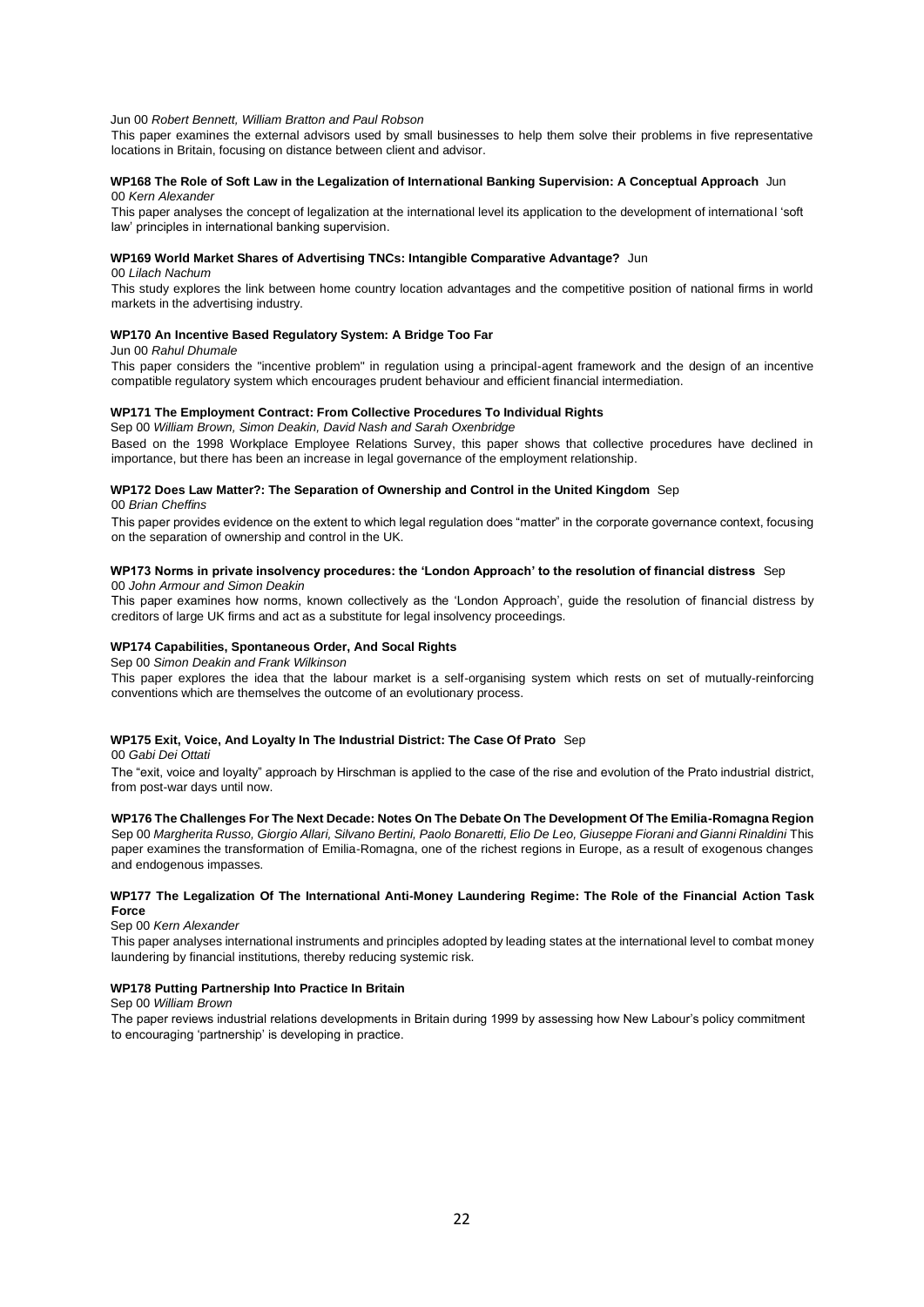## **WP179 Emu Versus The Regions? Regional Convergence And Divergence In Euroland**

## Sep 00 *Ron Martin*

This paper examines the theoretical arguments and empirical evidence for divergence and convergence in Europe, and analyses patterns of regional productivity trends and employment growth in 1975-1998.

### **WP180 On Enlarging Employment By Promoting Small Enterprises**

## Sep 00 *Alan Hughes*

This paper provides an overview of the role of SMEs in employment generation in advanced and developing countries, critiques 'job generation' literature, and emphasises the importance of efficient managerial strategies.

## **WP181 The Small Business Service: Business Support, Use, Fees And Satisfaction: Econometric Estimates**

Sep 00 *Robert Bennett and Paul Robson* 

This paper assesses advice and information support for firms provided by the Small Business Service (SBS) Business Link, using a new survey of client use, satisfaction and experience of service fees.

## **WP182 Government Advice Networks For Smes: An Assessment Of The Influence Of Local Context On Business Link Use, Impact And Satisfaction**

Sep 00

*Robert Bennett, Paul Robson and William Bratton* 

This paper uses a 1997 survey of SMEs to determine how Business Link use, impact and satisfaction are influenced by firm, local partnership, local geographical, service intensity and other characteristics.

#### **WP183 Creating New Local Industry Through Inter-Organizational Collaboration: A Japanese Case** Sep 00 *Yushi Inaba*

This paper looks at entrepreneurs' attempts to create a new local industry for regional regeneration in Japan, collaborating beyond their own organizations to create and operate a "technical core".

### **WP184 Human Resource Management And Business Objectives And Strategies In Small And Medium Sized Business**  Sep 00 *Frank Wilkinson*

Survey findings show that a substantial majority of UK SMEs use HRM methods. Use is associated with commitment to non-price competition and other strategy, management and market variables.

## **WP185 Knowledge, Economic Growth And The Role Of Policy On The Role Of "Public-Private Partnerships" In The New "Knowledge-Driven" Economy**

Sep 00

*Stephanie Blankenburg* 

The paper examines the economic rationale for "public-private partnerships" to promote technological progress and growth in the new "knowledge-driven" economy.

#### **WP186 An Emperical Investigation of the Terms of Corporate Charters and Influences on Term Standardization in a**  *Laissez- Faire* **Environment** Dec 00 *Michael Whincop*

Corporate governance contracts in Australia prior to legislation on directors' duties demonstrates pervasive alteration of default rules, and subsequently standardisation, but not the lock-in of network externality theory.

## **WP187 Creative Work Systems in Destructive Markets**

Dec 00 *Suzanne Konzelmann and Robert Forrant* 

Using the productive systems approach, this paper examines the inter-relationship between "creative" work systems and "destructive" markets using a sample of U.S. manufacturing firms in three industries.

## **WP188 The Relationship Between Training and Employment Growth in Small and Medium Sized Enterprises (limited availability)**

Dec 00 *Andy Cosh, Alan Hughes and Melvyn Weeks* 

A rigorous analysis of the impact of training upon the employment growth characteristics of SMEs shows a positive relationship, especially when training is embedded in a wider range of human relations practices.

## **WP189 The Professions Between State and Market: A Cross-National Study of Convergence and Divergence**

Dec 00 *Christel Lane, Margaret Potton and Wolfgang Littek*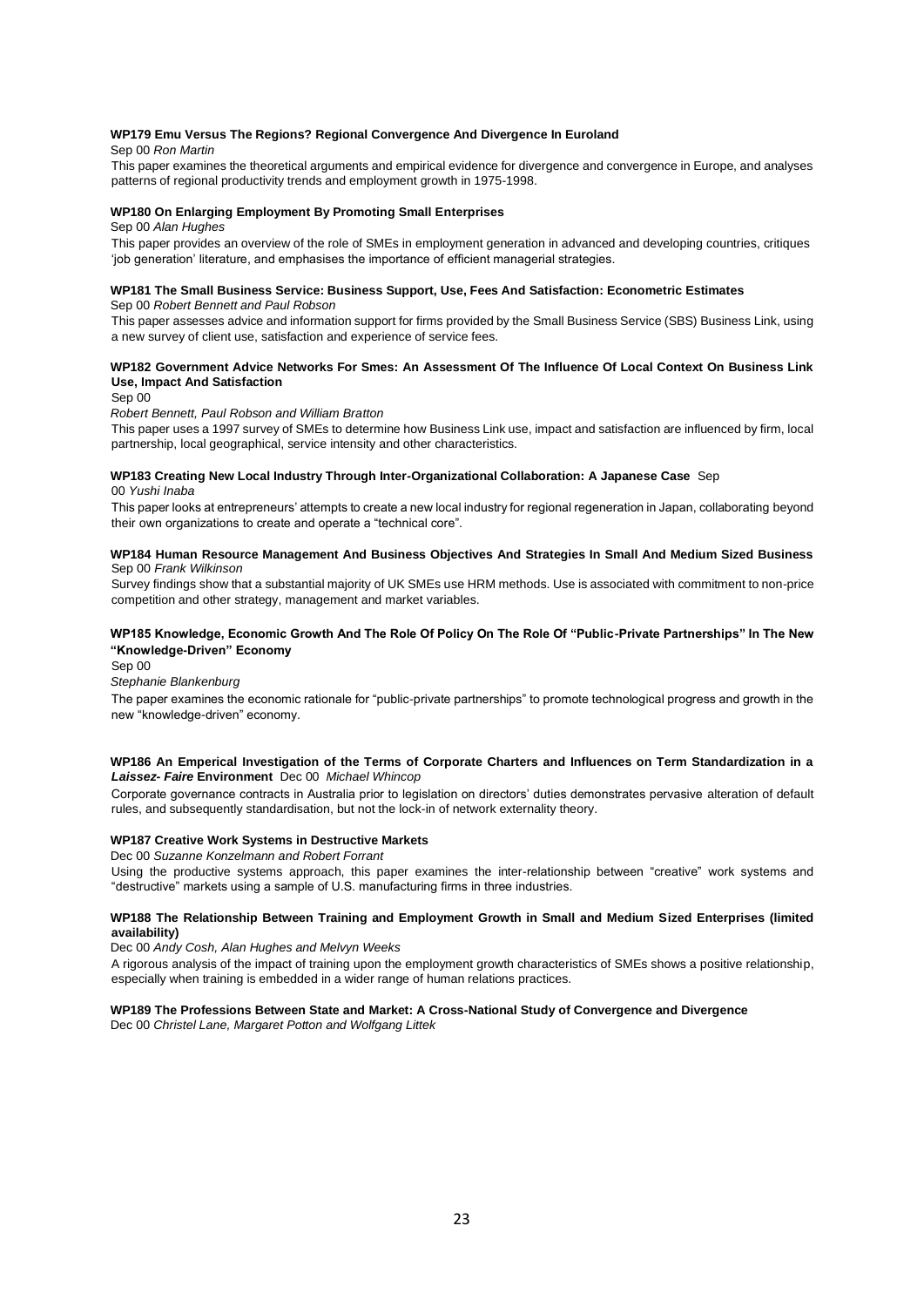This paper analyses the impact on the professions of changes in their institutional environment during the last two decades, comparing solicitors/advocates and pharmacists in Britain and Germany.

## **WP190 The Influence of Location on the Use by Smes of External Advice and Collaboration: Detailed Econometric Estimates**

Dec 00 *Robert Bennett, Paul Robson and William Bratton* 

This paper provides a large scale analysis of the influence of location on the extent of use and impact of external advice and collaboration on small and medium sized enterprises (SMEs) in Britain.

#### **WP191 The Many Futures of the Contract of Employment**

#### Dec 00 *Simon Deakin*

The paper sets out a number of possible futures for the employment contract as a mechanism for risk management, and identifies 'mutations' within the conceptual framework of employment law which suggest possible directions of change.

#### **WP192 The Macroeconomic Environment and the Size Pattern of Business Firms** Mar

#### 01 *Fabrizio Traù*

This paper explores changes affecting the macroeconomic environment, notably global competition and market uncertainty, which have led to a gradual decrease in the average size of firms since the 1970s.

#### **WP193 Crisis and Innovation in Japan: A New Future through Techno-Entrepreneurship?** Mar 01 *Hugh Whittaker*

This paper looks at the profound transitions Japan is currently experiencing, focusing on 'techno-entrepreneurship' and ideological currents of nationalism and internationalism.

### **WP194 Why do Business Service Firms Cluster? Small Consultancies, Clustering and Decentralisation in London and Southern England**

#### Mar 01 *David Keeble and Lilach Nachum*

This paper compares clustering of management and engineering consultancies in central London and their growth in decentralised locations of East Anglia and South West England.

## **WP195 External Networks and Geographic Clustering as Sources of MNE Advantages: Foreign and Indigenous Professional Service Firms in Central London**

Mar 01 *Lilach Nachum and David Keeble* 

This study suggests that MNE internal networks partially replace the advantages provided by external networks of indigenous professional service firms in Central London.

## **WP196 Enhancing Corporate Governance for Financial Institutions: The Role of International Standards**

Mar 01 *Kern Alexander and Rahul Duhmale* 

This paper analyses corporate governance within framework of international financial markets and examines how international standards can be applied to effectively reduce systemic risk.

## **WP197 The Law and Economics of Corporate Insolvency: A Review**

Mar 01 *John Armour* 

After an overview of law and economics literature, this paper asks whether a solution to the common pool problem might be sought through contract, or reliance on social norms.

## **WP198 Corporate Governance, The Limits of Rationality and Proceduralisation**

#### Jun 01 *John Paterson*

A striking feature of theorising about corporate governance, whether from the perspective of economics or in terms of a stakeholder model of the company, is that even quite basic questions posed at the outset remain to be answered. A range of alternatives from both law and economics which this paper considers may be described as procedural theories. Including conventionalist economics and autopoiesis, these alternative theories are seen to offer tantalising possibilities of answering some of the questions currently confronting traditional approaches.

#### **WP199 The Limits of Statutory Trade Union Recognition (Download only from website)**

Jun 01 *William Brown, Simon Deakin, Maria Hudson and Cliff Pratten* 

The paper assesses the prospects for Britain's new statutory trade union recognition procedure in the light of empirical evidence concerning union derecognition practice in the 1990s. It is shown that in practice, the line between recognition and non-recognition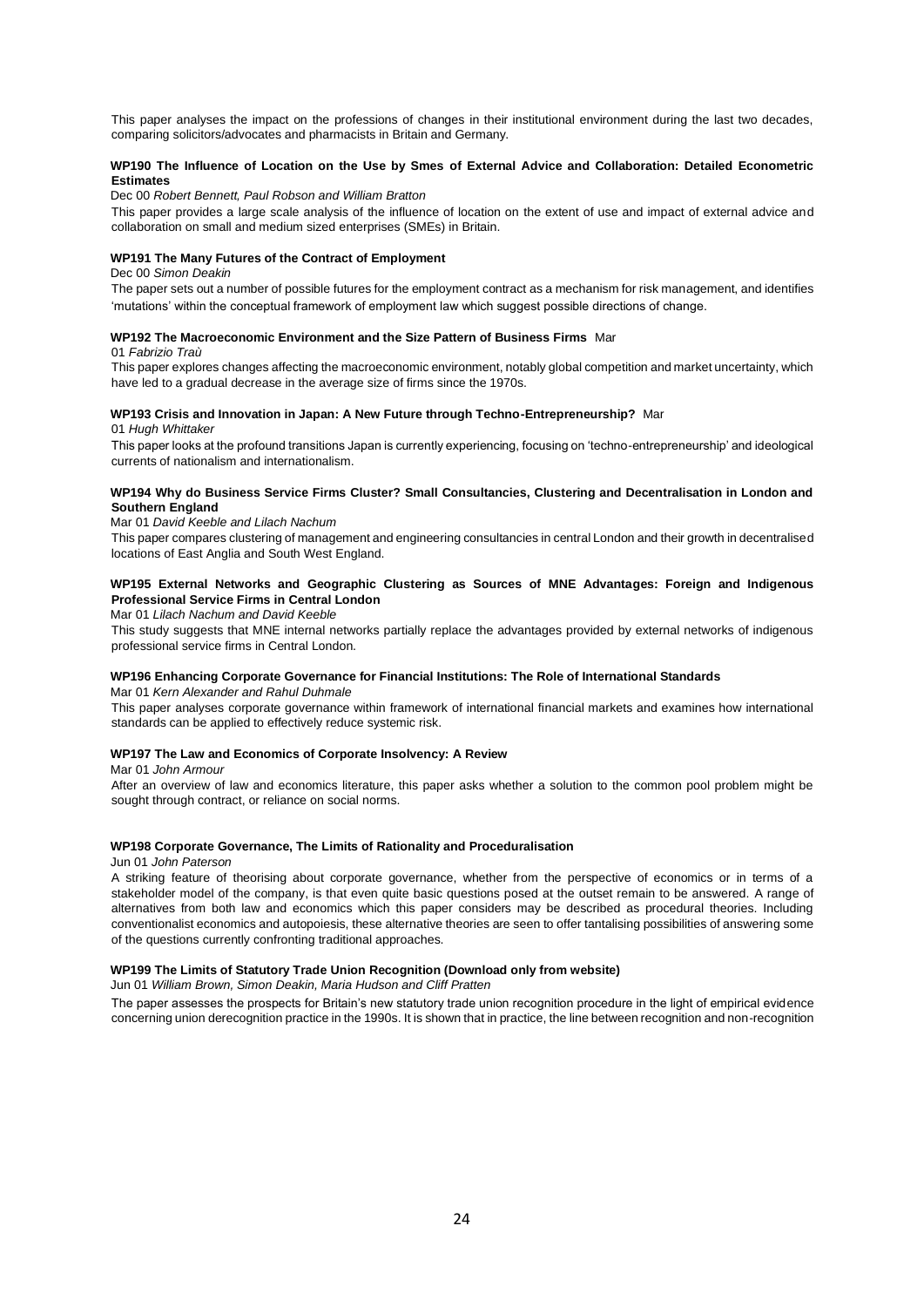was extremely blurred. A move towards more cooperative workplace arrangements, associated with a 'partnership' model of industrial relations, was common to employers in both categories.

## **WP200 Partnership, Ownership and Control: The Impact of Corporate Governance on Employment Relations**

Jun 01 *Simon Deakin, Richard Hobbs, Sue Konzelmann and Frank Wilkinson* 

Most large UK private-sector organisations are listed companies that are subject to intense pressures to enhance shareholder value. The question arises of whether this constrains the ability of UK managers to pursue genuine partnership arrangements with long-term stakeholders, including employees. The corporate governance system can be seen to support partnership, but in conjunction with market regulation underpinning quality standards, relative stability in product markets, and a willingness on the part of senior management to mediate between the claims of different stakeholder groups.

## **WP201 The Theory and Practice of Wage Subsidisation: Some Historical Reflections**

## Jun 01 *Frank Wilkinson*

Economists explain welfare dependency of the unemployed and in-work poverty by the low labour market quality of the poor. Work can be made to pay by working family tax credits. But these might lower wages and price non-recipients out of the market, widening the eligibility for the wage supplementation and raising social welfare bills. This was precisely the effect of the Speenhamland system of wage supplementation of the early 19th Century which permanently affected labour markets, and attitudes to welfare and the poor. The possibility of working family tax credit having a similar effect cannot be ruled out.

## **WP202 Taking Risks In Regions: The Geographical Anatomy of Europe's Emerging Venture Capital Market**

## Jun 01 *Ron Martin, Peter Sunley and Dave Turner*

Over the past twenty-five years, the USA has pioneered a new technological revolution, based on large numbers of new small enterprises, financed by a dynamic venture (risk) capital market. The European Union, meanwhile, has lagged behind in this sector of economic activity, and compared to the US innovative small and medium enterprises appear to find it more difficult to get started and grow.This paper charts the growth and geographical anatomy of the emerging European venture capital market and examines its spatial development and regional implications.

## **WP203 The Contract of Employment: A Study in Legal Evolution**

## Jun 01 *Simon Deakin*

This paper reconstructs the evolutionary path of the contract of employment in English law. It demonstrates that the contract of employment is a more recent innovation than is widely thought, and that its features owe as much to legislation as they do to the common law of contract. The master-servant model of the nineteenth century was only displaced by the modern contract of employment as a result of twentieth century social legislation and collective bargaining. The paper discusses present-day mutations in the legal form of employment in the light of this analysis.

## **WP204 Insolvency, Employment Protection and Corporate Restructuring: The Effects of TUPE**

#### Jun 01 *John Armour and Simon Deakin*

The statutory protection currently provided by UK law to employees during transfers of undertakings and other restructurings has been criticised on the grounds that it undermines insolvency procedures and interferes with the 'rescue' process. Case-study evidence is presented to show that while in some situations employment rights may obstruct reorganisations, in others they allow employee interests to be factored into the bargaining process in such a way as to enhance the survival chances of enterprises undergoing restructuring.

## **WP205 Mutuality and Corporate Governance: The Evolution Of UK Building Societies Following Deregulation**

Jun 01 *Jackie Cook, Simon Deakin and Alan Hughes* 

This paper studies the effects of deregulation following the UK Building Societies between building societies and commercial banks and introduced a procedure for the demutualisation of a building society. The main Act 1986, which opened the way for competition beneficiaries of demutualisation were corporate managers who used conversion to boost their earnings and status, and speculative investors who profited from windfall gains. Losses to borrowers and to communities most likely outweighed these private gains.

### **WP206 Collective Employee Representation and the Impact of Law: Initial Response to the Employment Relations Act 1999)**

#### Sep 01 *Sarah Oxenbridge, Simon Deakin, William Brown and Cliff Pratten*

Using data gathered primarily during interviews with managers and trade union officials, this paper examines how trade unions and employers have reacted to the introduction of the statutory procedure for union recognition in the Employment Relations Act 1999. The Act has had a substantial effect in shifting the balance of employer attitudes towards greater approval of trade unions and have accelerated the rate at which employers are redesigning their relationships with unions. Although employers are tending to restrict unions' influence over traditional issues such as pay-setting, they are increasingly seeking their assistance in implementing difficult organisational changes. The article explores the impact of such changes on trade union activity and collective representation more broadly.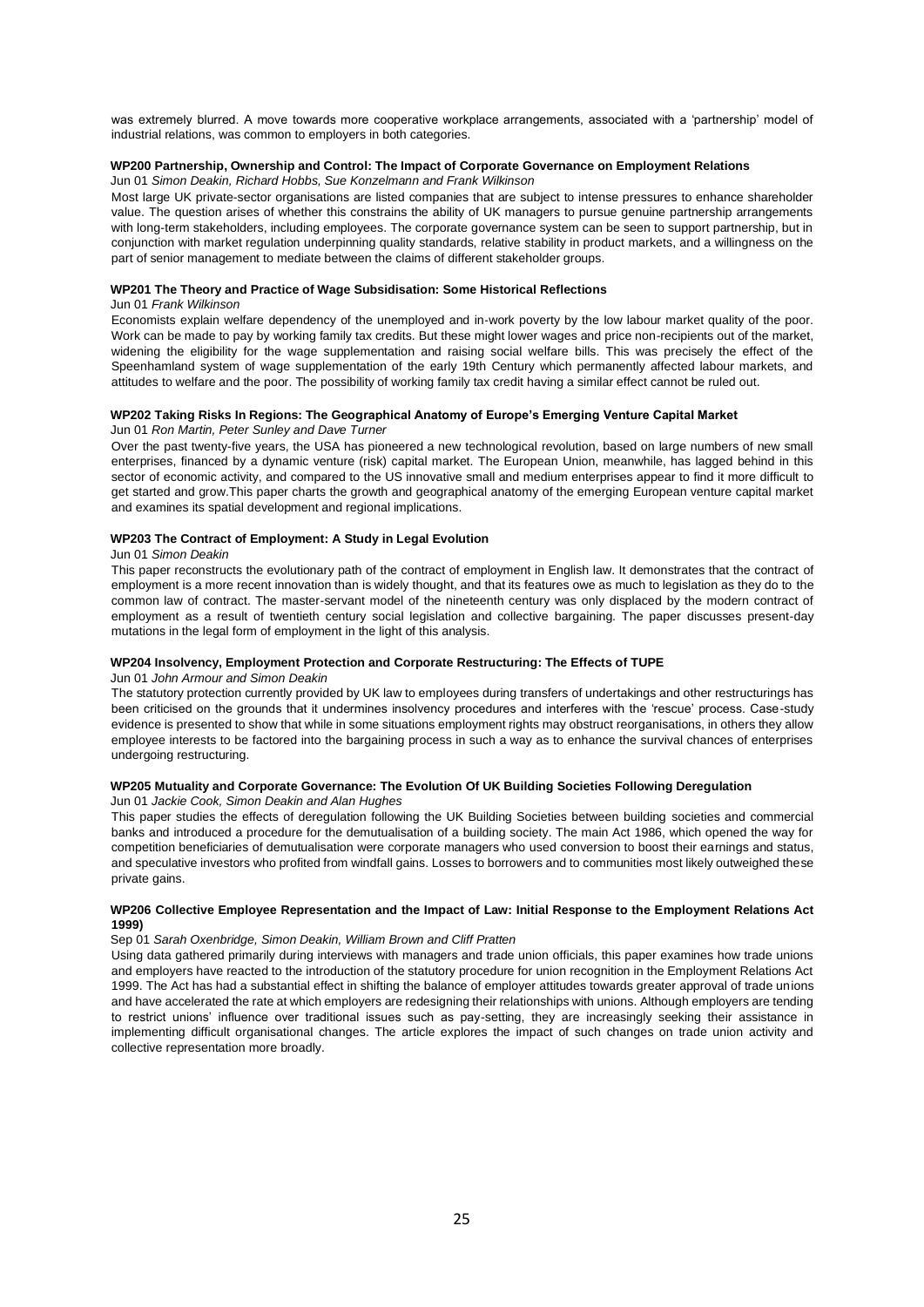## **WP207 Entrepreneurial Collaboration: Terms of Endearment or Rules of Engagement?** Sep

## 01 *Thelma Quince*

Small business research has generated little in the way of information or advice on collaborative entrepreneurship. The paper reports the findings of a survey of 106 collaborative entrepreneurs and describes their assessments of the benefits and disadvantages of coownership and their evaluation of the factors making for its success. The findings illustrate how those involved saw collaborative entrepreneurship in terms of economic, organisational and interpersonal relationships. Whilst the benefits of collaboration were primarily economic, the affective aspects of the close inter-personal relationship provided the 'glue'.

#### **WP208 On the Determinants of Industrial Firm Failure in the UK and Russia in the 1990's**

#### Sep 01 *John Hunter and Natalia Isachenkova*

It has been common approach to apply empirical predictors for the UK and USA to Russian data on corporate insolvency, which would appear poor practice in the context of an economy in transition. The model for Russia indicates that profitability is the dominant predictor as compared with gearing and liquidity for the UK. In the context of softer budget constraints and the common use of barter in Russian payments, the results suggest that policy makers and practitioners should pay specific attention to the profit position of companies.

### **WP209 Understanding the Relationship Between Manufacturing Strategy and Competitiveness: Towards a Dynamic Approach**

Sep 01 *Shekhar Jayanthi* Manufacturing firms are facing a "competitive gridlock" despite implementing strategic organizational and technological changes. Building on the product-process matrix and developments in organizational learning, we develop a two-level model that focuses on balancing the decisions related to the short-term and long-term organizational activities at both the firm and manufacturing levels dynamically. The model indicates that the system behaviour is *likely* to be dynamically robust as environmental uncertainty increases, suggesting that the set of drivers (practices and capabilities) of competitiveness *tends* to be bounded; the elements of this set are *likely* to be closely integrated across the two levels.

## **WP210 Changing Use of External Business Advice and Government Supports by SME's in the 1990's** Sep

#### 01 *Robert Bennett and Paul Robson*

This paper uses cross-sectional surveys of 1991 and 1997, and a panel survey of firms surviving between 1991 and 1997, to compare the levels of use by SMEs of external business advice. The analysis demonstrates only modest changes over time in aggregate use, and these are not statistically significant. This suggests that earlier growth in external business advice services may now have plateaued. Sector differences are shown to be considerable and need to be taken account of in future analyses.

## **WP211 A Uniform Choice of Law Rule for the Taking of Collateral Interests in Securities: Using Private Law Approaches to Reduce Credit and Legal Risk in Financial Systems**

## Sep01

#### *Kern Alexander*

Traditionally, securities were held, traded, and settled in *direct holding systems* in which owners of securities were either recorded on the issuer's register or were in physical possession of bearer securities certificates. Today, most-publicly traded securities are recorded electronically. Credit and liquidity risks arise in the context because there is uncertainty as to which legal system's rules apply to the disposition of collateral interests in securities. This legal uncertainty may lead to increased credit and liquidity risk. This paper analyses a recent Hague Conference Report that proposes a uniform conflict of law rule for determining which law should apply to the disposition of collateral interests in securities held in indirect holding systems. This paper argues that more legal uniformity across national systems is needed to devise common principles and rules for the creation, perfection, and protection of collateral interests in securities.

#### **WP212 Markets, Competition, Cooperation and Innovation**

### Sep 01 *Mike Kitson, Jonathan Michie and Maura Quinn*

The paper analyses the relationship between, on the one hand, markets, competition and cooperation, and on the other hand, firms' innovative behaviour, drawing on ESRC Centre for Business Research survey results. A high level of *domestic* competition is positively correlated with the probability of innovating. In addition, inter-firm cooperation is found to be positively correlated with firms' probability of innovating. These results suggest that it is not just the *degree* of competition that is important but also the *nature* of the competitive process. Aspects of financial market pressure – such as a take-over bid – are found to be negatively correlated with the probability of innovating, especially in relation to product innovation.

#### **WP213 The Management of Pay as the Influence of Collective Bargaining Diminishes**

#### Sep 01 *William Brown, Paul Marginson and Janet Walsh*

The management of pay in Britain has changed substantially in recent years. The paper starts with a theoretical discussion of the extent to which individual employers can exercise discretion in the management of their employees' pay. It then examines the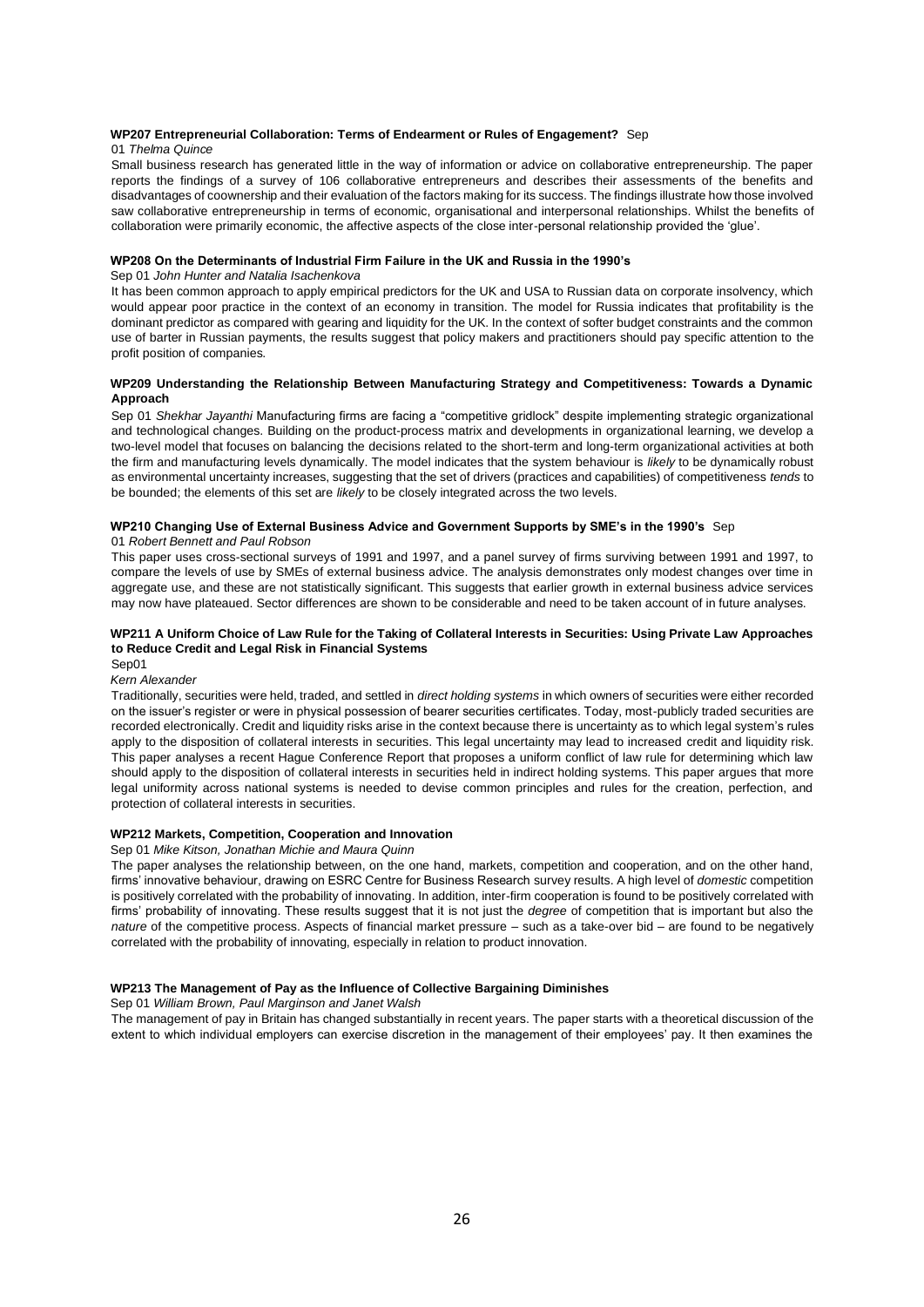ways in which pay is used to secure productive effort. An analysis of the influence of trade unions leads on to an examination of the diminishing influence of collective bargaining in British pay determination. The implications of this are discussed for employer pay strategies, within and between firms, and internationally. It concludes with the consequences of diminishing trade union influence for the distribution of pay.

### **WP214 Long-Run Share Performance of UK Firms Engaging in Cross-Border Acquisitions**

Sep 01 *Charlie Conn, Andy Cosh, Paul Guest and Alan Hughes* 

This study examines the impact of cross-border and domestic acquisitions on the long-run share returns of U.K. acquiring firms. We find evidence that the timing of cross-border acquisitions has a significant effect on post-acquisition returns. Cross-border postacquisition returns do not differ significantly according to the country of the target company.

### **WP215 The Long-Run Performance of Hostile Takeovers: UK Evidence**

#### Sep 01 *Andy Cosh and Paul Guest*

This paper examines the long-run pre and post-takeover performance of hostile takeovers. Bidders in hostile takeovers are not superior performers in terms of profit levels, although share returns are significantly high prior to takeover. However, in the posttakeover period hostile takeovers show significant improvements in profit returns, which are associated with significant asset disposals. In contrast, friendly takeovers do not improve profit returns and result in significantly negative long-run share returns.

## **WP216 Managerial Discretion and Takeover Performance**

#### Sep 01 *Andy Cosh, Paul Guest and Alan Hughes*

We investigate the relation between long run takeover performance and board share ownership in the acquiring company for a sample of 142 UK takeovers completed between 1985-95. We find evidence of a non-linear relationship both between board ownership and post-takeover share returns. We cast the analysis in a simultaneous equations framework using non-linear twostage least squares, and find that our results are robust to this alternative specification. The results are therefore consistent with a managerial alignment/entrenchment trade-off.

#### **WP217 How Banks Construct and Manage Risk: A Sociological Study of Small Firm Lending in Britain and Germany** Sep 01 *Christel Lane and Sigrid Quack*

This paper analyses the role of banks in financing SMEs in Britain and Germany. It applies a sociological institutionalist approach to understand how banks construct and manage risk, relating to SME business. The empirical analysis is based on the results of a comparative survey of a sample of British and German banks and also refers to statistical material produced by the banks themselves. The paper concludes that, even though bank-firm relations are still deeply embedded in national institutional frameworks, some tendencies towards convergence can also be observed, particularly among commercial banks from the two countries. These flow from both internationalisation and from the political influence of the EU.

## **WP218 University And Technology: Science and Technology Parks in the Cambridge Region** Dec

#### 01 *David Keeble*

This paper reviews the recent development and growth of small and medium-sized high-technology firms in the Cambridge region of the United Kingdom, as an example of an innovative and R&D-focused business cluster associated with a major international university and successful local science and technology parks. It discusses the concept of a local innovation system and the role of the UK's national innovation system, before attempting to assess the strengths and weaknesses of the Cambridge model of technology transfer and innovation as a possible paradigm of linkages between university research and local high-technology SMEs.

#### **WP219 Income Inequality in Advanced Economies: A Critical Examination of The Trade And Technology Theories and an Alternative Perspective** Dec 01 *Ajit Singh*

This paper critically examines the trade and technology theories which dominate the large and growing literature on the determinants of changes in income inequality in advanced industrial countries during the 1980s and 1990s. Both theories, despite their rather different approaches to the subject are shown to have a common premise: advanced countries have experienced a fall in the relative demand for unskilled labour and an increase in that of skilled labour. This single explanation for both phenomena has been dubbed the 'transatlantic consensus'. This paper argues that this consensus, together with the associated theories based on trade with the Third World and skill biased technological progress respectively, is analytically as well as empirically unsatisfactory. It puts forward an alternative analysis which emphasises the role of institutions (e.g. unions, minimum wages), macro-economic conditions and social norms. It naturally arrives at rather different policy conclusions from those of the orthodox economists.

# **WP220 How do Multinationals Build Social Capital? Evidence From South Africa**

Dec 01 *Ian Jones, Chris Nyland, Michael Pollitt*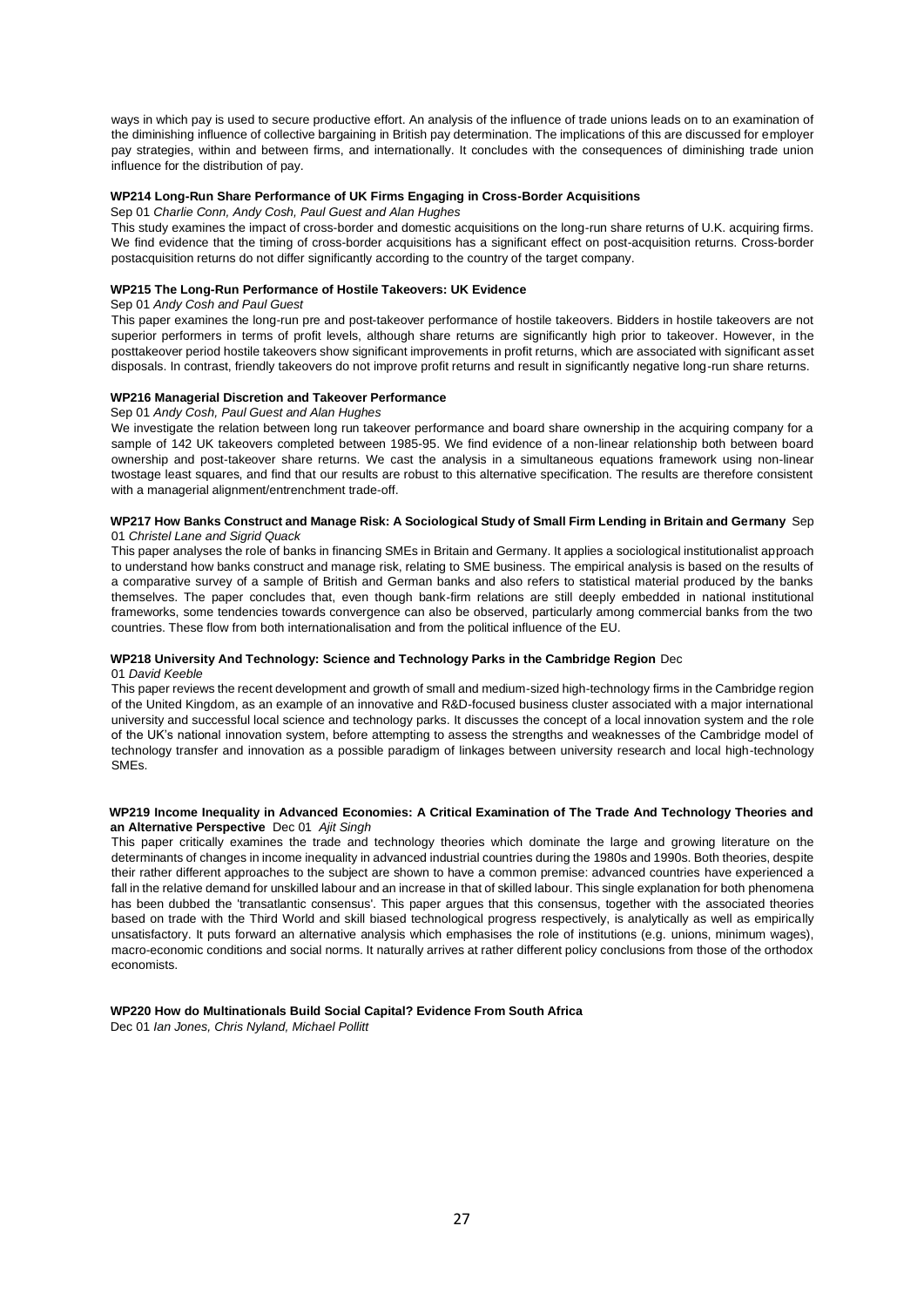This paper looks at the self-reporting of social engagement by multinational firms in South Africa, developing previous measures of social capital to fit the unique context of the multinational firm – in particular mapping the configurations of declared engagement and the firms' provision. It finds large intersectoral variation which cannot be predicted by one factor alone, and sometimes wide intrasectoral variation. In particular (and for different reasons) 'extractive' and 'industrial' sector firms – traditionally criticised for their impact on communities - and 'medical' sector firms are engaged in practices conducive to the generation of social capital.

### **WP221 Who Influences Debates In Business Ethics? An Investigation Into The Development Of Corporate Governance In The UK Since 1990**

### Dec 01 *Ian Jones, Michael Pollitt*

We investigate the influences behind five major investigations into corporate governance in the UK since 1990: the Cadbury, Greenbury, Hampel and Turnbull Committees, and the Company Law Review. In each case we examine the roles of business, the authorities, public opinion and events in shaping the course of the investigation, its conclusions and its impact. We do this on the basis of interviews with members of the committees and analysis of newspaper coverage of the debates. The picture that emerges is one where the process of forming the investigating committee, its membership and its mode of operation strongly influence its recommendations and effectiveness. We draw conclusions that contrast the strong influence of the accountancy and legal professions in shaping the debate and the varied influence of the authorities, the media and events.

## **WP222 Insider Dealing And Market Abuse: The Financial Services And Markets Act 2000** Dec

## 01 *Kern Alexander*

The Financial Services and Markets Act 2000 (FSMA) provides the statutory framework for the new UK market abuse regime, which became effective on 1 December 2001. The FSMA market abuse regime provides new powers to the Financial Services Authority (FSA) to sanction anyone who engages in 'market abuse', that is misuse of information, misleading practices, and market manipulation, relating to investments traded on prescribed UK markets. It also applies to those who require or encourage others to engage in conduct that would amount to market abuse. FSMA's stated objective is to fill the 'regulatory gap' by giving the FSA substantial powers to punish unregulated market participants whose market conduct falls below acceptable standards, but does not rise to the level of a criminal offence. This paper analyses the major features of both the UK insider dealing legislation contained in Part V of the Criminal Justice 1993, the FSMA market abuse regime contained in section 118 of the Act, and the proposed European Union Directive on Market Abuse that represents a significant level of convergence in European securities regulation. The paper argues that an efficient price discovery process for securities markets can be facilitated only by a comprehensive regulatory regime that provides substantive standards and rules that ensure high standards of transparency and disclosure through effective enforcement.

### **WP223 Firm-Specific Attributes And MNE Location Choices: Financial And Professional Service FDI To New York and London**

## Mar 02 *Lilach Nachum and Cliff Wymbs*

In this paper, we sought to extend the theory of the location determinants of MNEs by challenging one of the fundamental assumptions underlying it, namely that location advantages are absolutes whose values are identical for different MNEs. We explicitly acknowledge the relative value of location advantages for individual MNEs and search for the firm-specific attributes affecting this variation. The findings confirm that the value of particular location advantages varies for MNEs with different attributes, and that it is the interaction between location and firm-specific attributes, rather than each of these independently, that affects location choices. Firms' previous experience in a country, the geographic scope of their acquisition activity, and their size were found to be particularly influential attributes.

## **WP224 International Business in a World of Increasing Returns**

#### Mar 02 *Lilach Nachum*

This study examines the factors affecting the propensity of firms to engage in cross border activities in a world of increasing returns. A model connecting outward FDI from the US with a set of firm-specific advantages is estimated on samples of industries dominated by increasing and diminishing return processes.

#### **WP225 Productive Systems and the Structuring Role of Economic and Social Theories** Mar

#### 02 *Frank Wilkinson*

The institutions of productive systems are structured by mutual interests and relative power. Securing mutually beneficial cooperation in production requires resolving distributional differences. These objectives are secured in liberal economic theory by the working of markets which mediate the power of individuals and reward individual success. The centrality of individuals and hierarchies in market theory contrasts with developments in labour management theory which identifies group activity and decentralised responsibility as productive factors and organisations as unitary. This neglects the separate interest that productive partners have and the role of institutions in resolving conflicts in productive systems to secure productive co-operation.

### **WP226 Corporate Ownership Structure and the Evolution of Bankruptcy Law in the US and UK** Mar

02 *John Armour, Brian R. Cheffins, David A Skeel,Jr*.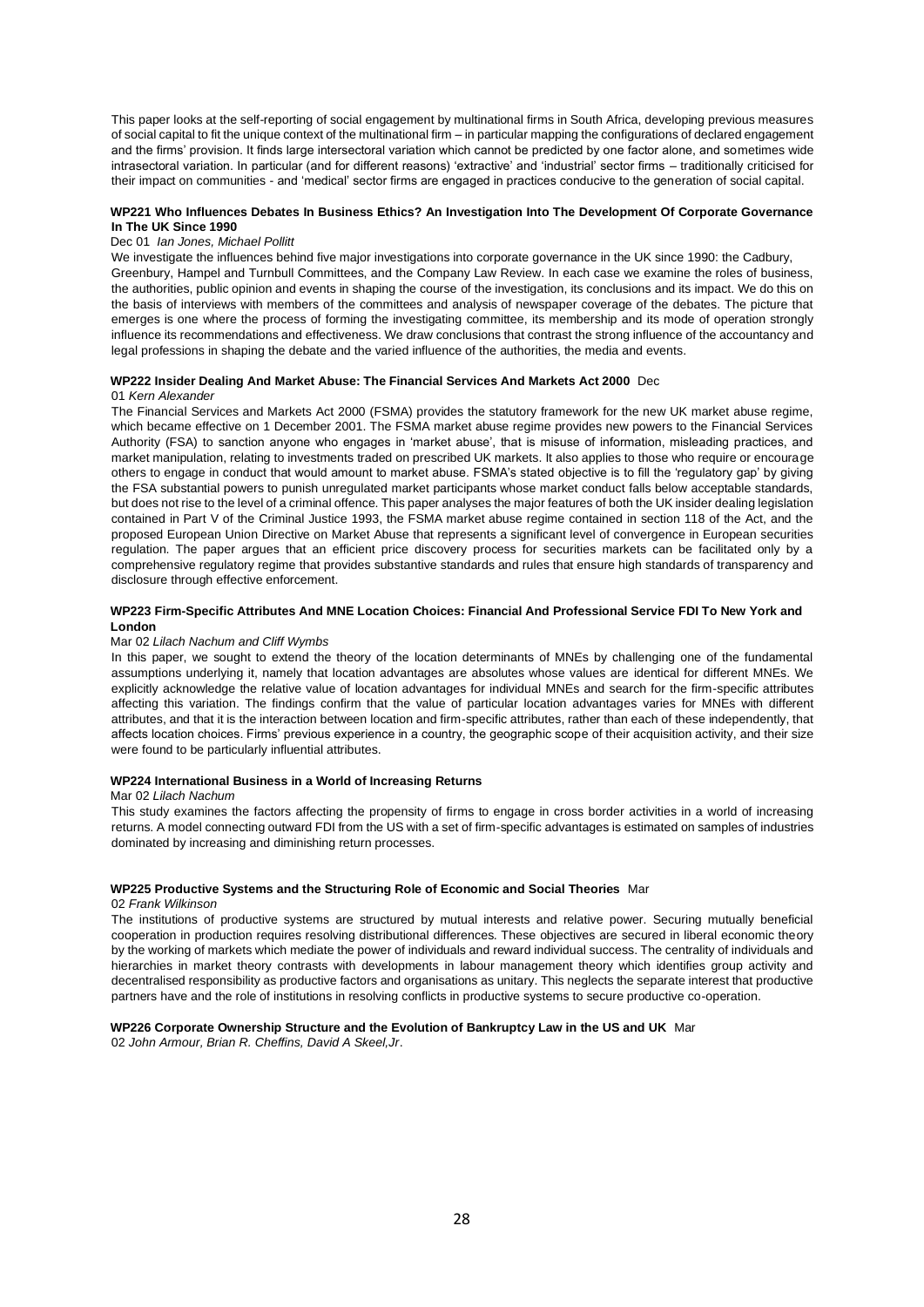The past decade has seen intense academic debates over possible explanations for the different systems of corporate ownership and control that exist in developed economies. Yet the role of bankruptcy as a mechanism of corporate governance has received relatively little attention. Furthermore, many theories have failed to account successfully for events occurring in the UK, notwithstanding its similarity to the US. In response, this paper offers an account of the complementarities between bankruptcy law and ownership structure, which it is argued can explain developments in both the UK and the US. By identifying the effects of concentration or dispersion in firms' capital structure (across both equity and debt), and by analysing implications of these capital structure choices for bankruptcy, the paper develops a richer account of the corporate governance patterns we see in different nations.

### **WP227 Network Embeddedness and the Value of Complex Resources**

## Mar 02 *Anastasios Karamanos*

This paper assesses the role of the structure of market networks in the imputation of value of knowledge-intensive resource exchanges. Our framework identifies two processes of knowing exchange value, namely knowing as learning and knowing as fad. We argue that knowing value as learning is enabled by the normative and cognitive proximity of exchange partners, and that this is facilitated by the centrality of the focal firm in market networks. We also argue that knowing value as a fad is based on a positional construction of the focal firm's status, which is determined by the centrality of the focal firm's network partners in their corresponding networks. This is a ranking system based on positional rather than reputational network data, whose efficacy stems from the inability of firms to manipulate their network positions because the latter are derived solely from the activities, events and relations in which the firms are actually involved.

### **WP228 A Panel Analysis Of UK Industrial Company Failure**

#### Mar 02 *Natalia Isachenkova and John Hunter*

We examine the failure determinants for large quoted UK industrials using a panel data set comprising 539 firms observed over the period 1988-93. The empirical design employs data from company accounts and is based on Chamberlain's conditional binomial logit model, which allows for unobservable, firm-specific, time-invariant factors associated with failure risk. We find a noticeable degree of heterogeneity across the sample companies. Our panel results show that, after controlling for unobservables, lower liquidity measured by the quick assets ratio, slower turnover proxied by the ratio of debtors turnover, and profitability were linked to the higher risk of insolvency in the analysis period. The findings appear to support the proposition that the current cashflow considerations, rather than the future prospects of the firm, determined company failures over the 1990s recession.

#### **WP229 Liability of Foreignness in Global Competition? Financial Service MNEs in the City of London** Jun 02 *Lilach Nachum*

This study was inspired by the observation that foreign financial service firms operating in the City of London do not suffer the liability of foreignness to the extent suggested by theory. This study advances a theoretical framework that distinguishes three types of advantages that together account for the competitive performance of MNEs relative to that of indigenous firms.

### **WP230 Managing competences in entrepreneurial technology firms: a comparative institutional analysis of Germany, Sweden and the UK**

### Jun 02 *Steven Casper and Richard Whitley*

Researches the subsectors of the computer software and biotechnology industries in three distinct European countries: UK, Germany and Sweden, that vary in their level of technical change and appropriability.

#### **WP231 Institutional transplant and American corporate governance: the case of Ferodyn**

Jun 02 *Suzanne Konzelmann* 

This paper examines the relationship between employment relations and American corporate governance using the case of Ferodyn\*, American-owned Landis\* Steel Corporation and Japanese-owned Daiichi\* Steel Corporation (\*fictitious names). The case study reveals the American system of corporate governance and the nature of power relations in the corporation created antigens that weakened both Landis's ability to support the joint venture and Ferodyn's ability to survive in an alien and hostile corporate, industry and macro-economic environment.

## **WP232 Lean Production and Manufacturing Performance Improvement in Japan, the UK and US 1994-2001** Jun

#### 02 *Nick Oliver, Rick Delbridge, Harry Barton*

This study compared productivity and quality in the Japanese, US and UK automotive industries. A total of 26 first tier auto component makers were studied in 1994 and again in 1999-2001. The results show that the Japanese plants improved their labour productivity by around 20 per cent between 1994 and 2001, whilst productivity in the US plants remained static and in the UK plants actually fell (by 13 per cent) over the same period. All plants improved product quality, but the Japanese plants retained their lead with an average defect rate of 81 parts per million (ppm), compared to 111 ppm for the US plants and 416 ppm for the UK plants. There were few signs that the strong buyer-supplier relationships so characteristic of the Japanese auto industry were breaking down, However, independent firms such as Toyota and Honda appear to retain a stronger 'Japanese' character than their counterparts who have been acquired by non-Japanese companies.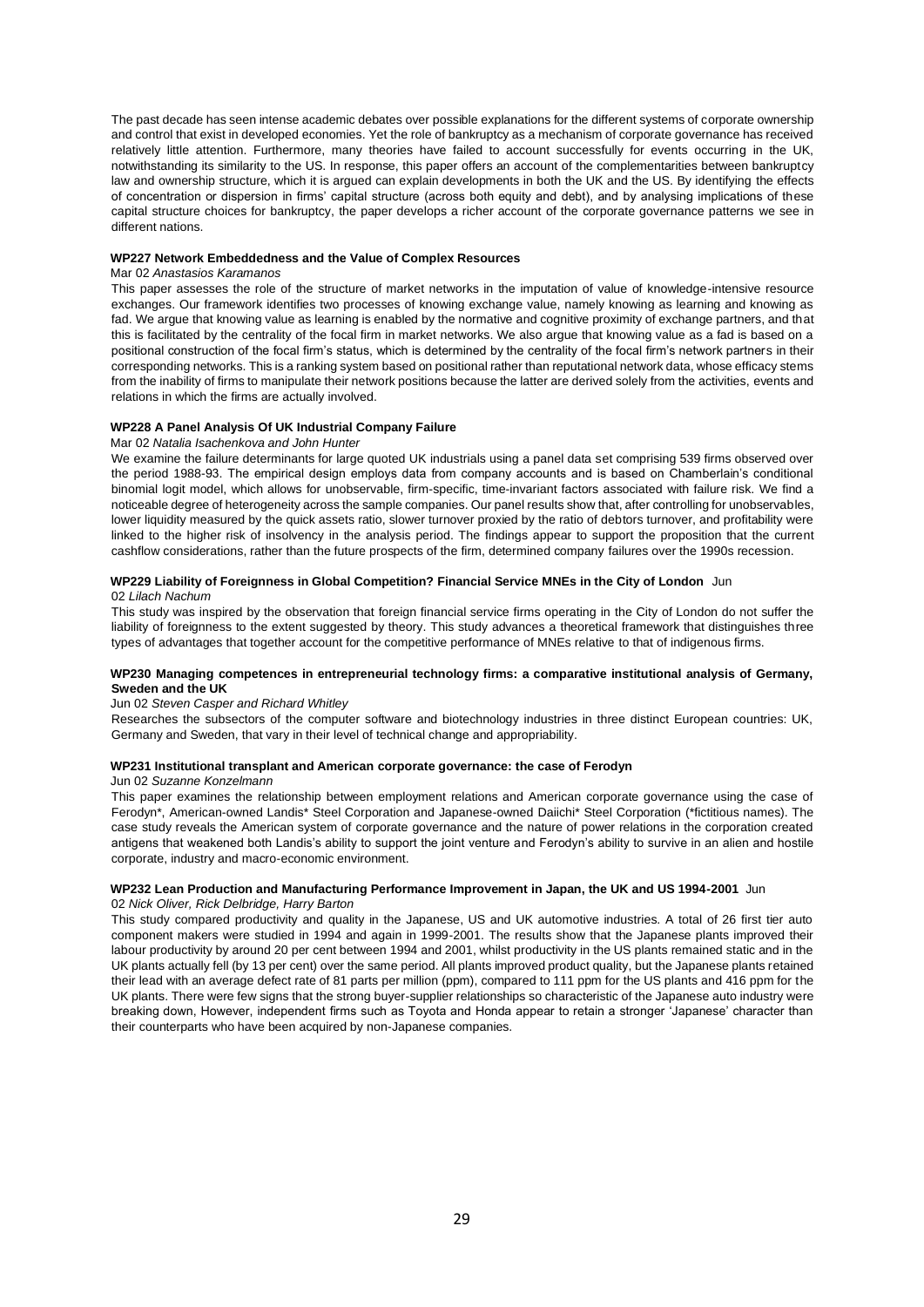## **WP233 'Meet the parents': the importance of 'pre-conception' conditions in facilitating high-technology spin-out companies**

#### Jun 02 *Thelma Quince*

Encouraging the spinning out of high tech companies from higher education institutes (HEIS) is now a major tenet of industrial policy in the UK and other European countries. New enterprise formation is seen as a vehicle for technology transfer and the commercialisation of research by universities, and independent and government funded research institutes. Despite the proliferation of schemes and mechanisms supporting would-be entrepreneurs and their nascent enterprises, we are still some way from identifying the factors making for success. Understanding any scheme aimed at generating new technology based firms (ntbfs) requires a holistic approach which considers the nature of the parent research organisation, the local economic context, the specific objectives of the scheme and the changing needs of new enterprises. The nature of the parent is particularly important in setting what may be seen as 'pre-conception' conditions: namely inspiration, motivation, willingness to take risk and identification of potential idea. This paper describes differences found in these pre-conception conditions in a number of research organisations in the UK.

## **WP234 High Tech Businesses in the UK: performance and niche markets**

#### Jun 02 *Thelma Quince and Hugh Whittaker*

This paper presents the findings of a survey of 237 high tech small and medium sized businesses based in the UK. The survey is part of an ongoing comparative study of high tech small businesses in the UK and Japan. The paper describes the growth, innovative activity and market structure of businesses studied. Based on characteristics of the businesses and their CEOs five 'types' of high tech small business are identified. Differences between the types of business in respect of market structure, competitive advantages and limitations suggest fundamental differences in 'niche' markets. At one extreme are niche markets in which the technology is embodied in the person: the scientific or technical expert, at the other niche markets in which the technology is embodied in the product or service product. Implications for innovation, growth and policy associated with these differences are discussed.

## **WP235 Close Encounters: Evidence of the potential benefits of proximity to local industrial clusters**

## Jun 02 *Thelma Quince and Hugh Whittaker*

Local clusters of high technology small businesses are of increasing interest to politician and academics. This papers draws on a study of 237 high tech small businesses located throughout the UK. Combining information on activity and location, firms were grouped according to their potential degree of embeddedness in local industrial clusters. Businesses with differing levels of cluster involvement were then examined in terms of market structure, supportiveness of local cluster and their performance. The findings lend support to the role of untraded rather than traded interdependencies in the dynamics of localised high tech clusters. Research indicating compensating behaviour by high tech businesses disadvantaged by location is also supported, emphasising the need to consider not only the location and activity but also entrepreneurial objectives.

#### **WP236 MNEs in the digital economy?**

#### Jun 02 *Lilach Nachum and Srilata Zaheer*

Technological advances are changing many aspects of business activity and in particular the meaning of distance and geography. Such changes are likely to have profound impact on firms whose activities take place over distance, namely MNEs. Using the motivations for FDI identified in the literature as a theoretical framework, this study examines the motivations of firms producing and selling products that can be transferred electronically in real time and at little or no cost, to establish operations outside their home countries. The paper advances a set of hypotheses regarding the likely motivations for foreign activity under such circumstances and provides some statistical testing for their prevalence in US inward and outward FDI. The findings suggest that the investment motivations of firms operating in the digital economy differ from those of firms in the traditional world. The most important motivations for FDI in the digital economy appear to be efficiency and the quest for intangible assets, especially those embedded in human capital, while market seeking and the search for low cost export platforms appear to be the dominant motivations for FDI in the traditional economy.

#### **WP237 Theorizing Corporate Governance: New Organizational Alternatives**

#### Jun 02 *Simon Learmount*

This paper contrasts 'economic' and 'organizational' approaches to corporate governance, in order to draw out some of their distinctive features and discuss their relative strengths and weaknesses.

#### **WP238 Meanings of ownership of the firm**

#### Jun 02 *Simon Learmount and John Roberts*

The notion of 'ownership of the firm' is central to conventional treatments of corporate governance, yet there is very little discussion about what this means in practice. In this paper we briefly draw attention to some of the debates around the notion of ownership in various disciplinary fields, and then recount and discuss some of the meanings associated with ownership of the firm that we have found in two empirical studies carried out in the UK and Japan. Our aim is to illuminate and disturb some of the commonly taken for granted notions of what it means to 'own' a firm.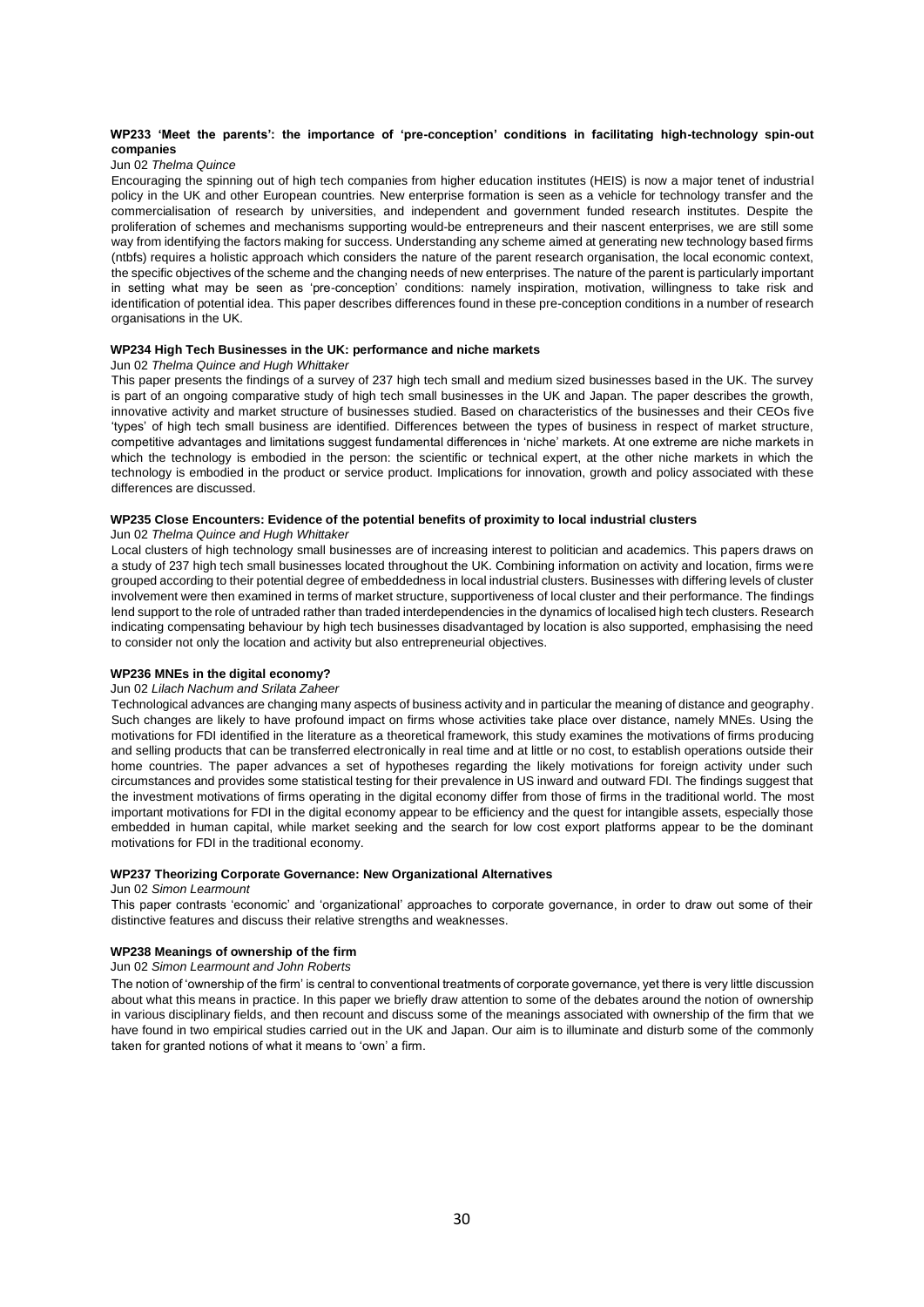## **WP239 Partnership in Practice**

Jun 02 *Maria Hudson, Suzanne Konzelmann, Frank Wilkinson* 

This paper examines human resource management practices adopted in a group of eight case study firms and their tendencies towards versus away from partnership.

#### **WP240 Market Network and the Value in Knowledge Exchanges: Evidence from Biotechnology Strategic Alliances** Sep 02 *Anastasios Karamanos*

Researchers have argued that market networks are an integral part of the firm's value output, but the extent to which the structural characteristics of firms and their partners in market networks mediate the link between network embeddedness and value generation remains a largely unexplored area of research. This paper argues that diffusion mechanisms within market networks enable them to selectively impute and know the value of inter-organisational knowledge exchanges. The purpose of this paper is to empirically determine the extent of this phenomenon in the context of the strategic alliance market network in the biotechnology industry. We find evidence that the position of firms' partners in the network of strategic alliances is a significant predictor of wealth gains from the announcement of knowledge exchange deals. Also, for explicit knowledge exchanges, the market reacts more to announcements by firms that are in the periphery of the strategic alliance network.

#### **WP241 The Trading of Unlimited Liability Bank Shares: The Bagehot Hypothesis**

#### Sep 02 *Charles Hickson and John Turner*

From the mid-1820s, banks became the first business sector in Great Britain and Ireland to be granted the right to form freely on an unlimited liability joint stock basis. Walter Bagehot, the renowned contemporary banking expert, warned that shares in such banks would ultimately be owned by widows, orphans and other impecunious individuals. An alternative hypothesis is that the governing bodies of these banks constrained by special legal restrictions on share trading acted effectively to prevent such shares being transferred to the less wealthy members of society. We test both conjectures using the archives of an Irish joint stock bank. The results do not support Bagehot's hypothesis, but instead indicate that shares continued to be owned by wealthy individuals.

## **WP242 Evolution for our time: a theory of legal memetics**

#### Sep 02 *Simon Deakin*

The purpose of this paper is to explore the significance for legal thought of recent developments in evolutionary theory which are associated with the notion of 'memetics'. 'Memetics' aims to account for processes of cultural transmission and change using a version of the 'genetic metaphor'. This is the idea that patterns of cultural evolution are closely analogous to those which occur in the natural world as a result of the interaction between genes, organisms and environments. At a further, more ambitious level, the initial metaphor gives way to a search for mechanisms which unite biological and cultural evolution. Identifying these general evolutionary mechanisms is part of a wide-ranging, interdisciplinary research agenda.

#### **WP243 Law, Innovation and Finance: A Review** Sep

## 02 *John Armour*

A number of recent national and EU initiatives have sought explicitly to encourage innovative firms and venture capital finance. In keeping with the policy debate, this paper focuses explicitly on the role of law and lawyers in facilitating venture capital: that is, both supply by investors, and demand by entrepreneurs. It reviews existing literature in a way that seeks to clarify the links between law and legal institutions and the facilitation of venture capital finance, identifies open research questions and suggests a number of hypotheses. As such, it forms the first part of a wider study which will seek to test these hypotheses.

#### **WP244 Deconstructing clusters: chaotic concept or policy panacea?**

#### Sep 02 *Ron Martin and Peter Sunley*

Recently there has been growing interest in local industrial agglomeration and specialisation, by economic geographers, economists and policy-makers. Michael Porter's work on 'clusters' has proved by far the most influential to have emerged. His 'cluster theory' has become the standard concept in the field, and policy-makers worldwide have seized upon it as a tool for promoting national, regional and local competitiveness, innovation and growth. However, seductive though the cluster concept is, there is much about it that is problematic, and the rush to employ 'cluster ideas' has run ahead of many fundamental conceptual, theoretical and empirical questions. Our aim is to deconstruct the cluster concept in order to reveal and highlight our concerns relating to the definition of the cluster concept, its theorisation, its empirics, the claims made for its benefits and advantages, and its use in policy-making.

#### **WP245 Capital account liberalization, free long-term capital flows, financial crises and economic development** Dec 02 *Ajit Singh*

The first part of this paper examines the theoretical and empirical case for full capital account liberalisation in developing countries and finds it unconvincing. Indeed, analysis and evidence presented here point to a compelling case against it. The second part considers the liberalisation of only the long-term capital account, particularly FDI – a form of in-flow favoured by most economists.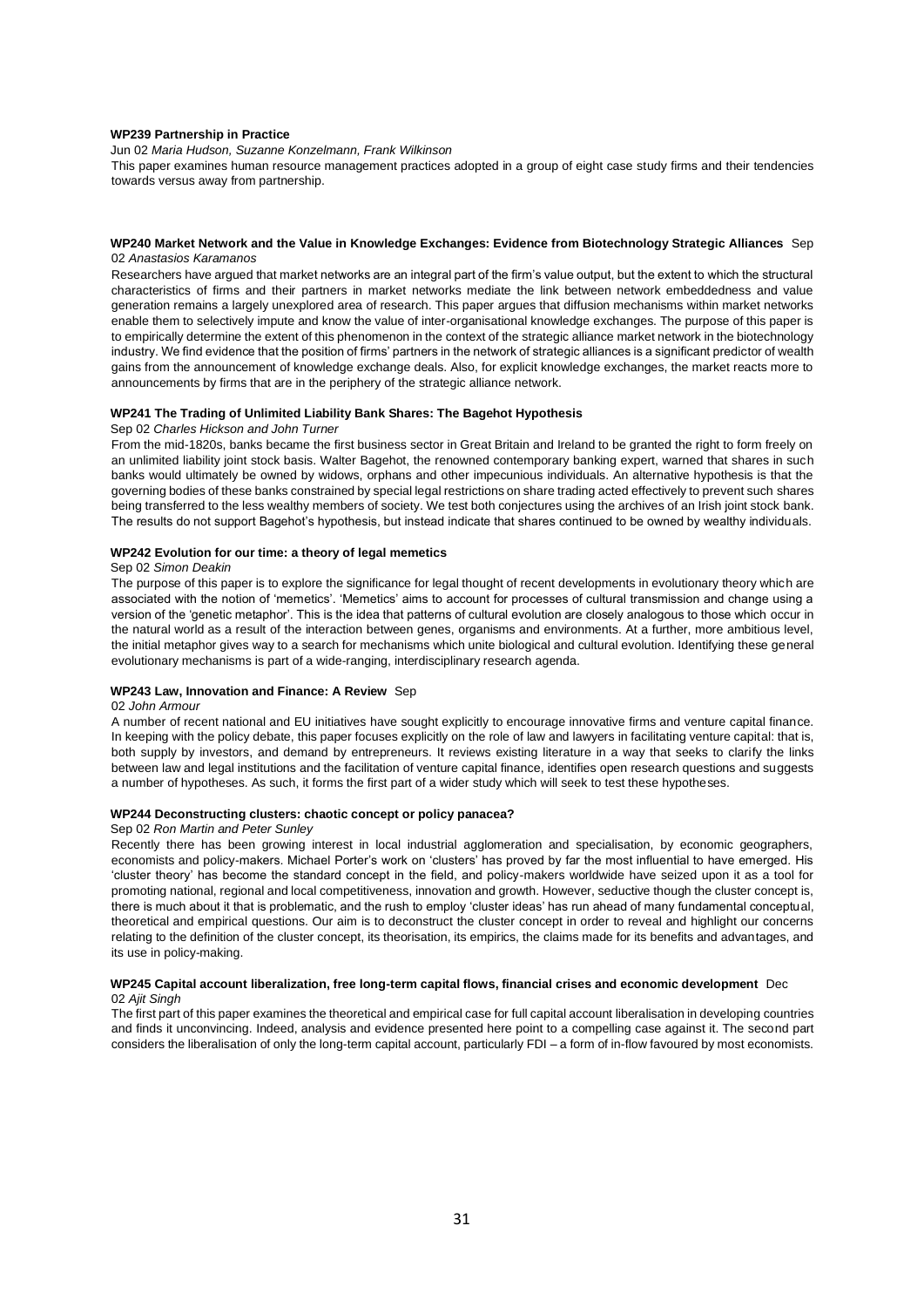This paper, however, argues that even FDI, if unregulated, may do more harm than good. It is suggested that DCs should, therefore, resist the new advanced country proposals for a multilateral agreement on FDI.

### **WP246 Competition and competition policy in emerging markets: international and developmental dimensions** Dec 02 *Ajit Singh*

This paper examines the role of competition policy in emerging markets from a development and international perspective. Its main conclusions include: contrary to conventional wisdom, evidence suggests that the intensity of competition in leading emerging markets is certainly no less than that observed in advanced countries; analysis and evidence indicates that maximum competition is not necessarily optimal, in terms of dynamic efficiency; developing countries need a competition policy today, because of (a) privatisation and deregulation, and (b) the huge international merger wave will enhance global economic efficiency; and the current competition policies in the US and EU are unsuitable for developing countries. Countries at different levels of development and governance capacities require different types of competition policies. This paper presents a proposal for a development-oriented international competition authority to control anti-competitive conduct and growth by mergers of large multinationals.

#### **WP247 Competition, corporate governance and selection in emerging markets** Dec

#### 02 *Ajit Singh*

The paper introduces the three articles in this Policy Feature, concerned respectively with the competition, corporate governance and selection in emerging markets. Apart from being important in their own right, it is shown how these topics have recently acquired urgent domestic and international policy significance. This overview also provides the intellectual background to the issues raised in the papers and examines their interrelationships in analytical, empirical and methodological terms. It outlines a research programme which would not only have direct policy relevance for both emerging and mature countries, but would also have broader analytical significance for many areas of economic theory.

## **WP248 Corporate profitability and the dynamics of competition in emerging markets: a time series analysis**

### Dec 02 *Jack Glen, Kevin Lee and Ajit Singh*

The paper presents time-series analyses of corporate profitability in seven leading developing countries (DCs) using the common methodology of the persistence of profitability (PP) studies and systematically compares the results with those for advanced countries (Acs). Surprisingly, both short- and long-term persistence of profitability for DCs are found to be lower than those for Acs. The paper concentrates on economic explanations for these findings. It also reports the results on the persistence of the two components of profitability – capital – output ratios and proft margins. These too raise important general issues of economic interpretation for PP studies which are outlined.

### **WP249 How do multinationals build social capital? Evidence from Mexico.**

### Dec 02 *Ian Jones, Chris Nyland, Michael Pollitt*

This paper looks at the self-reporting of social engagement by multinational firms in Mexico, mapping the configurations of declared engagement. Such social engagements are an important component of how these companies contribute to social capital in the communities within which they operate. We find high performance by some firms, with negligible performance by others. Strong performing sectors include pharmaceuticals and healthcare, other chemical products and manufacturing. Two case studies – on Alcoa and Schlumberger – detailing different but successful approaches to social capital building are given.

### **WP250 Corporate governance, competition, the new international financial architecture and large corporations in emerging markets**

### Dec 02 *Ajit Singh, Alaka Singh, Bruce Weisse*

This paper examines from the developing countries perspective important analytical and policy issues arising from a) the current international discussions about corporate governance in relation to the New International Financial Architecture; b) changes in the international competitive environment being caused by the enormous international merger movement in advanced countries. The paper's main conclusions include: the thesis that the deeper causes of the Asian crisis were the flawed systems of corporate governance and a poor competitive environment in the affected countries is not supported by evidence; emerging markets, as well as European countries have successful records of fast long-term growth with different governance systems, indeed superior to those of Anglo-Saxon countries; corporate financing patterns in emerging markets in the 1990s continue to be anomalous, as they were in the 1980s; and the claim that developing country conglomerates are inefficient and financially precarious is not supported by evidence or analysis.

## **WP251 Gender Pay Inequity: a question for corporate social responsibility**

## Dec 02 *Jude Browne*

This paper examines the extent to which contemporary business-led approaches designed to maximize female human capital are effective in reducing the genered pay gap in the British labour market. In particular it asks whether the approach outlined by the latest Cabinet Office review on women's employment and pay in Britain, headed by Denise Kingsmill, can help overcome the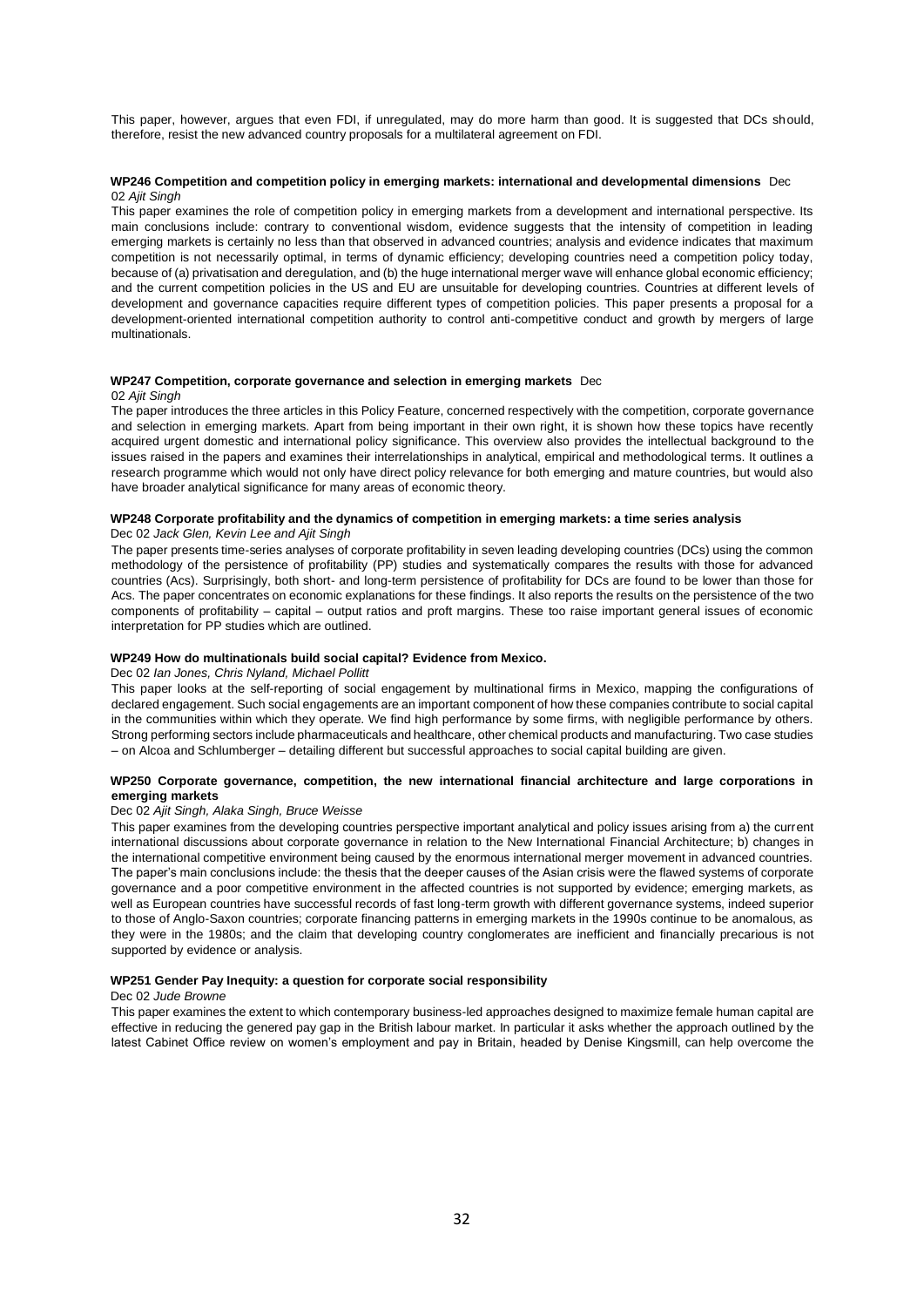issue of gender pay inequality. The paper outlines Kingsmill's recommendations and then analyses their efficacy by means of a case study of a single organisation which has adopted many similar employment practices, the British Broadvasting Corporation (BBC). The paper uses descriptive statistics and qualitative analysis to test both the successes and limitations of these recommendations in overcoming the gender pay gap within the BBC. It concludes by arguing that a partnership between innovative methods of human resource management and corporate governance on the one hand and government-centred mechanisms of social policy on the other, offers the most likely solution to gendered pay inequality.

#### **WP252 Do takeovers create value? A residual income approach on UK data**

### Dec 02 *Magnus Bild, Andy Cosh, Paul Guest, Mikael Runsten*

The paper develops and empirically tests a new methodology for evaluating the financial performance of takeovers. The existing accounting and event study methodologies do not adequately address the key issue of whether takeovers are a positive net present value investment for the acquiring company. Our methodology attempts this by employing the residual income approach to valuation, and comparing the present value of the acquirer's future earnings before acquisition, the acquirers cost of capital, and the earnings which are created beyong the sample period. The methodology is used for evaluating a comprehensive sample of UK acquisitions, with those that actually result in a significant improvement in profitability. However, the residual income approach reveals that on average, acquisitions destroy roughly 30 percent of the acquirer's pre-acquisition value.

## **WP253 Capabilities, social rights and European market integration**

#### Dec 02 *Jude Browne, Simon Deakin and Frank Wilkinson*

This paper explores links between the economic notion of 'capabilities' and the juridicial concept of social rights. We begin by revisiting TH Marshall's classic analysis of social rights and their ambiguous relationship in the market. We then examine how far Amartya Sen's Capabilities Approach provides a framework for locating social rights within a market setting. We argue that Sen's non-dogmatic, contact-oriented approach to defining the meaning of capabilities offers a viable way forward for thinking about the current tension between market rights and social rights in the EU. This argument is illustrated by reference to the role played by mechanisms of corporate social responsibility in promoting gender equality.

### **WP254 Implicit contracts, takeovers, and corporate governance: in the shadow of the City Code**

Dec 02 *Simon Deakin, Richard Hobbs, David Nash, Giles Slinger* 

This paper offers a qualitative, case-study based analysis of hostile takeover bids mounted in the UK in the mid-1990s, under the regime of the City Code on Takeovers and Mergers. It is shown that during bids, directors of bid targets focus on the concerns of target shareholders to the exclusion of other shareholders. A review of the case studies five years on finds that, almost without exception, mergers led to large-scale job losses and asset disposals. However, almost none of the bids were considered by financial commentators, at this point, to have generated shareholder value for investors in the merged company. While there is therefore clear evidence that the TC is effective in protecting the interests of target shareholders, the implications of the Code for efficiency in corporate performance are much less certain.

#### **WP255 Lessons from the rise of the US Limited liability partnership**

#### Dec 02 *Kern Alexander*

This working paper forms part of the CBR Research Programme on InThe limited liability partnership has been heralded as a cost-effective way of doing business for professional firms that seek to reduce the personal liability risk of partners who are not directly involved in negligent acts or wrongdoing. The LLP business form has been adopted by all US states and has proved widely popular for lawyers and accountants/auditors in reducing vicarious and joint and several liability exposure for the rendering of professional advice. The LLP structure allows professional firms to retain the benefits of the partnership structure, such as tax breaks and ease of operation, while reducing the personal liability of individual partners for torts and negligent acts committed by other partners. This paper examines the rise of LLPs statutes in the US by analysing the LLP statutes of three states that have proved prominent in recent litigation involving professional firms performing services in a negligent or reckless manner. The paper suggests that the liability protections of the US LLPs have not reduced risk, but simply shifted it onto customers, pensioners and the investing public. The liability limitation provisions of the US LLPs create a disincentive for professional firms to adopt effective risk management systems to control negligence and malfeasance within the professional firm. The paper suggests that the UK LLP statute addresses some of these issues because it requires LLPs to operate in a transparent manner, but the courts have yet to determine the extent of protection against personal liability that will be available to members not directly involved in negligence or wrongdoing. Future research should examine the implementation of the UK LLP statute and whether it can address the needs of business without increasing risks for consumers, employees and the investing public.

## **WP256 Determinants of the use of financial incentives in investment banking**

### Mar 03 *David Nash*

This paper examines the use of incentive pay schemes within the financial services sector in London. Various theories of wage determination are reviewed with particular attention placed on the principal-agent literature as a framework for analysing the use of incentive pay. This is combined with case study interviews and a number of hypotheses regarding the use of bonuses.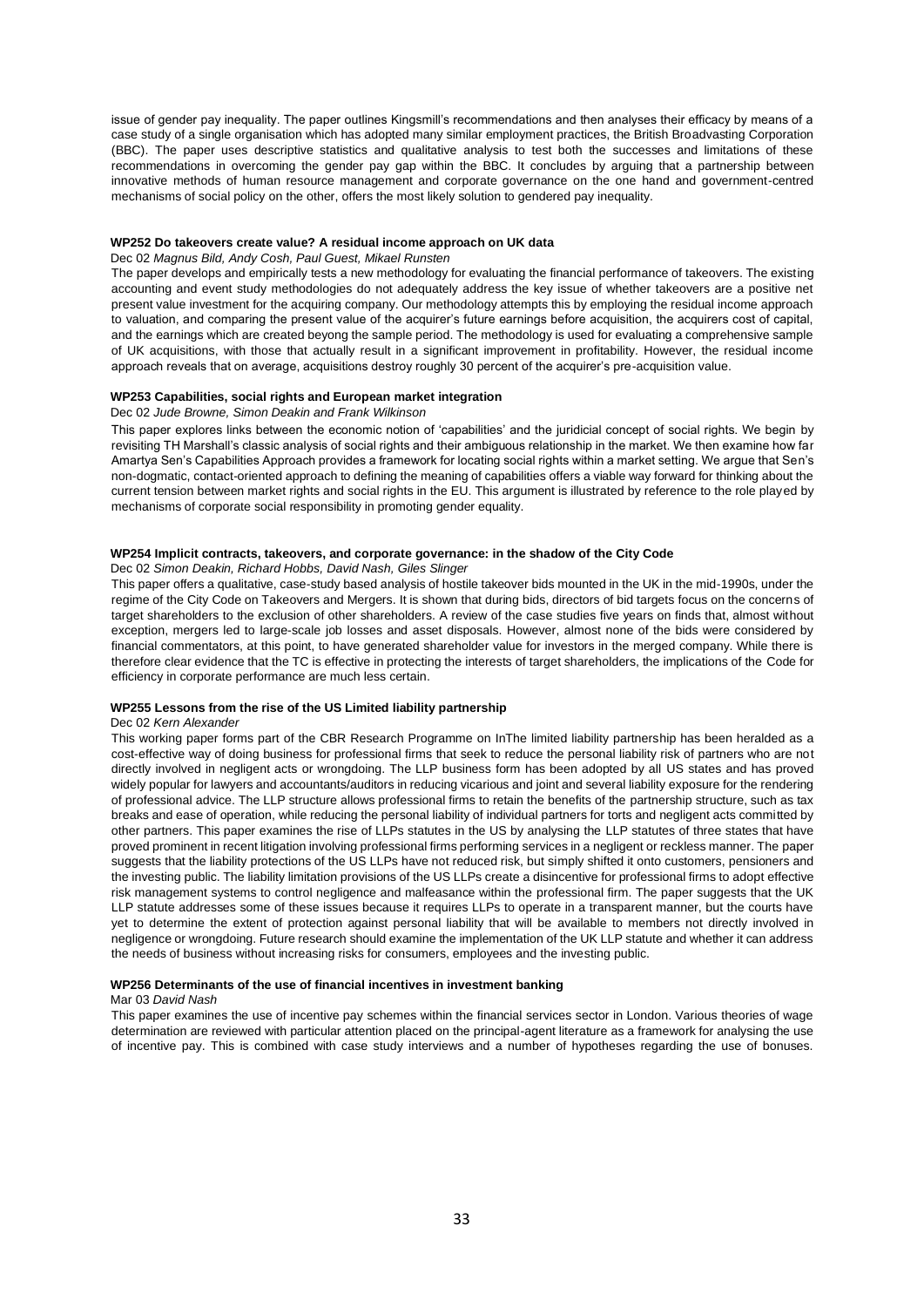Quantitative analysis of a detailed industrywide survey validates the hypothesis that those occupations where output is easily identifiable receive higher bonus pay. The proximity of an occupation to the revenue generating activity within the organisation is also found to be significant in determining bonus levels, as is job grade within the organisation. The paper concludes that principalagent theories of wage determination are useful in understanding the use of bonus pay in the City, but need to be modified to take account of particular institutional characteristics, in particular the power of individual agents.

#### **WP257 Globalisation, Labour Standards and Economic Development**

#### Mar 03 *Ajit Singh and Ann Zammitt*

In recent years a few advanced countries have been advocating multilateral rules permitting punitive trade measures to be taken against countries not upholding core labour standards. The mainly developing target countries have rebutted these initiatives which they arque are protectionist, in intent and in effect. Whilst closely examining the economic arguments in this controversy, this paper is also concerned with the broader political and moral dimensions. The authors suggest that developing countries are committed to improving core and other labour standards; the reason why they are unable to implement many of these forthwith is not because of the wickedness of their governments, but essentially their economic circumstances and the structure of their economies. The paper concludes that core ILO Conventions 87 and 98 should be re-drafted to take into account the economic conditions of developing countries.

## **WP258 Corporate Governance, Corporate Finance and Stock Markets in Emerging Markets** Mar

#### 03 *Ajit Singh*

This paper focuses on the inter-relationship between corporate governance, financing of corporate growth and stock market development in emerging countries. It explores both theoretically and empirically the nature of the inter-relationships between these phenomena, as well as their implications for economic policy. It concentrates on how corporate growth is financed, an area where the literature has identified important anomalies in relation to corporate behaviour and governance. The paper provides new information and analysis on this subject for the 1990s which it is shown leads to further anomalies from the perspective of extant economic theory. It also comments briefly on the recent research on the legal system, corporate laws, corporate governance and corporate performance. In considering the latter issues the paper examines more closely the evolution of the financing of corporate growth and of stock market development in the specific case of the Indian economy in the 1980s and 1990s.

#### **WP259 Changes in Corporate Governance of German Corporations: convergence to the Anglo-American model?**  Mar 03 *Christel Lane*

This paper examines the many changes which have transformed the German system of corporate governance during the last seven odd years. It concludes that it is in the process of converging towards the Anglo-American system and that this has fundamentally affected the way strategic decisions are made in firms. Large, internationally oriented companies are particularly affected. But the notion of shareholder value and its many behavioural effects are gradually spreading also to other parts of the economy. Consequently, the distinctive logic, which had underpinned the German variety of capitalism during most of the postwar period, is eroding. This transformation is affecting also labour and industrial relations in negative ways. The argument is empirically substantiated with data about recent trends in capital markets, banks and firms. The paper theoretically examines institutional change, focussing on the notions of system logic and institutional complementarity. It examines both external sources of change and internal powerful actors who promote the process of transformation. The notion of hybridisation of the German business system is examined but is rejected in favour of a trend towards convergence. Convergence is not seen as a functional necessity, nor is it viewed as inevitable.

### **WP260 The Home-based Advantages and a Hierarchy of Location Advantages: Foreign and British-owned Firms in the London Wholesale Insurance Market**

## Jun 03 *Lilach Nachum*

This study seeks to explain why, in some cases, locationally advantageous countries attract foreign firms, who develop dominant competitive positions in the market, rather than facilitate the development of internationally competitive national firms, as theory suggests. Comparative analyses of samples of foreign and British-owned insurance firms in the London wholesale insurance market are used to establish a hierarchy of location advantages in terms of their competitive importance. It is shown that foreign affiliates compensate for their liability in accessing Britain's location advantages by accessing resources via the MNE internal networks. Their competitive strength is based primarily on such resources. The contributions of the findings to the conceptualisation of the MNE as an internal network within an external network, and the potential substitution of internal and external resources, are discussed. The implications for the theory of the national origin of the competitive advantages of MNEs are outlined.

### **WP261 The Effect of Board Structure on Bidder-Shareholders' Wealth: Further Evidence from the UK Bidding Firms** Jun 03 *Charalambos Th. Constantinou and Costas Th. Constantinou*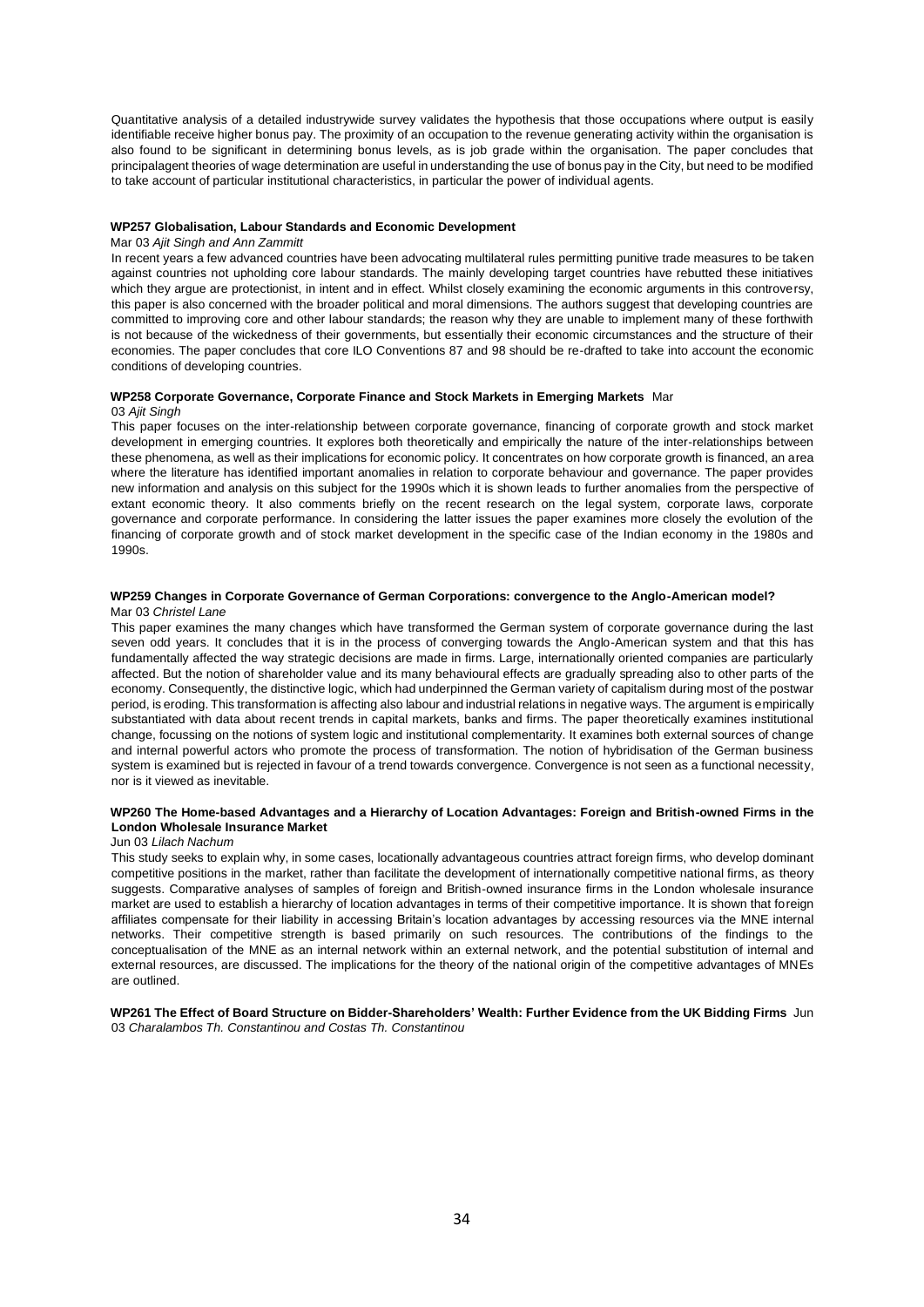In this study we provide evidence of cross-sectional dependence of bidder-shareholder wealth and target's board characteristics. More specifically we provide evidence that the percentage of non-executives, the board size, the stock holdings of executives, and the other directorships held by non-executives serving the target board are important in assessing the announcement of the bid, whereas in the bidder's board only the percentage of non-executive directors is important for bidder-shareholders. In addition to that we provide evidence that some of these relationships are not monotonic in nature. Finally, in this study it is documented that bidder-shareholder wealth is favoured in acquisitions where bidders have marginally more executive than non-executive directors in their boards and therefore the question arises as to whether "dependent" boards are more efficient than "independent" ones.

#### **WP262 Globalisation and its Impact on Competitiveness: The Case of the British and German Pharmaceutical Industry**  Jun 03 *Christel Lane and Jocelyn Probert*

This paper assesses the degree of financial and economic globalisation of British and German pharmaceutical companies during 1990 and 2001 and explores the changing balance between globalisation and national embeddedness. It tries to explain both the much lower degree of globalisation of German as compared to British companies in 1990, as well as their catching up at the beginning of the 21st century. The paper suggests that the lesser degree of globalisation of German firms during most of the 1990s partly explains their slide in competitiveness during this period. The conclusion examines prospects for the future of firms in both economies. The paper draws on detailed industry data, as well as case studies of the major firms in the two national industries.

#### **WP263 Growth Response to Competitive Shocks: Market Structure Dynamics under Liberalisation – the Case of India**  Jun 03 *Uma S. Kambhampati and Paul A. Kattuman*

Liberalisation transforms market structures through the behavioural responses of incumbent firms and entrants, large firms and small, to enhanced freedom of choice. Change in market share volatility, and change in the effective agility of small and large firms underpin changes in market structure. We analyse these processes for Indian manufacturing industries over the 18-year period from 1980, spanning the domestic liberalisation of 1985 and the more comprehensive reforms of 1991, using a data set of large and medium firms in 83 industries. We find that while market structures themselves appeared to change little, turbulence in market shares, as well as the way growth is related to size responded markedly, differing in direction and magnitude, depending on whether the liberalisation was partial and domestic, or comprehensive. We find that they tended to offset each other, leading to little visible change in market structure itself. We also find that while drivers of market structure traditionally recognised in industrial organisation studies had significant impacts on both components of concentration change, their dynamics are captured very well by a parsimonious model that has just the announcement effects - the reform dates.

## **WP264** N/A

#### **WP265 Capital Structure, Rates of Return and Financing Corporate Growth:Comparing Developed and Emerging Markets, 1994-00**

### Jun 03 *Jack Glen and Ajit Singh*

Firm level data from financial statements for nearly 8,000 listed companies in 22 emerging and 22 developed countries over the period 1994-00 are examined. Capital structure, asset structure, rates of return and financing patterns are compared across countries and over time. Generally, there are as many similarities as differences between the two groups. The differences include lower levels of debt to finance assets and lower levels of current assets in emerging markets compared with developed countries. Returns on assets, expressed in local currency, are comparable in the two groups but appear more volatile in emerging markets.

## **WP266 Shareholder Primacy and the Trajectory of UK Corporate Governance**

## Jun 03 *John Armour, Simon Deakin and Suzanne J. Konzelmann*

Core institutions of UK corporate governance, in particular those relating to takeovers, board structure and directors' duties, are strongly orientated towards a norm of shareholder primacy. Beyond the core, in particular at the intersection of insolvency and employment law, stakeholder interests are better represented, thanks to European Community influence. Moreover, institutional shareholders are redirecting their investment strategies away from a focus on short-term returns, in such a way as to favour stakeholder-inclusive practices. We therefore suggest that the UK system is currently in a state of flux and that the debate over shareholder primacy has not been concluded.

#### **WP267 Interpreting Employment Contracts: Judges, Employers, Workers**

### Jun 03 *Simon Deakin*

This paper reports findings from a survey designed to estimate the numbers excluded from employment protection in the UK by the 'employee' test and to examine, through qualitative research, perceptions of the process of employment contracting. The survey evidence shows that approaching one third of the labour force does not fit neatly into the categories of 'employee' and 'self employed'. The case studies suggest that there is a considerable disjuncture between the assumptions of choice, control and risk that underlie the legal tests, and the perception of these issues by workers whose employment status is most in doubt.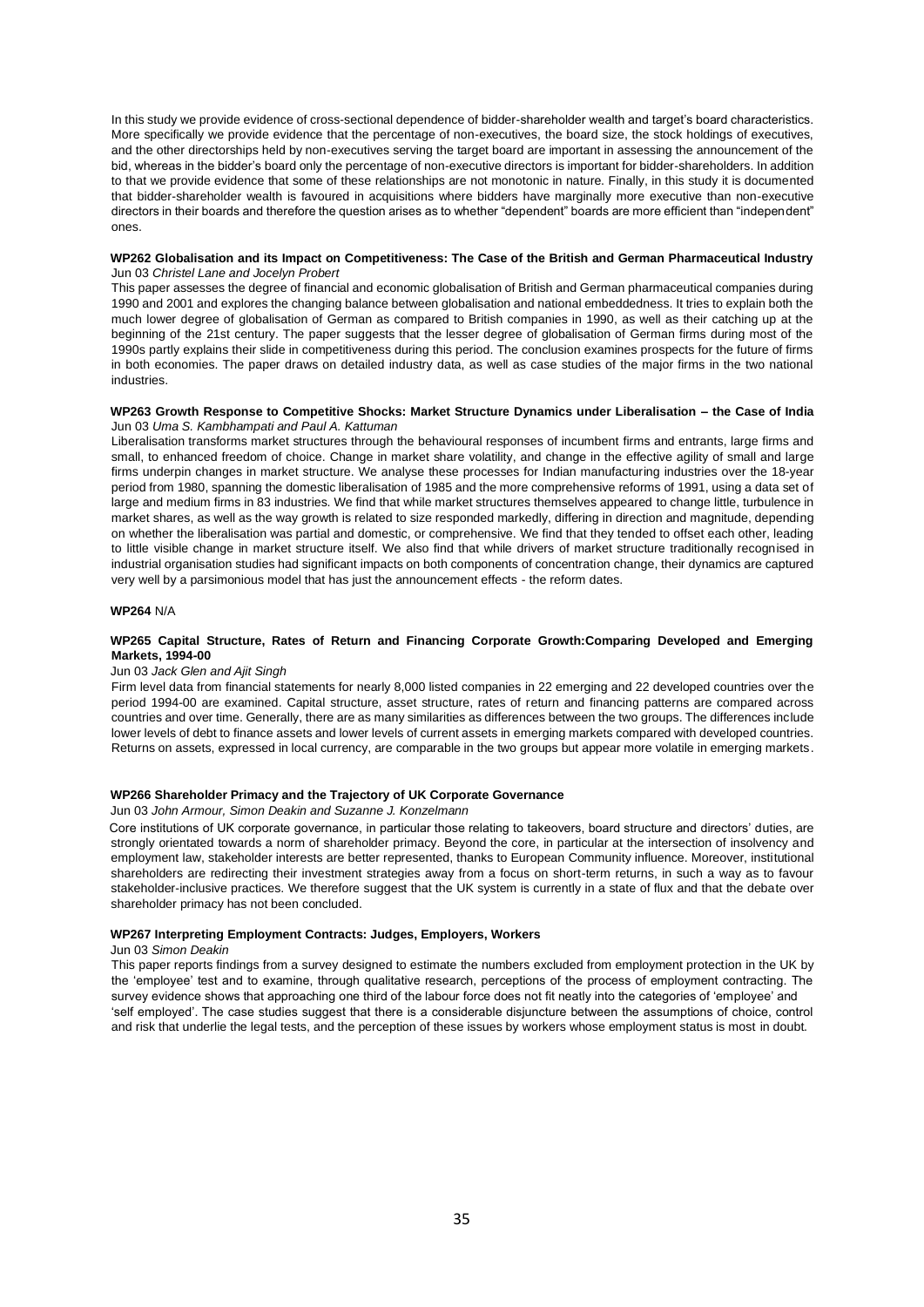#### **WP268 Are Good Managers Required for a Separation of Ownership and Control?** Sep

#### 03 *Brian R Cheffins*

Logically, in a corporate governance system where big companies are widely held and control over corporate policymaking is delegated to a cohort of full-time executives, there needs to be "good" managers. In Britain, however, ownership separated from control in large business enterprises at a time when the country's corporate executives were allegedly amateurish and complacent. The paper examines this British paradox and concludes that dynamics affecting institutional investors explain how ownership structures were reconfigured when doubts existed about managerial quality.

#### **WP269 Towards Governance for Uncertain Times: Joining up Public, Business and Civil Society Sectors** Sep 03 *Ken Coghill*

This paper examines the complexity and "fuzzy logic" actually at play in governance in case studies such as HIH (Australia) and Enron (USA). The rules applying to each sector cannot fully explain events. Non-prescribed factors influencing behaviours affecting the interconnections, interdependencies and interactions of the individuals and institutions concerned often determine outcomes. Socio-political systems are dynamic complex evolving systems that function according to bounded self-organisation. Their governance often involves decision-making behaviour that does not operate according to formulaic rules but is analogous to the fuzzy logic according to which certain systems behave. Viewing the relationship between public management as regulators, corporations and others as complex dynamic relationships assists understanding the role of unanticipated events and the management of responses and adaptation to uncertainty in a society's internal and external environments. This can facilitate the protection and advancement of the public interest by public management.

## **WP270 Significant Feedbacks in Firm Growth and Market Structure**

#### Sep 03 *Paul Kattuman and Alexandru Chirmiciu*

There are some markets where the growth of firms are held to be subject to diminishing returns, or negative feedbacks; and there are other markets where firm growth is believed to be subject to increasing returns, or positive feedbacks. A long run tendency towards monopoly might be expected in this latter market type, as opposed to a tendency towards relative equality of size shares in the former. It would be useful to draw inferences about the nature of the feedback process from observed market shares and concentration. We motivate and develop a test for feedbacks in firm growth under the null hypothesis that there are none. We use the equivalence between an urn model of the no-feedback process and the asymptotic distribution of sums of ordered intervals in the random division of the unit interval. In the empirical application for the United States, we find that most markets are subject to significant positive feedbacks.

#### **WP271 Entrepreneurial Orientation and Entrepreneurs' Intentions and Objectives**

#### Sep 03 *Thelma Quince and Hugh Whittaker*

Entrepreneurship has become an important issue for policy. At one level, enterprise creation is recognised as important for employment growth and effecting structural change; at another, there is concern to encourage existing firms to become more entrepreneurial as a means of enhancing international competitiveness. Entrepreneurial orientation (EO) reflected in recurring organisational behaviour such as innovativeness, pro-activeness and risk-taking is important in the latter context. This paper explores the extent to which differences in motives, intentions and personal objectives held by entrepreneurs were reflected in organisational behaviour relating to the dimensions of EO suggested by Lumpkin and Dess.

The paper reports on a group of 153 high-tech CEOs first surveyed in 1998 when information was sought about their family and educational background, antecedents to setting up in business, motivations for doing so and personal objectives. The same CEOs were subsequently surveyed early in 2001. This second study examined ownership structures, perception of competitive issues, market characteristics, innovative behaviour, attitudes towards HRM policies, personal objectives, approaches towards risk and recent performance.

#### **WP272 The Beer Beneath The Froth: Preliminary findings from case studies of 25 small high technology firms**  Sep 03 *Thelma Quince and Hugh Whittaker*

Across Europe those who create and run high-tech SMEs have become a primary focus of industrial policy. Part of the rationale for the focus on small high-tech firms lies in the desire to emulate the experience of the US, particularly Silicon Valley and Boston in which spinning off new ventures from research institutions has been seen to play a key role. By comparison the performance of Europe's research base has been less dynamic. A more pro-active stance towards new ventures created by HEIs is welcomed, however to focus policy too narrowly on this group has inherent dangers. There is a danger of implicitly promoting a particular business model: one emphasising personal financial gain and venture capital funding, which may be at variance with those prevailing among the broad spectrum of existing high-tech small firms. The characteristics, pre-occupations and problems of the vast bulk of small firms operating in high-tech sectors, and making a contribution to international competitiveness through innovation and export may be overlooked in the current policy climate. By way of redress this paper reports the preliminary findings from a qualitative study of 25 existing small high technology firms in the UK. The themes outlined include: the motivation and drivers of entrepreneurship, the nature of collaboration with HEIs, relationships with customers and the development of 'customer empathy' and experiences of venture capital.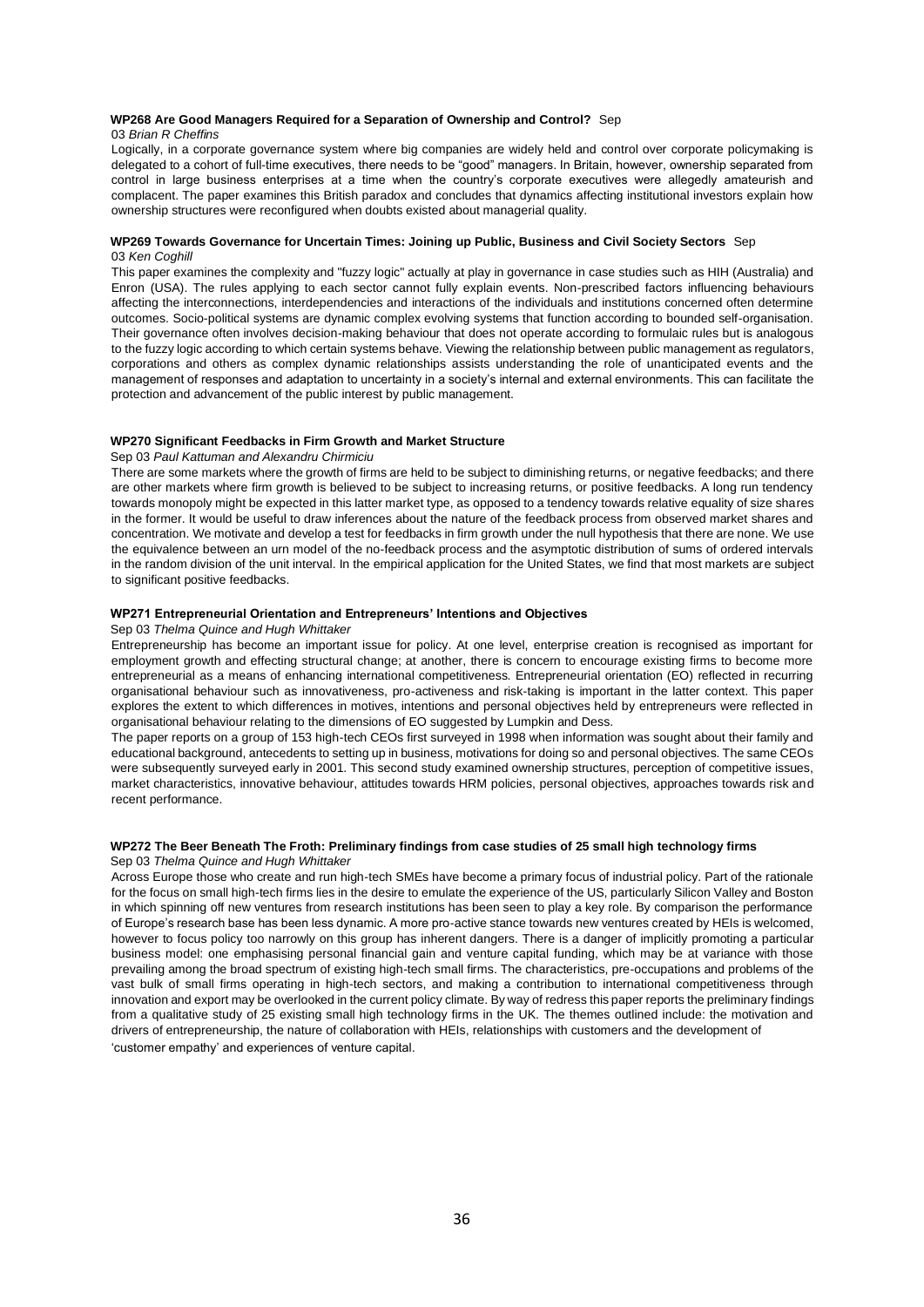## **WP273 Knowledge Transfer, Entrepreneurship and Economic Growth:Some Reflections and Implications for Policy in the Netherlands**

#### Sep 03 *Alan Hughes*

This paper provides an overview of the relationship between entrepreneurship university spin-off activity and economic growth. It suggests the need for a diversified university structure, and that spin-offs are a misleading measure of the most important activity for technology transfer which remains the training and education of highly qualified scientists and technologists. It argues that a linear approach to the innovation process positioning basic science at one end of a chain and commercialization at the other is misleading. The reality is more complex and incorporates important areas of activity where consideration of use and the pursuit of basic science go hand in hand.

#### **WP274 Learning from Enron**

#### Sep 03 *Simon Deakin and Suzanne J. Konzelmann*

This essay argues that the Enron affair has been misunderstood as a failure of monitoring, with adverse consequences for the drafting of the Sarbanes-Oxley Act and the Higgs report. Where Enron's board failed was in underestimating the risks that were inherent in the company's business plan and failing to implement an effective system of internal control. Enron demonstrates the limits of the monitoring board and points the way to a stewardship model in which the board takes responsibility for ensuring the sustainability of the company's assets over time.

#### **WP275 Exports, FDI, Linkages and Regional Disparities in China**

#### Dec 03 *Xiaolan Fu*

Pronounced disparities in income and economic opportunities between the coastal and the inland regions of China have often been noted. This paper explores the proposition that regional disparities in China are intimately linked with the structure of her exports and FDI, which results in limited linkages from the growth engines. The spillover and migration effects of exports and FDI on regional income inequalities are investigated. The emphasis on FDI-driven labor-intensive processing-type exports in the coastal regions is found to have attracted the relatively mobile and efficient resources from the inland regions, but have only offered limited growth linkages to them. All this has exacerbated the backwardness of the inland regions.

#### **WP276 The Impact on U.K. Acquirers of Domestic, Cross-border, Public and Private Acquisitions**

#### Dec 03 *Robert L. Conn, Andy Cosh, Paul M. Guest and Alan Hughes*

We examine the announcement and post-acquisition share returns of 4,000 acquisitions by U.K. public firms during 1984-1998. We include acquisitions of domestic and cross-border targets, and of both publicly quoted and privately held targets. In acquisitions of domestic public targets, abnormal returns are negative over both the announcement and post-acquisition period. In acquisitions of cross-border public targets, abnormal returns are zero over the announcement period but negative over the post-acquisition period. In contrast, acquisitions of both domestic and cross-border private targets result in positive announcement returns and zero long run returns. The main difference between private and public acquisitions is that glamour acquirers experience negative announcement and long run returns in public acquisitions, whereas glamour acquirers do not under-perform in private acquisitions. Furthermore, whereas the under-performance of domestic public acquisitions is limited to acquirers using non-cash methods of payment, acquirers of domestic private targets that use non-cash methods do not under-perform. Overall, crossborder acquisitions result in lower announcement and long run returns than domestic acquisitions. In cross-border acquisitions involving high-tech firms both announcement and long run returns are positive, whilst non-high-tech cross-border acquisitions experience zero announcement returns followed by negative long run performance. Our results also suggest that, in cross-border acquisitions, the national cultural difference between the bidder and target countries has a significantly negative impact on long run returns.

### **WP277 Understanding How Issues in Corporate Governance Develop: Cadbury Report to Higgs Review** Dec 03 *Michael Pollitt and Ian Jones*

Issues in corporate governance develop according to an identifiable process. Using the influence model of Jones and Pollitt (2002) we compare the conduct of and influences on the investigations leading to the Higgs Review (2003) and the Cadbury Report (1992). We suggest that while there are similarities in the investigations there are important differences arising from the review process adopted, the role of the government, the background of the leaders of the investigations and the influence of academics. These differences have had important implications for the effectiveness of the implementation of the conclusions of the Higgs Review.

#### **WP278 Exports, Technical Progress and Productivity Growth in Chinese Manufacturing Industries** Mar 04 *Xiaolan Fu*

Theories suggesting either static or dynamic productivity gains derived from exports often assume the prior existence of a perfect market structure. In the presence of market failure, however, the competition effect and the resource reallocation effect of exports on productive efficiency may be greatly reduced; and there may actually be disincentives for innovation. This paper analyses the impact of exports on total factor productivity (TFP) growth in a transitional economy using a panel of Chinese manufacturing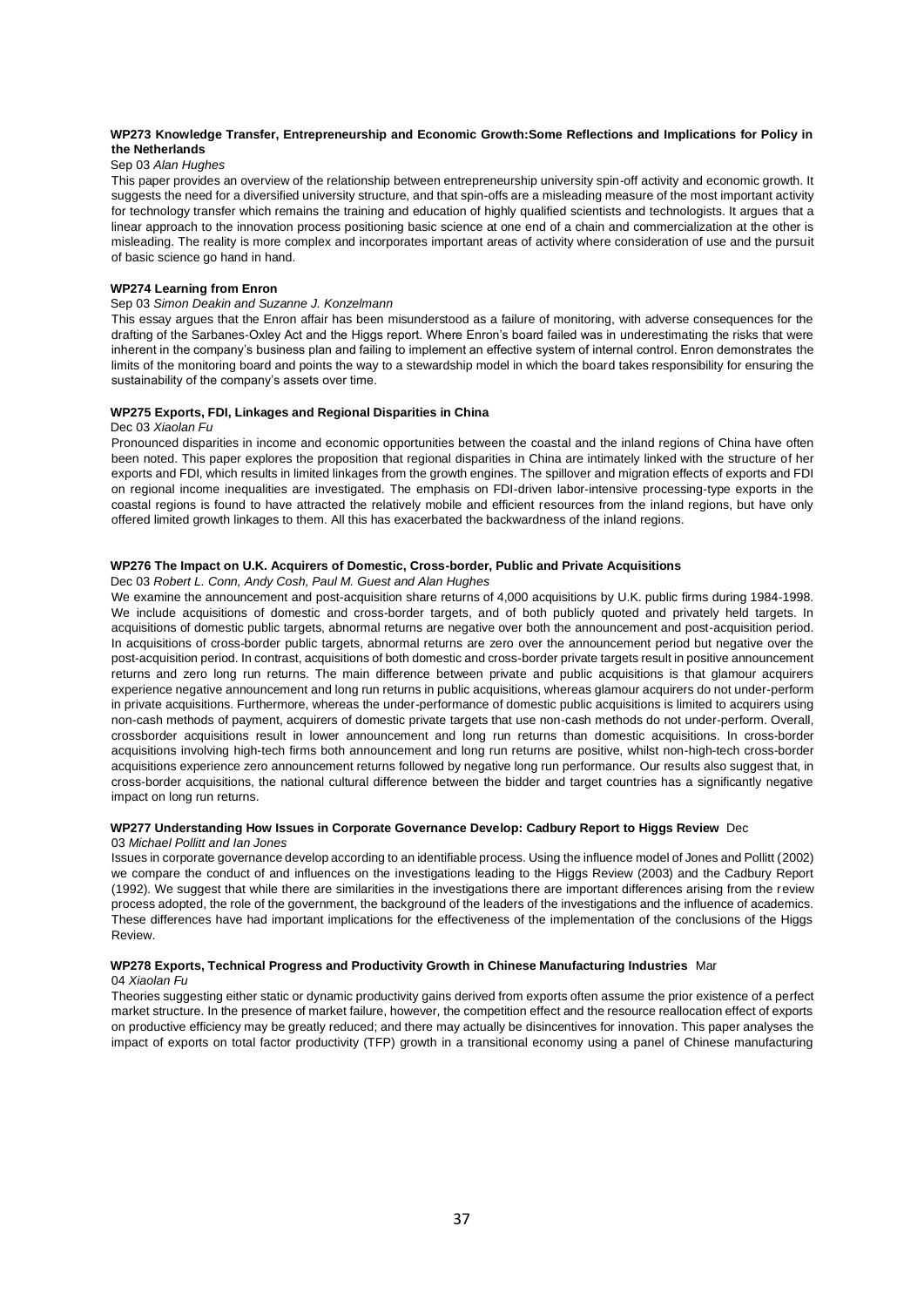industries over the period 1990-1997. TFP growth is estimated by employing a non-parametric approach and is decomposed into technical progress and efficiency change. We have not found evidence suggesting significant productivity gains at the industry level resulting from exports. Findings of the current study suggest that, for exports to generate significant positive effect on TFP growth, a well-developed domestic market and a neutral, outward-oriented policy are necessary.

# **WP279 Labour Standards and the "Race to the Bottom": Rethinking Globalisation and Workers Rights from Developmental and Solidaristic Perspectives**

# Mar 04 *Ajit Singh and Ann Zammit*

There is a protracted stalemate between rich (the North) and poor (the South) countries over the question of minimum labour standards in developing economies. This paper is a sequel to Singh and Zammit (2000). It considers afresh key issues in the controversy. While fully recognizing the moral, political and philosophical dimension of this complex issue, the paper concentrates on the central economic question of the "race to the bottom". It emphasizes the difficulties of establishing labour standards in the vast informal sectors in developing countries and suggests that the ILO conventions 87 and 98 should be amended to properly reflect these concerns. It also argues that ILO core conventions should be broadened to include the right to decent living. The overall conclusion is that labour standards are important indicators of economic development but their promotion is best achieved in a noncoercive and supportive international environment such as that provided by the ILO.

#### **WP280 The Impact of Regulatory Stringency on the Foreign Direct Investment of Global Pharmaceutical Firms** Mar 04 *Beth Ahlering*

Cross-national regulatory differences in safety, price and intellectual property protection are an inherent feature of the operating environment of the global pharmaceutical firm. Institutional, transaction cost and more recent 'race to the bottom' theories assume that regulation represents a cost to the firm; therefore firms 'vote with their feet' and avoid investment in stringently regulated markets. However, a cross-national empirical study of the FDI levels of 20 firms across 19 markets reveals that regulatory stringency is not related to FDI, and price control stringency is positively related to FDI, when controlling for other market factors. National governments are not powerless in games of regulatory arbitrage, and have in fact developed adaptive strategies to maintain high regulatory standards and FDI simultaneously. Furthermore, global firms weigh various factors in their investment decisions, and suffer from classic optimisation problems, including information asymmetries and bounded rationality, which prevent total 'regulatory optimisation'. The implications for existing theories of international business, globalisation and regulation are discussed.

#### **WP281 The Legal Road to Replicating Silicon Valley**

#### Mar 04 *John Armour and Douglas Cumming*

Must policymakers seeking to replicate the success of Silicon Valley's venture capital market first replicate other US institutions, such as deep and liquid stock markets? Or can legal reforms alone make a significant difference? In this paper, we compare the economic and legal determinants of venture capital investment, fundraising and exits. We introduce a cross-sectional and time series empirical analysis across 15 countries and 13 years of data spanning an entire business cycle. We show that the legal environment matters as much as the strength of stock markets; that government programmes more often hinder than help the development of private equity, and that temperate bankruptcy laws stimulate entrepreneurial demand for venture capital. Our results provide generalizable lessons for legal reform.

# **WP282 Opting Out of the 48-hour Week – Employer Necessity or Individual Choice? An Empirical Study of the Operation of Article 18(1)(b) of the Working Time Directive in the UK**

### Mar 04 *Catherine Barnard, Simon Deakin and Richard Hobbs*

The EU Working Time Directive has so far had little impact on an ingrained culture of long-hours working in the UK. Case studies suggest that the use of individual opt-outs from the 48-hour limit on weekly working time is a principal reason for this. However, removal of the individual opt-out (currently under consideration at EU level) is unlikely to make much difference to UK practice in the absence of a wider review of working time policy. In particular, the UK's individualised system of workplace bargaining is currently illplaced to adapt to a continental European model of working time regulation.

# **WP283 Between the Global and the Local: a Comparison of the British and German Clothing Industry** Mar

# 04 *Christel Lane and Jocelyn Probert*

The clothing industry is regarded as one the most globalised industries of developed economies, yet most studies focus on the geography of production for US firms and pay scant attention to the geography of trade or to other national cases. This paper broadens the perspective to cover the whole network of German and British clothing firms' relationships by examining both their supply chain organisation and their market strategy, including their relations with retailers. It demonstrates the interdependencies between their strategic responses at different stages of the value chain and shows that relationships with both suppliers and customers have strongly defined the industry and firms in both countries, albeit differently. The global context of the clothing industry and the common pressures experienced by the national industries are also considered. We draw on industry statistics and on early impressions from interviews with clothing firms and retailers in both countries during 2003.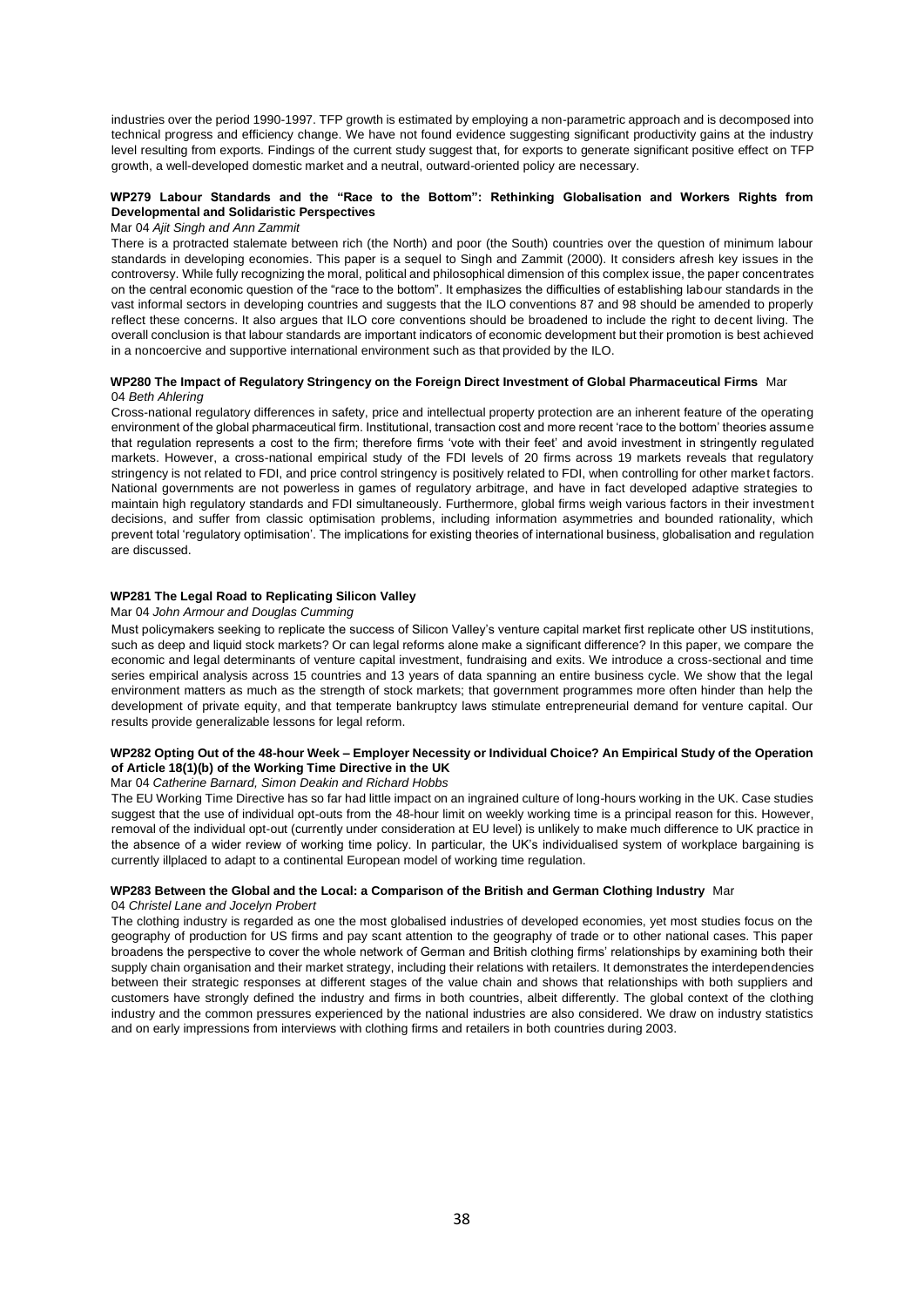# **WP284 Entry, Exit and the Dynamics of Productivity Growth in Chinese Manufacturing Industry** Mar

### 04 *Qing Gong, Yang*

In this paper we have attempted to examine aspects of the competitive selection process, firms' entry, survival and exit, in an important sector of Chinese manufacturing, looking in particular for changes resulting from the latest stage of reform, dubbed the transition to the "socialist market economy". These dynamic processes may be becoming increasingly important for the continuing growth of manufacturing, as the agricultural sector as a source of surplus labour begins to decline.

Our analysis suggests that the competitive selection process is taking shape in China, with new firm entries contributing substantially to both output growth and productivity growth, however old firm is still an important stabilizing element in determining the trend of the economy. Our analysis also suggests that it is insufficient to analyse the competitive process from the point of view of new firm entry and incumbent firm growth alone; firms' exit needs to be examined as well.

# **WP285 Multinationals in Developing Communities: How EU Multinationals Build Social Capital in Poland**

### Mar 04 *Ian W. Jones, Chris M. Nyland and Michael G. Pollitt*

Corporate Social Responsibility (CSR) is usually an area that does not lend itself easily to inter-company or cross-country analysis. This paper is an attempt to provide some metrics of multinational CSR drawing on the recent literature on social capital. We look at the self-reporting of social engagement in Poland by European multinational firms with operations there, mapping the configurations of declared engagement. Such social engagements are an important component of how these companies contribute to social capital in the communities within which they operate. We find high performance by some firms, with stronger performance depending upon the multinational's country of origin. Two case studies - on Bayer and Danone - detailing different but successful approaches to social capital building are given.

# **WP286 Exports, FDI, Growth of Small Rural Enterprises and Employment in China**

### Jun 04 *Xiaolan Fu, VN Balasubramanyam*

This paper analyses the growth of employment in China during the post reform period. It argues that the Chinese experience with export-led growth provides an excellent example of the phenomenon of a vent for surplus productive capacity provided by exports, identified by Adam Smith in the Wealth of Nations and elaborated by Hla Myint. The paper extends the Smith-Myint model of 'vent-forsurplus' productive capacity to 'vent-for-surplus' resources by allowing foreign investment inflows. The 'vent-for-surplus' effect of exports on employment growth is examined in a dynamic labour demand framework for a panel of township and village enterprises (TVEs) in China.

### **WP287 Has China's Economic Reform Improved Enterprise Performance? A DEA Evaluation of China's large and medium enterprises**

Jun 04 *Qing Gong, Yang* This paper attempts to investigate whether China's economic reform has improved enterprise performance, and what determine enterprise efficiency in the context of China's transition. Contrast to the results of improving enterprise performance measured by TFP from other studies, we find that there is a general tendency of divergence of enterprise efficiency rather than a convergence of firm's efficiency as is expected from a competitive market. Further econometric analysis suggests that firms of different ownership types seem to respond similarly to catch up with technology frontier, enterprise reform characterised by profit retention program have improved firms' efficiency at the initial stage of reform, and market competition seems to be working, but ineffectively.

# **WP288 Corporate Governance, Competition and Finance: Re-thinking lessons from the Asian Crisis** Jun

## 04 *Ajit Singh, Jack Glen*

This paper critically examines the Greenspan-Summers-IMF thesis concerning the Asian crisis, which suggested that the fundamental causes of the Asian crisis lay in the microeconomic behavior of economic agents in these societies – in the Asian way of doing business. The paper concentrates on corporate governance and competition in emerging markets and outlines the international significance of these issues in the context of the New International Financial Architecture and the Doha Development Round at the WTO. It reviews new analyses and fresh evidence on corporate governance, corporate finance and on competition in emerging and mature markets, to suggest that the basic thesis above is not valid and the consequent policy proposals are therefore deeply flawed.

# **WP289 Reforming the Governance of Corporate Rescue: the Enterprise Act 2002**

### Jun 04 *John Armour, Rizwaan Jameel Mokal*

English corporate insolvency law has been reshaped by the Enterprise Act 2002. The Act was intended to 'to facilitate company rescue and to produce better returns for creditors as a whole'. Administrative receivership, which placed control of insolvency proceedings in the hands of banks, is for most purposes being abolished. It is being replaced by a 'streamlined' administration procedure. Whilst it will still be possible for banks to control the appointment process, the administrator once in office owes duties to all creditors and must act in accordance with a statutory hierarchy of objectives. In this article, we seek to describe, and to evaluate, this new world of corporate rescue.

**WP290 In the Mirror of the Market: the disciplinary effects of company/fund manager meetings**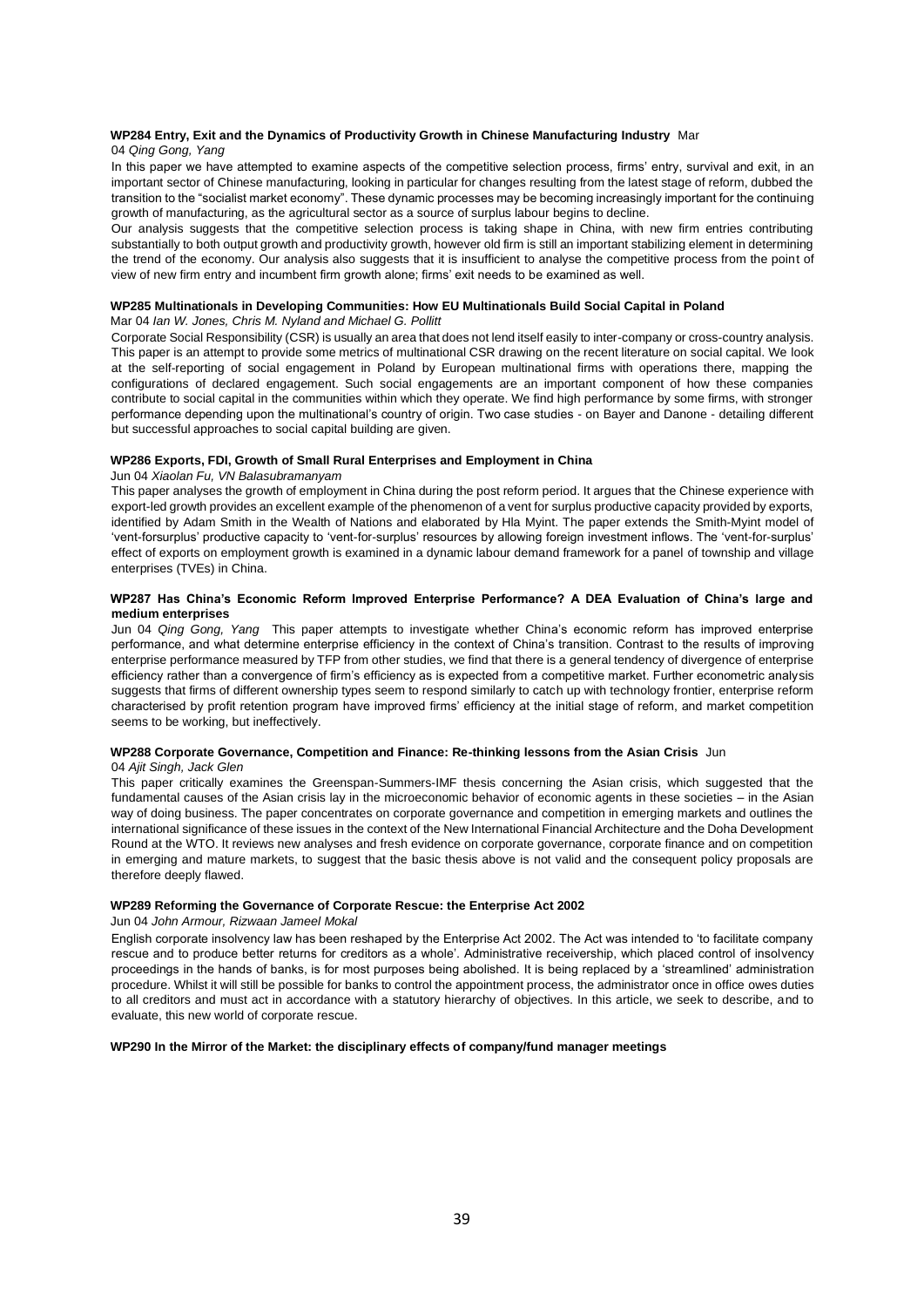### Jun 04 *Richard Barker, Paul Sanderson, John Hendry and John Roberts*

We consider the consequences of the regular private meetings between directors of FTSE 100 companies and their major institutional shareholders. Whilst the economic incentives for both the flow of information and the formation of 'strategic informational relationships' between the two have been described elsewhere, little attention has been paid to date to the effects that increased levels of monitoring and surveillance have on the conduct and performance of company directors. We present findings from a qualitative study in which we interviewed finance directors and fund managers, and observed a series of meetings between them. We draw on Foucault's analysis of the operation of disciplinary power to suggest that the meetings serve as ritual reminders to directors that their primary objective must be the pursuit of shareholder value, a task that whilst empowering, may also have unintended consequences.

#### **WP291 Exploring the patent explosion**

### Sept 04 *Bronwyn H. Hall*

This paper looks more closely at the sources of patent growth in the United States since 1984. It confirms that the increase is largely due to US patenters, with an earlier surge in Asia, and some increase in Europe. Growth has taken place in all technologies, but not in all industries, being concentrated in the electrical, electronics, computing, and scientific instruments industries. It then examines whether these patents are valued by the market. We know from survey evidence that patents in these industries are not usually considered important for appropriability, but are sometimes considered necessary to secure financing for entering the industry. I compare the market value of patents held by entrant firms to those held by incumbents (controlling for R&D). Using data on publicly traded firms 1980-1989, I find that in industries based on electrical and mechanical technologies the market value of entrants' patents is positive in the post-1984 period (after the patenting surge), but not before, when patents were relatively unimportant in these industries. Also, the value of patent rights in complex product industries (where each product relies on many patents held by a number of other firms) is much higher for entrants than incumbents in the post-1984 period. For discrete product industries (where each product relies on only a few patents, and where the importance of patents for appropriability has traditionally been higher), there is no difference between incumbents and entrants.

#### **WP292 Incentives for knowledge production with many producers**

#### Sep 04 *Bronwyn H. Hall*

In this paper, I briefly review the motivations for inventive behavior and describe two common incentive systems that harness and encourage such behavior. This review of well-trodden ground is performed only so that the implications of the rise of the networked knowledge economy for the effectiveness of these incentive systems can be noted. Some theoretical results on the operation and stability of the two incentive systems for the production of knowledge are presented with a discussion of how they might apply in the networked economy. The paper concludes with suggestions on open research questions.

#### **WP293 The Corporate-Fund Management Interface: Objectives, Information and Valuation**

#### Sep 04 *Richard Barker, Paul Sanderson, John Hendry and John Roberts*

Fund managers are the primary investment decision-makers in the stock market, and corporate executives are their primary sources of information. Meetings between the two are therefore central to stock market investment decisions but are surprisingly under researched. There is little in the academic literature concerning their aims, content and outcomes. We report findings from interview research conducted with chief financial officers and investor relations managers from FTSE 100 companies and with chief investment officers and fund managers (FMs) from large institutional investors. Of particular interest we note that FMs place great reliance on discounted cash flow valuation models (despite informational asymmetry in favour of CFOs). This leads the former to seek to control encounters with the latter and to place great store on the clarity and consistency of corporate messages, ultimately relying on them for purposes other than estimating fundamental value. We consider some of the consequences of this usage.

#### **WP294 Reflexive Law, Corporate Social Responsibility and the Evolution of Labour Standards: the case of working time**  Dec 04 *Catherine Barnard, Simon Deakin, Richard Hobbs*

Through an empirical study of working time in the United Kingdom, we explore the scope for initiatives based on corporate social responsibility (CSR) to engender voluntary action by employers to raise labour standards. Our evidence suggests that a CSRbased approach faces considerable problems of implementation in this area, in large part because the legal mechanisms which might underpin CSR ('reflexive law') have not yet been effectively developed.

#### **WP295 Motor Vehicle Recalls: trends, patterns and emerging issues**

# Dec 04 *Hilary Bates, Nick Oliver, Matthias Holweg, Michael Lewis*

This paper examines patterns and trends in motor vehicle safety recalls using a dataset based on 23.1 million vehicles registered in the UK between 1992 and 2002. A safety recall occurs when vehicle manufacturers call vehicles that have been sold and are in use back to their dealerships for safety-related remedial work. Safety recalls can be costly for car makers, and potentially harmful to brand and image. The data show that the incidence of vehicle recalls has been increasing – between 1998 and 2002 there was an average of over 120 recall incidents per annum in the UK, compared to less than 50 per annum between 1992 and 1994. Total numbers of vehicles recalled show no trend over time, but absolute level of recalls year on year is very high: 10.8 million vehicles were recalled during 1992-2002, representing 47% of all vehicle registrations in the period. Moreover, there are substantial differences in recall rates between different car manufacturers, suggesting that recall rates may be a useful final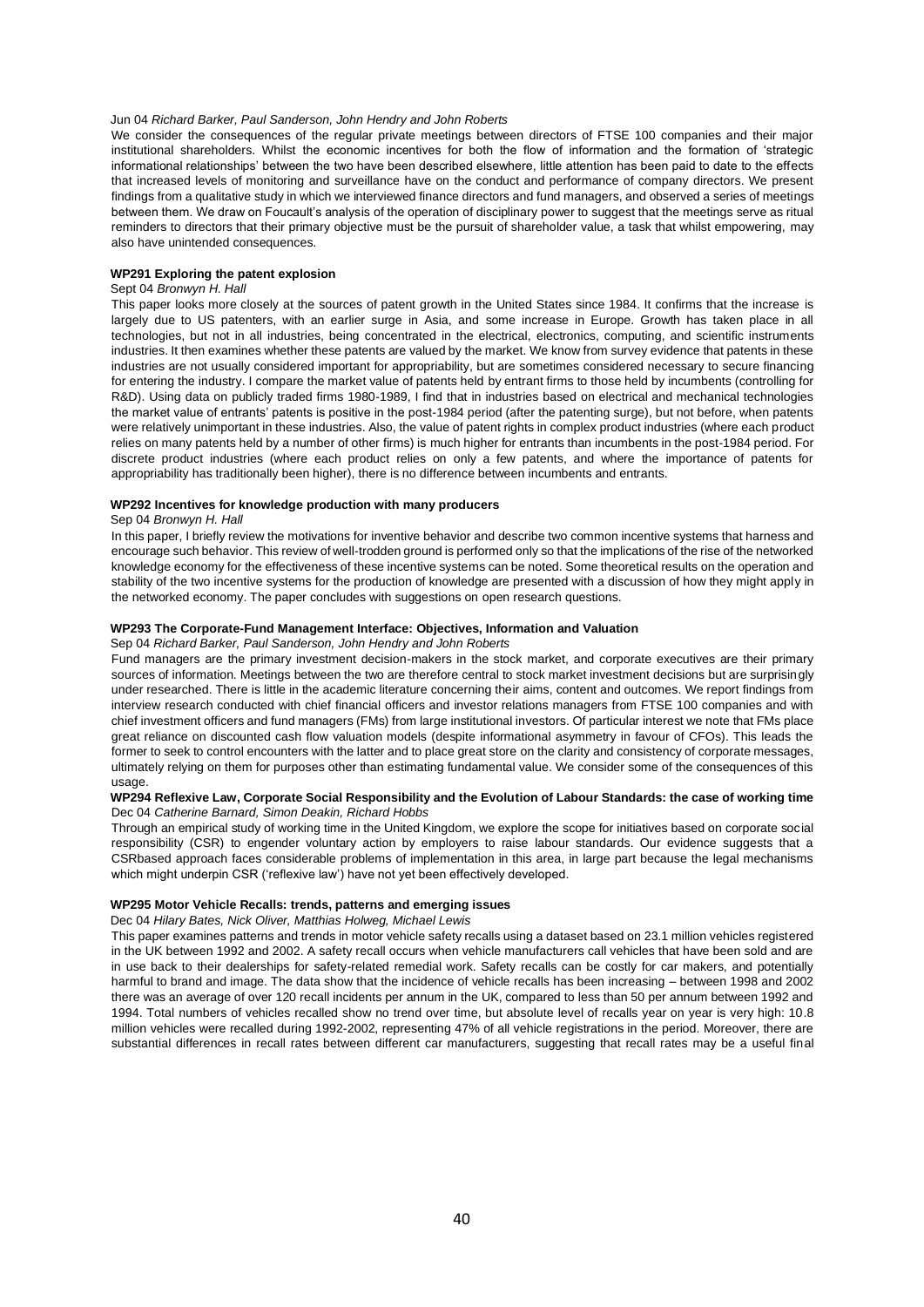indicator of process performance in the car design-and-production chain. European and American producers have recall rates that are nearly three times greater than their East Asian counterparts. This paper offers some suggestions for corporate differences in propensity to recall, and concludes with an agenda for further research.

## **WP296 Owners, traders and providers of capital: the multiple faces of institutional investors**

#### Dec 04 *Richard Barker, Paul Sanderson, John Hendry and John Roberts*

We draw on a series of in-depth interviews with senior fund managers and senior company executives to explore how different and often-contradictory conceptualizations of institutional investors, their role in the corporate governance process, and their interactions with corporate management, are reflected in the attitudes and perceptions of the actors concerned. We find that while conceptualizations in terms of agency and ownership dominate both academic and popular discourses, the actors conceptualize institutional investors more as financial traders and, from the management perspective, politically powerful resource providers.

### **WP297 Responsible ownership, shareholder value and the new shareholder activism**

### Dec 04 *Richard Barker, Paul Sanderson, John Hendry and John Roberts*

In this paper we use interview data to explore the 'new shareholder activism' of mainstream UK institutional investors. We describe contemporary practices of corporate governance monitoring and engagement and how they vary across institutions, and explore the motivations behind them. Existing studies of shareholder activism mainly assume that it is motivated by a desire to maximise shareholder value, and we find some evidence both of this and of alternative political/moral motivations related to ideas of responsible ownership. We conclude, however, that in the current situation both these act primarily as rationalisations rather than as genuine motivators. The main driving force behind the new shareholder activism is the institutions' own profit maximisation and the need to position themselves against competitor institutions in the context of political and regulatory changes that have significantly changed the non-financial expectations of their clients.

## **WP298 R&D And Patenting Activity And The Propensity To Acquire In High Technology Industries** Mar

05 *Panayotis Dessylla Alan Hughes* 

In this paper we investigate the incidence of high technology acquisitions using a large international sample of acquisitions by public high technology firms.

# **WP299 The Proprietary Foundations Of Corporate Law**

Mar 05 *John Armour The late Michael J. Whincop* 

Recent work in both the theory of the firm and of corporate law has called into question the appropriateness of analysing corporate law as 'merely' a set of standard form contracts. This working paper develops these ideas by focusing on *property law's* role in underpinning corporate enterprise.

### **WP300 Bankruptcy Law And Entrepreneurship**

# Mar 05 *John Armour Douglas Cumming*

Entrepreneurs, catalysts for innovation in the economy, are increasingly the object of policymakers' attention. Recent initiatives both in the UK and at EU level have sought to promote entrepreneurship by reducing the harshness of the consequences of personal bankruptcy law. Whilst there is an intuitive link between the two, little attention has been paid to the question empirically. We investigate the link between bankruptcy and entrepreneurship using data on self employment over 13 years (1990-2002) and 15 countries in Europe and North America.

### **WP301 Outside Entrepreneurial Capital**

Mar 05 *Douglas Cumming Andy Cosh Alan Hughes* 

This paper investigates the internal versus external financing decisions among 1900 early stage privately held UK firms in 19961997.

# **WP302 How Do Multinationals Build Social Capital? Diageo's Corporate Citizenship Programme** Mar

05 *David Bek Ian W Jones Michael J Pollitt* 

This paper attempts to enhance understanding of the process by which multinationals build social capital by examining the Corporate Citizenship (CC) activities and associated social capital outcomes of the UK-based branded alcoholic drinks company, Diageo. The firm possesses a structured portfolio of CC initiatives and projects and has a long-standing tradition of community engagement. This paper examines Diageo's CC strategy in depth and considers the ways that their engagements impact upon social capital development in different arenas. The forces driving social capital outcomes are considered and implications for companies and governments are offered.

# **WP303 The 'Capability' Concept And The Evolution of European Social Policy** Mar

05 *Simon Deakin*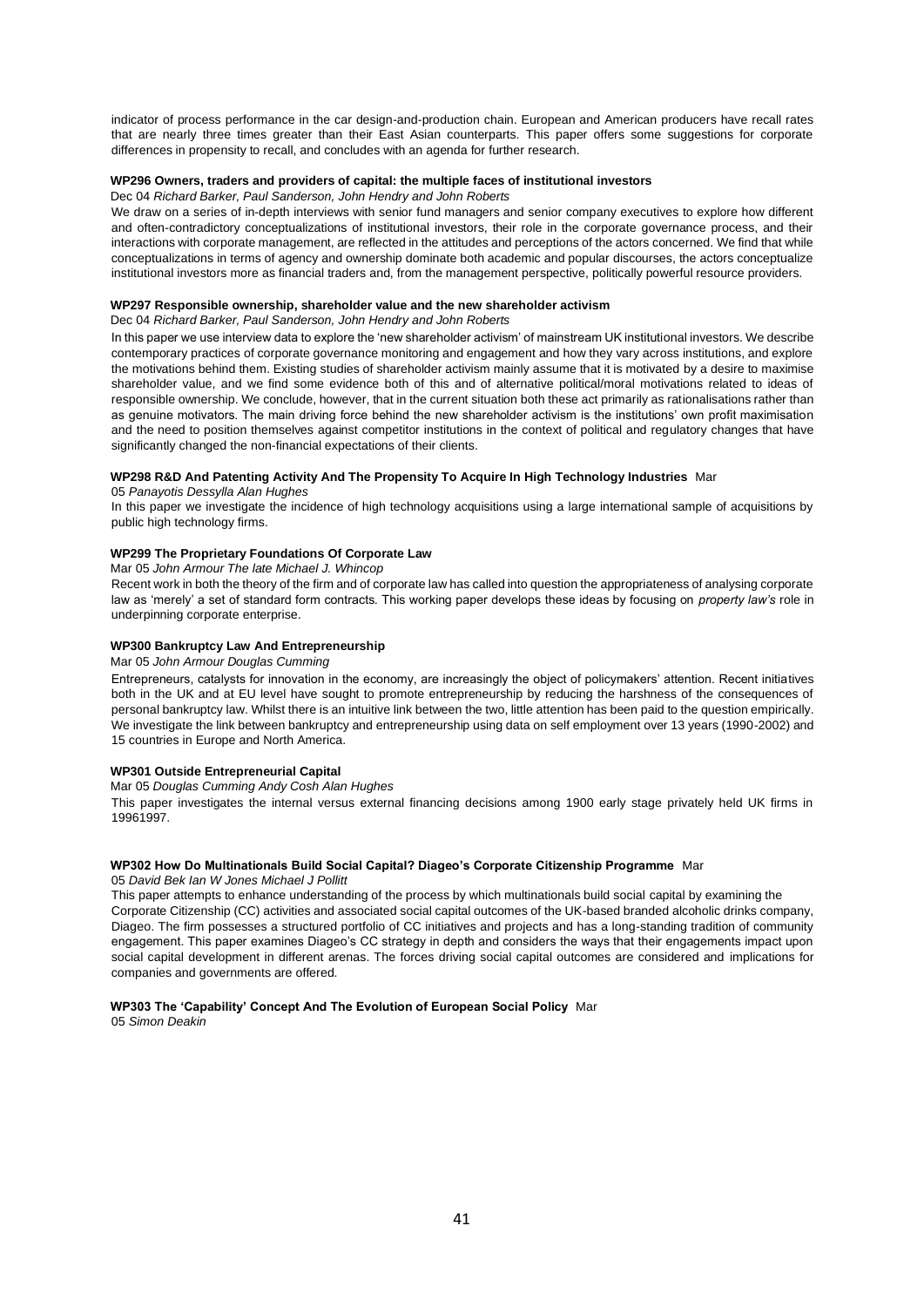Amartya Sen's capability approach has the potential to counter neoliberal critiques of social welfare systems by overcoming the false opposition between security and flexibility. In particular, it can be used to promote the idea of social rights as the foundation of active participation by individuals in the labour market. This idea is starting to be reflected in the case law of the European Court of Justice concerning free movement of persons but its use in the European employment strategy is so far more limited, thanks to the continuing influence of neoliberal 'activation policies'.

### **WP304 FDI, Globalisation And Economic Development: Towards Reforming National And International Rules Of The Game**

### Mar 05 *Ajit Singh*

The key analytical and policy question examined in this paper is whether multinational companies and their overseas investment need to be regulated at the national or the international level, in order to address market failures, and to enhance their potential contribution to world welfare. The paper examines two kinds of regulatory regimes: first the current regime and second, a new regime proposed by the European community and Japan at the WTO (ECJ) to institute fresh global rules of the game which will effectively allow multinationals unfettered freedom to invest where they like, whenever they like, how much and in what products.

# **WP305 Combined And Uneven Development: Reflections On The North-South Divide**

#### June 05 *Robert Rowthorn*

This paper is concerned with the geography of structural change in Great Britain since 1971. It divides the country into two broad areas – the 'North' comprising Northern England, the West Midlands, Wales and Scotland, and the 'South' comprising the rest of mainland Britain. The paper documents the uneven regional impact of industrial decline and the rise of the new service economy. The North has experienced the greatest industrial decline and has gained least from the growth of new service industries. With certain local exceptions, the apparent revival of the Northern economy in recent years is not based on self-sustaining growth but on public sector and related employment financed by fiscal transfers from the more dynamic South. Such transfers have disguised but have not eliminated the old North-South divide.

### **WP306 The Revealed Preferences Of High Technology Acquirers: An Analysis Of The Characteristics Of Their Targets**  June 05 *Panayotis Dessylla Alan Hughes*

In this paper we investigate the motives of high-tech acquirers by analysing their revealed preferences in terms of the high-tech companies they acquire.

# **WP307 Who Should Make Corporate Law? EC Legislation Versus Regulatory Competition**

June 05 *John Armour* 

This paper makes a case for the future development of European corporate law through regulatory competition rather than EC legislation.

### **WP308 Anglo-American corporate governance and the employment relationship. A case to answer?**

June 05 *Simon Deakin, Richard Hobbs, Sue Konzelman, Frank Wilkinson* 

The corporate governance environment in the UK and US is generally thought to be hostile to the emergence of cooperative employment relations of the kind exemplified by labour-management partnerships. We discuss case study evidence from the UK which suggests that, contrary to this widespread perception, enduring and proactive partnerships may develop, in conditions where management can convince shareholders of the long-term gains from this approach, and where other regulatory factors operate to extend the time-horizon for financial returns. We conclude that there is more scope than is commonly allowed for measures which could reconcile liquidity in capital markets with cooperation in labour relations.

# **WP309 The book publishing industry in Japan and the UK. Corporate philosophy/objectives, behaviour and market structure**

## June 05 *Dai Miyamoto, Hugh Whittaker*

A number of prominent publishers in the UK and US have become parts of globalized media groups. In Japan, by contrast, they have neither been absorbed into media groups nor become globalized businesses. Based on interviews of major players in the Japanese publishing industry as well as annual reports, other written materials, and in comparison with the UK, this paper examines core relationships among corporate philosophy, behaviour, and market structure with a view to explaining comparative divergence between Japan and the UK.

#### **WP310 Will services be the new engine of economic growth in India?**

Sep 05 *Sukti Dasgupta, Ajit Singht* 

This paper revisits the role of manufacturing and services in economic development in the light of the following new facts: (a) a faster growth of services than that of manufacturing in many developing countries (DCs). (b) The emergence of "deindustrialisation" in several DCs at low levels of *per capita* income. (c) Jobless growth in the formal sector even in fast growing countries such as India and (d) a large expansion of the informal sector in both fast growing and slow growing DCs. Although the paper examines these phenomena in the specific case of the Indian economy, the analysis has much wider application, both for economic policy and for theories of growth and structural change.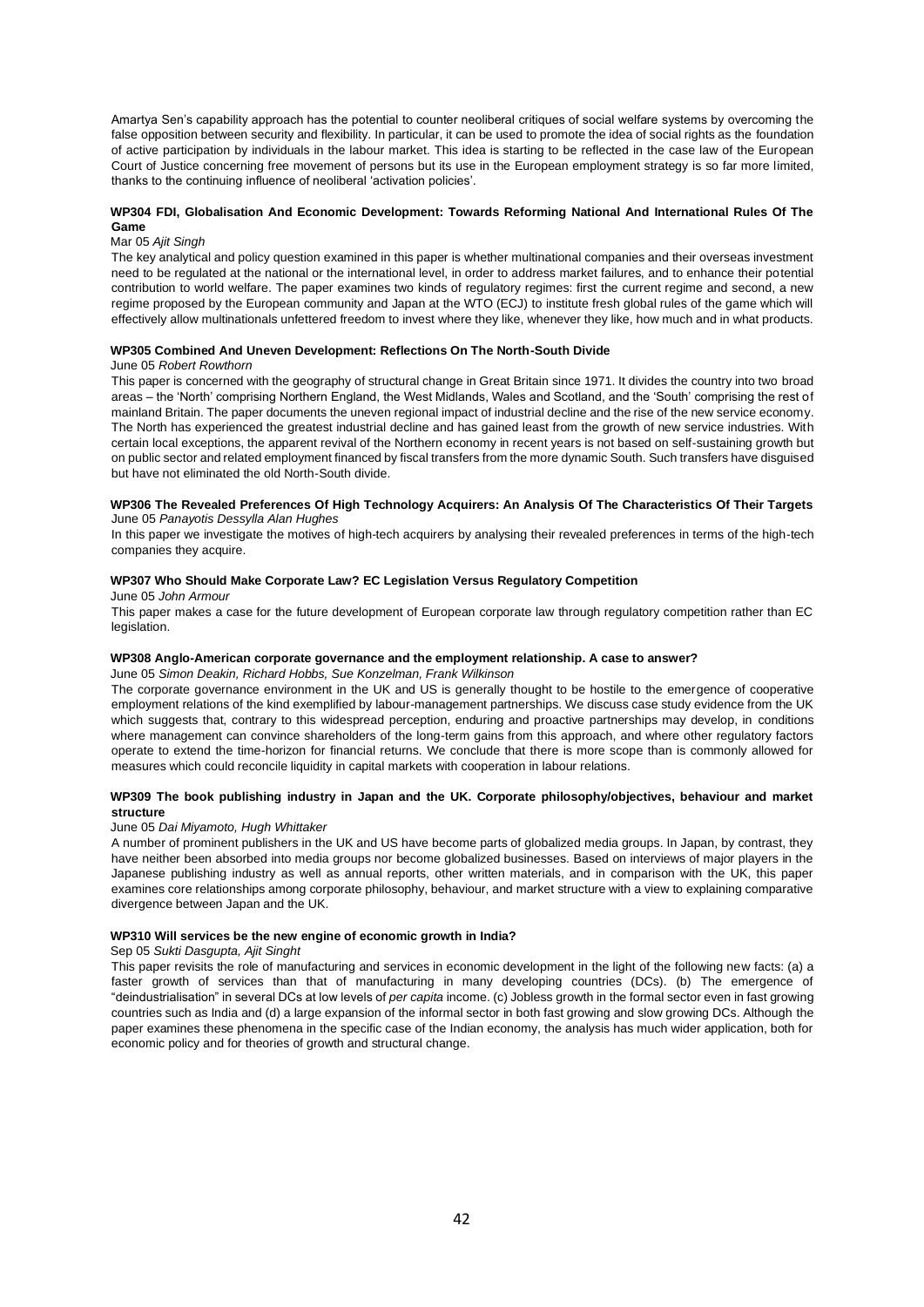#### **WP311 Management characteristics, collaboration and innovative efficiency: evidence from UK survey data** Sep 05 *Andy Cosh, Xiaolan Fu, Alan Hughes*

This paper explores the impact of management characteristics and patterns of collaboration on a firm's innovation performance in transforming innovation resources into commercially successful outputs.

#### **WP312 Labour regulation, corporate governance and legal origin: a case of institutional complementarity** Sep05 *Simon Deakin, Beth Ahlering*

We explore the finding of La Porta *et al.* that differences in 'legal origin' account for part of cross-national diversity in labour regulation and corporate governance. We suggest that the finding needs a better historical grounding and that a mechanism which might explain it has not been adequately spelled out. In search of an explanation we focus on the role of complementarities between legal and economic institutions, and in particular the part played by the distinctive 'legal cultures' of the common law and civil law in setting national systems on separate pathways to economic development.

### **WP313 Corporate governance, stake-holding and the nature of employment relations in the firm**

Sep 05 *Suzanne Konzelmann, Neil Conway, Linda Trenberth, Frank Wilkinson* 

This paper investigates the effect of different forms of corporate governance on the structure and nature of stakeholder relationships within organizations and the consequent impact on employment relations within the firm.

# **WP314 The export of national varieties of capitalism: the cases of Wal-mart and Ikea**

Sep 05 *Suzanne Konzelmann, Frank Wilkinson, Charles Craypo, Rabih Aridi* 

Using the cases of Wal-Mart and IKEA, this paper takes a productive systems approach to examine 'varieties of capitalism' from the perspective of the ways by which production and market relations are structured and prioritised. It considers the nature of these relations and their interaction within the domestic economy and the ways that firms and national systems interact with each other in the global economy. It examines the processes by which trading standards are transported via supply chain relationships, which ultimately become embedded in products and recognized by consumers at various stages. In this analysis, the cases of Wal-Mart and IKEA provide insight into the ways by which national systems extend themselves globally, their contrasting effects on the business environments in host localities, and the impact of the resulting supply chain relations on organizational performance.

#### **WP315 Shareholder value maximization, stock market and new technology: should the US corporate model be the standard?**

#### Sep 05 *Ajit Singh, jack Glen, Ann Zammitt, Rafael De-Hoyas, Alaka Singh, Bruce Weisse*

In 1992 a blue-ribbon group of US economists led by Michael Porter concluded that the US stock market-based corporate model was misallocating resources and jeopardising US competitiveness. The faster growth of US economy since then and the supposed US lead in the spread of information technology has brought new legitimacy to the stock market and the corporate model, which is being hailed as the universal standard. Two main conclusions of the analysis presented here are: (a) there is no warrant for revising the blue-ribbon group's conclusion; and (b) even US corporations let alone developing country ones would be better off not having stock market valuation as a corporate goal.

# **WP316 ICT and productivity growth – the paradox resolved?**

#### Dec 05 *Alan Hughes, Michael S Scott Morton*

This paper argues that the gains from ICT at the individual business level depend upon the implementation of a range of complementary 'investments' and organisational changes appropriate to the competitive and institutional context of particular sectors. To support our proposition we provide a brief overview of a recently emerging but compelling body of large sample microeconometric research. We focus in depth, however on a single case study of ICT related organisational transformation in the transportation sector. This case builds upon the conceptual framework developed in the MIT interesting organisations project (Scott Morton (2003)). Taken as a whole we believe there is clear evidence of the conditions that seem to be required before the payoff from ICT can be realised by an organisation and hence diffuse through the economy. Effective use of ICT requires a holistic solution which recognises that there is no single factor, or even just a few, which leads to successful exploitation. Rather success comes from the artful crafting of a series of interrelated and mutually interdependent driving forces. The paradoxical 'gap' between investment in computers and realised performance can

be closed if this lesson is absorbed.

### **WP317 The comparative evolution of the employment relationship**

#### Dec 05 *Simon Deakin*

It is widely believed that the legal institution of the contract of employment is currently undergoing a conceptual crisis as a result of changes in labour markets, the organisation of production, and the form of the enterprise. A historical and comparative perspective, however, indicates that conceptual crises of this kind are nothing new, and have occurred periodically in the systems of western Europe since the industrial revolution. The employment form serves important functions in a market economy even in an era of deregulation and liberalization, and is unlikely to be replaced by a radically new model in the near future.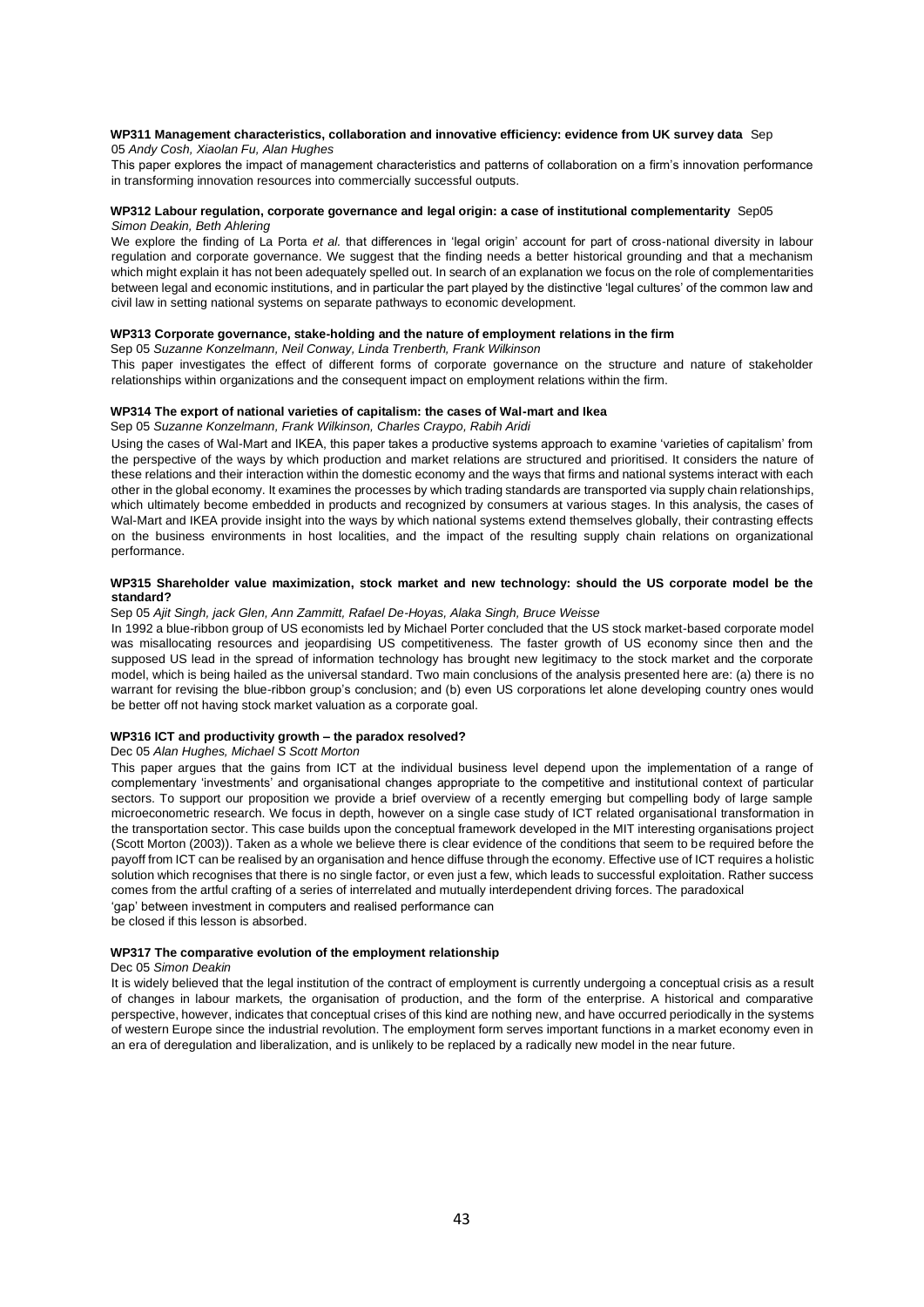#### **WP318 Domestic capabilities and global production networks in the clothing industry: a comparison of German and UK firms' strategies**

# Dec 05 *Christel Lane, Jocelyn Probert*

In this paper we examine the sourcing strategies of clothing firms in the developed economies of the UK and Germany in the context of their national institutional framework. We argue that, as a result of their embeddedness in divergent national structures, these firms pursue different sourcing strategies and make different locational choices. We place particular emphasis on the different mix of arms' length and relational contracting that firms develop, and on the divergent degree of control over the manufacturing process and the product that they retain. We suggest that the construction of global production networks and control over supplier firms is mediated by co-ordinating firms' product strategy and the degree of dependence on national retailers this engenders. In the UK and Germany, firms and their networks differ from the US case which is normally taken as representative of the industry.

### **WP319 Should we redistribute in insolvency?**

### Mar 06 J*ohn Armour*

The characterisation of a security interest as 'fixed' or 'floating' has generated much litigation in English courts. This is because a floating charge is subordinated by statute to other claims in the debtor's insolvency, whereas a fixed charge is not. This paper uses the example of the floating charge to argue that such statutory redistribution between claimants in corporate insolvency is generally undesirable. If particular types of voluntary transaction are subjected to statutory 'taxation', then parties may be expected to structure their affairs so as to avoid the ambit of the legislation. The paper traces the history of the floating charge, showing how both its use by business, and the litigation that has shaped its juridical 'nature', have been driven by the desire to avoid redistribution in insolvency. This has resulted in relatively little money reaching the intended beneficiaries of the statutory redistribution. It has also engendered significant costs: the direct costs of litigation and the opportunity costs of a constrained choice of financial structures.

#### **WP320 Legal capital: an outdated concept?**

## Mar 06 *John Armour*

This paper reviews the case for and against mandatory legal capital rules. It is argued that legal capital is no longer an appropriate means of safeguarding creditors' interests. This is most clearly the case as regards mandatory rules. Moreover, it is suggested that even an 'opt in' (or default) legal capital regime is unlikely to be a useful mechanism. However, the advent of regulatory arbitrage in European corporate law will provide a way of gathering information regarding investors' preferences in relation to such rules. Those creditor protection rules that do not further the interests of adjusting creditors will become subject to competitive pressures. Legislatures will be faced with the task of designing mandatory rules to deal with the issues raised by 'non-adjusting' creditors in a proportionate and effective manner, consistent with the Gebhard formula.

# **WP321 Legal Origins: Reconciling Law & Finance And Comparative Law**

Mar 06 *Matthias M. Siems* In the last years law and finance scholars have "discovered" the usefulness of comparative law. Their studies look at the quantifiable effect that legal rules and their enforcement have on financial development in different countries. Moreover, they link their results with the old distinction between Civil Law and Common Law countries. Whether this revival of "legal families" (or "legal origins") is a useful way forward is, however, a matter of debate. The following article challenges these studies, and looks for characteristic features which are more precise and meaningful than the use of legal families as such.

#### **WP322 The Return Of The Guild? Network Relations in Historical Perspective**

#### Mar 06 *Simon Deakin*

Prior to the industrial revolution, the predominant form of economic organization in western Europe and north America was the guild. Guilds were network forms, loose associations of independent producers, with strong local and regional identities, in which cooperation and competition were combined. The decline of the guild was brought about in large part by legal changes which privileged the emerging conjunction of the vertically integrated enterprise and mass consumer market. If present-day network forms are not be consigned to the margins of capitalism as their predecessors were, we need a set of legal concepts and techniques which can underpin and protect network relations, most importantly in the context of competition law.

### **WP323 Legal Diversity and Regulatory Competition: Which model for Europe?** Mar

#### 06 *Simon Deakin*

Two models of regulatory competition are contrasted, one based on a US pattern of 'competitive federalism', the other a European conception of 'reflexive harmonisation'. In the European context, harmonization of corporate and labour law, contrary to its critics, has been a force for the preservation of diversity, and of an approach to regulatory interaction based on mutual learning between nation states. It is thus paradoxical, and arguably antithetical to the goal of European integration, that this approach is in danger of being undermined by attempts, following the *Centros* case, to introduce a Delaware-type form of inter-jurisdictional competition into European company law.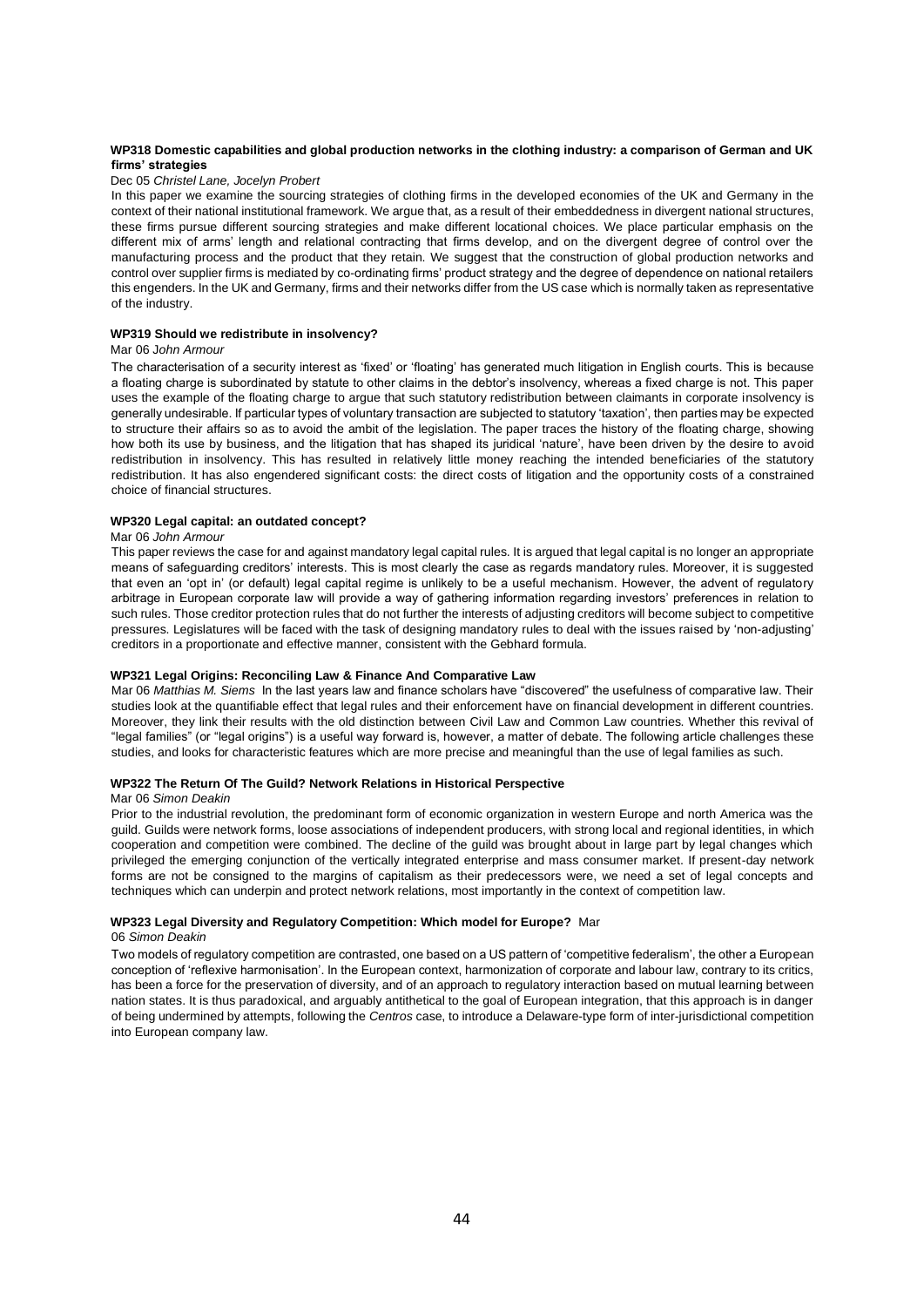### **WP324 Shareholder Protection: A Leximetric Approach**

# Jun 06 *Priya P. Lele, Mathias M. Siems*

In this paper we build a new and meaningful shareholder protection index for five countries and code the development of the law for over three decades. Attributing and comparing legal differences by numbers is contrary to the traditional way of doing comparative law and the use of a quantitative methodology to account for variations across legal systems has been subjected to some searching criticisms. However, we believe that with a cautious approach, it has the potential to open new vistas of research in the area of comparative law and as such should not be shunned. This paper provides an illustration of the interesting possibilities that diligent quantification of legal rules ('leximetrics') provides for comparing variations across time series and across legal systems. For instance, our study finds, that in all of our panel countries shareholder protection has been improving in the last three decades; that the protection of minority against majority shareholders is considerably stronger in 'blockholder countries' as compared to the non-blockholder countries and that convergence in shareholder protection is taking place since 1993 and is increasing since 2001. Finally, our examination of the legal differences between the five countries does not confirm the distinction between common law and civil law countries.

# **WP325 'Capacitas': contract law and the institutional preconditions of a market economy'** Jun

# 06 *Simon Deakin*

Capacity may be defined as a status conferred by law for the purpose of empowering persons to participate in the operations of a market economy. This paper argues that because of the confining influence of the classical private law of the nineteenth century, we currently lack a convincing theory of the role of law in enhancing and protecting the substantive contractual capacity of market agents, a notion which resembles the economic concept of 'capability' as developed by Amartya Sen. Re-examining the legal notion of capacity from the perspective of Sen's 'capability approach' is part of a process of understanding the preconditions for a sustainable market order under modern conditions.

#### **WP326 University-industry linkages and UK science and innovation policy**

# Jun 06 *Alan Hughes*

This paper assesses the current nature of university-industry links in the UK and US using the recent unique IPC-CBR innovation benchmarking survey of the UK and the US. It argues for a more diverse approach to the complex nature of university-industry links than is currently the case. The paper in addition provides a brief overview of SET policy in the UK locating university-industry links within the overall UK policy framework. It argues for a greater degree of coordination of existing policy levers rather than new initiatives and for an effective use of public procurement in relation to SET policy.

#### **WP327 Manufacturing, services and premature de-industrialisation in developing countries: a Kaldorian empirical analysis**

#### Jun 06 *Sukti Dasgupta*, Ajit Singh

This paper uses a Kaldorian framework to examine the evidence of deindustrialisation in developing countries at low levels of income, the jobless growth in these economies and the fast expansion of the informal sector. The questions are specifically examined for the Indian economy using state level data, but the analysis has a wider application for economic policy in developing countries.

### **WP328 Globalisation, instability and global insecurity**

### Jun 06 *Ajit Singh, Sonja Fagernäs*

This paper documents and analyses the volatility of economic growth in rich and poor countries. It concludes that whereas volatility has declined almost universally in advanced countries, the picture is more mixed for developing countries. The paper then concentrates on the case of India, where GDP volatility has declined over the past two decades. The evidence shows that the move away from agriculture has stabilised the economy. Increased financial depth and more favourable developments in terms of trade have had a similar effect. Finally, the paper discusses the relationship between economic instability and insecurity at a general level.

# **WP329 Corporate governance, crony capitalism and economic crises: should the US business model replace the Asian way of 'doing business'?**

### Jun 06 *Ajit Singh, Ann Zammitt*

This paper considers the Greenspan/Summers/IMF (GSI) argument that the Asian way of doing business was the deep cause of the Asian crisis. The IMF reform programme for the crisis-affected Asian countries suggested they should abandon the Asian business model and adopt the US corporate model. The main findings are: a) contrary to GSI doctrine, poor corporate governance and lack of competition are not common characteristics of the Asian business model; b) that the stock-market based US business model has severe limitations for developing country corporations, not least because of imperfect share prices and the imperfect market for corporate control.

### **WP330 Entrepreneurs, HRM orientations and environmental fit: A UK-Japan comparison in high tech manufacturing** Sep 06 *Hugh Whittaker, Philippe Byosiere, Thelma Quince, Junpe Higuchi*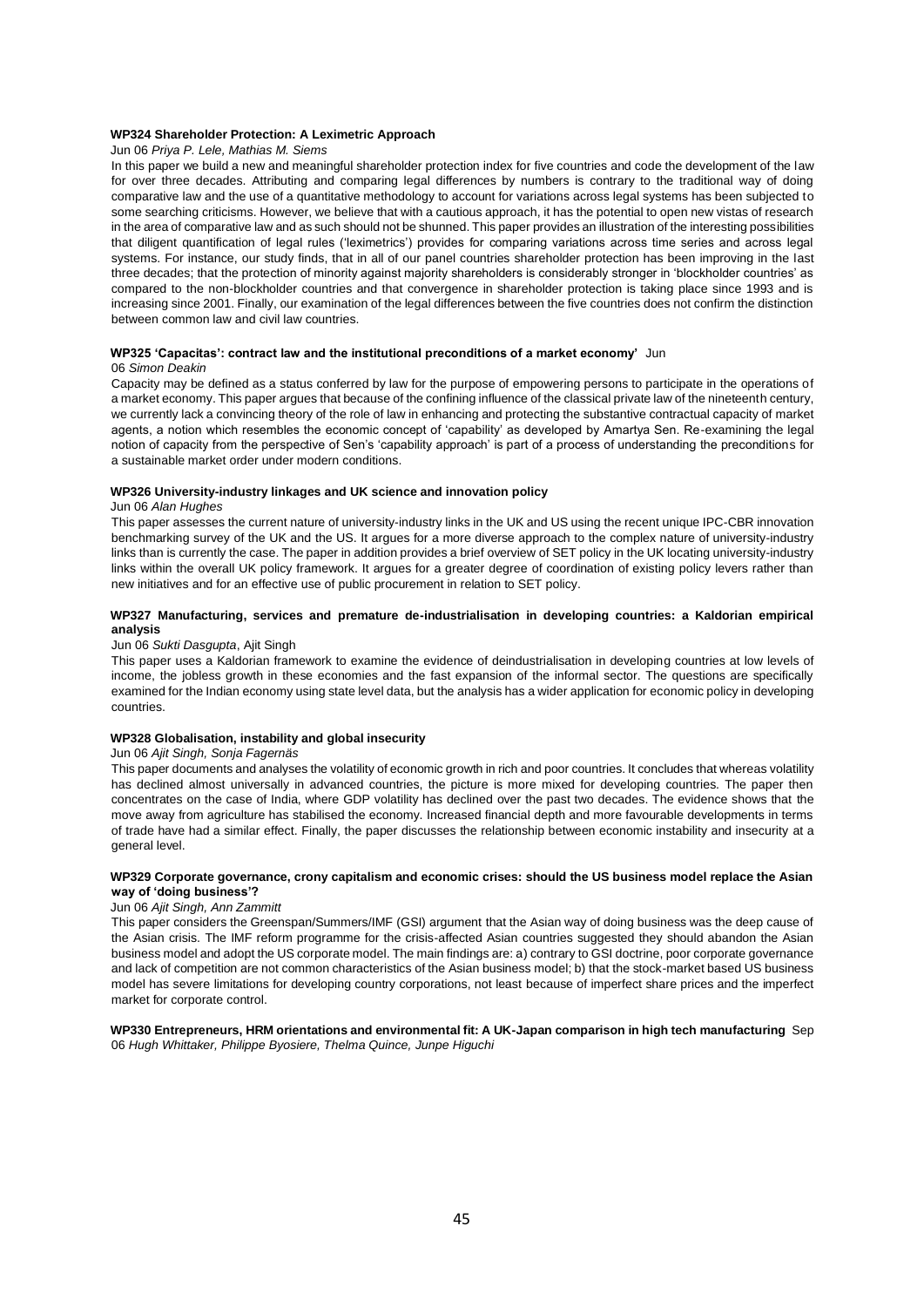Entrepreneurs cannot develop a business single handedly. One of the most important tasks the entrepreneur faces is to recruit, allocate work to, motivate and retain employees who will help the business to grow. Based on survey data, this paper examines the HRM orientations of UK and Japanese high tech manufacturing entrepreneurs, and identifies fundamentally different approaches to these tasks, at least as expressed by the entrepreneurs. The UK entrepreneurs espouse an employment relationship based on 'give and take' flexibility, while the Japanese entrepreneurs are more focused on raising or nurturing their employees. Reasons for the differences are explored, and relate to the entrepreneurs' backgrounds, as well as the business *and*  social environment. Implications for the 'new employment relationship' are explored.

#### **WP331 Who writes the rules for hostile takeovers, and why?— the peculiar divergence of US and UK takeover regulation**  Sep 06 *John Armour, David A Skeel Jr.*

Hostile takeovers are commonly thought to play a key role in rendering managers accountable to dispersed shareholders in the "Anglo- American" system of corporate governance. Yet surprisingly little attention has been paid to the very significant differences in takeover regulation between the two most prominent jurisdictions. In the UK, defensive tactics by target managers are prohibited, whereas Delaware law gives US managers a good deal of room to maneuver. Existing accounts of this difference focus on alleged pathologies in competitive federalism in the US. In contrast, we focus on the "supply-side" of rule production, by examining the evolution of the two regimes from a public choice perspective. We suggest that the *content* of the rules has been crucially influenced by differences in the *mode* of regulation. In the UK, self-regulation of takeovers has led to a regime largely driven by the interests of institutional investors, whereas the dynamics of judicial law-making in the US have benefited managers by making it relatively difficult for shareholders to influence the rules. Moreover, it was never possible for Wall Street to "privatize" takeovers in the same way as the City of London, because US federal regulation in the 1930s both pre-empted self-regulation and restricted the ability of institutional investors to coordinate.

#### **WP332 The costs and benefits of secured creditor control in bankruptcy: evidence from the UK**

Sep 06 *John Armour, Audrey Hsu, Adrian Walters* 

Recent theoretical literature has debated the desirability of permitting debtors to contract with lenders over control rights in bankruptcy. Proponents point to the monitoring benefits brought from concentrating control rights in the hands of a single lender. Detractors point to the costs imposed on other creditors by a senior claimant's inadequate incentives to maximise net recoveries. The UK provides the setting for a natural experiment regarding these theories. Until recently, UK bankruptcy law permitted firms to give complete *ex post* control to secured creditors, through a procedure known as Receivership. Receivership was replaced in 2003 by a new procedure, Administration, which was intended to introduce greater accountability to unsecured creditors to the governance of bankrupt firms, through a combination of voting rights and fiduciary duties. We present empirical findings from a hand-coded sample of 348 bankruptcies from both before and after the change in the law, supplemented with qualitative interview data. We find robust evidence that whilst gross realisations have increased following the change in the law, these have tended to be eaten up by concomitantly increased bankruptcy costs. The net result has been that creditor recoveries have remained unchanged. This implies that dispersed and concentrated creditor governance in bankruptcy may be functionally equivalent.

#### **WP333 False dawn for CSR? Shifts in regulatory policy and the response of the corporate and financial sectors in Britain**  Sep 06 *Simon Deakin and Richard Hobbs*

We present a model of CSR as a set of mechanisms for aligning corporate behaviour with the interests of society in reducing externalities and promoting a sustainable corporate sector. These mechanisms include voluntary action by companies to go above minimum legal standards, with the aim of enhancing competitiveness ('action beyond compliance'); interventions by regulators designed to promote self-regulation by industry ('reflexive law'); and steps taken by shareholders to put pressure on companies to make effective use of corporate assets (shareholder engagement). We then assess the degree to which the model is realized in current British practice. Focusing on the issue of working conditions, we find managerial resistance to the linking of CSR with internal employee relations, and obstacles to shareholder engagement on this issue.

### **WP334 The stigma of failure: an international comparison of failure tolerance and second chancing** Dec 06 *Alan Hughes, Brendan Burchell*

It is commonly asserted that high rates of entrepreneurship and superior economic performance in the United States is linked to a higher cultural tolerance of business failure. After reviewing cross country patterns of entrepreneurship we develop in this paper a measure of cultural attitudes towards failure which has two components. We term these *failure tolerance* which captures attitudes towards the risk of a business failing and *second chancing* which measures the degree of agreement with the proposition that those who have failed should be given a second chance. Using a unique dataset on attitudes to failure for a sample of 9,500 individuals drawn from 19 economies for the year 2002 we show that respondents in the USA appear to have relatively high levels of failure tolerance. However, they are less willing to grant a second chance to those who have tried and failed. We find that having relatively high levels of failure tolerance is not positively correlated with GDP growth. Having a relatively positive attitude towards second chancing across countries is positively related to GDP growth. Taken together these results suggest there is a link between attitudes to failure and economic growth, but it is not the one conventionally assumed in current policy rhetoric which argues that relatively favourable attitudes towards second chancing in the USA explains its more entrepreneurial activity.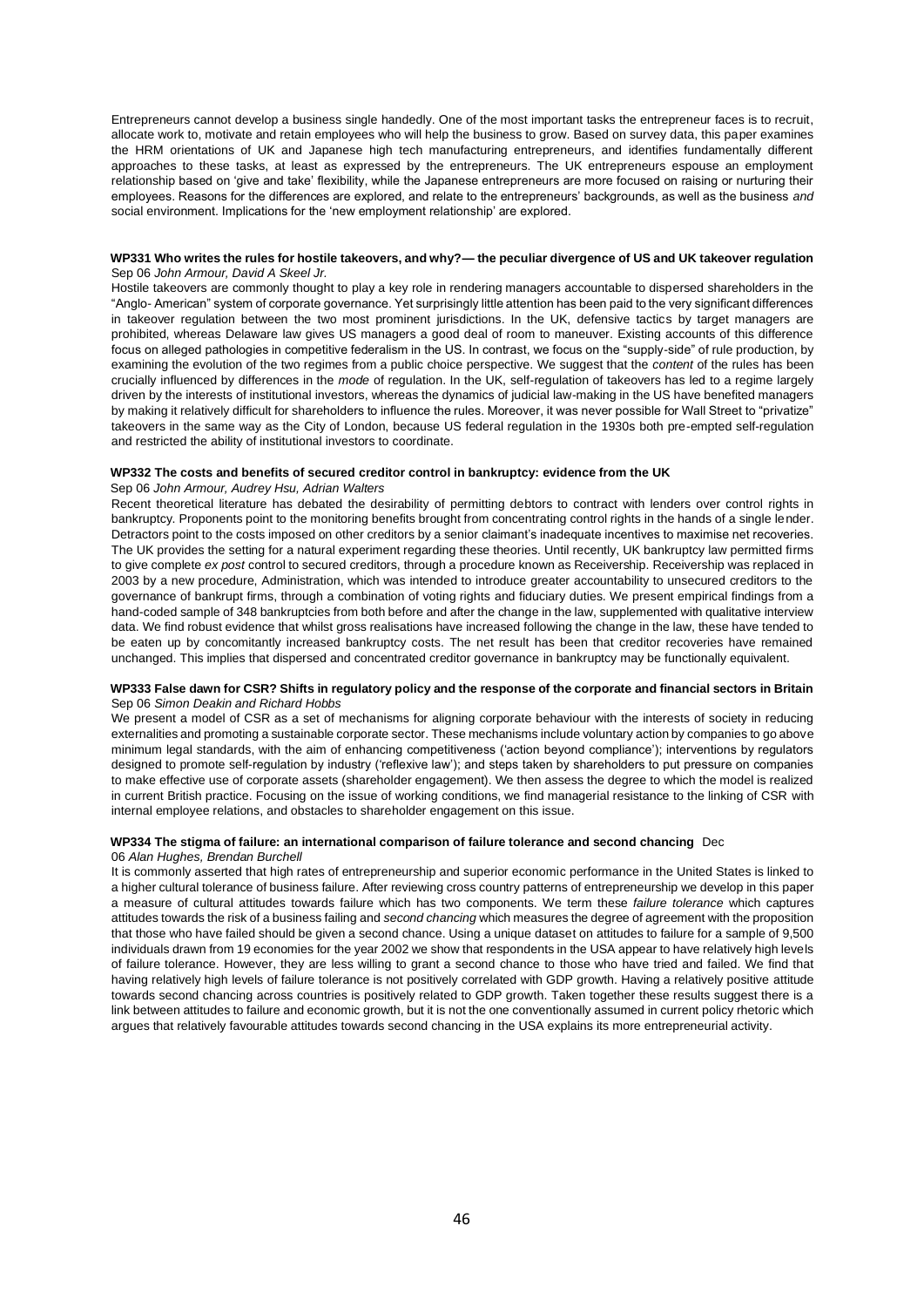#### **WP335 How do family ties, boards and regulation affect pay at the top? Evidence for Indian CEOs** Dec 06 *Sonja Fagernäs*

This paper investigates the effects of corporate governance factors and family ties on the pay of managing directors in a sample of Indian stock listed companies. It uses a unique seven-year firm level panel dataset and controls for firm performance and both CEO and firm specific fixed effects. The hypothesis is that corporate governance, ownership structures and market pressure shape the power relations between the board and managers, and affect the level and structure of CEO pay. The evidence for India supports these hypotheses. Managing directors, who are related to the founding family, or controlling group, or any of the members on the board of directors, are paid more. This holds for total pay and both for the less variable component and the performance-related component of pay. In contrast, the presence of outside representatives on the board - non-executive directors or nominees of creditors or institutional investors - is found to have a disciplinary effect. The presence of nominees lowers the level of pay and that of non-executives ties pay more to firm performance. A further timely finding is that the staged introduction of a recent mandatory corporate governance code, aiming to improve governance and pay disclosure in listed companies, has raised the tendency of firms to tie pay explicitly to firm performance. Overall, the practice of tying pay explicitly to performance has become more common over time.

# **WP336 What's in a name and when does it matter? The hot and cold market impacts on underpricing of certification, reputation `and conflicts of interest in venture capital backed Korean IPOs**

#### Dec 06 *Alan Hughes and Jaeho Lee*

This article analyses the impact of the participation of venture capital (VC) firms on underpricing in 372 businesses brought to IPO during the period 1999-2001 in KOSDAQ. Korea's second-tier stock market, KOSDAQ, has grown dramatically since 1999 and about half of the firms listed in KOSDAQ during this period were VC-backed, thus providing a good testing ground for empirical analysis. We measure VC participation in terms of pre IPO share-ownership by VC firms and attempt to differentiate IPO impacts between VCs grouped in terms of their reputation (measured by their dominance of the VC market, and by their affiliation in terms of ownership by banks and security companies). In estimating impacts we control for a wide range of variables which may affect the extent of underpricing. These include uncertainty inducing factors such as the age, size, profitability, leverage, and technical riskiness (measured by sector and R&D intensity) of the firm brought to IPO. We also control for market conditions using proxies for hot and cold market effects based on the numbers of contemporaneous IPOs, underpricing trends and market price movements. Finally in addition to allowing for the impact of underwriting quality we control for share overhang and price revision effects. We find that, controlling for other relevant factors, pre-IPO ownership by VCs has an insignificantly negative impact on underpricing in both hot and cold markets. However in cold markets reputational effects within the VC group do matter. In those conditions the top 3 VCs and those owned by or affiliated with banks are significantly associated with lower underpricing. The same is true for the quality of underwriting. However in hot market conditions none of these effects are present.

#### **WP337 Multinationals In Their Communities: A Social Capital Approach To Corporate Citizenship Projects**

#### Dec 06 *Michael Pollitt, Ian Jones, David Bek*

The objectives of this research is to provide new ways of thinking about and measuring the extent and effectiveness of multinational efforts to contribute to society via their corporate citizenship (CC) (or corporate social responsibility - CSR) programmes. It uses as its method of analysis the emerging literature relating to the theory and measurement of social capital. The paper summarises the findings of a forthcoming book (from Palgrave, 2007). We begin by discussing the concept of corporate citizenship in the context of the multinational. We go on to introduce the concept of social capital employed in the study. Next we summarise our case study evidence with cases from Anglo-American and Diageo. Following this, we review our statistical and econometric analysis which maps the community engagements of UK multinationals in South Africa, US multinationals in Mexico and EU multinationals in Poland. We demonstrate the usefulness for analysis of social capital thinking in this context and make suggestions for future work

# **WP338 Regulating organizations through codes of corporate governance**

# Dec 06 *David Seidl*

Although codes of corporate governance have come to be widely used as a mode of regulating corporations, our understanding of how they function is still rather limited. In this paper we describe the design of such code regimes and propose a theoretical framework for studying their effects. On the basis of an observation-theoretical approach, codes are conceptualized as schemas of observation that determine the way we evaluate corporations. On the one hand, the effect of a code depends on the extent to which it becomes integrated into recursive cycles of mutual observation between the corporation and the various actors in the field. On the other hand, it also depends on how the code relates to other observational schemas in the field. The paper concludes with some guidelines for empirical research on code regimes.

### **WP339 The Eclipse of Private Equity**

Mar 07 *Brian Cheffins and John Armour* Private equity, characterized by firms operating as privately held partnerships organizing the acquisition and 'taking private' of public companies, is currently dominating the business news due to deals growing rapidly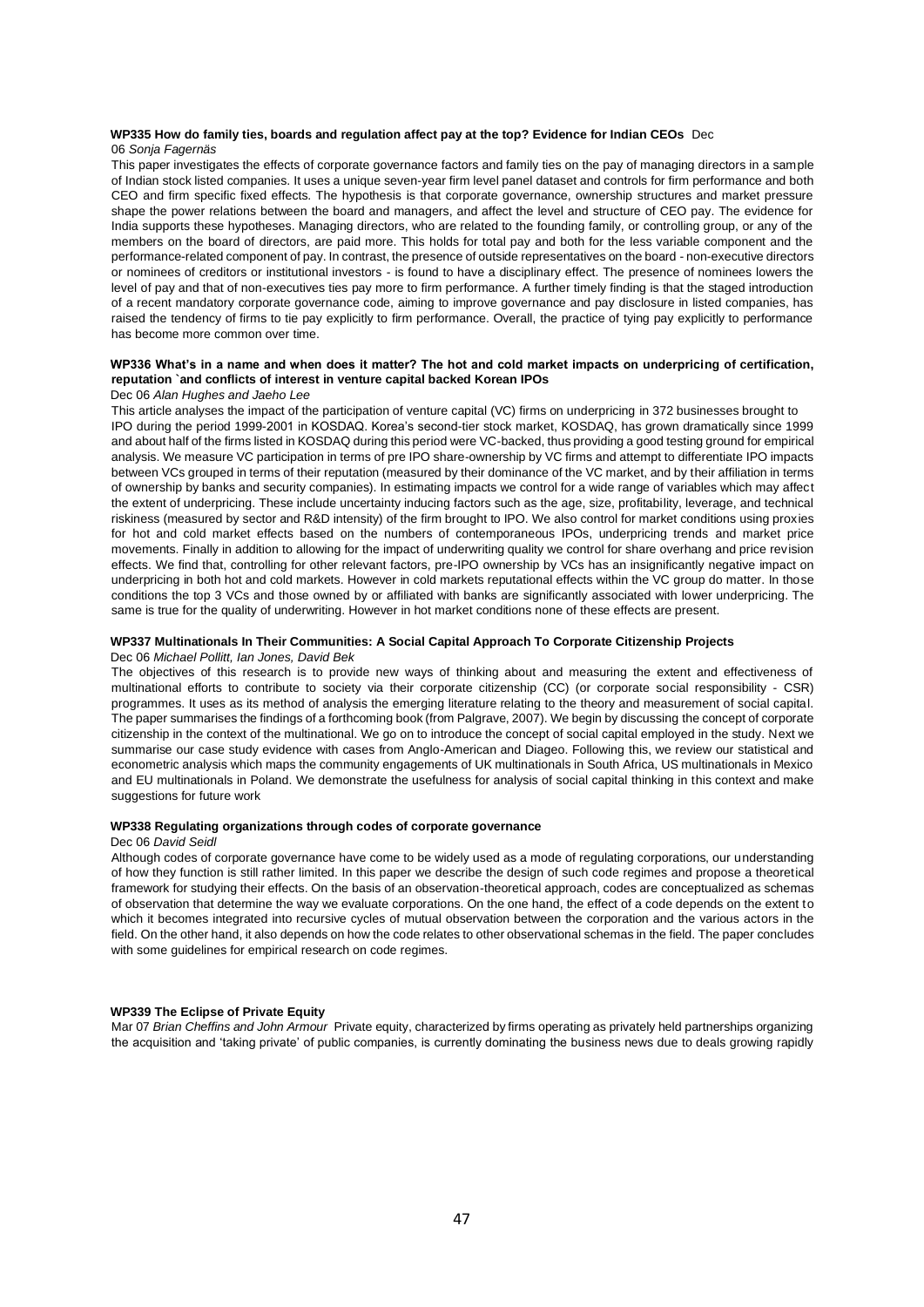in number and size. If the trend continues unabated, the 1989 prediction by economist Michael Jensen of 'the eclipse of the public corporation' could be proved accurate soon. This paper argues matters will work out much differently, with private equity being at least partially eclipsed. One possibility is that current market and legal conditions, which are highly congenial to public-to-private transactions, could be disrupted in ways that cause the private equity surge to stall or even go into reverse. The paper draws on history to make this point, discussing how the spectacular rise of conglomerates in the 1960s was reversed in subsequent decades and how the 1980s buyout boom led by LBO associations – the private equity firms of the day -- collapsed. Factors that undercut conglomerate mergers and buyouts by LBO associations (e.g. the tightening of debt markets and increased regulation) potentially could do the same with the current wave of private equity buyouts, and cause at least a temporary eclipse of private equity deals. Even if conditions remain favorable to private equity, its eclipse is likely to occur in a different way. Privacy has been a hallmark of private equity, with industry leaders operating as secretive partnerships that negotiate buyouts behind closed doors and restructure portfolio companies outside the public gaze. However, assuming market conditions remain sufficiently favorable, top private equity firms, following the lead of the Blackstone Group, may well carry out public offerings. If this happens, then even if the taking private of publicly quoted companies remains a mainstream pursuit, the exercise will occur largely under the umbrella of public markets.

### **WP340 The End of Comparative Law** Mar

#### 07 *Mathias Siems*

Following the 1900 congress in Paris, the beginning of the 20th century saw comparative law emerge as a significant discipline. This paper suggests that the early 21st century is seeing the decline, or maybe even the 'end', of comparative law. In contrast to other claims which see the 21st century as the 'era of comparative law', there are at least four trends which give rise to pessimism: 'the disregard', 'the complexity', 'the simplicity', and 'the irrelevance' of comparative law. These phenomena will be explained in the body of this paper; the concluding part considers suggestions as to how to proceed further.

#### **WP341 Fiscal Policy in a Stock Flow Consistent (SFC) Model: A Comment** Jun

#### 07 *Bill Martin*

This comment provides a simple analytical exposition of the stock-flow consistent closed economy model used by Godley and Lavoie (2007b) to argue a case for fiscal stabilization policy. We show that the government spending stabilisation rule proposed by Godley and Lavoie (GL) is equivalent to an optimal-output budget deficit rule that automatically ensures budget solvency as long as private sector saving behaviour is itself stable. Assuming a non-inflationary full-employment objective, we derive an optimal government-spending rule. We endorse GL's view that fiscal policy needs to be "appropriate" if monetary policy is to be actively pursued. The main requirement of fiscal policy is a government debt rule to avoid instabilities arising from the accumulation of debt interest payments. Godley and Lavoie (2007a) simulate such instabilities but do not propose a solution. We do so and derive an optimal monetary rule. The theoretical substitutability of policy rules raises important questions about the wisdom of macroeconomic stabilization strategies that relegate fiscal policy to a purely supporting role

#### **WP342 The Productivity-enhancing Impacts of the Minimum Wage: Lessons from Denmark, New Zealand and Ireland** Jun 07 *Colm McLaughlin*

There has been increasing interest of late in the question of whether minimum wage regulations can raise productivity through the 'shock effect'. This paper explores this question in comparative perspective, by examining the impact of minimum wage regulations and institutions in Denmark, New Zealand and Ireland. It argues that while they are important, a supportive institutional framework plays a far more crucial role in providing coordinated solutions to issues of market failure, such as inadequate levels of training. The paper suggests that sectoral bargaining institutions in low-paid sectors may have the potential to facilitate such coordination and enable the high-productivity model to emerge. For the UK context, this raises the question as to whether Wages Councils in a modernised form might have some future role to play.

### **WP343 Legal Origin, Shareholder Protection and the Stock Market: New Challenges from Time Series ANALYSIS** Jun 07 *Sonja Fagernäs, Prabirjit Sarkar, Ajit Singh*

This paper uses a new time series dataset of shareholder protection consisting of 60 annual legal indicators for the period 19702005 for France, Germany, the UK and the US. On the basis of these data it examines developments in shareholder protection and reassesses the claims that common-law countries have better shareholder protection than civil law countries. Furthermore it examines the relationship between legal changes and stock market development. It casts serious doubt on the claim that common-law countries have better shareholder protection which in turn leads to more stock market development.

### **WP344 NHS Reforms and the Working Lives of Midwives and Physiotherapists**

### Jun 07 *Frank Wilkinson, Anna Bullock, Brendan Burchell, Suzanne J. Konzelmann, Roy Mankelow*

From 2000 the NHS was subjected to a series of far reaching reforms, the purposes of which were to increase the role of the primary care sector in commissioning and providing services, promote healthier life styles, reduce health inequality, and improve service standards. These were seen as requiring a greater leadership role from health professionals, closer and more cooperative working between health professionals, and between health professionals, social services, and community and other service providers. The project surveyed a random sample of midwives and physiotherapists to investigate their perceptions of the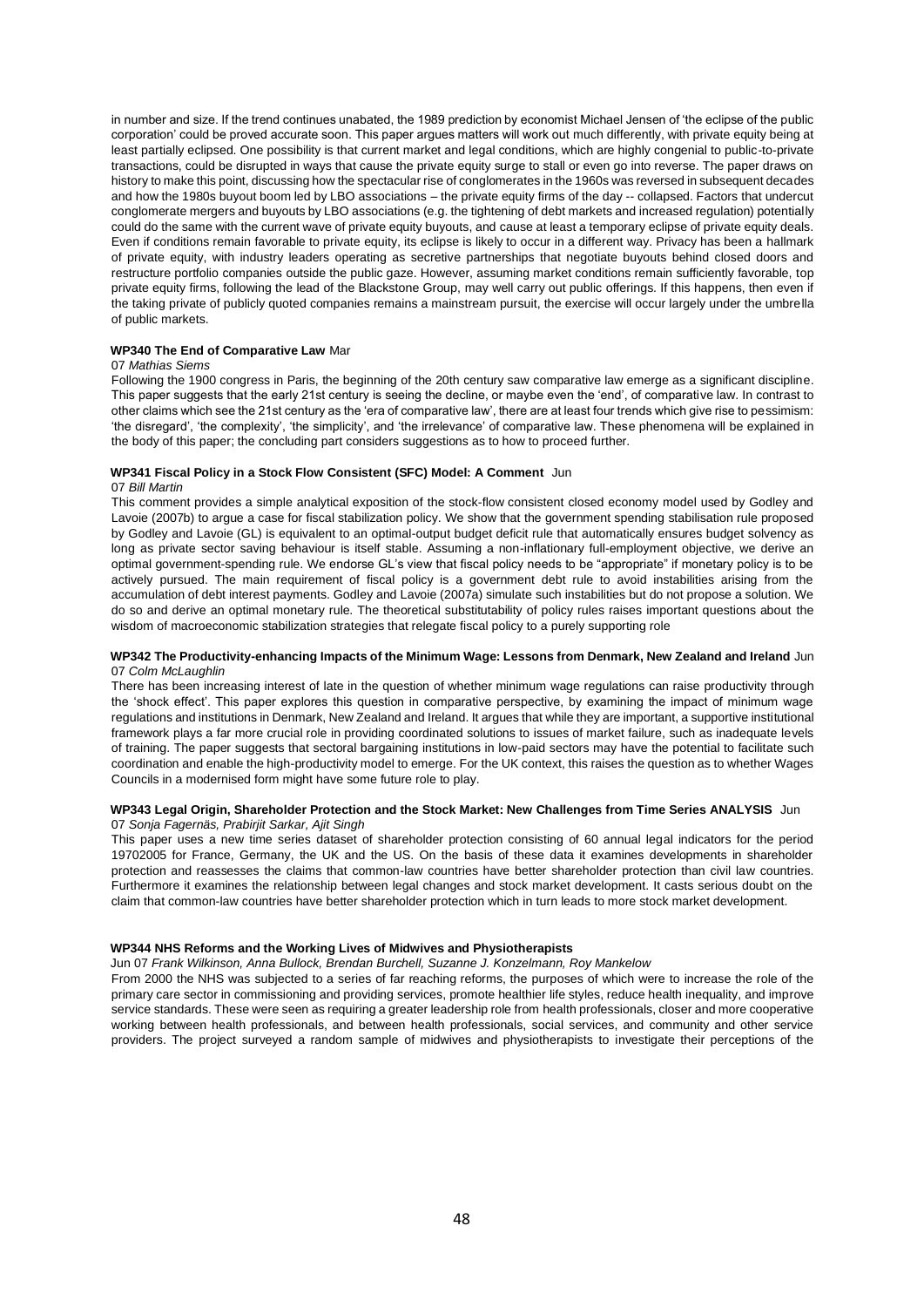effectiveness of the reforms, and their effects on working lives. The predominant perception was that NHS reforms had negatively affected the funding of their services; and had done little to improve service quality, delivery or organisation. Although the potential existed for the reforms to improve services, the necessary resources and required staffing were not made available and the objectives of the reforms were only partially secured by intensifying of work. The downside of this was a deterioration of the sociopsychological wellbeing of midwives and physiotherapists, especially the former, exacerbating the shortage of skilled and experienced. Shortage of staff and the associated increased work burdens were demoralising and demotivating; morale and job satisfaction declined, and job insecurity and labour turnover increased.

#### **WP345 Work Intensification and Employment in Security in Professional Work**

### Jun 07 *Suzanne J. Konzelmann, Frank Wilkinson, Roy Mankelow*

Professional work is a category of employment that has traditionally been associated with high levels of worker autonomy, economic and social status. During the past decade, changes in customer expectations, government policy and technology have generated pressures resulting in enhancement of the quality and efficiency of service provision, expansion in task requirements and a need for higher levels of discretion. In this sense, professional work has been upgraded. However, the changes have also led to a deterioration in the economic and social status of professional work, adversely impacting on the social and psychological well-being of professional workers. This paper examines these developments in five professions including two established professions (lawyers and pharmacists), one aspiring profession (midwives) and two emerging professions (counselling psychologists and human resource managers). The empirical findings are based on a survey of 1270 professional workers conducted in 2000 and 2001.

### **WP346 Reflexive Governance and European Company Law**

#### Jun 07 *Simon Deakin*

The use of reflexive forms of regulation is growing within the EU, in particular as the open method of coordination ('OMC') is applied to a growing number of contexts including employment policy, social inclusion, enterprise promotion, environmental protection, energy policy, and fundamental human rights. Company law, however, seems to be an exception to this: recent activity has taken the form of 'hard law' harmonization through directives, coupled with the stimulation of regulatory competition through judgments of the European Court of Justice in relation to freedom of movement, stemming from the Centros case. There is a very limited 'company law OMC' in the form of the deliberations of the European Corporate Governance Forum, but there is little evidence here of what proponents of the OMC call 'learning from diversity'; instead, the Forum appears to envisage the elimination of country-specific practices which it refers to as 'distortions of competition'. This paper argues that the lack of a meaningful company law OMC is likely to prove a more serious longterm obstacle to capital market integration than the persistence of intercountry variations in corporate governance practices. The example of labour law shows how functional convergence and a coordinated raising of standards can be achieved by the dovetailing of the OMC with social policy directives. By contrast, the recent failure of the Takeover Directive to impose a uniform model of takeover regulation indicates the limits of top-down modes of harmonization. At the same time, the case of labour law highlights the importance of placing the OMC within a wider framework of legal support for fundamental rights, of the kind which is capable of providing a countervailing force against court-led deregulation.

# **WP347 Varieties of Capitalism and the Learning Firm: Corporate Governance and Labour in the Context of Contemporary Developments in European and German Company Law**

#### Jun 07 *Peer Zumbansen*

Research in corporate governance and in labour law has been characterized by a disjuncture in the way that scholars in each field are addressing organizational questions related to the business enterprise. While labour has eventually begun to shift perspectives from aspirations to direct employee involvement in firm management, as has been the case in Germany, to a combination of 'exit' and 'voice' strategies involving pension fund management and securities litigation, it remains to be seen whether this new stream will unfold as a viable challenge to an otherwise exclusionary shareholder value paradigm. At the same time, recent suggestions made by Delaware Chancery Court Vice Chancellor Strine, to dare think about potentially shared commitments between management and labour – and UCLA's Stephen Bainbridge's response – underline the viability – and, the contestedness – of attempts at moving the corporate governance debate beyond the confines of corporate law proper. While such a wider view had already famously been encouraged by Dean Clarke in his 1986 treatise on Corporate Law (p. 32), mainstream corporate law does not seem to have endorsed this perspective. This paper takes the questionable divide between management and labour within the framework of a limiting corporate governance concept as starting point to explore the institutional dynamics of the corporation, hereby building on the theory of the innovative enterprise, as developed by management theorists Mary O'Sullivan and William Lazonick. Largely due to the sustained distance between corporate and labour law scholars, neither group has effectively addressed their common blind spot: a better understanding of the business enterprise itself. In midst of an unceasing flow of affirmations of the finance paradigm of the corporation on the one hand and 'voice' strategies by labour on the other, it seems to fall to management theorists to draw lessons from the continuing co-existence of different forms of market organization, in which companies appear to thrive. Exploring the conundrum of 'risky' business decisions within the firm, management theorists have been arguing for the need to adopt a more sophisticated organizational perspective on companies operating on locally, regionally and transnationally shaped, often highly volatile market segments. Research by comparative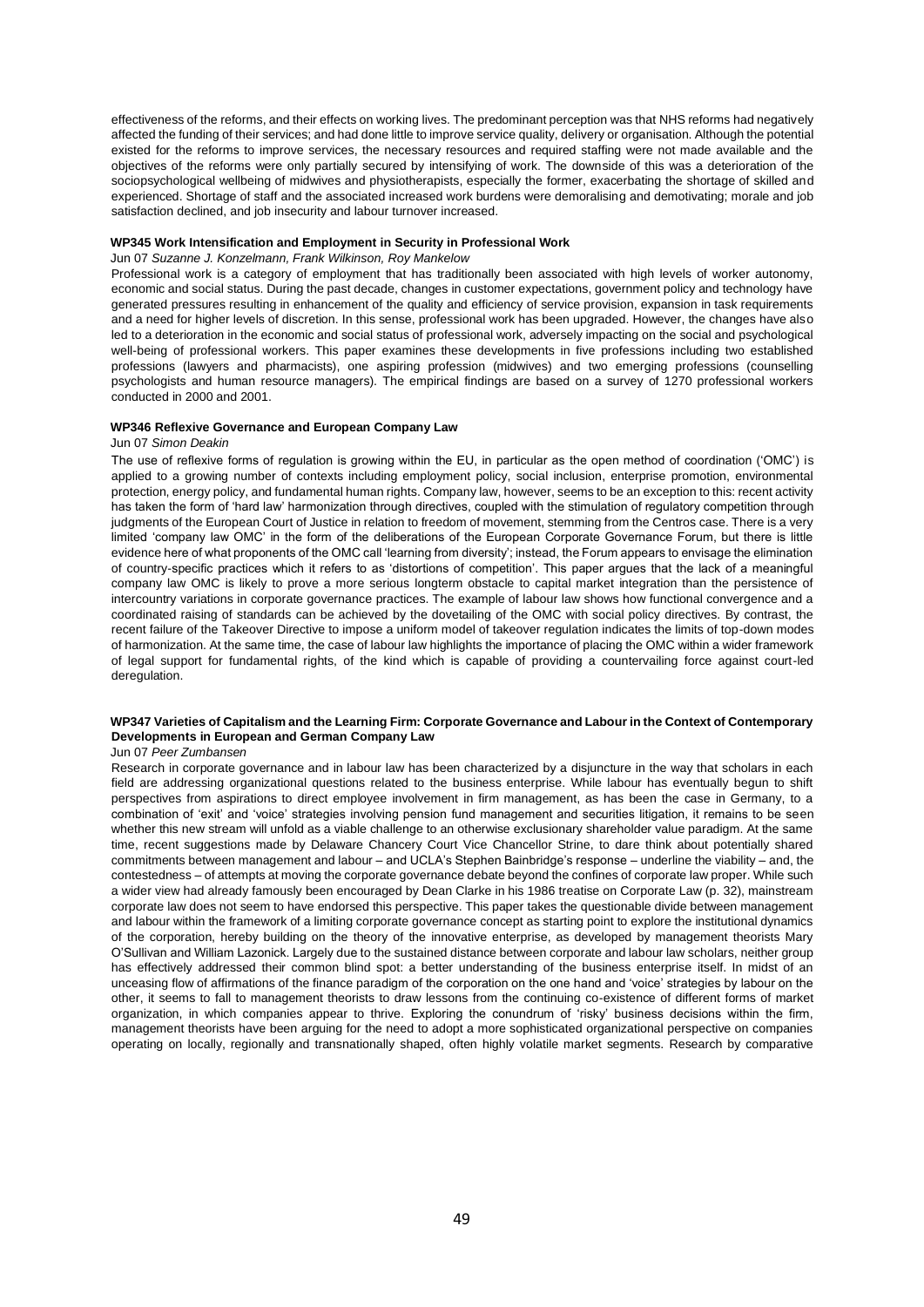political economists has revealed a high degree of connectivity between corporate governance and economic performance without, however, arriving at such favourable results only for shareholder value regimes. Such findings support the view that corporate governance regimes are embedded in differently shaped regulatory frameworks, characterized by distinct institutions, both formal and informal, and enforcement processes. As a result of these findings, arguments to disassociate issues of corporate governance from those of the firm's (social) responsibility [CSR] have been losing ground. Instead, CSR can be taken to be an essential part of understanding a particular business enterprise. It is the merging of a comparative political economy perspective on the corporation with one on the organizational features, structures and processes of the corporation, which can help us better understand the distribution of power and knowledge within the 'learning firm'.

#### **WP348 Innovation policy as cargo cult: Myth and reality in knowledge-led productivity growth** Jun 07 *Alan Hughes*

This paper questions the current emphases in innovation policy on a particular interpretation of US performance which emphasises R&D intensive high technology producing sectors, spin-offs from the science base and private sector venture capital. Whilst recognizing the important role they may play it is argued that it has been greatly exaggerated to the neglect of other key factors. One is the importance of the diffusion and use of ICT as a general purpose technology beyond the ICT and other R&D intensive high-tech producing sectors. A second is the dominant role which performance transformation in existing firms plays in driving industry level productivity compared with the direct role of new entrants. A third is the diversified role played by universities in knowledge exchange which extends beyond a narrow focus on spin offs and licensing to encompass the creation of human capital and a wide range of formal and informal business interactions. Finally there is the major role that public R&D procurement policy has played in the US in the effective provision of public rather than private sector venture capital. The paper provides a broad overview of evidence on each of these factors and considers some broad implications for innovation policy which might be drawn on the basis of that review. In particular it concludes by arguing that the crafting of innovation policy in the context of any specific national innovation system requires a careful consideration of the structural features of that context and the particular opportunities and challenges facing policy practitioners in it. An imperfect interpretation of the experience of one country's system is unlikely to be an appropriate guide to innovation system failure or success elsewhere.

## **WP349 The Legal Framework of Employment Relations**

### Sep 07 *Simon Deakin and Wanjiru Njoya*

The aim of this paper is to reassess the place of labour law in the wider area of employment relations research and to argue the case for labour law's importance to social scientists. We give an analytical account of the principal institutional features of labour law as a form of legal regulation, from an interdisciplinary perspective which takes into account both the internal workings of the labour law system and the social and economic context within which it has evolved. We analyze, in the manner of an internal or 'immanent' critique, the categories which are generally used within labour law discourse to describe the social and economic relations of employment; account for their emergence and evolution in historical terms; consider the origins of their diversity across different national systems; and look at future prospects for convergence or divergence.

# **WP350 The Regulation of Women's Pay: From Individual Rights to Reflexive Law?**

#### Sep 07 *Simon Deakin and Colm McLaughlin*

Legislation mandating equality of pay between women and men was among the earliest forms of sex discrimination legislation to be adopted in Britain. However, the model embodied in the Equal Pay Act 1970 is increasingly being questioned: the law is, at one and the same time, highly complex and difficult to apply, while apparently contributing little to the further narrowing of the pay gap. As a result there is a growing debate about whether a shift in regulatory strategy is needed, away from direct legal enforcement to a more flexible approach, based around the concept of 'reflexive law'. This paper provides an assessment of whether reflexive approaches are likely to work in the equal pay area'

### **WP351 Japan's Paradoxical Response to the New 'Global Standard' in Corporate Governance**

#### Sep 07 *John Buchanan and Simon Deakin*

We suggest, on the basis of empirical research into the implementation of recent legal reforms, that Japan is not moving inexorably towards a 'global standard' in corporate governance, based on external monitoring and a market for corporate control. Japanese corporate governance is nevertheless changing: in part as an indirect response to legal initiatives, new structures and practices are emerging, aimed at providing greater flexibility in decision-making, while retaining the organisational core of the Japanese firm. The paradoxical effect of legal reforms aimed, in large part, at transplanting the global standard, may be to renew the distinctive Japanese model of the corporation.

### **WP352 The Evolution of Labour Law: Calibrating and Comparing Regulatory Regimes**

#### Sep 07 *Simon Deakin, Priya Lele and Mathias Siems*

We present evidence on the evolution of labour law in five countries (the UK, USA, Germany, France and India) using a newlycreated dataset which measures legal change over time. The results cast light on the claim that legal origin, or the influence of common law and civil law regulatory styles, affects the content of labour law regimes. We find some divergence between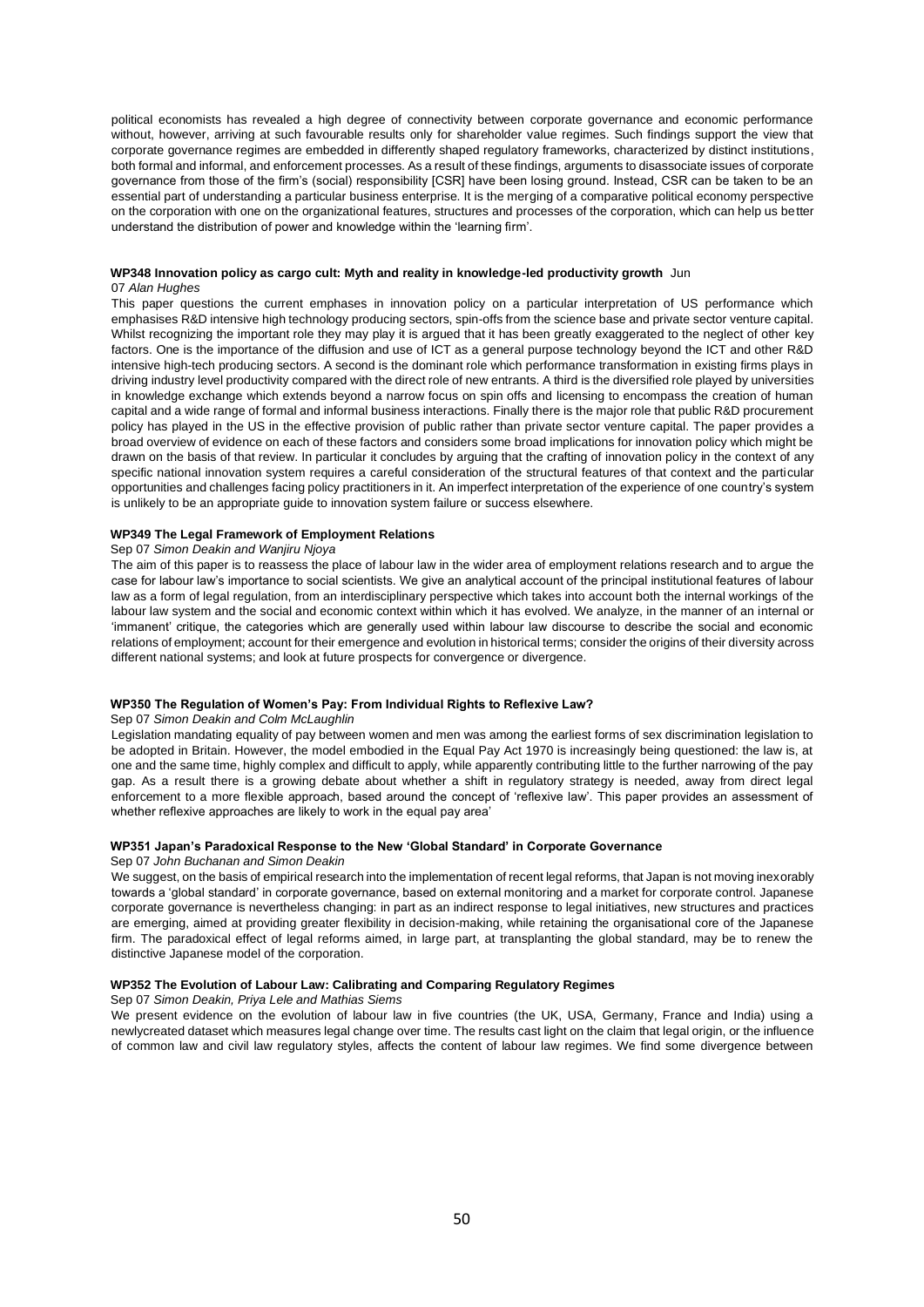common law and civil law countries at the aggregate level but a more complex picture when the index is decomposed so as to identify changes in specific areas of labour law. We discuss the potential significance of this relatively new approach to the measurement of law for understanding the forces at work in the evolution of labour law.

### **WP353 Labour Law, Judicial Efficiency and Informal Employment in India**

### Sep 07 *Sonja Fagernäs*

This study assesses the effects of industrial disputes legislation and the dispute settlement process on informal versus formal employment in India. It uses indicators of pro-worker court awards and court efficiency as well as amendments to the Industrial Disputes Act (IDA) at the level of Indian states. The state-level IDA amendments are classified as pro-worker or pro-employer and enforcement enhancing. Three complementary empirical approaches and data sources are used. These include a quasipanel dataset constructed from four household employment surveys (NSSO) between 1983-1999, a state-industry level panel dataset for organised (formal) sector industrial units (ASI) for 1980-1997 and a cross-sectional survey of unorganised (informal) manufacturing firms for 2000/2001. The significance of the judicial indicators varies by indicator and the magnitude of relationship with formal employment remains rather small. The evidence is neither robust, nor consistent, enough to confirm that pro-worker judicial change would be related to a lower degree of formal work in the entire service or industrial sectors. However, pro-worker judicial change and judicial efficiency can be linked more consistently to a formalisation of work within the organised industrial sector. More efficient courts are also associated with a lower tendency of unorganised firms to produce for a sub-contractor. Finally, education, personal attributes and social status are found to be significant correlates of employment type, which implies that policies aiming to raise formality should also focus on such factors.

# **WP354 The Impact of Mergers and Acquisitions on Executive Pay in the United Kingdom** Sep

#### 07 *Paul Guest*

We examine the impact of acquisitions on executive pay in UK acquirers over 1984-2001. For the overall sample, which includes foreign, domestic, public and private targets, there is a significant transitory pay increase. Pay changes are not affected by target nationality or organizational form, although initial cross-border acquisitions do result in higher pay. Pay increases are higher following acquisitions of targets with high pay, but not of targets in high pay countries. CEOs are rewarded equally for bad and good acquisitions, and those well rewarded are more likely to reacquire. However, bad acquisitions do not on average increase CEO wealth because of an offsetting decline in CEO shareholding value. Pay impacts are not affected by the corporate governance characteristics of the acquiring firm.

# **WP355 Corporate Governance and Employment Relations**

### Dec 07 *Suzanne J. Konzelmann, Frank Wilkinson and Neil Conway*

Using the 2004 United Kingdom Workplace Employment Relations Survey (WERS 2004), this paper examines the impact of corporate governance on HRM practices and employment relations outcomes within organizations in the UK. The analysis suggests that when a remote external stake-holder is assigned dominance, particularly in the case where their liability is limited and the organization is large, the conditioning of managerial commitments on the requirements of the dominant stake-holder has the potential to undermine the effectiveness of the HRM system in achieving its objectives.

# **WP356 Resurrecting the UK Historic Sector National Accounts** Dec

# 07 *Bill Martin*

The UK national accounts do not provide a full long-run set of historic data describing the behaviour of the UK's private sector. Although comprehensive figures are available from 1987, the pre-1987 historic sector national accounts are marred by discontinuities, gaps and error. A partial solution is described that enables the compilation of consistent historic figures for sectors' income and expenditure flows, albeit at a high level of sector aggregation. Particular attention is paid to transfer incomes and associated inter-sector flows. To our knowledge, our dataset is the only one freely available that provides a basis, albeit an incomplete one, for a serious examination of Britain's post-war macroeconomic history. Coherent financial flow, balance sheet and volume data and further sector disaggregation are required to complete the picture. An annual dataset is provided as a supplement to the articl[e: www.cbr.cam.ac.uk/people/martin\\_bill.htm](http://www.cbr.cam.ac.uk/people/martin_bill.htm)

# **WP357 UK Corporate Governance and Takeover Performance**

# Dec 07 *Andy Cosh, Paul Guest and Alan Hughes*

This chapter addresses the changing nature of corporate governance in the United Kingdom over recent decades and examines whether these changes have had an impact on the UK market for corporate control. The disappointing outcomes for acquiring company shareholders in the majority of corporate acquisitions, public discontent with some pay deals for top executives and some high profile corporate scandals led in the early 1990s to a call for governance reform. The scrutiny of governance in UK companies has intensified since the publication of the Cadbury Report in 1992 and has resulted in calls for changes in the size, composition and role of boards of directors, in the role of institutional shareholders, the remuneration and appointment of executives, and in legal and accounting regulations. We review the background to these changes and the consequences of the changes since 1990 for governance structures. Finally, we examine whether these changes have affected takeover performance in recent years. Our analysis is specific to the institutional circumstances of the UK although we refer where appropriate to takeover studies in other countries.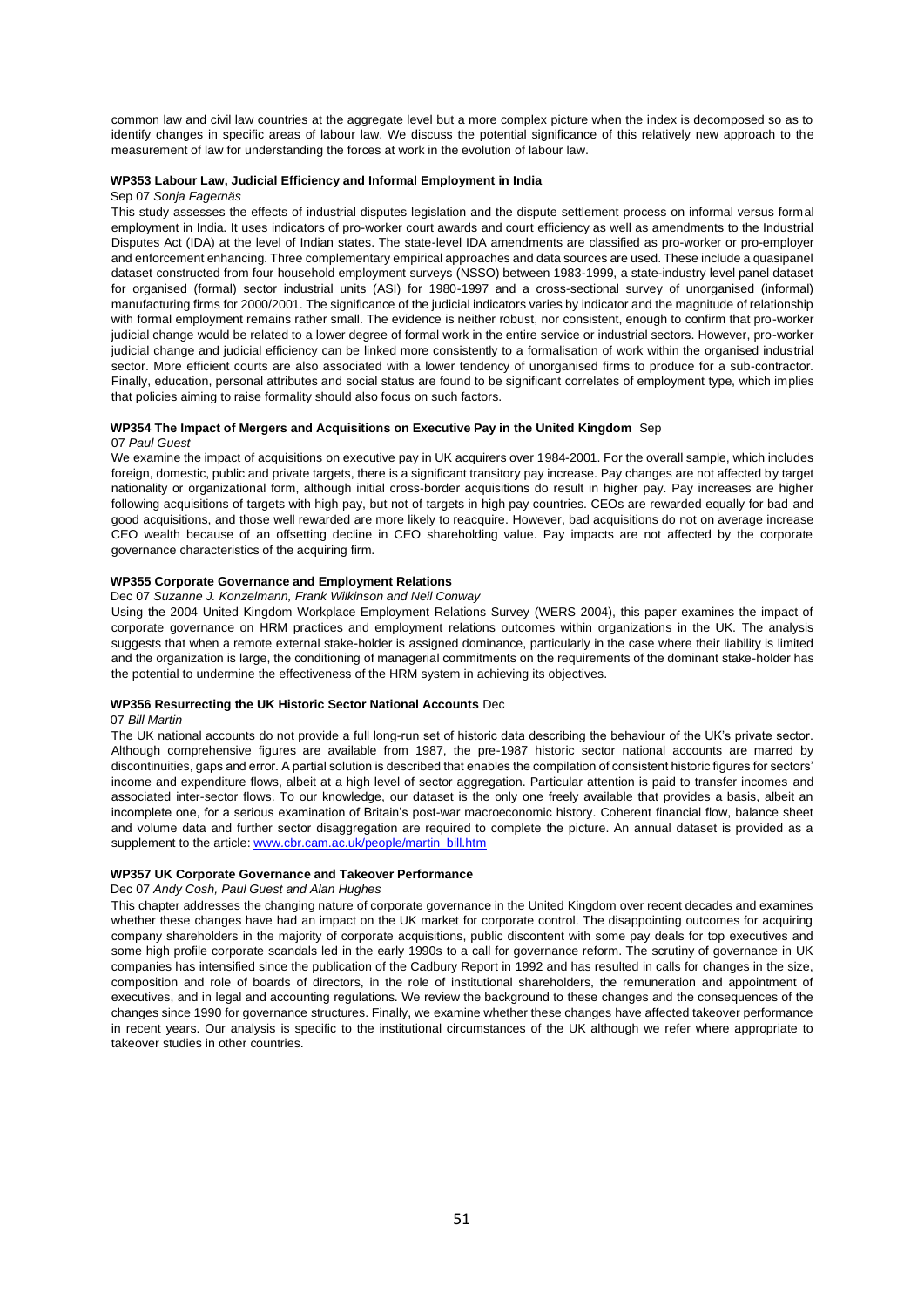#### **WP358 Shareholder Protection and Stock Market Development: An Empirical Test of the Legal Origins Hypothesis**  Dec 07 *John Armour, Simon Deakin, Prabirjit Sarkar, Mathias Siems and Ajit Singh*

We test the 'law matters' and 'legal origin' claims using a newly created panel dataset meas-uring legal change over time in a sample of developed and developing countries. Our dataset improves on previous ones by avoiding country-specific variables in favour of functional and generic descriptors, by taking into account a wider range of legal data, and by considering the effects of weighting variables in different ways, thereby ensuring greater consistency of cod-ing. Our analysis shows that legal origin explains part of the pattern of change in the adop-tion of shareholder protection measures over the period from the mid-1990s to the present day: in both developed and developing countries, common law systems were more protective of shareholder interests than civil law ones. We explain this the result on the basis of the head start common law systems had in adjusting to an emerging 'global' standard based mainly on Anglo-American practice. Our analysis also shows, however, that civil law origin was not much of an obstacle to convergence around this model, since civilian systems were catching up with their counterparts in the common law. We then investigate whether there was a link in this period between increased shareholder protection and stock market development, using a number of measures such as stock market capitalisation, the value of stock-trading and the number of listed firms, after controlling for legal origin, the state of economic development of particular countries, and their position on the World Bank rule of law index. We find no evidence of a long-run impact of legal change on stock market development. This finding is incompatible with the claim that legal origin affects the efficiency of legal rules and ultimately economic development. Possible explanations for our result are that laws have been overly protective of shareholders; transplanted laws have not worked as expected; and, more generally, the exogenous legal origin effect is not as strong as widely sup-posed.

## **WP359 Shareholder Protection around the World ("Leximetric II")**

## Dec 07 *Mathias Siems*

This article analyzes how shareholder protection has developed in 20 countries from 1995 to 2005. In contrast to traditional legal research, it draws on a quanti-tative methodology to law ("leximetrics", "numerical comparative law"). Some of its results are that in most countries shareholder protection has improved in the last years; that developed countries perform better than developing countries in protecting shareholders; that shareholder protection in common law countries is relatively similar whereas there is no comparable similarity within the Ger-man and French civil law families; that German corporate law is "more main-stream" and US corporate law is "more eccentric" than the law of the other countries; and that in general there has been convergence in the last decade. In order to explain these results, the distinction between origin and transplant countries can be useful. However, in contrast to previous studies, this does not mean that all depends on the distinction between English, French and German origin and transplant countries. Rather it is decisive (a) which "version" of the corporate law the transplant country copied, (b) whether transplant countries continue to take developments in the origin countries into account and (c) whether transplant countries have left the path of their (former) origin countries.

## **WP360 No 'Third Way' for Economic Organization? Networks and Quasi-Markets in Broadcasting**

# Mar 08 *Simon Deakin, Ana Lourenço and Stephen Pratten*

We present two linked, longitudinal case studies of the use of quasi markets in UK broadcasting over the past decade: one looks at the regulated outsourcing of programme making to independent producers, the other at the development of an internal market system within the BBC. New network forms are shown to have arisen from the interaction of legal regulation, contracts, and property rights. However, these organizational forms are also seen to be associated with increased transaction costs and with signs of deterioration in programme quality and innovation. We suggest that for such networks to be a viable 'third way' between markets and hierarchy, closer attention needs to be given to the issue of institutional design.

### **WP361 Law, Finance, and Politics: The Case of India**

### Mar 08 *John Armour, Priya Lele*

The process of liberalisation of India's economy since 1991 has brought with it considerable development both of its financial markets and the legal institutions which support these. An influential body of recent economic work asserts that a country's 'legal origin'—as a civilian or common law jurisdiction—plays an important part in determining the development of its investor protection regulations, and consequently its financial development. An alternative theory claims that the determinants of investor protection are political, rather than legal. We use the case of India to test these theories. We find little support for the idea that India's legal heritage as a common law country has been influential in speeding the path of regulatory reforms and financial development. There is a complementarity between (i) India's relative success in services and software, (ii) the relative strength of its financial markets for outside equity, as opposed to outside debt, and (iii) the relative success of stock market regulation, as opposed to reforms of creditor rights. We conclude that political explanations have more traction in explaining the case of India than do theories based on 'legal origins'.

#### **WP362 The Law and Economics Debate about Secured Lending: Lessons for European Lawmaking?**

# Mar 08 *John Armour*

This review paper is a contribution to a symposium on the 'Future of Secured Credit in Europe'. Its theme is the way in which empirical research has shed light on earlier theoretical literature. These findings tend to suggest that the legal institution of secured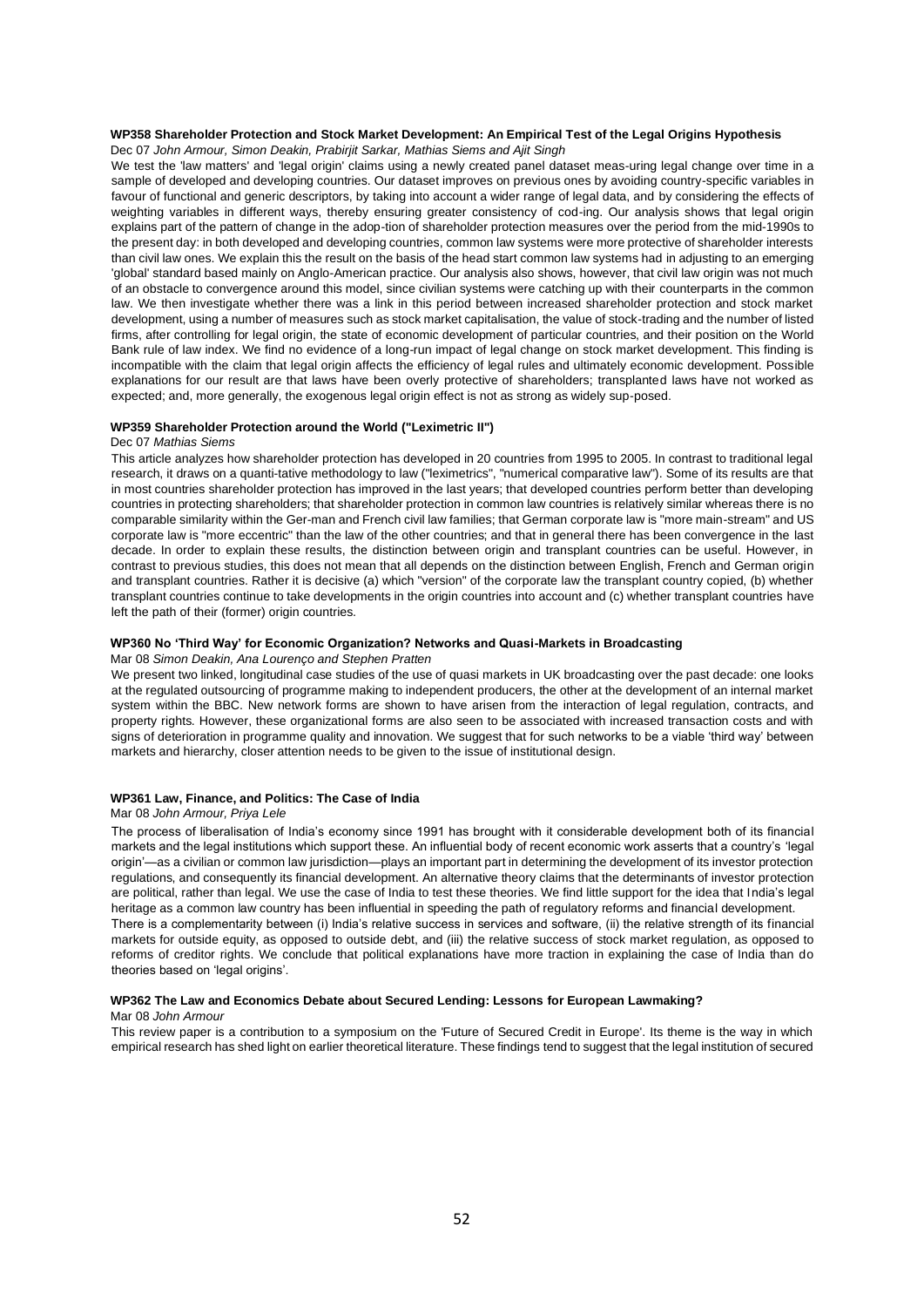credit is, on the whole, socially beneficial, and that such benefits are likely to outweigh any associated social costs. Having made this general claim, the paper then turns to consider the effects of four particular dimensions across which systems of secured credit may differ, and which may therefore be of interest to European law-makers. These are: (i) the scope of permissible collateral; (ii) the efficacy of enforcement; (iii) the priority treatment of secured creditors; and (iv) the mechanisms employed to assist third parties in discovering that security has been granted. In each case, consideration is paid first to the theoretical position, and then empirical findings. It is argued that perhaps the most difficult of these issues for European lawmakers concerns the appropriate design of publicity mechanisms for third parties.

# **WP363 Takeovers after** *Takeovers*

## Jun 08 *Andy Cosh, Alan Hughes*

We review five decades of takeover actively in the UK. We assess the relative characteristics of acquiring and acquired companies and the performance impacts of merger using both accounting and share price based measures. We conclude that the fundamental conclusions reached by Ajit Singh about takeovers and the market for corporate control in his seminal contributions of the 1970s remain true in the light of subsequent work.

### **WP364 Regulatory Competition in Europe after Laval**

#### Jun 08 *Simon Deakin*

This paper considers the implications for regulatory competition of the recent judgment of the European Court of Justice in Laval. This case is potentially the most important decision on European labour law for a generation. The Court has greatly extended the scope for judicial review of state-level labour laws on the grounds that they restrict freedom of movement from one member state to another. It has also undermined the principle of the territorial effect of labour legislation and has given a strictly pre-emptive interpretation to social policy directives. The Laval judgment is, however, open to attack on a number of grounds. It fails to mount a coherent economic case for judicial intervention on the scale envisaged, and is, more generally, incompatible with the recent experimentalist or reflexive turn in European governance represented by the open method of coordination.

#### **WP365 The Stock Market, the Market for Corporate Control and the Theory of the Firm: Legal and Economic Perspectives and Implications for Public Policy** Jun 08 *Simon Deakin, Ajit Singh*

It is argued here that – contrary to current conventional wisdom – an active market for corporate control is not an essential ingredient of either company law reform or financial and economic development. The absence of such a market in coordinated market systems during their modern economic development was not an evolutionary deficit, but an effective and positive institutional arrangement. The economic and social costs associated with restructuring driven by hostile takeover bids, which are increasingly seen as prohibitive in the liberal market economies, would most likely harm the prospects for growth in developing and transition systems.

### **WP366 The Influence of Stock Market Listing on Human Resource Management: Evidence for France and Britain**

Jun 08 *Neil Conway, Simon Deakin, Suzanne J. Konzelmann, Héloïse Petit, Antoine Rebérioux, Frank Wilkinson*  We use data from REPONSE 2004 and WERS 2004 to analyse whether approaches to HRM differ according to whether an establishment is part of a company with a stock exchange listing. In both countries we find that listing is positively associated with teamworking and performance-related pay, while in France, but not in Britain, it is also linked to worker autonomy and training. Our findings are inconsistent with the claim that shareholder pressure operates as a constraint on the adoption of highperformance workplace practices. The pattern is similar in the two countries, but with a slightly stronger tendency for listing to be associated with high-performance workplace practices in France.

### **WP367 Assessing the Long-run Economic Impact of Labour Law Systems: A Theoretical Reappraisal and Analysis of New Time Series Data**

#### Jun 08 *Simon Deakin, Prabirjit Sarkar*

Standard economic theory sees labour law as an exogenous interference with market relations and predicts mostly negative impacts on employment and productivity. We argue for a more nuanced theoretical position: labour law is, at least in part, endogenous, with both the production and the application of labour law norms influenced by national and sectoral contexts, and by complementarities between the institutions of the labour market and those of corporate governance and financial markets. Legal origin may also operate as a force shaping the content of the law and its economic impact. Time-series analysis using a new dataset on legal change from the 1970s to the mid-2000s shows evidence of positive correlations between regulation and growth in employment and productivity, at least for France and Germany. No relationship, either positive or negative, is found for the UK, and although the US shows a weak negative relationship between regulation and employment growth, this is offset by productivity gains.

#### **WP368 Governance Processes, Employee Voice and Performance Outcomes in the Construction of Heathrow Terminal 5**

Jun 08 *Simon Deakin, Aristea Koukiadaki*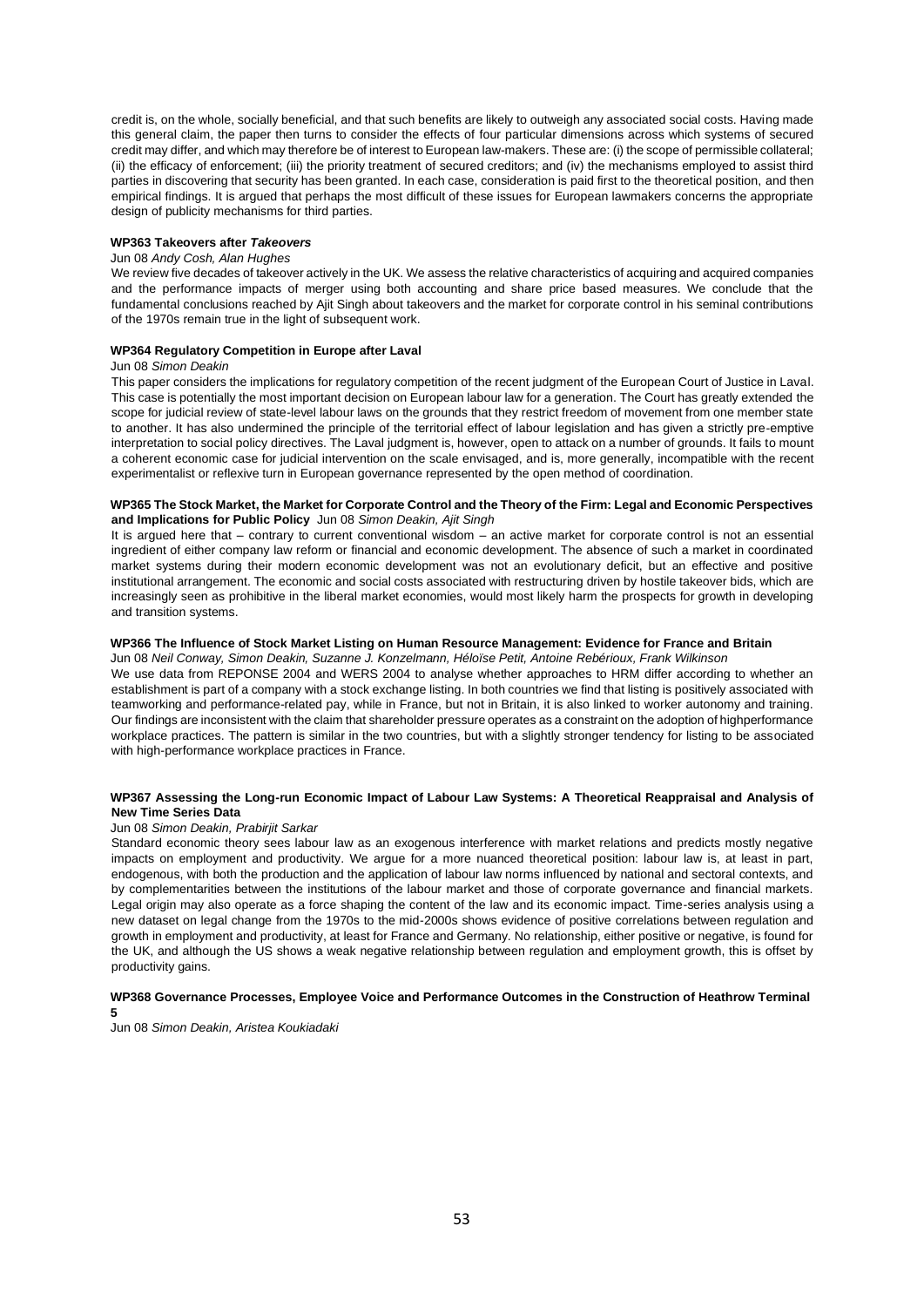The Major Projects Agreement (MPA) is a framework agreement designed to improve performance in large mechanical and electrical engineering projects. It is built on integrated team working and includes the trade union as a partner in strategic, organizational and employment decisions. The agreement was recently implemented in the construction of Heathrow Terminal 5 (T5). The use of the MPA at T5 illustrates how the promotion of a framework that legitimizes a role for unions in continuing dialogue with employers can positively affect organizational outcomes in large construction projects. While serving as a reminder that mechanisms exist within UK corporate governance for the representation and articulation of the interests of non-shareholder constituencies, T5 may be a unique case: the currently uncertain future of the MPA is indicative of wider constraints on the adoption of the partnership model in Britain.

#### **WP369 Legal Origin, Juridical Form and Industrialisation in Historical Perspective: The Case of the Employment Contract and the Joint-Stock Company** Jun 08 *Simon Deakin*

The timing and nature of industrialization in Britain and continental Europe had significant consequences for the growth and development of labour market institutions, effects which are still felt today and which are visible in the conceptual structure of labour law and company law in different countries. However, contrary to the claims of the legal origin hypothesis, a liberal model of contract was more influential in the civilian systems of the continent than in the English common law, where the consequences of early industrialization included the lingering influence of master-servant legislation and the weak institutionalization of the juridical form of the contract of employment. Claims for a strong-form legal origin effect, which is time invariant and resistant to pressures for legal convergence, are not borne out by a growing body of historical evidence and time-series data. The idea that legal cultures can influence the long-run path of economic development is worthy of closer empirical investigation but it is premature to use legal origin theory as a basis for policy initiatives.

#### **WP370 Does Social Democracy Matter? Corporate Governance Reforms in Switzerland and Sweden (1980-2005)** Sep 08 *Gerhard Schnyder*

This paper tests the accuracy of Roe's (2003) claim that 'social democracies' tend to have insider-orientated corporate governance systems, for two extreme cases concerning Roe's independent variable: Switzerland and Sweden. Starting from a position in which both were clearly insider-orientated systems, there was a significant weakening of insider control in Switzerland during the 1990s, but no comparable change in Sweden up until the early 2000s. These developments occurred against the background of contrasting political contexts in the two countries: in Switzerland, change took place in a context of stable dominance over the political arena by centre-right parties; in Sweden, no change took place despite the fact that centre-right parties managed several times to break the traditional social democratic dominance over government. Thus it would seem that political power relations as such do not explain the observed trajectories of these two corporate governance systems. Instead, the different trajectories are explained by the different preferences of central political and economic actors. The Swiss labour movement, which was traditionally under the dominance of a strong employer side, had important incentives to favour increasing external shareholder control over firms. Conversely, the Swedish labour movement, which had played a considerable part in the shaping of the Swedish corporate governance system, had no such incentives. Also, as

Swiss banks started to reorientate their strategies towards financial market-related activities, they became a very important pro shareholder reform force in Switzerland. Swedish banks, which were part of business groups in which financial interests did not necessarily prevail over industrial interests, did not play any comparable role.

### **WP371 The Reflexive Properties of Corporate Governance Codes: Their Reception of the 'Comply and Explain' Approach in Slovenia**

#### Sep 08 *Nina Cankar, Simon Deakin and Marko Simoneti*

The Slovenian Corporate Governance Code for Public Joint-Stock Companies was adopted in March 2004. Using a systems theoretical approach, we examine the extent to which the implementation of the Code has resulted in the kinds of 'reflexive' learning processes which the 'comply or explain' approach aims to bring about. The adoption of the Code has already had an impact on the wider legal system, triggering certain changes in the body of core company law, and assisting the process of adjustment to EU-level norms. On the whole, companies' implementation strategies are strikingly similar both in terms of the contents of deviations as well as in the type of disclosure and explanations for deviations. At the same time, the quality of disclosures is low, with effective comply-orexplain declarations representing only a small minority of disclosures. On this basis, the Code has been more effective, to date, in legitimating Slovenia's adjustment to transnational norms and standards, than in stimulating institutional learning.

#### **WP372 Revisiting the Party Paradox of Finance Capitalism: Evidence from Switzerland, Sweden and the Netherlands** Dec 08 *Gerhard Schnyder*

The 'party paradox' thesis claims that centre-left parties have a genuine interest in pro-shareholder corporate governance reforms, while centre-right parties oppose such reforms. Based on case studies of Switzerland, Sweden, and the Netherlands, I test the accuracy of this thesis and find that it does not apply to either of these cases: in Switzerland pro-shareholder reforms were made possible by centre right not centre-left support; In Sweden and the Netherlands pro-shareholder reforms were marginal, because a broad coalition uniting centre-right and centre-left opposed them. My findings show therefore that the 'party paradox' is not a universal phenomenon and that most micro-level explanations of this phenomenon are inaccurate. In order to explain in which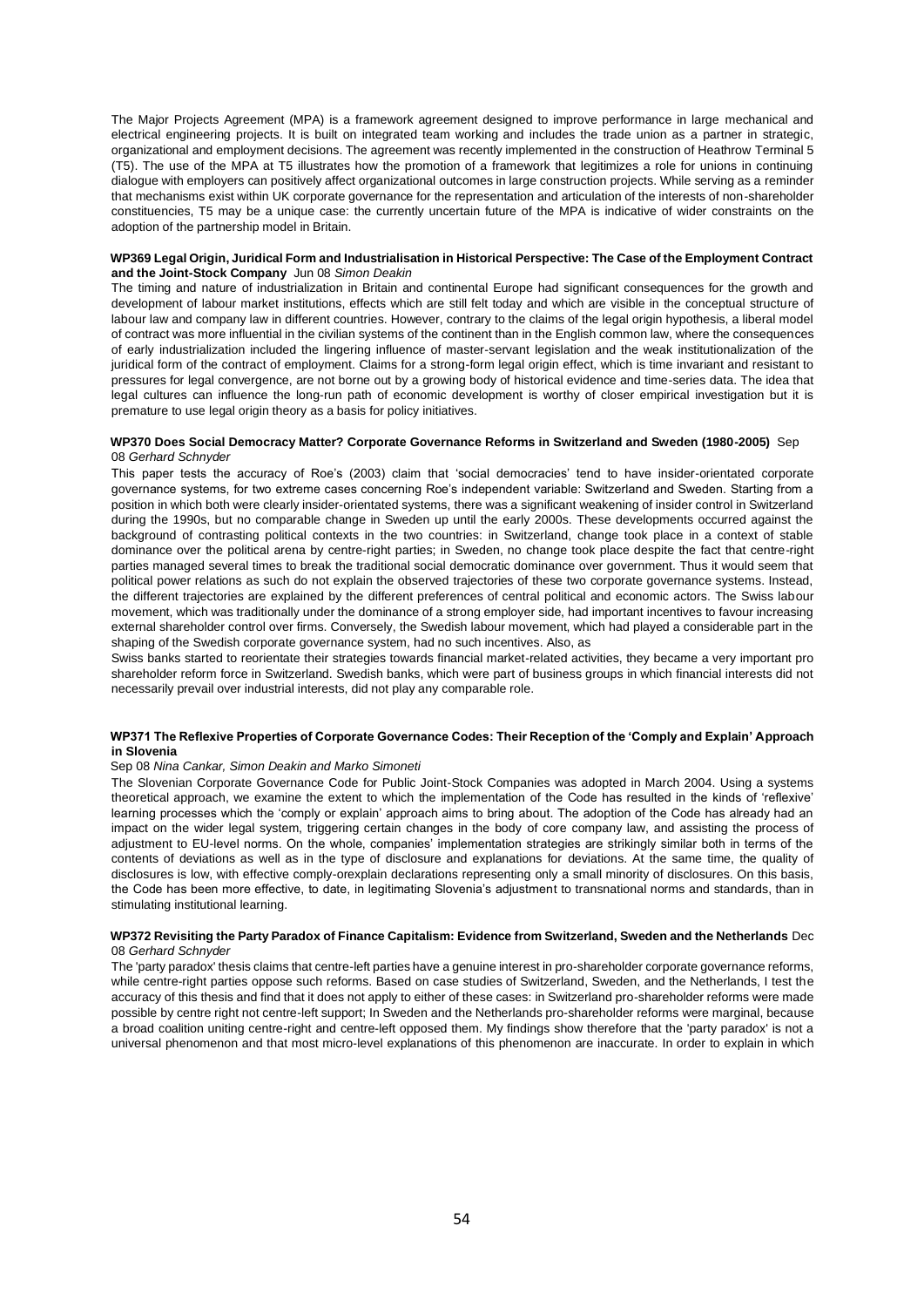cases a party paradox will emerge, we need to add the nature of relations between employees and employers (cooperative vs. confrontational) as a determinant of centre-left preferences.

#### **WP373 The Evolution of the Corporation: Organization, Finance, Knowledge and Corporate Social Responsibility** Dec 08 *Peer Zumbansen*

This paper, which selectively focuses on the contested concept of Corporate Social Responsibility [CSR], forms part of a larger research project on the evolution of corporate governance. This research posits the evolution of corporate governance along three historical paradigms: first, the economic/industrial organization paradigm, second, the financial paradigm, and third, the knowledge paradigm. With regard to CSR, the paper explores the promises and shortcomings of the concept against the background of an evolutionary theory of corporate governance. The identification of three historical-conceptual paradigms allows us to trace the development of the relation between a general discourse on corporate governance regulation [CGR] on the one hand and a more specialized, often polemic debate over corporate (social, environmental, human rights) responsibilities on the other. On the basis of the review of the three paradigms of CSR over the course of more than one hundred years, the paper concludes that there is no convincing justification to separate the general Corporate Governance from the more specific CSR discourse when assessing the nature of the corporation. Instead, it is argued that a more adequate understanding of what defines a corporation is gained when capturing its embedded nature in a continuously changing domestic, global and functional environment. Besides being both a legal fiction and an economic actor, the business corporation is assuming a host of other roles in a functionally differentiated global society. The paper suggests that the

generation and dissemination of knowledge, both internally and externally, has become the defining feature of the firm. The corporation as a knowledge actor succeeds the prior stages of assessing it as a private, political or financial actor, without however erasing these dimensions of the firm. In that, the history of the corporation - as concept and reality - shares important features with that of the state - as concept and as fact.

#### **WP374 Tiger, Tiger, Burning Bright? Industrial Policy Lessons from Ireland and East Asia for Small African Economies**  Dec 08 *David Bailey, Helena Lenihan and Ajit Singh*

When comparisons in terms of industrial policy lessons to be learned have taken place, it has tended to be solely vis-a-vis the 'development state' East Asian experience. This paper broadens the analysis and considers lessons which African countries can learn from other so-called 'tiger' economies including Ireland and the East and South Asian countries. The Irish model is relevant not least because of its emphasis on corporatism rather than simply relying on state direction in the operation of industrial policy. The Irish model is also more democratic in some senses and has protected workers' rights during the development process. Overall we suggest that some immediate actions are needed, notably with regard to the financial system in small African economies. Without such changes, a poorly functioning financial system will continue to keep investment at low levels. In relation to the small size of the African economies, the paper recommends regional integration and sufficient overseas development assistance (ODA) for infrastructural development.

## **WP375 Do the English Legal Origin Countries have more dispersed Share Ownership and more developed financial Systems?**

#### Dec 08 *Prabirjit Sarkar*

The essence of the legal origin hypothesis is that a country with an English legal origin provides better investor and creditor protection and experiences greater financial development; financial institutions and stock markets flourish, the general public participate more in financing investment projects of companies and so shareholding is less concentrated. The present paper examines this hypothesis on the basis of a cross-country study of 85 countries. We find no evidence of more dispersed share ownership in the English law countries than in other countries with different legal origins irrespective of whether we adjust for the existence of transitional economies and less developed countries present in the sample. Using three indicators of development of banking and other credit institutions and four indicators of stock market developments, we also find no evidence of more developed financial systems in the English law countries. As expected, there is some evidence of lower financial development in the less developed countries and transitional countries. It is not the English law heritage but the security of persons and goods that appears to explain the cross-country variations in financial development.

## **WP376 The Past, Present and Future of Industrial Policy in India: Adapting to the Changing Domestic and International Environment**

#### Dec 08 *Ajit Singh*

In the post-World War II period India was probably the first non-communist developing country to have instituted a full-fledged industrial policy. The purpose of the policy was to co-ordinate investment decisions both in the public and the private sectors and to seize the 'commanding heights' of the economy by bringing certain strategic industries and firms under public ownership. This classical state directed industrialisation model held sway for three decades, from 1950-1980. The model began to erode in the 1980s. Following a serious external liquidity crisis in 1991 the model was fundamentally changed. Indian industrial policy in the period 1950 to 1980, as embodied in its five-year plans, has long been the subject of intense criticism from the powerful neoliberal critics of the country's development. In their view it was the change away from India's traditional industrial policy in 1991 towards liberalisation, de-regulation, and market orientation that ushered in a new era of faster economic growth. This paper takes a wide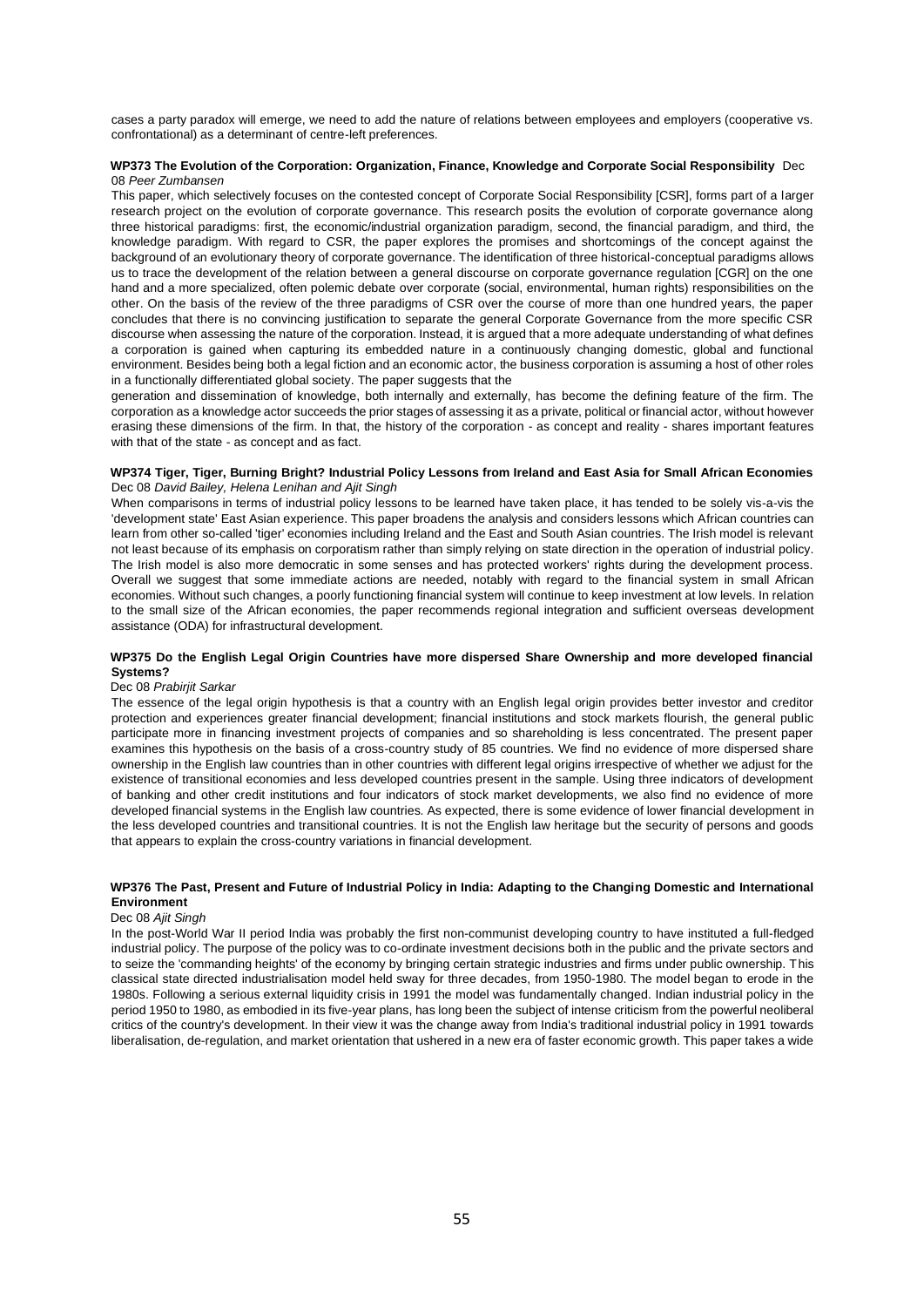view of industrial policy, emphasising the government's continuing co-ordinating role in various spheres. It regards the institution of the Planning Commission as a major benefit for the country particularly as its role in formulating industrial policy in the narrow sense and in guiding India's ongoing industrial revolution in the broader sense is still widely accepted by the mainstream political parties of the left and the right (for example, Bhartiya Janata Party, Indian People's Party). The paper suggests that industrial policy and planned economic development did not come to an end with the deregulation of India's traditional investment regime in the 1980s and 1990s. Industrial policy has continued in a different form during the period, facing an agenda of new issues and an updating of older ones. The analysis of this paper suggests that today a central challenge for the Planning Commission is to exploit India's lead in ICT and its `institutional surplus' (democracy, common law legal heritage) to raise the current 8 per cent trend rate of growth to double-digit numbers while maintaining equitable distribution of the fruits of economic progress. To do so, India requires a somewhat different industrial policy than that pursued in the Nehru-Mahalanobis era, or that has been followed since then.

### **WP377 Stock Markets in Low and Middle Income Countries**

# Dec 08 *Ajit Singh*

This paper explores the question of whether the institution of the stock market is likely to be helpful to low and middle income countries in promoting development of their real economy and ensuring fast industrial growth. The case for and against the stock market inevitably involves a discussion of the important related subjects of corporate finance, corporate governance and corporate law. Contrary to the literature the paper arrives at a negative overall assessment of the institution of the stock market in relation to economic development. It also contributes by its policy proposals concerning the markets for corporate control which again are in conflict with much of the conventional wisdom on the subject.

# **WP378 Does fast Growth in India and China harm U.S. Workers? Insights from Simulation Evidence** Dec

08 *Alex Izurieta and Ajit Singh* 

A major political and policy issue today is whether globalisation and rapid economic growth in India and China would have an adverse affect on labour markets in the U.S. and other advanced countries. Some leading economists have argued that even though the recent integration of India and China with the liberalised global economy has not so far had a serious negative impact on wages and employment in advanced countries, it is most likely to do so in the future in view of the growing technological and scientific capabilities in the two developing countries. This is also because it is suggested that this integration represents a sudden doubling of the world labour force without a concomitant increase in capital. The present paper argues against this plausible thesis, essentially on two grounds: (a) it does not take into account the demand side effects of fast growth in India and China; and (b) it abstracts from the dynamism of the U.S. real economy and its innovative large corporations. However, simulations of different scenarios on the CAM world econometric model indicate that at a disaggregated level there are severe supply side constraints on energy, raw materials and food which thwart the expansionary demand side effects of fast growth in India and China.

#### **WP379 Better to be rough and relevant than to be precise and irrelevant. Reddaway's Legacy to Economics** Dec 08 *Ajit Singh*

W.B. Reddaway has been a highly influential figure in Cambridge economics during the second half of the 20th Century. His method and style of doing economics - called the Reddaway-type economics - were quite distinct. The present paper explains Reddaway's methodology by examining his most important research contributions. The title of this essay conveys his distance from mainstream economists. His essential substantive difference with the latter concerned inferential econometrics. He subscribed to Keynes' critique of Timburgen's methodology. In summary, Reddaway regarded economics as an empirical, evidence-based subject which, through economic policy, should help improve the world. In his view mathematics could sometimes help, but, more often than not, it obfuscated economic reality. Currently the academic economics profession is dominated by a priori theorising and deductive modelling. Greater attention to Reddaway's legacy to economics, to its research methods and to teaching, would very much help to rebalance the subject.

# **WP380 New Business Formation: An Important Element of Ireland's Rapid |growth Experience?**

#### Mar 09 *Michael Anyadike-Danes, Helena Lenihan, Mike Hart*

The extraordinary growth of the Irish economy - the 'Celtic Tiger' - since the mid-1990s has attracted a great deal of interest, commentary and research. Indeed, many countries are now looking to Ireland as an economic development role model, and The Sapir Report (2003) has suggested that Ireland should be seen as providing key lessons for other EU countries with regards to realising the objectives set out in the Lisbon Agenda. Much of the discussion of Ireland's growth has focussed around growth triggers such as: the long term consequences of fiscal stabilisation of the late 1980s; EU structural funds; education; wage moderation; devaluations of the Irish punt. From an industrial policy perspective, the focus has been on the importance of FDI inflows and to a lesser extent on the performance of an indigenous stock of firms to Ireland's growth record. A notable absence from the industrial policy discourse on the 'Celtic Tiger' has been any consideration of the role of new business venture creation and entrepreneurship. In this paper we use unpublished annual Irish VAT data for the period 1988-2004 to provide the first detailed look at national and regional trends in business birth and death rates in Ireland. We also undertake a sub-national analysis of the Irish VAT data to understand more clearly the importance of new venture creation to past and emerging spatial trends in Ireland.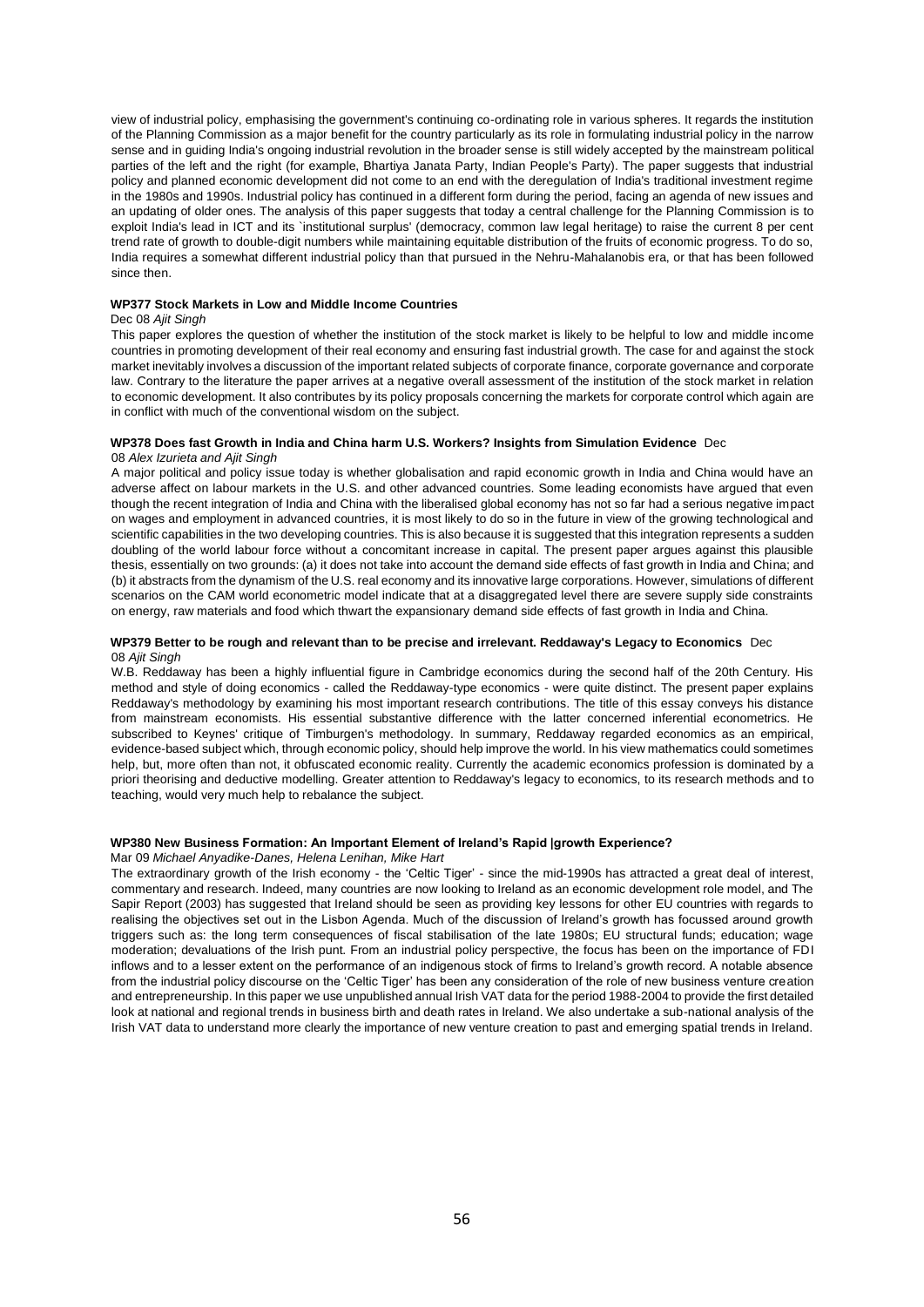Our conclusion is that new business formation made no detectable contribution to the acceleration of Ireland's growth in the late 1990s.

### **WP381 Shareholder, Creditor and Worker Protection: Time Series Evidence about the Differences between French, German, Indian, UK and US Law**

Mar 09 *Mathias M. Siems* This paper uses a new quantitative methodology ("numerical comparative law", "leximetrics") in order to answer the questions whether there has been convergence, divergence or persistence of legal rules, and how this relates to the Common Law/Civil Law distinction. It is based on indices for shareholder, creditor, and worker protection which code the legal development of France, Germany, India, the UK and the US from 1970 to 2005. The main result is that one has to distinguish between different areas of law: the laws have converged in shareholder protection, they have diverged in worker protection and in creditor protection converging and diverging trends even out. These results do not depend on the distinction between Civil Law and Common Law countries because there have been a number of instances where countries of different legal families have converged and countries of the same legal family have diverged.

### **WP382 How do legal Roles evolve? Evidence from a cross-country Comparison of Shareholder, Creditor and Worker Protection**

## Mar 09 *John Armour, Simon Deakin, Priya Lele, Mathias M. Siems*

Much attention has been devoted in recent literature to the claim that a country's 'legal origin' may make a difference to its pattern of financial development and more generally to its economic growth path. Proponents of this view assert that the 'family' within which a country's legal system originated—be it common law, or one of the varieties of civil law—has a significant impact upon the quality of its legal protection of shareholders, which in turn impacts upon economic growth, through the channel of firms' access to external finance. Complementary studies of creditors' rights and labour regulation have buttressed the core claim that different legal families have different dynamic properties. Specifically, common law systems are thought to be better able to respond to the changing needs of a market economy than are civilian systems. This literature has, however, largely been based upon cross-sectional studies of the quality of corporate, insolvency and labour law at particular points in the late 1990s. In this paper, we report findings based on newly constructed indices which track legal change over time in the areas of shareholder, creditor and worker protection. The indices cover five systems for the period 1970-2005: three 'parent' systems, the UK, France and Germany; the world's most developed economy, the US; and its largest democracy, India. The results cast doubt on the legal origin hypothesis in so far as they show that civil law systems have seen substantial increases in shareholder protection over the period in question. The pattern of change differs depending on the area which is being examined, with the law on creditor and worker protection demonstrating more divergence and heterogeneity than that relation to shareholders. The results for worker protection are more consistent with the legal origin claim than in the other two cases, but this overall result conceals significant diversity within the two 'legal families', with different countries relying on different institutional mechanisms to regulate labour. Until the late 1980s the law of the five countries was diverging, but in the last 10-15 years there has been some convergence, particularly in relation to shareholder protection.

### **WP383 Horse, Cow, Sheep, or 'thing-in-itself'? The cognitive Origins of Corporate governance in Switzerland, Germany and the US, 1910s-1930s**

#### Mar 09 *Martin Lüpold and Gerhard Schnyder*

This paper investigates the origins of the shareholder-orientated corporate governance (CG) model of the US and the stakeholder orientated model prevailing in continental Europe (exemplified by Switzerland and Germany) for most of the 20th century. We reject the most common theories, which explain cross-national differences in CG models either as the result of a natural evolution, different legal origins, social democratic political power, or openness to trade. We show instead that – starting from fairly similar corporate governance structures in the US and continental European countries during the late 19th century – the crucial period for the emergence of two different corporate governance models was the period from the 1910s to the 1930s. We stress in particular the importance that legal experts and the ideas that they produced played in this process. In fact, during this period, the increasing size of firms and the professionalisation of their management led to new problems, which increasingly challenged existing corporate governance structures and the related individualistic theory of the firm. The diagnoses of this situation and possible remedies formulated by legal scholars informed political decision-makers in times of uncertainty and contributed, in important ways to shaping the different 'paths', which the different countries went down subsequently. While the scholarly debates in all three countries were surprisingly similar, different solutions were finally institutionalised due to differences in the political context.

#### **WP384 An Augmented UK Private Expenditure Function**

#### Mar 09 *Bill Martin*

This paper re-examines the UK private sector expenditure function invented in the 1970s by the 'New Cambridge' School of economists led by Wynne Godley. Evidence is found that helps to justify the New Cambridge focus on a private sector aggregate. More problematic is the School's basic axiom that posits a simple long-run target norm for private financial wealth in relation to income. The wealth to income ratio is instead subject to shifting trends and persistent oscillations.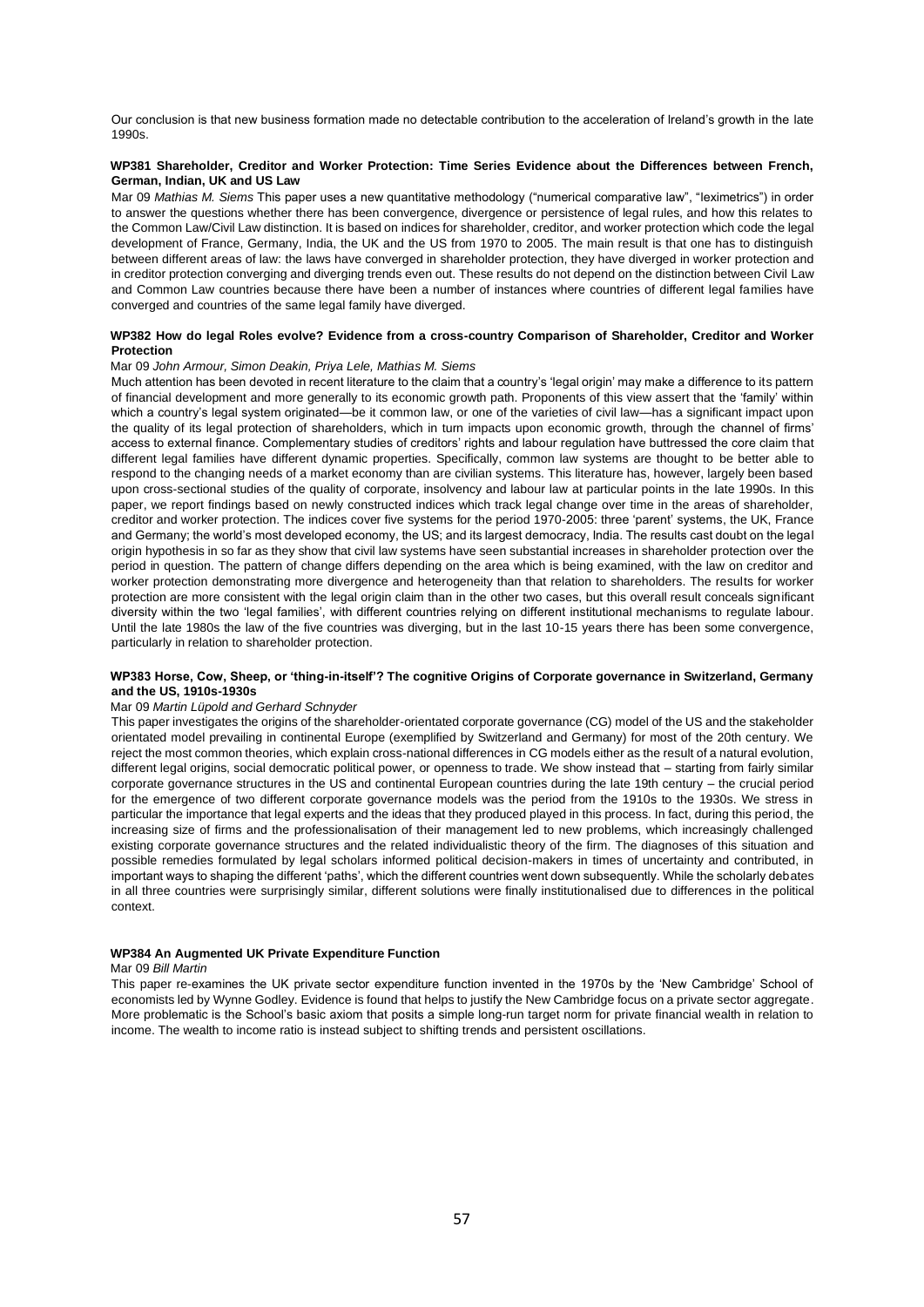One explanation is that the private sector chooses between investments in financial and non-financial assets on the basis of competing expected rates of return. These returns are not easily measured but experimentation with a proxy leads to a tentative augmented private expenditure function with interesting attributes. These include a stable steady-state ratio of financial wealth to income granted unchanging relative rates of return. Preliminary results reveal a powerful connection between UK private expenditure and house prices.

#### **WP385 A Third Way: Regional Restructuring and the Societas Europaea**

#### Jun 09 *Jodie A. Kirshner*

The Societas Europaea (SE) harmonized minimal amounts of company law and assigned employee representation to a supplementary negotiation process. Commentators predicted that it would introduce cross-border regulatory competition within the EU. Others suggested that companies would choose the SE over other national corporate structures, in order to mitigate the requirements of mandatory codetermination. This paper reports case-study evidence to argue that companies are utilizing the SE in a third, more significant way: to facilitate within-group restructurings that enable them to submit to a simplified, integrated regulation at the level of the parent company. This generates pressure for the unification of additional areas of law and more national-level regulation. Empowering the SE therefore represents a first step towards streamlining the regulation of European companies.

# **WP386 Networks of Learning within the English Wine Industry: Communitarian, Distanciated, Organisational, and Redundant**

#### Jun 09 *Simon Turner*

The literature on industrial districts (also referred to as business clusters) has grown out of recognition that spatial proximity among firms supports the formation and exchange of knowledge within an industry and is therefore a source of competitive advantage. While such a 'territorial' perspective on interfirm relationships is valuable in highlighting the informal means through which firms can gain access to innovative knowledge, localised perspectives have received criticism from a number of quarters. This paper aims to evaluate the relevance of 'territorial' processes – untraded, informal, and localised relationships – for producing learning in industrial districts, when situated within a 'relational' perspective that also recognises the role of firm-specific strategies in shaping the learning practices that take place within industrial districts. The research explores the role of both territorial and non-territorial interfirm relationships within industrial districts using empirical evidence drawn from interviews with small enterprises working within the English wine industry of southern England. The findings suggest that the development of non-local knowledge links and formal interfirm arrangements by leading firms within the industrial district are starting to displace the extant communitarian logic of learning within the English wine industry

### **WP387 Law, Finance and Development Further Analyses of Longitudinal Data**

#### Jun 09 *Prabirjit Sarkar and, Ajit Singh*

This paper analyses a longitudinal dataset on legal protection of shareholders over a 36 year period, 1970-2005 for four advanced countries, UK, France, Germany and the US. It examines two aspects of the legal origin hypothesis - whether shareholder protection is higher in the common law countries (UK and USA) than in the civil law countries (France and Germany) and whether shareholder protection matters for stock market development in the short and long runs. It also examines the 'causation' issue and the 'endogeneity' problem- whether greater shareholder protection leads to stock market development or whether stock market development leads to changes in law. The paper casts serious doubt on the validity of the basic theses of the Anglo Saxon legal and developmental model.

### **WP388 How a Social Capital Approach can help Multinationals show Ethical Leadership**

#### Jun 09 *Peter Heslam, Ian Jones and Michael Pollitt*

In this paper we explore how social capital concepts can guide multinational firms' decision making in developing countries. From a survey of recent research, we identify four types of social capital: institutional, relational, moral and spiritual. Because these capitals overlap and yet are distinctive, they are individually and collectively useful in assessing how firms contribute to society beyond the generation and accumulation of financial capital. In each case we discuss examples of how particular multinationals have sought to build the different elements of social capital. Our examples include Intel, Anglo American, Merck and ServiceMaster. We suggest that a consideration of the impact of decisions on each of these elements of social capital provides an important 'moral compass' for these firms. We also suggest further work that needs to be done in understanding the impact that multinationals have on the social capital of the countries in which they operate.

#### **WP389 Applying 'Comply-or-Explain': Conformance with Codes of Corporate Governance in the UK and Germany** Jun 09 *David Seidl, Paul Sanderson and John Roberts*

The comply-or-explain principle is a central element of most codes of corporate governance. Originally put forward by the Cadbury Committee in the UK as a practical means of establishing a code of corporate governance whilst avoiding an inflexible 'one size fits all' approach, it has since been incorporated into code regimes around the world. Despite its wide application very little is known about the ways in which managers apply the principle – in particular, how they make use of the option to 'explain' deviations. To address this we analysed the compliance statements and reports of 257 listed companies in the UK and Germany,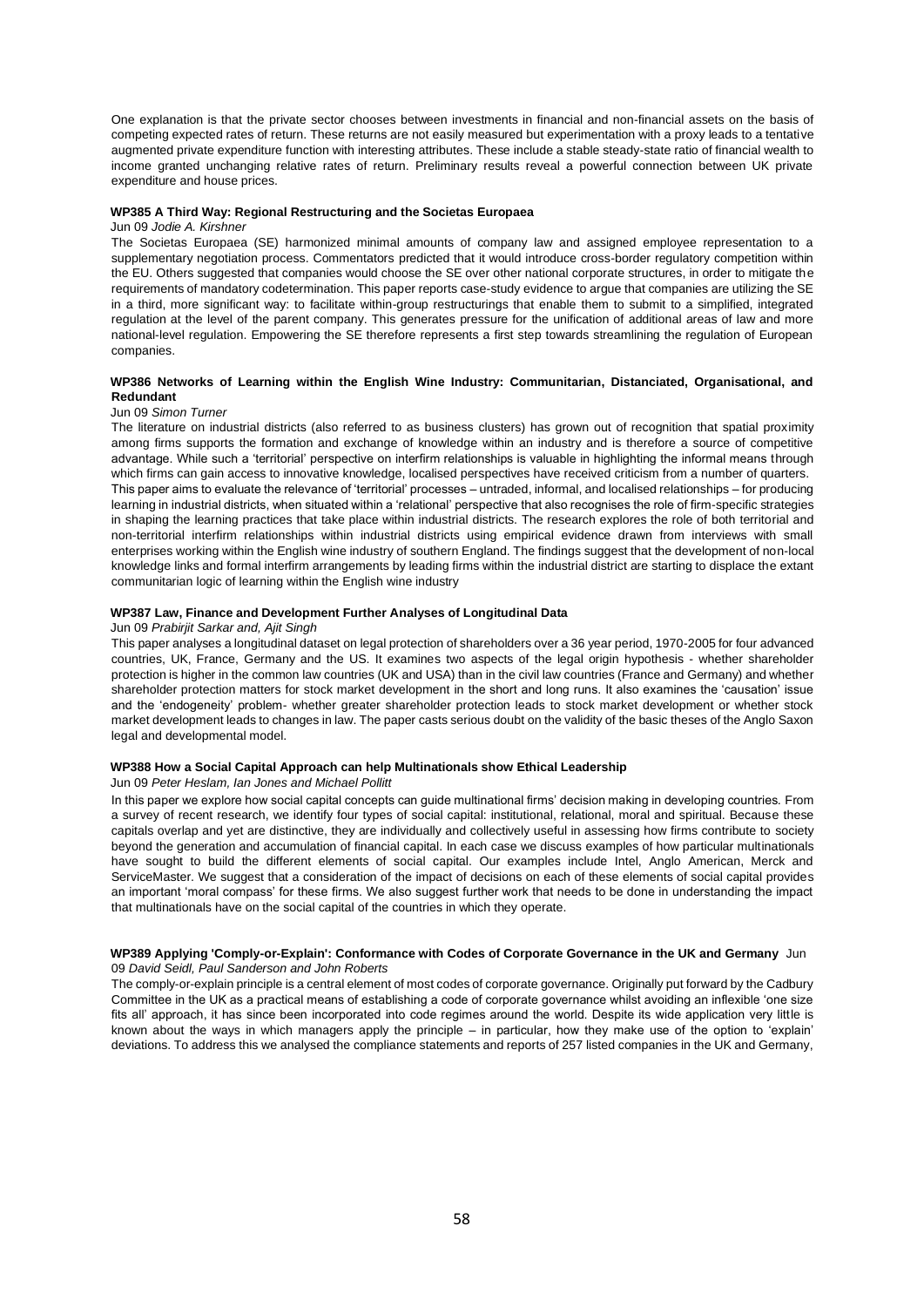producing some 708 records of deviations, which we used to generate our empirically derived taxonomy of forms of 'explanation'. We find these varied form of 'explanation' are based in part on different logics of argumentation. This leads to a broader use of the option to 'explain' than envisaged by the Cadbury Committee. In addition our country comparison shows significant divergence in compliance patterns in the UK and Germany which may be explained by differences in experience, culture and legal system.

### **WP390 Acquisition, Insolvency and Managers in UK Small Companies**

# Sep 09 *Natalia Isachenkova and Melvyn Weeks*

This paper investigates the importance of managerial capital to involuntary insolvency and acquisition in UK small and mediumsized companies. Given that small businesses are informationally opaque and lack detailed financial data, the role of nonfinancial factors such as managerial capital has been emphasised. Although the role of managers in determining small firms' longevity has received considerable attention, much of what has been written is concerned with businesses trading as either sole proprietors or partnerships. In this study we draw attention to the effect of managerial human capital and whether these findings generalise to incorporated small firms. In addition, we examine whether the determinants of exit exhibit significant differences across acquisition and insolvency. Using data from the survey database of the ESRC CBR at the University of Cambridge our results indicate that firms run by managers with higher human capital and intentions to pursue a strategy of growth have greater survival prospects and are less likely to be forced into insolvency or become acquired. In addition, the relevance to exit of firm age, firm size, and financial variables is confirmed.

### **WP391 System and Evolution in Corporate Governance**

#### Sep 09 *Simon Deakin and Fabio Carvalho*

We explore the relevance of systems theory for an understanding of legal evolution, with specific reference to the law and practice of corporate governance. The legal system can be understood as a cognitive resource which, by stabilising normative expectations, reduces transaction costs and enhances contractual cooperation. However, the cognitive capacity of the legal system is not simply a function of its adaptability to external economic conditions. Because of the need to ensure legal continuity and certainty, there is a trade-off between innovation and stabilisation in the production of legal rules. Legal change is discontinuous, asynchronic, and imperfectly matched with developments in the economy. We discuss the relevance of this model for understanding and evaluating corporate governance default rules.

### **WP392 Governance, Regulation and Financial Market Instability: The Implications for Policy**

Dec 09 *Sue Konzelmann, Frank Wilkinson, Marc Fovargue-Davies and Duncan Sankey* 

Just as the 1929 Stock Market Crash discredited Classical economic theory and policy and opened the way for Keynesianism, a consequence of the collapse of confidence in financial markets and the banking system – and the effect that this has had on the global macro economy – is currently discrediting the 'conventional wisdom' of neo-liberalism. This paper argues that at the heart of the crisis is a breakdown in governance that has its roots in the co-evolution of political and economic developments and of economic theory and policy since the 1929 Stock Market Crash and the Great Depression that followed. However, while many are looking back to the Great Depression and to the theories and policies that seemed to contribute to recovery during the first part of the twentieth century, we argue that the current context is different from the earlier one; and there are more recent events that may provide better insight into the causes and contributing factors giving rise to the present crisis and to the implications for theory and policy that follow.

# **WP393 The Evolution of Ownership Disclosure Rules across Countries**

#### Dec 09 *Mathias M. Siems and Michael C. Schouten*

Over recent years, a number of regulators have launched proposals to expand the obligation to disclose major share ownership in listed companies. This article shows that these are not stand-alone developments. Using a unique dataset comprising data from 25 countries over 11 years (1995-2005) and collected by the Centre for Business Research of the University of Cambridge, we empirically study the evolution of ownership disclosure rules across countries. The analysis demonstrates that these rules have become more stringent over time, in the sense that disclosure thresholds have been lowered, and that there has been convergence. A breakdown of the results suggests that the degree of countries' economic development is a relevant factor in explaining the differences between countries. The analysis also suggests a positive correlation between ownership disclosure and other variables that protect minority shareholders, as well as a positive correlation between the stringency of countries' ownership disclosure rules and the degree of dispersed ownership. In the article, we offer various possible explanations for these results. Going forward, while it appears unlikely that disclosure thresholds will be lowered much further, ownership disclosure rules can be expected to continue to evolve in other dimensions. Regulators are likely to broaden the definition of the stake that triggers disclosure, so as to ensure that the ultimate owner is reached. In addition, regulators may require more information be disclosed when the notification is made, so as to enable other investors and issuers to adequately assess the implications of major share ownership.

#### **WP394 Prospects for the UK Balance of Payments**

#### Dec 09 *Ken Coutts and Bob Rowthorn*

This paper presents disaggregated projections for the UK balance of payments up to 2020. Under conservative assumptions about underlying trends it is projected that the current account deficit will increase from 2% of GDP in 2009 to almost 5% of GDP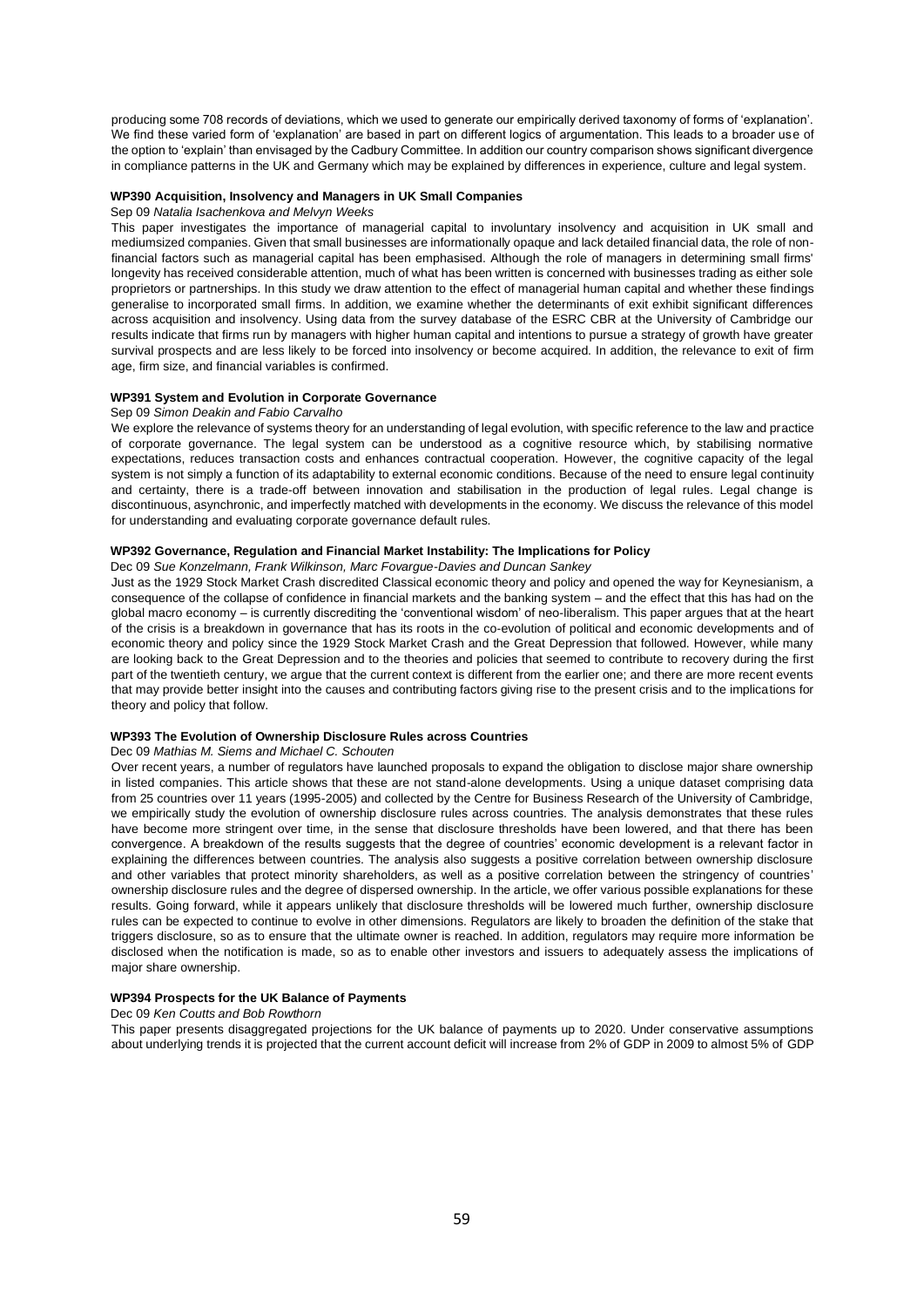by the end of the period. Empirical evidence indicates that a deficit of this magnitude is not sustainable and, if unchecked, will lead to a painful adjustment involving lost output and higher unemployment. The paper calls for industrial and other policies to improve UK trade performance, above all in manufacturing, but also in knowledge-intensive services (communications, consultancy, R&D, media etc). It also points out the need to safeguard London's role as a global financial centre.

**WP395 University and Business Relations: Connecting the Knowledge Economy** Dec

#### 09 *J. Stanley Metcalfe*

The old question 'How is wealth created from knowledge?' captures with great force and clarity one of the most important problems in any economy, but it subsumes a far more particular and very modern instantiation, a simpler and more direct question, 'How should universities interact with business in the promotion of economic progress?' Like many seemingly simple questions they preclude any simple answers, yet it turns out that by focusing on the role of universities in the innovation process we can identify some of the deeper complexities of our knowledge based economies. In so doing, we may better understand the design of university-business relationships in pursuit of economic progress and provide surer guidance for policy initiatives in this area. The discussion is centred on three interrelated ideas: the division of labour in the production and use of knowledge; processes of knowledge accumulation; and, innovation systems. We conclude that, critics of the role of universities and firms in respect to their performance in supporting wealth creation should reflect first on the fact that the division of labour between profit seeking business corporations and universities reflects both the quite distinct roles that these organisations fulfil, and, the complementarity between those roles. We can all understand that it would be as unwise to expect firms to behave like universities as it would be to expect universities to behave like firms. The division of labour is there for a purpose, it should be respected.

### **WP396 Models of Technology Development in Intermediate Research Organisations** Dec

#### 09 *Mina, A., Connell, D. and Hughes, A.*

The development and exploitation of new scientific and technological know-how is a prime engine of economic growth. Different innovation systems have developed different approaches to this problem and have built upon varying combinations of public and private support for R&D over time. In this context, research and technology intermediaries play an important brokering and entrepreneurial role. This paper contains a comparative institutional analysis of the policy and business models of the Fraunhofer Society (Germany), IMEC (Belgium), the Holst Centre (the Netherlands), ITRI (Taiwan) and ETRI (South Korea). It includes an investigation and discussion of their main features, modus operandi, opportunities/risks and trade-offs. The study responds to the need to gain better understanding of possible ways to strengthen the capacity of the UK economy to generate value from its science and technology base. The case studies presented in this paper offer a number of useful lessons for the development of new innovation policy instruments of great potential benefit to the UK plc.

# **WP397 Systems Thinking, Market Failure, and the Development of Innovation Policy: The Case of Australia** Dec

### 09 *Dodgson, Foster, J., M., Hughes, A., Metcalfe, J.S.*

Innovation policy is increasingly informed from the perspective of a national innovation system (NIS), but, despite the fact that research findings emphasize the importance of national differences in the framing conditions for innovation, policy prescriptions tend to be uniform. Justifications for innovation policy by organizations such as the OECD generally relate to notions of market failure, and the USA, with its focus on the commercialization of public sector research and entrepreneurship, is commonly portrayed as the best model for international emulation. In this paper we develop a broad framework for NIS analysis, involving free market, coordination and complex-evolutionary system approaches. We argue that empirical evidence supporting the hypothesis that the 'free market' can be relied upon to promote innovation is limited, even in the USA, and the global financial crisis provides us with new opportunities to consider alternatives. The case of Australia is particularly interesting: a successful economy, but one that faces continuing productivity and innovation challenges. Drawing on information and analysis collected for a major review of Australia's NIS, and the government's 10-year plan in response to it, we show how the free market trajectory of policy-making of past decades is being extended, complemented and refocused by new approaches to coordination and complexevolutionary system thinking. These approaches are shown to emphasize the importance of systemic connectivity, evolving institutions and organizational capabilities. Nonetheless, despite the fact that there has been much progress in this direction in the Australian debate, the predominant logic behind policy choices still remains one of addressing market failure, and the primary focus of policy attention continues to be science and research rather than

demand-led approaches. We discuss how the development and elaboration of notions of systems failure, rather than just market failure, can further improve policy-making in the future.

## **WP398 Green Values in Communities: How and why to engage individuals with decarbonisation targets**

#### Mar 10 *Pollitt, M.*

We suggest that engaging individuals and changing norms of behaviour will be crucial if substantial decarbonisation is to be achieved and if the full costs of climate change and related development challenges are to be willingly met by societies around the world. Engaging individuals and changing norms fundamentally relate to individual moral values. This brings us to a consideration of how organised religion can play a role in providing the moral basis for individual action in this area. We also suggest implications for how business will need to engage with the challenges posed by decarbonisation. Our discussion links the underlying ethical issues raised by The Economics of Climate Change (Stern, 2007) with Vandenbergh's (2005) emphasis on the need for 'personal norm activation' to engage individuals in protecting the environment.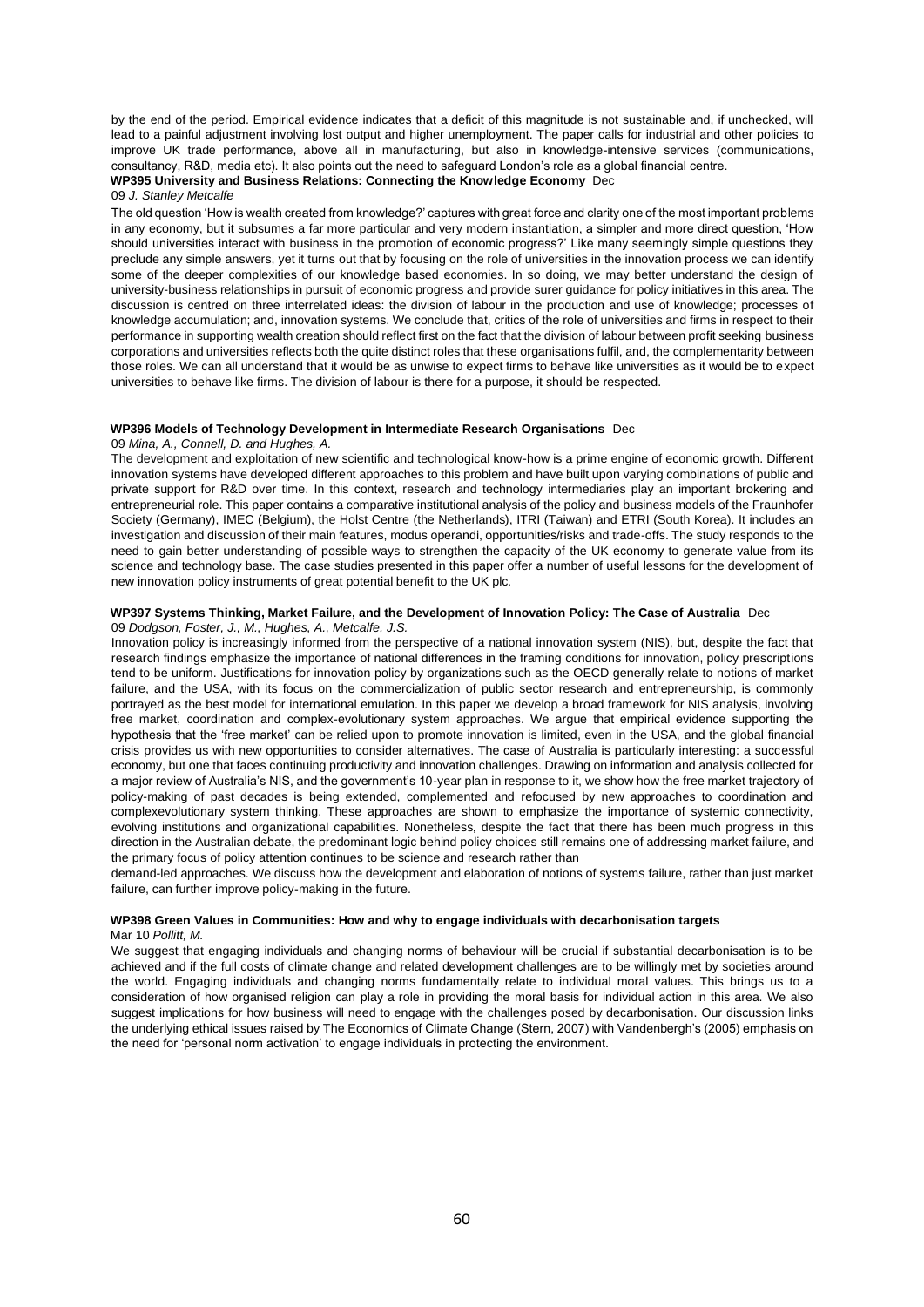#### **WP399 Law and Financial Development: What we are learning from time-series evidence** Mar

10 *Armour, J., Deakin, S., Mollica, V. and Siems, M.M.* 

The legal origins hypothesis is one of the most important and influential ideas to emerge in the social sciences in the past decade.However, the empirical base of the legal origins claim has always been contestable, as it largely consists of crosssectional datasets which provide evidence on the state of the law only at limited points in time. There is now a growing body of data derived from techniques for coding cross-national legal variation over time. This time-series evidence is reviewed here and is shown to cast new light on some of the central claims of legal origins theory. Legal origins are shown to be of little help in explaining trends in the law relating to shareholder protection, although the classification of legal systems into English-, French- and German-origin 'families' has greater explanatory force in the context of creditor rights. The widely-held view that increases in shareholder rights foster financial development is not supported by time-series analyses. More generally, the new evidence casts doubt on the suggestion that legal origins operate as an 'exogenous' force, independently shaping both the content of laws and economic outcomes. It is more plausible to see legal systems as evolving in parallel with changes in economic conditions and political structures at national level.

### **WP400 Firm Ownership and Philanthropy** Jun

10 *Chai, D.H.* 

This paper empirically examines the relationship between firm ownership structure and corporate charitable donations. Using a panel data set of 1,017 listed Korean firms, we find that larger firms with higher advertising intensity and lower export intensity 'give' relatively more, suggesting that charitable donations are both strategic and discretionary corporate expenditures. In addition, the study explores the effects of ownership structure on corporate philanthropy. We find a positive relationship between charitable donations and foreign ownership. However, we do not find a significant effect of corporate philanthropy on financial performance, indicating that donations appear to be "revenue" neutral.

#### **WP401 Foreign Corporate Ownership and Dividends** Jun

#### 10 *Chai, D.H.*

This paper investigates the relatively unexplored relationship between dividends and ownership structure in an emerging market setting. Using a unique panel dataset of foreign ownership and firm attributes of listed Korean firms, we first characterize foreign ownership after the full capital market liberalization in 1998. Foreign investors in Korea tend to overweight larger and profitable firms with large export sales and underweight highly leveraged firms with low market-to-book ratio. Then we explore the effects of the rise in foreign ownership on dividend policies in Korea. Firms make higher dividend payouts as the shareholdings of foreigners increase. This result is consistent with the agency theory view of dividends, i.e. dividends can substitute for direct monitoring of firms by large external shareholders.

# **WP402 The Impact of Foreign Corporate Ownership on Downsizing and Labour Cost** Jun

#### 10 *Chai, D.H.*

This study examines the impact of foreign ownership on the firm's labour cost using a panel data of 496 publicly traded Korean companies during the post Asian financial crisis period of 1998-2003. It shows that foreign ownership is positively related to labour cost but this positive effect is significantly weaker for firms with weak financial performance than those with strong financial performance. These results provide support to the view that foreign investors take both monitoring and disciplinary roles for publicly traded firms.

#### **WP403 Varieties of Liberalism: Anglo-Saxon Capitalism in Crisis?**

# Jun 10 *Konzelmann, S., Fovargue-Davies, M. and Schnyder, G.*

'Global financial crisis' is an inaccurate description of the current upheaval in the world's financial markets. The initial banking crisis did not affect all countries to the same degree. Notably, while the US and UK banking systems were badly hit, those of the other two major Anglo-Saxon economies, Canada and Australia, remain largely unscathed and have even gained in terms of global market share. The national business systems and comparative corporate governance literatures underscore the similarities among these four 'liberal market economies' (LMEs) and would predict similar trajectories. This paper investigates the reasons behind the differing performance of the Anglo-Saxon banking systems, which defy a verdict of failure of the LME variety of capitalism as such.

# **WP404 Globalisation, Openness and Economic Nationalism: Conceptual Issues and Asian Practice** Jun

# 10 *Singh, A.*

This paper considers the question of economic nationalism through the lens of economic openness. Complete economic openness, which connotes close or total integration of a country with that of the world economy, is the antonym of economic nationalism. The paper argues that economic openness is a multi-dimensional concept. A country can be open, or not so open to all or some of the following: trade, exports, imports, finance, science, culture and education, migration, foreign investment, investment by its citizens and companies abroad, among other things. There is no economic theory that suggests that a country has to be open in all dimensions simultaneously. Given its economic and geo-political situation, a country may choose to be open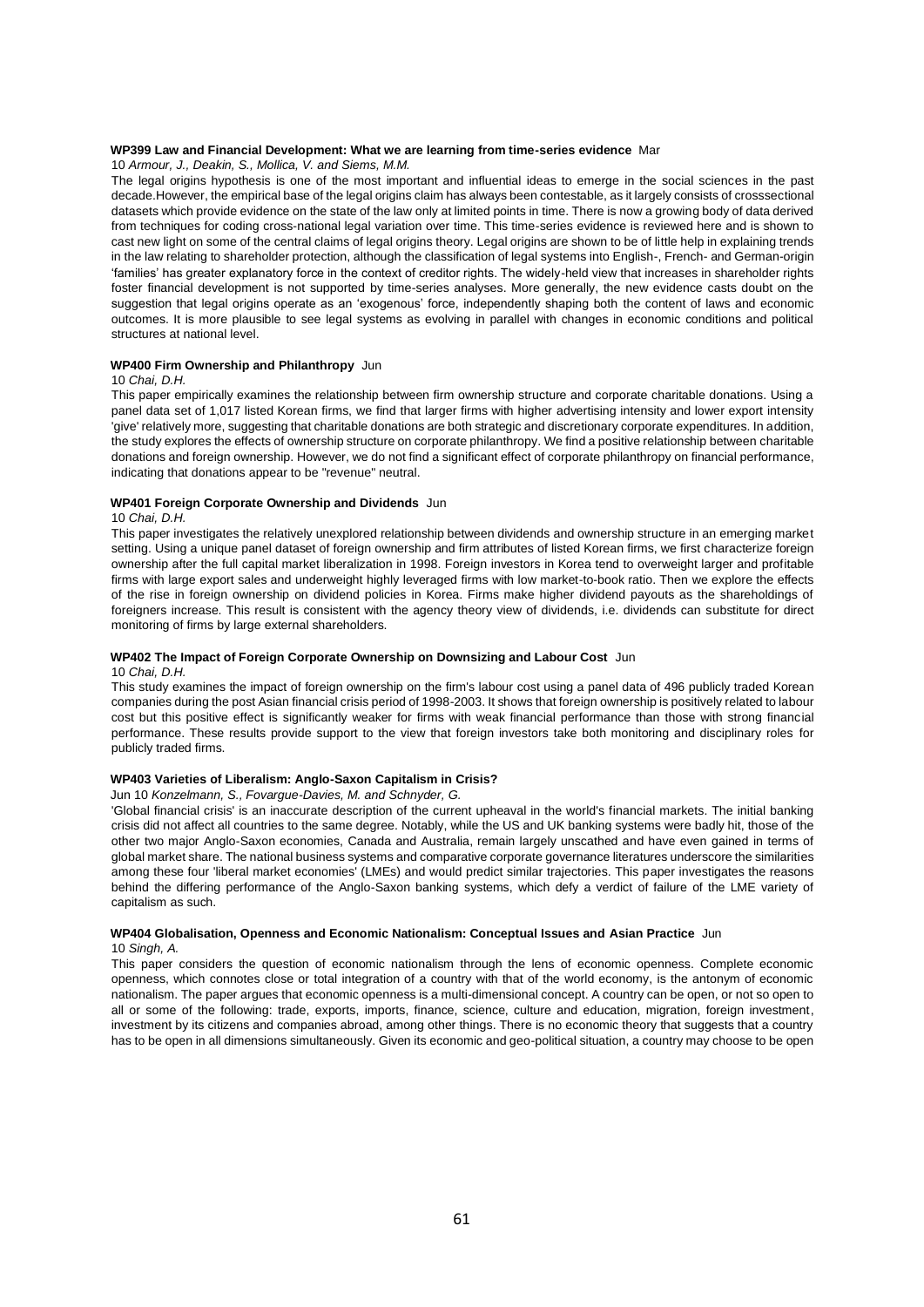in some areas and not in others. The paper examines the analytical question: what is the optimum degree of openness for an economy? This theoretical framework is used to illustrate and explain the Asian experience, specifically of Japan and Korea. The implications for policy for these and other national economies as well as those for the global economy are outlined. The main policy message of the paper is that countries should seek, whenever they can, 'strategic' rather than close integration with the international economy. In that sense economic nationalism, notwithstanding globalization is still the order of the day in many Asian countries. They need to maintain national control over volatile capital movements and prudently regulate the financial sector in the national interest.

#### **WP405 Financial Globalisation and Crisis, Institutional Transformation and Equity** Jun

#### 10 *Arestis, P. and Singh, A.*

This paper comprises the long introduction to the symposium of five papers on financial globalisation published in the Cambridge Journal of Economics, volume 34, no 2. The paper discusses the impact of financial globalisation in a variety of spheres and shows how the five papers link together to provide a coherent view of the current economic and financial crisis. In this paper we also examine the globalisation of finance more broadly both in historical terms as well as in relation to the current widespread failure in the financial markets. We take up the policy question of how the interests of the poor in particular, and developing countries in general, could be safeguarded from the vagaries of financial globalisation, questioning how much choice communities and countries have and what can the international community do to extend these choices?

#### **WP406 Varieties of Insider Corporate Governance: Centre-Right Preferences and the Determinants of Reform in the Netherlands, Sweden and Switzerland** Jun 10 *Schnyder, G.*

The impact of centre-left political parties' preferences on a given country's corporate governance system has been widely debated and empirically investigated. Comparatively few efforts have been made to analyse the preferences of centre-right parties and to link these to the 'employer side' of the corporate governance equation. Recent scholarship sought to explain centre-right preferences in corporate governance reforms by electoral strategies that appeal to the median voter, arguing that the aggregate ownership structure that prevails in a country is the main determinant of the politics of corporate governance reforms. In this paper, I challenge this electoral strategy explanation by opposing it to an interest group power explanation of centre-right preferences. Based on the cases of the Netherlands, Sweden and Switzerland I show that the ownership patterns do not explain political preferences. Instead, opening up the black box of insider-orientated corporate governance systems is necessary in order to explain why centre-right parties' preferences concerning shareholder primacy vary from one country to the other. My findings suggest that the extent to which insider control relies on control enhancing mechanisms (CEMs) and the importance of the financial sector in a given economy strongly influence centre-right preferences in the political struggles over corporate governance.

#### **WP407 Flexible or not? The Comply-or-Explain Principle in UK and German Corporate Governance** Jun 10 *Sanderson, P., Seidl, D., Roberts, J. and Krieger, B.*

The current financial crisis has given rise to calls to toughen considerably the codes of corporate governance put in place in many countries to regulate corporate behaviour (e.g. the UK Combined Code). These codes vary slightly in form but tend to contain a mix of non-discretionary regulations and discretionary guidance and information. Almost all such codes embody some variation or other of the comply-or-explain principle. Companies should comply with the rules or explain why they do not. In this way the code framers avoid, or perhaps enable, a one-size-fits-all approach. It is this discretion that governments are under pressure to limit, but little is known about how it is used, in what circumstances, and to what effect? In this paper we report the findings of research carried out in the UK and Germany to investigate the extent to which large public companies comply with the rules, and the attitudes of company directors and legal counsel to using comply-or-explain. We find that positive conformance with codes depends on factors such as the extent to which regulatees are engaged in the formation and revision of the code, and thus feel a sense of ownership; the existence of interested and relevant monitors; and the extent to which soft regulation is a traditional means of control in a domain. We also found that pressure, both internal and external, both real and imagined, can lead to the establishment of a norm of full compliance, with perhaps perverse outcomes, and that in any event the majority of the contents of codes become akin to hard law, where deviation is not considered acceptable. There are however a very small number of rules where temporary deviation may be unavoidable from time to time and where non-compliance accompanied by a valid explanation is accepted.

# **WP408 Competition and Public Service Broadcasting: Stimulating Creativity or servicing Capital?**

#### Jun 10 *Turner, S. and Lourenço, A.*

In UK public service broadcasting, recent regulatory change has increased the role of the private sector in television production, culminating in the BBC's recent introduction of 'creative competition' between in-house and independent television producers. Using the concept of 'cognitive distance', this paper focuses on the increasing role of the independent sector as a source of creativity and innovation in the delivery of programming for the BBC. The paper shows that the intended benefits of introducing new competencies into public service broadcasting have been thwarted by, on the one hand, a high level of cognitive proximity between in-house and external producers and, on the other, a conflict in values between the BBC and the independent sector,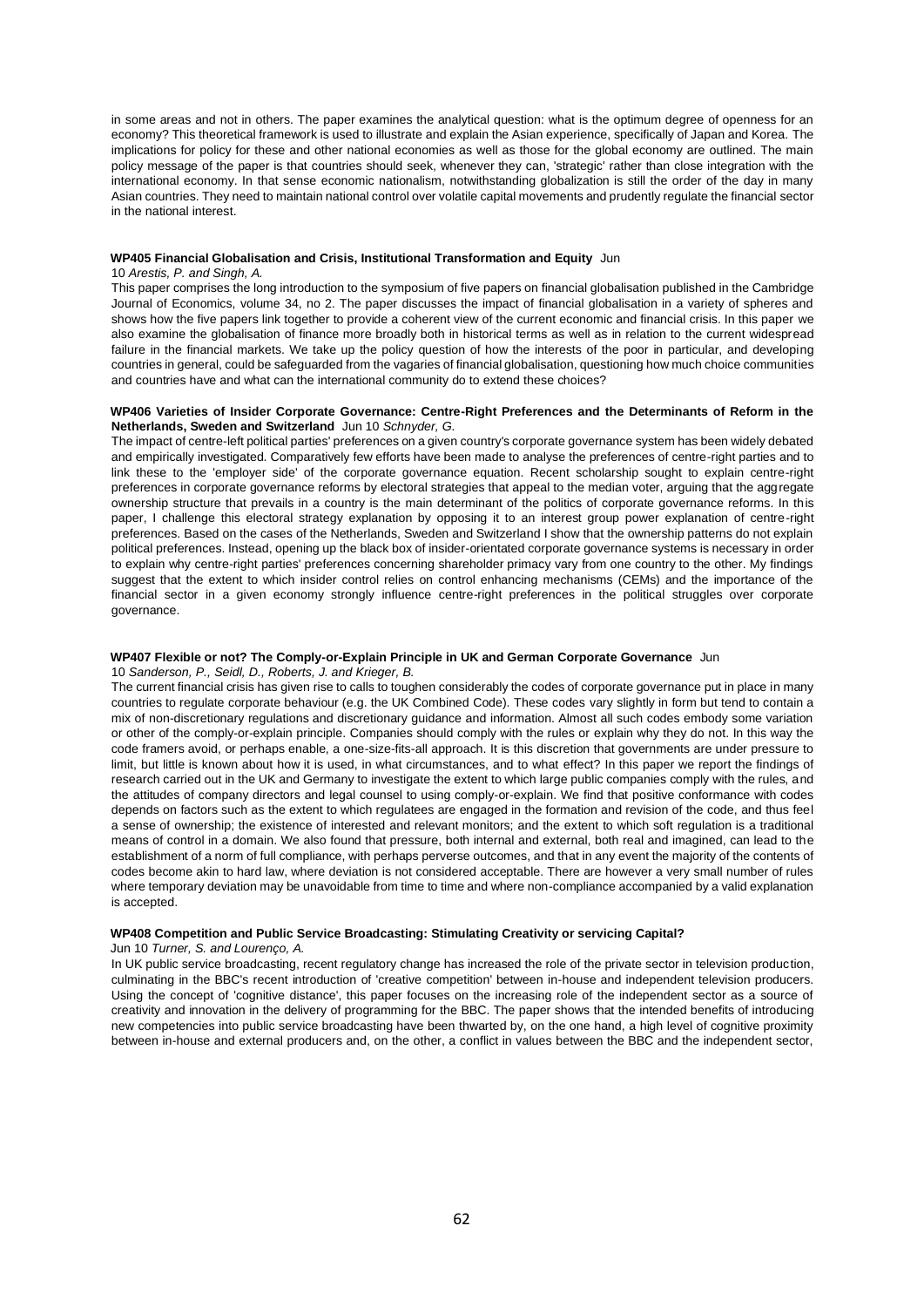with the latter responding to a commercial imperative that encourages creativity in profitable genres, leaving gaps in other areas of provision. While recent regulatory reform appears to have had a limited impact on the diversity of programming, it does suggest a closer alignment of programme content with the imperatives of capital. Implications for the literature on communities of practice are noted.

#### **WP409 Autopoetic Social Systems Theory: The Co-evolution of Law and the Economy** Jun

### 10 *Lourenço, A.*

This paper explores the relationship between regulation and contracts from the point of view of autopoietic social systems theory. Building on the notions of contract as a structure of governance, and of regulation as a system of rules intended to govern the behaviour of its subjects that involves standard setting, monitoring and enforcement, the paper discusses the contributions of Teubner (1993), Collins (1999) and Deakin (2002) for understanding the relationship between the legal and the economic subsystems in society. The paper argues that regulation and contracts co-evolve: the influence of regulation upon contracts is mediated by the system of shared meanings that the contract develops and, reciprocally, the influence of contracts on regulation depends on each regulatory element's own network of communications. The paper concludes that reflexive regulatory strategies, by facilitating the emergence of shared meanings, may be more successful in governing the behaviour of economic actors. However, given the disturbances involved in the process of co-evolution, this is not straightforward.

#### **WP410 The Mechanism of Voting Efficiency** Sep

#### 10 *Schouten, M.C.*

In the wake of the financial crisis, shareholders are increasingly relied upon to monitor directors. But while much has been written about directors' flawed judgments, remarkably little is known about shareholders' ability to make accurate judgments. What determines whether shareholders make the right decision when asked to vote on, say, a merger? This paper takes a novel approach to this question by drawing an analogy between corporate voting and another system to aggregate information on estimated values: stock trading. Using insights on stock market efficiency, the paper makes three contributions to our understanding of voting efficiency. First, the paper identifies four key mechanisms of voting efficiency: (1) informed voting, which implies that shareholders have some information to base their voting decision on; (2) rational voting, which implies that such information is processed in a rational, unbiased way; (3) independent voting, which implies that each shareholder arrives at a judgment by making use of his or her personal cognitive skills, and (4) sincere voting, which implies that shareholders vote with a view to furthering the common interest of maximizing shareholder value rather than their own private interest. The paper explores the operation of each mechanism, and demonstrates that the mechanisms interact in unexpected ways. Second, the paper shows that share trading, proxy solicitation and vote buying can usefully be viewed as arbitrage techniques that reallocate voting power in the hands of shareholders with superior information and processing skills, and with appropriate incentives. By reducing information asymmetry, arbitrage techniques potentially play an important role in improving voting efficiency. In practice, however, they are subject to cost constraints as well as legal constraints. The limits of voting arbitrage are significant, and affect voting efficiency much in the same way as limits of securities arbitrage affect market efficiency. Third and finally, the paper analyzes two issues that are currently being studied by the U.S. Securities Exchange Commission and policymakers around the world: voting without corresponding financial interest ('empty voting') and the major influence of proxy advisers. By showing that these issues each involve a trade off between the various mechanisms of voting efficiency, their costs and benefits are brought into sharper focus. Several policy options are then presented to mitigate the costs while fostering the benefits.

#### **WP411 The Impact of the Patent System on SMEs** Sep

#### 10 *Hughes, A. and Mina, A.*

The authors consider the theory and evidence on the propensity of small and medium-sized enterprises (SMEs) to patent their innovations. Drawing on UK, European and US literature and data sources, they show that small firms are less likely to use patents as a means of protecting their investment than other means such as confidentiality, secrecy or time to market. SMEs are also less likely than larger firms to use others' patents as a source of information for their own innovation activities, preferring customers, suppliers and trade fairs. Conversely, smaller firms are more likely than larger firms to put their patents to productive use or to licence out their technology, a pattern that is likely to reflect relatively higher cost and capacity pressures. Among the emerging trends, of particular interest for high tech SMEs is the role of patents as an increasingly important factor in obtaining financial backing by venture capitalists. A survey of UK and US small businesses conducted jointly by the Centre for Business Research (CBR) at Cambridge and the Industrial Performance Unit at the Massachusetts Institute of Technology provides data for further analyses which reveal that small firms in the United States are twice as likely as those in the UK to patent innovations, but are still much less likely to patent than larger US firms. The authors conclude with a general discussion of main findings from a UK and European perspective.

#### **WP412 Knowledge and the Evolving Economy** Sep

### 10 *Mina. A*.

This paper addresses the problem of knowledge and the far-reaching implications it bears upon innovation and the functioning of economic systems. It develops a stylised analysis of the micro-dynamics of knowledge generation, exchange and absorption. It discusses the properties of knowledge accumulation as a complex process: adaptive, path-dependent, context-dependent,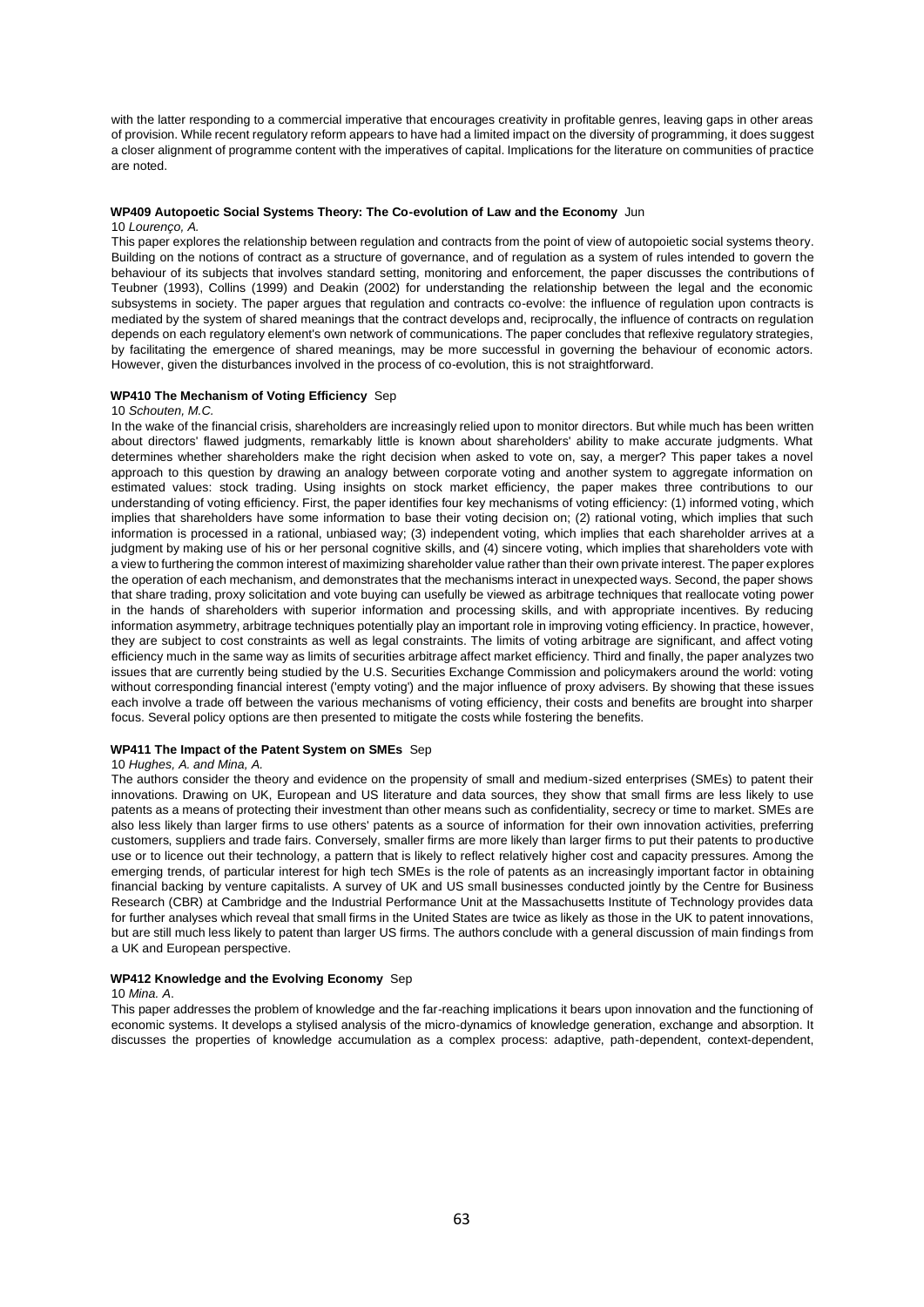openended and creative in the sense that it always entails the potential to endogenously generate radical novelty, in line with theory and evidence from the economics of innovation, but fundamentally at odds with a number of important tenets of equilibrium economics.

#### **WP413 Turning Digital: Diversification in UK Design Consultancy Services** Sep

### 10 *Wennberg, K., Tether, B., Li, C. and Mina. A.*

Why do small firms in emerging industries choose to diversify? Theories of strategic management suggest that diversification is driven by search for exogenous market opportunities, deployment of slack resources, or the exploitation of current knowledge. Institutional organization theory suggests that firms may diversify for reasons unrelated to performance, such as by mimicking similar firms. We analyse the diversification of small UK design consultancies into the field of digital design between 1996 and 2009, a period characterized by the dot-com 'boom', 'bust' and recovery. Panel data analyses reveal that financial performance had little causal impact upon diversification. Instead, most firms diversified into digital design triggered by internal growth aspirations or by the following of similar firms. We contribute to the literature on small firm growth and diversification by highlighting the interactive nature of strategic and institutional drivers to diversification, and their relationship with firms' internal growth aspirations.

# **WP414 Globalisation, Structural Adjustment and African Agriculture: Analysis and Evidence** Sep10

#### *Bryceson, D., Sarkar, P., Fennell, S. and Singh, A.*

A major purpose of this paper is to examine the effects of poor governance or 'state fragility' in African countries on their overall economic and agrarian performance. The results of our econometric analysis show that a higher level of public security is conducive to lower levels of conflict, whether of an ethnic, religious and regional nature. It also corresponds with greater agricultural value-added per capita. The analysis further indicates that trade openness and aid do not have a substantial impact on agricultural development. Our institutional and historical examination of the structural adjustment programmes in African countries suggest that African agriculture's poor performance is not necessarily due to the negative influence of African governments, but could also, in large part, be attributed to the policies advocated by the international financial institutions and donor countries. The resolution of the problems associated with these policies lies in improving the ability of African farmers to benefit from new agrarian technologies that raise staple food productivity and thereby enhance food security and national stability. The paper also provides, inter alia, a nuanced analytical description, based upon available aggregate statistics, of the short- and long-term performance of African economies and their agricultural sectors during the last 25 years.

#### **WP415 The Global Economic and Financial Crisis: A Review and Commentary** Dec

#### 10 *Singh, A. and Zammit, A.*

This paper provides a review and commentary on the current financial and economic crisis. It considers important analytical and policy issues from a global and North-South perspective. The analytical questions cover issues such as the better than expected performance of the world economy, the role of global financial imbalances, and whether or not economic theory has been helpful. It is argued that close international cooperation and policy coordination are essential to recovery and an improved distribution of the fruits of growth. Cooperation and financial regulation are particularly necessary in order to prevent international contagion and cascading sovereign debt defaults.

#### **WP416 Employee Ownership in the European Company: Reflexive Law, Reincorporation and Escaping Codetermination**  Dec 10 *Njoya, W.*

This article assesses the effects of reincorporation on codetermination, focusing on the scope for escaping codetermination by restructuring under the European Company (SE). This is usually associated with the prospect of corporate flight from codetermined jurisdictions. The article presents an alternative possibility, arguing that because the self-regulatory framework of employee participation in the SE encourages diversity and experimentation, it does not inevitably erode the institution of codetermination. Viewed within a framework of reflexive harmonization, the effects on codetermination are better understood as part of an open-ended process of evolution in the ownership and control structures of the firm. This points to the potential for codetermination to become more, rather than less, integrated as part of the ownership landscape of European firms.

# **WP417 Corporate Governance and Financial Crisis in the Long Run** Dec

### 10 *Deakin, S.*

Prior to the global financial crisis which began in 2007, corporate governance reforms of the preceding thirty years had promoted a shareholder-value based model of management for which there was little historical precedent. The underlying legal model of the firm retained a vestigial sense of the corporate form as a mechanism for promoting group cooperation, but it became increasingly ill suited to achieving this end in a period of hyper-liquidity in capital and credit markets. The destabilizing effects of the shareholder value norm included growing income inequality for which asset price inflation in the Anglo-American economies served as partial compensation, thereby helping to create the conditions which led to the global financial crisis. The failure of individual financial institutions cannot plausibly be ascribed to poor governance practices in those firms; there were more immediate factors at play, including ineffective regulation. However, the general trend towards shareholder value since the 1980s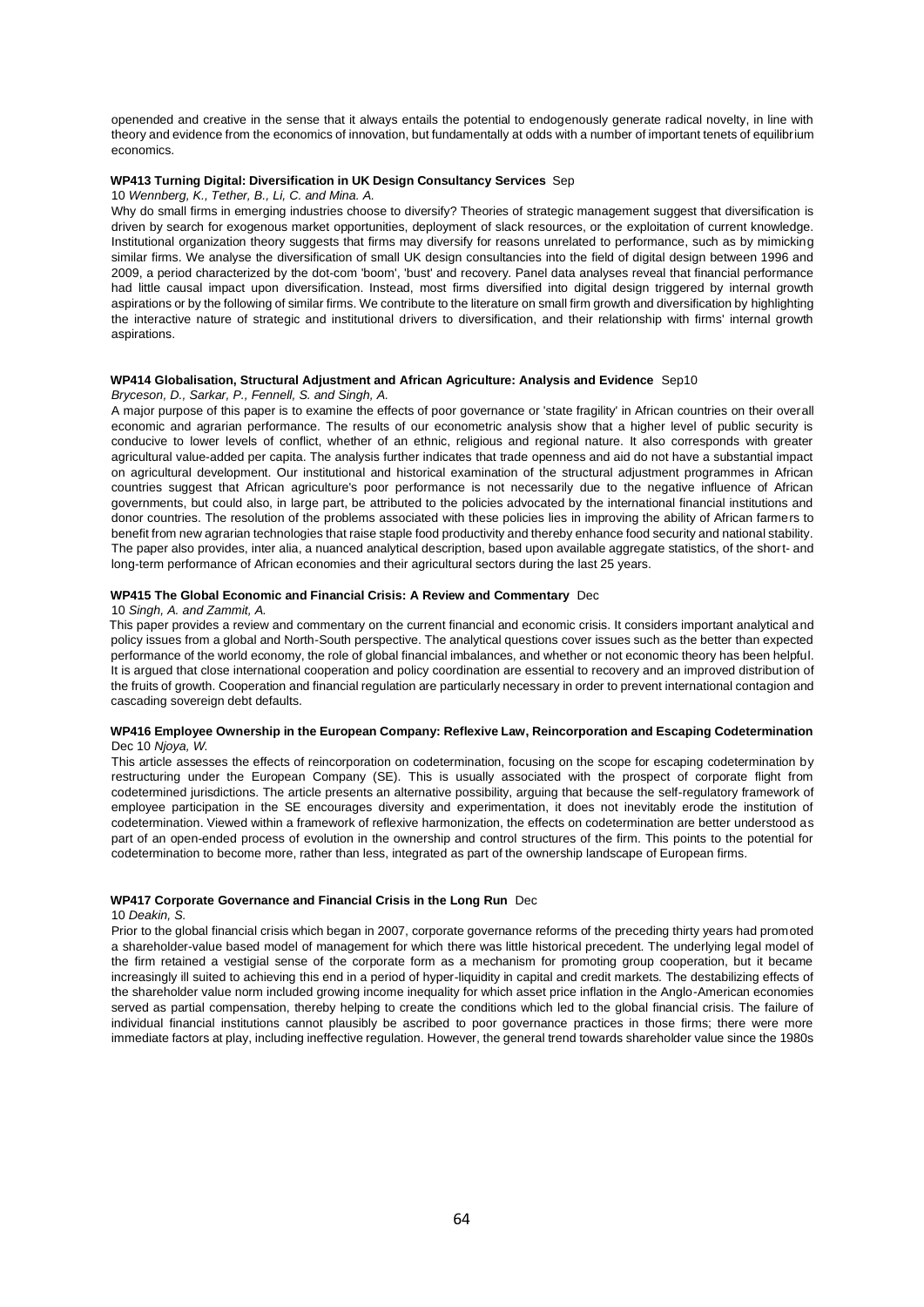was implicated in a wider, systemic failure of the corporate governance system, of which the banking crisis was simply the most visible manifestation. Under these circumstances, a reassessment of the shareholder value based approach to the governance and management of large corporations is urgently required.

# **WP418 Comparative Advantage, Industrial Policy and the World Bank: Back to First Principles** Mar

# 11 *Singh, A.*

This paper provides a critical analysis of the World Bank's new thinking on industrial policy. After outlining the changing perspectives on industrial policy put forward by the World Bank over the last three decades, we argue that the bank's economists have taken one step forward (the approval for the enhanced role of the state) but also one if not two steps backward (by strong encouragement to countries to seek their current comparative advantage in pursuing industrial policy). We argue that a critical analysis of the World Bank's policy stance on industrial policy as on other main issues is essential because of the institution's hegemony in policy analysis of economic development as well as its conditionality, which may now well include what this paper regards as its inappropriate industrial policy. The analysis in the paper combines classical contributions on international trade and the world economy, relevant economic history, as well as Krugman's comments on these issues in terms of modern economic analysis. The paper concludes with reflections on the appropriate industrial policy for developing countries that the World Bank should support.

#### **WP419 Global Imbalances, Under-Consumption and Over-Borrowing: The State of the World Economy and Future Policies**

#### Mar 11 *Cripps, F., Izurieta, A. and Singh, A.*

This paper addresses the question of whether growth convergence can be sustained in the global economy without compromising welfare and without causing major crises. It employs a simplified stock-flow analytical framework to examine the proposition that the pace and pattern of global growth is conditioned by 'under-consumption' in some regions of the world and 'over-borrowing' in other regions. A baseline projection using the Cambridge-Alphametrics model (CAM) illustrates consequences of resumed global imbalances after the 2008-2009 crisis. An alternative scenario exemplifies the case in which China and India shift towards internal income redistribution and domestic demand orientated policies and suggests that this will not be sufficient to correct global imbalances or induce improved growth rates in other developing regions. Finally a more ambitious development perspective is simulated. Such a scenario requires internationally-coordinated policy efforts, with greater role for governments in the management of demand, income distribution and environmental sustainability, as well as measures to reduce instability of exchange rate and commodity markets.

### **WP420 Equality Law and the Limits of the 'Business Case' for addressing Gender Inequalities** Mar

#### 11 *McLaughlin, C. and Deakin, S.*

The 'business case' for gender equality rests on the claim that organisations can improve their competitiveness through improved diversity management, in particular by reducing turnover and training costs and minimising reputational and litigation risks arising from potentially discriminatory behaviour. It is also argued that through the mechanism of socially responsible investment (SRI), shareholders can put pressure on the management of listed companies to take gender issues more seriously. We assess these claims through an empirical study which draws on interviews with institutional investors engaged in SRI and with managers in a range of organisations in both the private and public sector. We find that organisations are increasingly responding to the argument that persistent gender inequalities represent a form of mismanagement of human resources, with negative implications for the delivery of services, in the public sector, and for the efficiency of the firm, in the private sector. Shareholder engagement, however, has so far had very little impact in this area. We discuss regulatory reforms, including tighter rules on firm-level disclosure of gender policies and practices, which could address these issues.

#### **WP421 Financial Globalisation and Human Development** Jun

#### 11 *Singh, A.*

This paper is concerned essentially with the question, how does financial globalisation affect welfare? Orthodox theory suggests that because of greater risk-sharing between countries that financial liberalisation entails, there should be no welfare losses. Greater risk sharing should lead to greater smoothing of consumption and/or growth trajectories for developing countries. Yet there is widespread evidence of crises following liberalisation. Apart from these international macro-economic issues, it is argued here that financial globalization changes the very nature of capitalism from managerial to finance capitalism. This profoundly affects at the microeconomic level corporate governance, corporate finance and income distribution. Both macro- and microeconomic factors outlined here influence human development.

#### **WP422 Anglo-Saxon Capitalism in Crisis? Models of Liberal Capitalism and the Preconditions for Financial Stability** Jun 11 *Konzelman, S. and Fovargue-Davies, M.*

The return to economic liberalism in the Anglo-Saxon world was motivated by the apparent failure of Keynesian economic management to control the stagflation of the 1970s and early 1980s. In this context, the theories of economic liberalism, championed by Friederich von Hayek, Milton Friedman and the Chicago School economists, provided an alternative. However, the divergent experience of the US, UK, Canada and Australia reveals two distinct 'varieties' of economic liberalism: the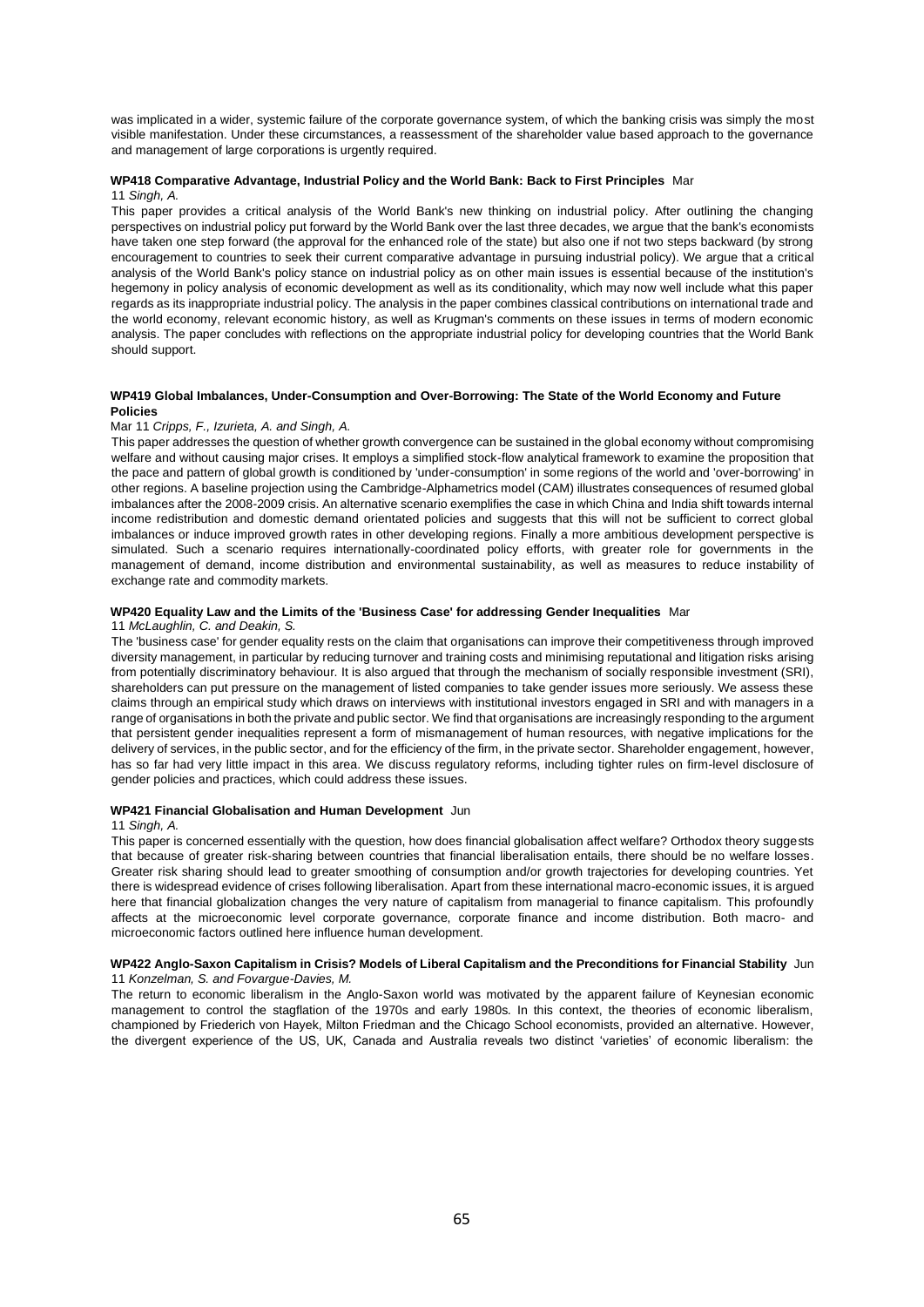'neoclassical' incarnation, which describes American and British liberal capitalism, and the more 'balanced' economic liberalism that evolved in Canada and Australia. In large part, these were a product of the way that liberal economic theory was understood and translated into policy, which in turn shaped the evolving relationship between the state and the private sector and the relative position of the financial sector within the broader economic system. Together, these determined the nature and extent of financial market regulation and the system's relative stability during the 2008 crisis.

### **WP423 An End to Consensus? The Selective Impact of Corporate Law Reform on Financial Development** Jun

#### 11 *Deakin, S., Sarkar, P. and Singh, A.*

Legal origins theory suggests that law reform, strengthening shareholder and creditor rights, should enhance financial development. We use recently created datasets measuring legal change over time in a sample of 25 developing, developed and transition countries to test this claim. We find that increases in shareholder protection contribute to stock market growth in the common law world and in developing countries, but not in the civil law world. We also find evidence of reverse causation, with financial development triggering legal changes in the developing world. We consider a number of reasons for the selective impact of law reform, focusing on the endogeneity of the legal system to its economic context, and on resulting complementarities between legal and financial institutions.

## **WP424 Legal Evolution: Integrating Economic and Systemic Approaches** Jun

11 *Deakin, S.* 

This paper explores the scope for synthesis between economic and systemic approaches to the understanding of legal evolution. The evolutionary and epistemic branches of game theory predict that stable norms will emerge when agents share common beliefs concerning future states of the world. Systems theory see the legal order as a social system which reproduces itself by recursive acts of legal communication, thereby giving rise to self-reference and operational closure. At the same time, the legal system is cognitively open, that is to say, indirectly influenced by other social systems in its environment. This gives rise to the possibility of coevolution of law and the economy. It will be argued that systems theory, by developing the idea of law as an adaptive system with cognitive properties, provides a missing link in the evolutionary theory of norms. Recent game theoretical models imply that common knowledge is not entirely endogenous to agents' interactions, but depends to a certain extent on emergent normative structures. These include the public representations of common knowledge which are provided by the legal system. The paper will explore the implications of this idea, argue for an integrated economic and systemic analysis of legal evolution, and consider some of the theoretical and methodological implications of such a step.

### **WP425 Open Innovation, the Haldane Principle and the new Production of Knowledge: Science Policy and UniversityIndustry Links in the UK after the Financial Crisis** Sep 11 *Hughes, A.*

This paper analyses science policy resource allocation in the light of a comparison of the open innovation and Mode 2 new production of knowledge conceptual frameworks. It provides a brief historical review of the evolution of science funding and the application of the Haldane principle in the UK. The core of the paper analyses academic and business attitudes to universityindustry links using two recent large scale surveys and argues that there is a largely false dichotomy drawn between applied and basic research. University industry links are already extensive and encompass a wide range of interactions than those captured by the usual debate over science engineering and narrow conceptions of commercialisation based on patenting and spin-outs.

#### **WP426 Gender Inequality and Reflexive Law: The Potential of different regulatory Mechanisms for making Employment Rights effective**

#### Sep 11 *Deakin, S., McLaughlin, C. and Chai. D.H.*

We review the different regulatory mechanisms which have been used in the UK context to promote gender equality in employment over the past decade, including legal enforcement based on claimant-led litigation, collective bargaining, pay audits, and shareholder pressure. Evidence is drawn from case studies examining the effects of these different mechanisms on organisations in the public and private sectors, and from econometric analysis of the impact of stock market pressures on firms' human resource practices. We argue that there is scope for reflexive solutions to improve the effectiveness in practice of UK equality law, by inducing efficient disclosure by employers, setting default rules, and encouraging bargaining in the shadow of the law.

## **WP427 Science and Technology Studies: Exploring the Knowledge Base** Sep

11 *Martin, B., Nightingale, P. and Yegros-Yegros, A.* 

Science and Technology Studies (STS) is one of a number of new research fields to emerge over the last four or five decades. This paper attempts to identify its core academic contributions using the methodology developed by Fagerberg et al. (2011) in their parallel study of Innovation Studies. The paper uses the references cited by the authors of chapters in a number of authoritative 'handbooks', based on the assumption that those authors will collectively have been reasonably comprehensive in identifying the core contributions to the field. The study analyses the publications most highly cited by the handbook authors, in particular examining their content and what they reveal about the various phases in the development of STS. The second part of the study analyses the 'users' of the STS core contributions who have cited these contributions in their own work, exploring their research fields, journals, and geographical location. The paper concludes with some comparisons between STS and the fields of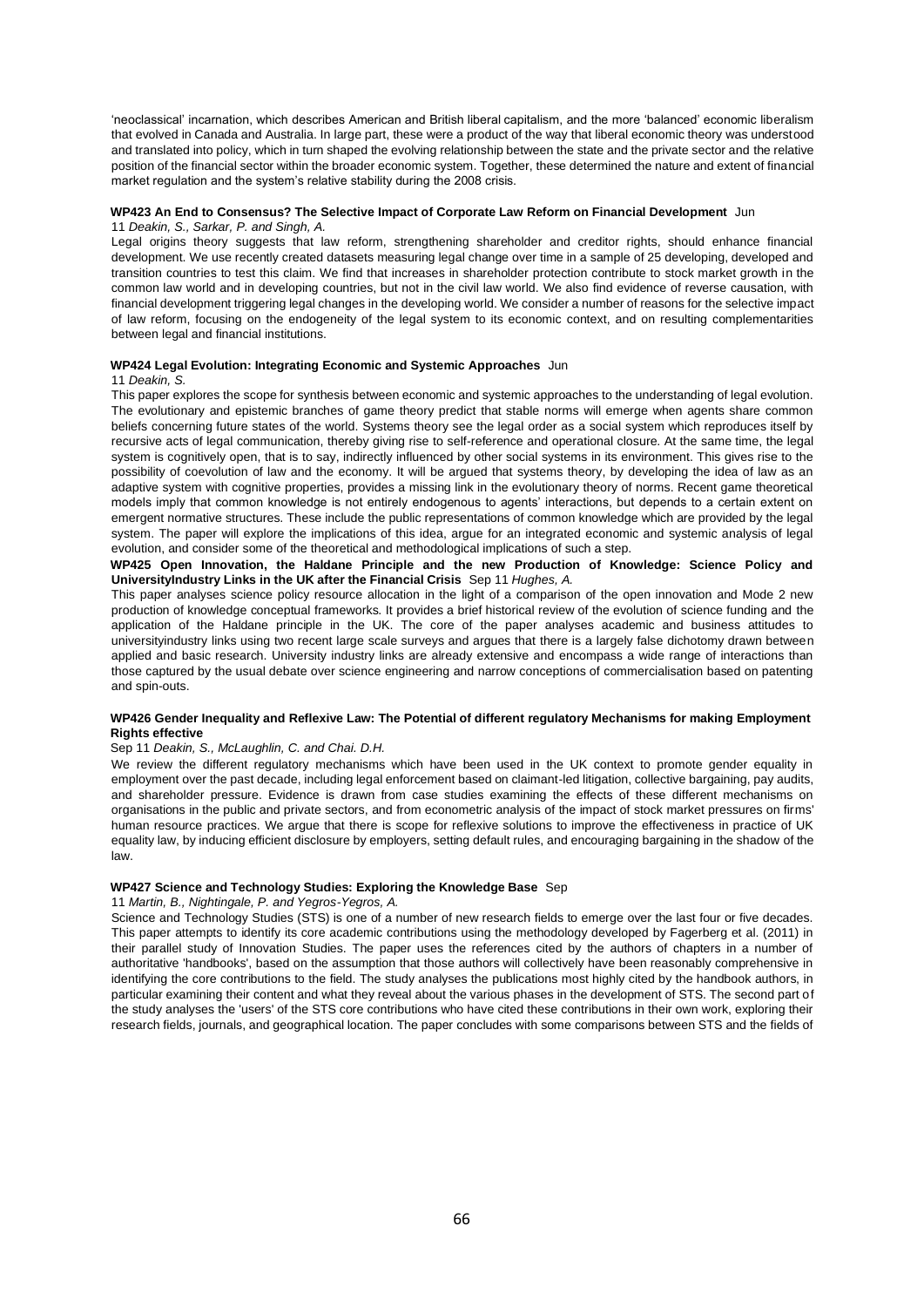Innovation Studies and Entrepreneurship, in particular with regard to the role of 'institution builders' in helping to develop a new research field.

## **WP428 Indian Labour Law and its Impact on Unemployment, 1970-2006: A leximetric Study** Dec

# 11 *Deakin, S. and Sarkar, P.*

We analyse a recently developed leximetric dataset on Indian labour law over the period 1970 to 2006. Indian labour law is seen to be highly protective of workers' interests by international standards, particularly in the area of dismissal regulation. We undertake a timeseries econometric analysis to estimate the impact of the strengthening of labour laws on unemployment and industrial output in the formal economy. We find no evidence that pro-worker labour legislation leads to unemployment or industrial stagnation. Rather, proworker labour laws are associated with low unemployment, with the direction of causality running from unemployment and output to labour regulation.

#### **WP429 Capability Theory, Employee Voice and Corporate Restructuring: Evidence from UK case studies** Dec 11 *Deakin, S. and Koukiadaki, A.*

We examine the relationship between capability for voice and corporate restructuring through an empirical study of the operation of the UK's Information and Consultation (I&C) Regulations of 2004. These Regulations, implementing an EU Directive, introduced elements of the continental European codetermination model into UK law, while allowing for flexibility and experimentation in forms of employee representation. Although the absence of a preferred role for trade unions in the establishment of I&C arrangements limited the scope for interaction with existing structures of collective bargaining, there is evidence that unions were able to use the new arrangements to extend their influence in some contexts. We also report evidence of deliberation mitigating the impact of restructurings on workforce morale and contributing to a longer-term perspective on skills in some firms. We conclude that the I&C model has unfulfilled potential in the UK context.

# **WP430 Islamic Finance: Conceptual and Analytical Issues from the Perspective of Conventional Economics** Mar

12 *Sheng, A. and Singh, A.* 

After a brief recent empirical sketch of Islamic finance, the paper turns to its main theoretical and conceptual purpose. It seeks to relate the concepts of Islamic and conventional finance, and to examine certain important questions which arise from the interaction between these systems. The paper is written from the perspective of conventional modern economics, as the authors are students of the latter.The paper discusses the main tenets of Islamic finance, as well as those of modern economics, including the implications of zero interest rates and those of Modigliani and Miller theorems. The most notable finding of this paper is that John Maynard Keynes' analysis of employment, interest and money provides, inadvertently, the best rationale for some of the basic precepts of Islamic finance. The paper concludes that there is no inevitable conflict between the two systems and cooperation between them is eminently desirable and feasible.

# **WP431 Variety of Search and Innovation: A Comparative Study of US Manufacturing and Knowledge Intensive Business Services Sectors**

# Mar 12 *Cosh, A. and Zhang, J.*

Whilst the variety of search activities promotes innovation, there is a central tension between a firm's potential benefits from wide and diverse search activities and its ability to reap these potential benefits. In this paper, we argue that the potential and realised benefits from a firm' search activities are influenced not only by its resources and capabilities, but also by the nature of innovation activities at sector level. Drawing upon a statistical analysis of a large scale survey conducted in the US, we examine the impact of a firm's external search strategy along two dimensions (search intensity and direction) on its innovative performance. Our findings suggest that manufacturing firms tend to benefit from wide and diversified search activities whereas knowledge intensive business services (KIBS) firms tend to benefit from narrow and specialised search activities. Furthermore, when taking account of firm size and absorptive capacity, a more nuanced picture emerges. Implications and contributions to the innovation search literature are discussed.

# **WP432 The Evolution of Science Policy and Innovation Studies** Jun

# 12 *Martin, B.R.*

This article examines the origins and evolution of the field of science policy and innovation studies (SPIS). In particular, it seeks to identify the key intellectual developments in the field over the last 50 years by analysing the publications that have been highly cited by other researchers. Along with other studies reported in this Special issue, it represents one of the first and most systematic attempts to identify and analyse the most influential contributions to an emerging field on the basis of highly cited books and articles. The analysis reveals how the emerging field of SPIS drew upon a growing range of disciplines in the late 1950s and 1960s, and how the relationship with these disciplines evolved over time. Around the mid-1980s, SPIS started to become a more coherent field centred on the adoption of an evolutionary (or neo-Schumpeterian) economics framework, and an interactive model of the innovation process, and (a little later) the concept of 'systems of innovation' and the resource-based view of the firm. The article concludes with a discussion of whether SPIS is perhaps in the early stages of becoming a discipline.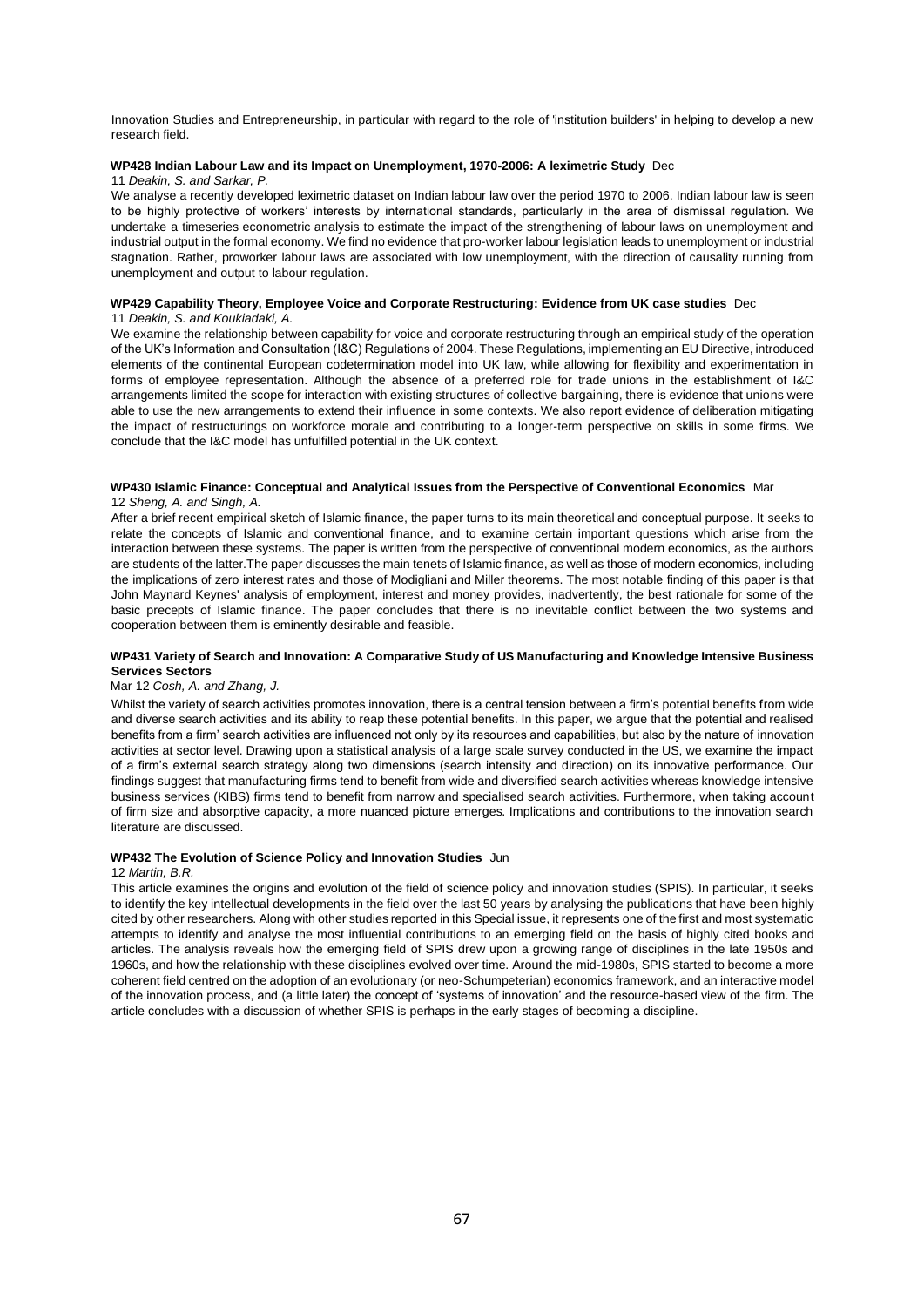# **WP433 A Different Path to Growth? Service Innovation and Performance amongst UK Manufacturers** Jun

12 *Tether, B. and Bascavusoglu-Moreau, E.* 

Introducing and innovating services is advocated as a means by which manufacturing firms in advanced economies can retain or enhance their competitiveness. But little is known about how manufacturers innovate services, nor about the impact of service innovation on manufacturers' performance. Using two consecutive waves of the UK Innovation Survey, this paper first examines how manufacturers innovate services, comparing this with how they innovate goods (i.e., material products) and production processes. We find that manufacturers tend to innovate services differently: R&D is found to be unimportant, whilst investments in marketing and training are found to be related to service innovation. The paper then examines the impact of service innovation on performance, in terms of innovative sales per employee and total sales per employee. We find that service innovation does not increase innovative sales but is associated with higher total sales per employee.

# **WP434 The Econmics of Austerity** Jun

# 12 *Konzelmann, S.*

The 2007/8 financial crisis has reignited the debate about austerity economics and revealed that it is a highly contested yet poorly understood idea. This article locates the debate in its historical context, tracing it from the early 18th and 19th century Classical debates, which focused mainly on the means by which fiscal deficits should be financed. As capitalism evolved, so did ideas and theories about the economics of austerity. Following World War One, concerns about high levels of government debt produced the 1920s 'Treasury view' – that government deficits are economically damaging and austerity is required to rein them in. During the 1930s Great Depression, when unemployment was the main concern, this perspective was challenged by the 'Keynesian view' – that government deficits could be economically beneficial during the slump, when the private sector was unable to generate sufficient effective demand to pull the economy out of depression. From this perspective, austerity was the policy prescription for the top of the business cycle, to prevent the economy from over-heating and igniting inflation. The 'stagflationary' crises of the 1970s challenged this view; and during the decades preceding the 2007/8 crisis, austerity was considered to be a policy for the bottom of the business cycle, when the excesses of a bubble-inflated boom had been revealed by its collapse. In the aftermath of the 2007/8 financial crisis, however, austerity no longer has the economic objective of macroeconomic stabilization. Instead, it has become the objective itself – demanded by actors in the international financial markets as evidence that governments are serious about managing their deficits and paying back their debts, thereby protecting the financial interests of investors in sovereign debt. However, if austerity undermines economic growth – as it is doing at present – markets are unlikely to remain loyal to those countries suffering the effect. It is therefore important that policy-makers and political leaders learn the lessons of the 2007/8 financial crisis with regard to the economics of austerity – before it is too late.

#### **WP435 Pathways to Impact and the Strategic Role of Universities** Sep

#### 12 *Hughes, A. and Kitson, M.*

There has been an increasing focus on the strategic role of universities in stimulating innovation and economic growth, primarily though the transfer of technology. This paper interrogates some of the key aspects of much of the conventional wisdom concerning the transfer of technology and the knowledge exchange process in general. It analyses the results from two unique surveys: a survey of the UK academic community which generated more than 22,000 responses; and stratified survey of businesses which generated more than 2500 responses. The paper shows that there are many knowledge exchange mechanisms used by academics - these include commercialisation processes but also many other 'hidden' connections. It also shows that knowledge exchange involves academics from all disciplines - not just those from science and engineering - and involves partners from the public and third (not for profit) sectors as well as private sector businesses. Furthermore, it shows that the main constraints that hinder or limit the knowledge exchange process include a lack of time, insufficient internal capability to manage relationships; and insufficient information to identify partners. Problems concerning cultural differences between academics and business and disputes concerning intellectual property are not prominent. Overall, the paper suggests that the notion of an academic 'ivory tower' seems to be a myth as far as the UK is concerned. It also suggests that a strategic focus on strengthening connections between academia and the rest of society may generate long-term benefits but it will also face challenges and should not distort or divert from the foundations of scholarship on which the success of universities are built.

# **WP436 Governing Externalities: The Potential of Reflexive Corporate Social Responsibility** Sep

#### 12 *Johnston, A.*

Externalities occur where an economic actor takes a decision which results in actions that affect other parties without their consent. In most cases, the creator of the externality will be a corporation because they are the most important actors in modern economies. There is a market failure as the corporation obtains all the benefits of the activity but does not bear all the costs. Since Ronald Coase's seminal work, economists have generally argued that externalities should be dealt with either by instrumental regulation or by bargaining between the creator and victim. The regulator should choose between these two options on the basis of costbenefit analysis. In particular, the costs associated with government intervention should be compared with the transaction costs confronting parties where they attempt to deal with the externality by means of a contract. Most economists assume regulatory costs (including the costs of producing and enforcing regulation and the distortions of economic activity to which it gives rise) will be very high, so the 'cure' of regulation will normally be worse than the 'disease' of externalities, making government intervention undesirable from an efficiency standpoint. This makes them sanguine about leaving many, or even most, externalities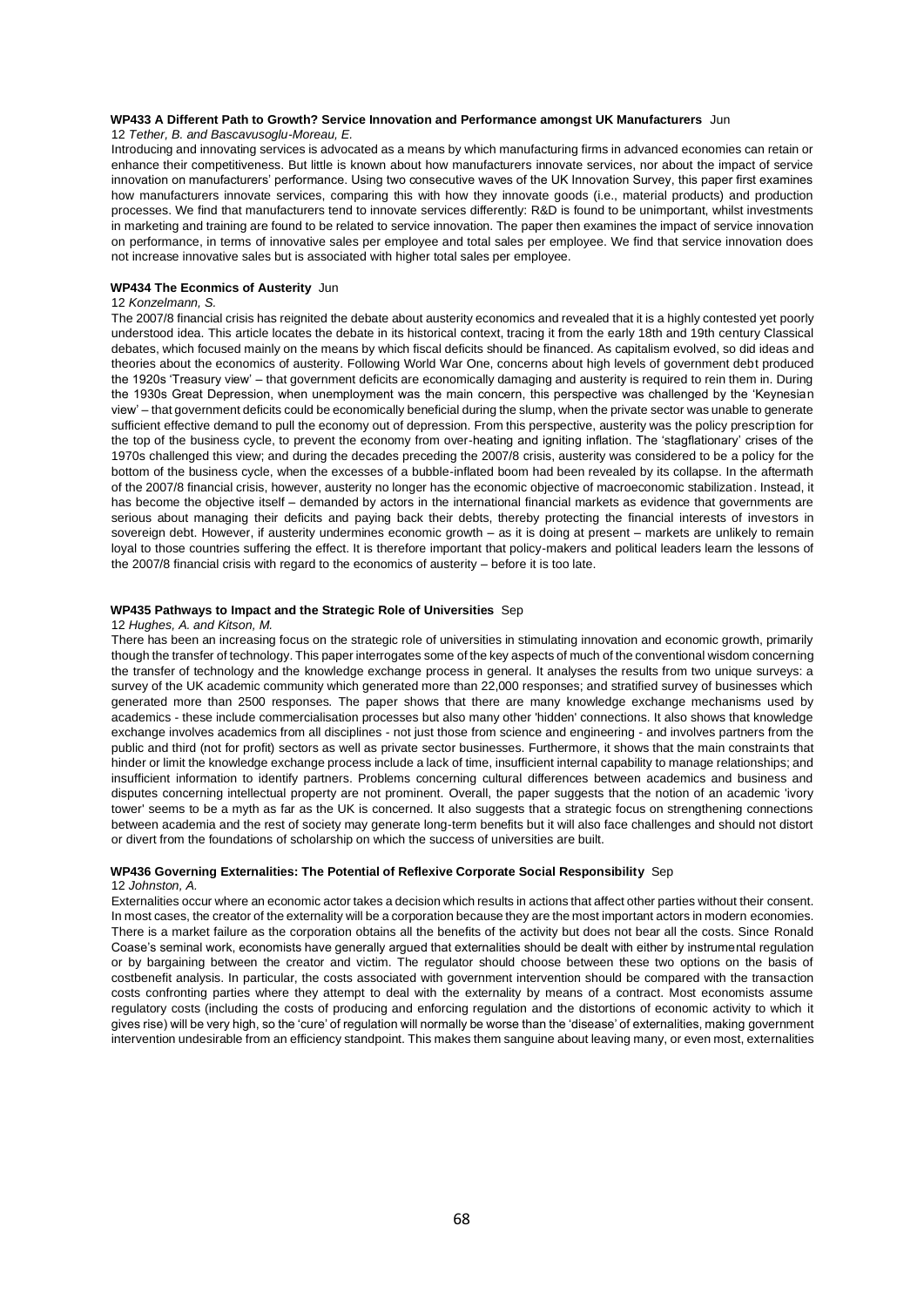to the market, even though its failure led to the externality in the first place. They then assume that if the parties fail to reach agreement on a solution to a particular externality, this will be for transaction costs reasons, so leaving the externality where it falls is the most efficient outcome in the circumstances. This paper argues that neither of these methods offers a wholly adequate way of dealing with externalities in a globalised economy characterised by factually and technologically complex chains of causation. As is widely recognised by sociologists as well as economists, instrumental regulation faces massive difficulties in dealing with externalities. It can also be argued that transaction costs are not the only barrier to bargaining. The result is that many externalities go uncorrected, and it cannot simply be assumed that this is an efficient outcome. The paper then argues that this governance

#### 'gap' could be filled by the doctrine of Corporate Social

Responsibility (CSR), but only if two conditions are met. First, CSR must be understood as corporations voluntarily taking responsibility for, or internalising, the externalities their operations create. This requires corporate decision-makers to change the frames they use so as to take account of the costs their activities create. Second, corporations must be steered towards a socially adequate identification and internalisation of those costs by the careful use of procedural, or reflexive, regulation. A reflexive regulatory approach to CSR would require corporations to meet with those who consider themselves affected in order to construct the 'facts' about the externality, and then require corporate decision-makers to internalise that externality in a manner which is acceptable to all concerned. This would arguably result in many externalities being identified and corrected in a cost-effective way, and should be considered as an alternative or complement to other methods of governing externalities.

### **WP437 Enhancing Islamic Finance: Establishing an Islamic Stock Market that overcomes Problems of the existing Stock market Regime**

#### Dec 12 *Sheng, A. and Singh, A.*

This contribution is concerned with the desirability and feasibility of establishing Islamic stock markets within the current global context. There is at present deep disaffection with stock markets in advanced countries. A central contention of this paper is that the proponents of Islamic stock market will find it easier than their UK counterparts to implement an ethically based programme which is regarded as essential for successful reform. Stronger ethical underpinnings of the Islamic stock market will give it a decisive edge in world markets. The time for Islamic stock markets has therefore come.

### **WP438 Measuring Corporate Governance: Lessons from the 'Bundles Approach'** Dec

#### 12 *Schyder, G.*

This paper reviews recent studies that analyse and criticise existing academic and commercial corporate governance (CG) indices. Most of these 'rating the ratings' papers reach the conclusion that encompassing composite measures of CG are ineffective and suggest therefore to return to simpler measures. This paper draws on the 'configurational-' or 'bundles approach' to CG and argues that, while the criticisms made by the 'rating the ratings' papers are justified, their recommendations are misguided. Based on four central insights derived from the 'bundles approach', the paper shows that reverting to simpler measures of firm-level CG practices is a step in the wrong direction, in that it eliminates information about interactions between different corporate governance mechanisms. This is particularly consequential for comparative CG research that aims to identify differences in country-specific CG systems. Alternative solutions are developed to improve corporate governance measures, which take into account insights from the 'bundles approach'.

#### **WP439 The limits of flexible regulation: Managers' perceptions of corporate governance codes and 'comply-or-explain'**  Mar 13 *Sanderson, P., Seidl, D. and Robert, J.*

Over the past few years regulatory regimes have become more flexible, adopting risk-based approaches and shifting from rules to principles where regulatees are given a degree of discretion in how they comply. In this way 'one size fits all'. Flexibility such as this is however under threat. The current financial crisis has given rise to calls for more and stronger regulation. Policymakers have to respond but are well aware there are limits - lack of flexibility can hinder innovation and economic growth. So, when does flexible regulation work and when does it not? In what circumstances are regulatees likely to strive to comply with underlying regulatory principles and when are they not? What factors affect regulatee 'buy-in?' To address these questions we examined the use of comply or- explain in corporate governance. This mechanism can be considered the ultimate in flexible regulation. It allows noncompliance, but only where regulatees provide a convincing explanation acceptable to shareholders. Previously we analysed the compliance records of 260 of the largest UK and German companies (Seidl et al. 2012). For this paper we analyse the accompanying interviews with selected senior managers and directors. We conclude the lessons for policymakers are that successful application of flexible regulation mechanisms such as this is contingent on the presence of powerful and influential monitors and that regulatee buy-in to flexible regulation depends primarily on the extent to which (i) 'soft' regulation is understood as a traditional means of control and, (ii) regulatees are involved in the design, implementation and evaluation of regulation. However, whatever the conditions or circumstances, large companies tend to believe they are under considerable pressure to be seen to fully comply which may ultimately render any in-built operational flexibility redundant. This is more likely to be the case under conditions of uncertainty.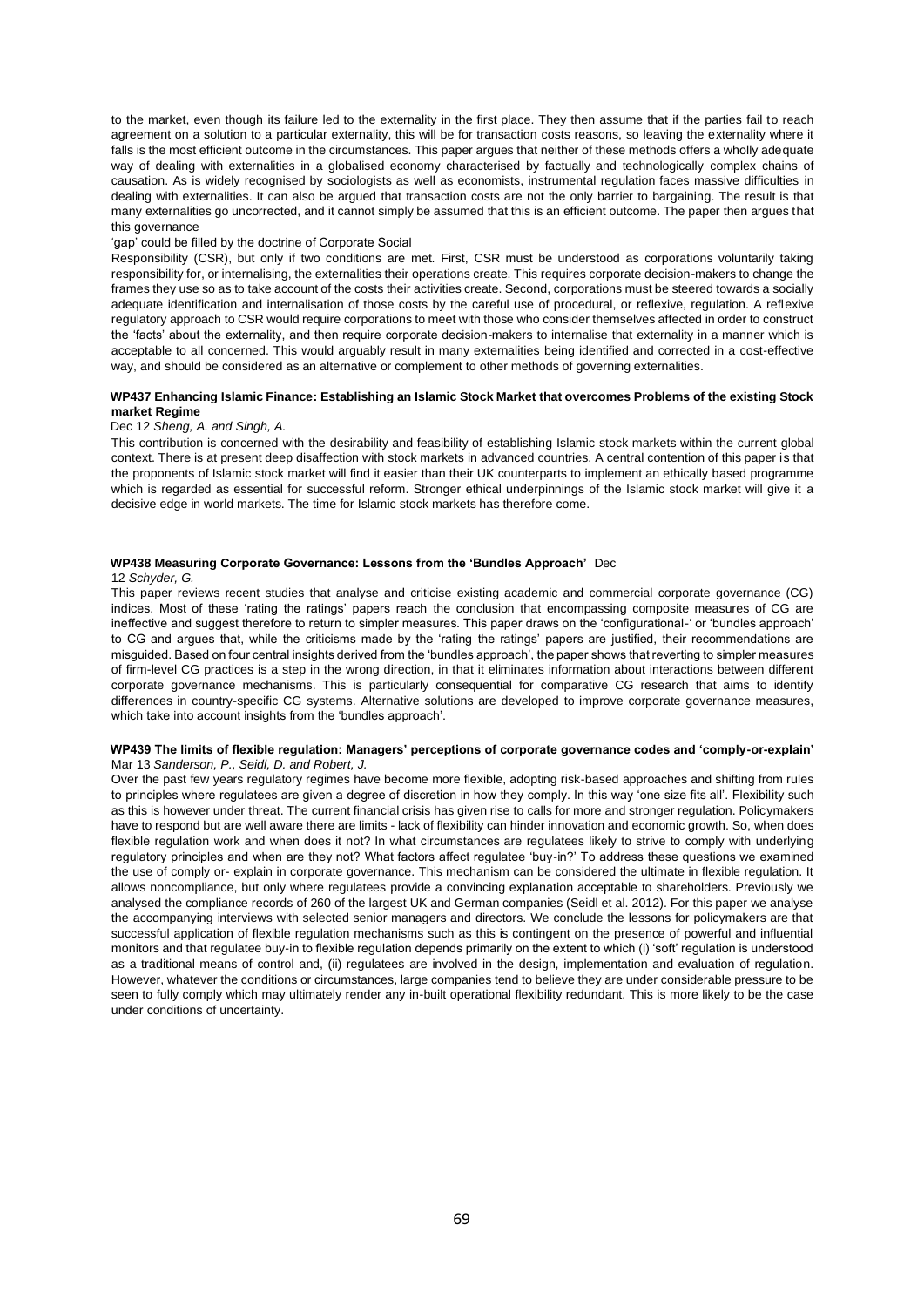## **WP440 India and the Eurozone: A commentary on the political economy of adjustment and correction** Mar

13 *Fennell, S., Kaur, A. and Singh, A.* 

This commentary focuses on the interaction between Eurozone and India with a particular focus on the relationship between changes and economic conditions in these two jurisdictions. In the pre liberalization world, India and the Eurozone were regarded a priori as having little interaction with each other. This story changes with globalization and relatively free capital movements. We highlight some of the important changes which have occurred in the Eurozone and Indian economies and discuss the implications for other regions and countries. The commentary sets out a number of hypotheses and uses broad- brush data to provide the intellectual foundations for our analysis.

#### **WP441 'Picking winners' in a liberal market economy: Modern day heresy – or essential strategy for competitive success?**

## Jun 13 *Konzelmann, S. and Fovargue-Davies, M.*

This paper explores the current debate about industrial strategy and the UK's hesitant acceptance of a possible role for the state in addressing the challenges confronting British industry in the wake of the 2007/8 financial crisis. In this context – and following the 2012 London Summer Games – political leaders have been pointing to the strategy that succeeded in reversing the British Olympic team's fortunes following its nadir at the 1996 Atlanta Summer Games; and they are suggesting that there may be lessons for industry. However, the political rhetoric has yet to be translated into action. Analysis of the elite sport strategy, in the light of the evolving literature on industrial strategy and policy suggests that although there are details that are specific to sport, there are also aspects of the general strategic approach that can be used to inform the design and implementation of a strategy aimed at developing and improving the international competitive performance of UK industrial sectors and manufacturers. The significance of the UK elite sport strategy is that it was evolved and successfully implemented in the British social, political and economic context, building on and improving existing institutional capabilities.

### **WP442 Do Labour Laws Increase Equality at the Expense of Higher Unemployment? The Experience of Six OECD Countries, 1970-2010**

# Jun 13 *Deakin, S., Malmberg, J. and Sarkar, P.*

Using longitudinal data on labour law in France, Germany, Japan, Sweden, the UK and the USA for the four decades after 1970, we estimate the impact of labour regulation on unemployment and equality, using labour's share of national income as a proxy for the latter. We employ a dynamic panel data analysis which distinguishes between short-run and long-run effects of legal change. We find that worker-protective labour laws in general have no consistent relationship to unemployment but are positively correlated with equality. Laws relating to working time and employee representation are found to have beneficial impacts on both efficiency and distribution.

#### **WP443 Twenty Challenges for Innovation Studies** Sep

### 13 *Martin, Ben R.*

With the field of innovation studies now half a century old, the occasion has been marked by several studies looking back to identify the main advances made over its lifetime. Starting from a list of 20 advances over the field's history, this discussion paper sets out 20 challenges for coming decades. At a conference in 1900, David Hilbert put forward a list of 23 unsolved mathematical problems that were to have a profound influence on the work of mathematicians during the 20th Century. The intention here is to prompt a debate within the innovation studies community on what are, or should be, the key challenges for us to take up, and more generally on what sort of field we aspire to be. It is argued that the empirical focus of our studies has not kept pace with the fast changing world and economy, especially the shift from manufacturing to services and the growing need for sustainability. Moreover, the very way we conceptualise, define, operationalise and analyse 'innovation' seems rooted in the past, leaving us less able to grapple with other less visible or 'dark' forms of innovation.

#### **WP444 Absorptive Capacity: The Role of Communities of Practice** Sep

#### 13 *Turner, S.*

Using a 'process' based conception of absorptive capacity, this paper reports the findings from an ethnography of organizational learning conducted within the marketing department of the UK's postal provider, Royal Mail. Through vignettes of two contrasting marketing projects undertaken in conjunction with external partners, the results show that interorganizational learning is supported by informal practices enacted through communities of practice. This highlights the relatively neglected role of social and material practices in the generation of absorptive capacity, but also shows that the learning produced by communities is mediated by relations of power among these groups. This paper develops the theory of absorptive capacity by shifting attention away from 'prior knowledge' in supporting learning and turning towards the role of everyday interaction and power relations in producing knowledge in practice.

#### **WP445 Empirical Analysis of Legal Institutions and Institutional Change: Multiple-Methods Approaches and their Application to Corporate Governance Research** Sep 13 *Buchanan, J., Chai, D.H. and Deakin, S.*

The claim that institutions matter for economic growth and development has so far received a more extensive theoretical treatment than an empirical or methodological one. Basing our approach on a coevolutionary conception of relations between law and the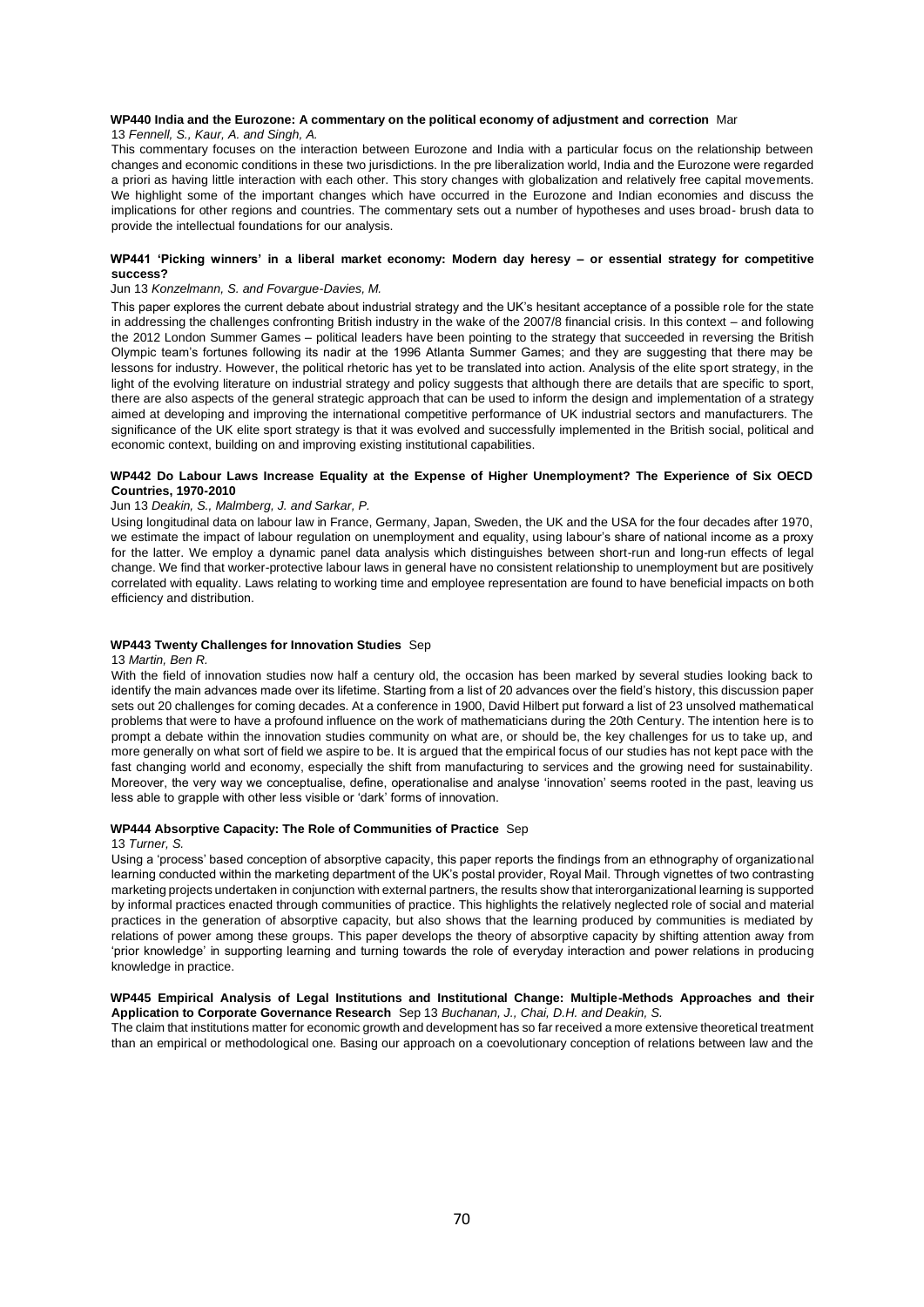economy, we link theory to method and explore three techniques for analysing legal institutions empirically: 'leximetric' measurement of legal rules, time-series econometrics, and interview-based fieldwork. We argue that while robust measurement of institutions is possible, quantitative techniques have their limits, and should be combined with fieldwork in a multiple-methods approach.

### **WP446 Addressing Labour Market Segmentation: The Role of Labour Law** Dec

13 *Deakin, S.* 

Labour market segmentation is problematic because of its links to poor job quality, inequality and discrimination, on the one hand, and inefficiency in resource allocations, on the other. Segmentation is the result of contractual ordering which is often privately efficient but socially sub-optimal. The law largely reflects the economics forces and social norms which give rise to segmentation, but can amplify and perpetuate its effects. The rise of atypical employment in some contexts and of informal employment in others is at least in part a response to the emergence of the standard employment relationship or SER as a legal model and normative benchmark for certain aspect of labour law, in particular employment protection legislation. Attempts to counter segmentation and informality by extending the scope of the SER, on the one hand, and by accepting atypical forms but aligning them more closely with the SER, on the other, have met with limited success. The most successful strategies for labour law reform are those based on an integrated policy approach in which some flexibilisation of employment protection rules is combined with complementary mechanisms for mutualising labour market risks, including collective bargaining, workplace social dialogue, worklife balance laws, work sharing arrangements, targeted fiscal reforms, and active labour market policy.

#### **WP447 Labour Law and Inclusive Development: the Economic Effects of Industrial Relations Laws in Middle-Income Countries**

#### Dec 13 *Deakin, S., Fenwick, C. and Sarkar, P.*

We use leximetric data coding techniques and panel data econometrics to test for the economic effects of laws governing worker representation and industrial action in the large middle-income countries of Brazil, China, India, Russia and South Africa. We find that more worker-protective laws on employee representation tend to be correlated with higher scores on the Human Development Index. By contrast, in the case of laws on industrial action, some negative effects on human development indicators are reported. Our findings imply that laws supporting employee voice and collective bargaining may have beneficial social effects in middleincome countries. We find no rise in unemployment due to more protective labour laws.

#### **WP448 Agency Theory in Practice: a Qualitative Study of Hedge Fund Activism in Japan** Dec

13 *Buchanan, J., Chai, D.H. and Deakin, S.* 

We look at the reaction to hedge fund activism of managers and shareholders in Japanese firms and explore the implications of our findings for agency theory. We use a qualitative research design which treats the standard agency-theoretical model of the firm as only one possible approach to understanding corporate governance, to be tested through empirical research, rather than as an assumption built into the analysis. We find that Japanese managers do not generally regard themselves as the shareholders' agents and that, conversely, shareholders in Japanese firms do not generally behave as principals. Our findings suggest that the standard principal-agent model may be a weak fit for firms in certain national contexts.

#### **WP449 The Legal Framework Governing Business Firms and its Implications for Manufacturing Scale and Performance: The UK Experience in International Perspective** Dec 13 *Deakin, S.*

This paper reviews empirical studies examining the economic effects of laws governing the formation, financing and organisation of business firms with the aim of putting the UK experience in a comparative perspective. The literature identifies two models of legal support for manufacturing which imply different directions for policy: on the one hand, the Silicon Valley model of venture capital funded growth which depends on liquid capital markets and flexible labour markets, and the northern European and Japanese model which is based on long-term innovation, stable ownership, and institutionalised worker-management cooperation. The UK has some of the legal features of the Silicon Valley model, but important parts are missing: for example, the Californian rule under which post-employment restraints ('restrictive covenants') are void on the grounds of their anti-competitive effects has no equivalent in the UK. Conversely, although the UK has certain elements of the northern European or east Asian model of institutionalised corporate governance, it is unlikely to be able to replicate the 'productive coalition' approach of these countries as long as the legal framework prioritises shareholder rights and the market for corporate control, and provides limited encouragement for job security. The Silicon Valley and 'productive coalition' models are ideal types which can distract from the fact that most countries, the UK included, are hybrid systems with some of the characteristics of each model. Rather than designing laws and policies exclusively with one model or the other in mind, it may be preferable to consider specific laws and policies on their own merits, while bearing in mind that a given legal rule or policy does not operate in isolation from others and that there may be some 'network effects' in operation due to the way that particular rules interact.

### **WP450 International Industrial Policy Experiences and the Lessons for the UK** Dec

13 *Chang, H.-J., Andreoni, A. and Kuan, M.L.*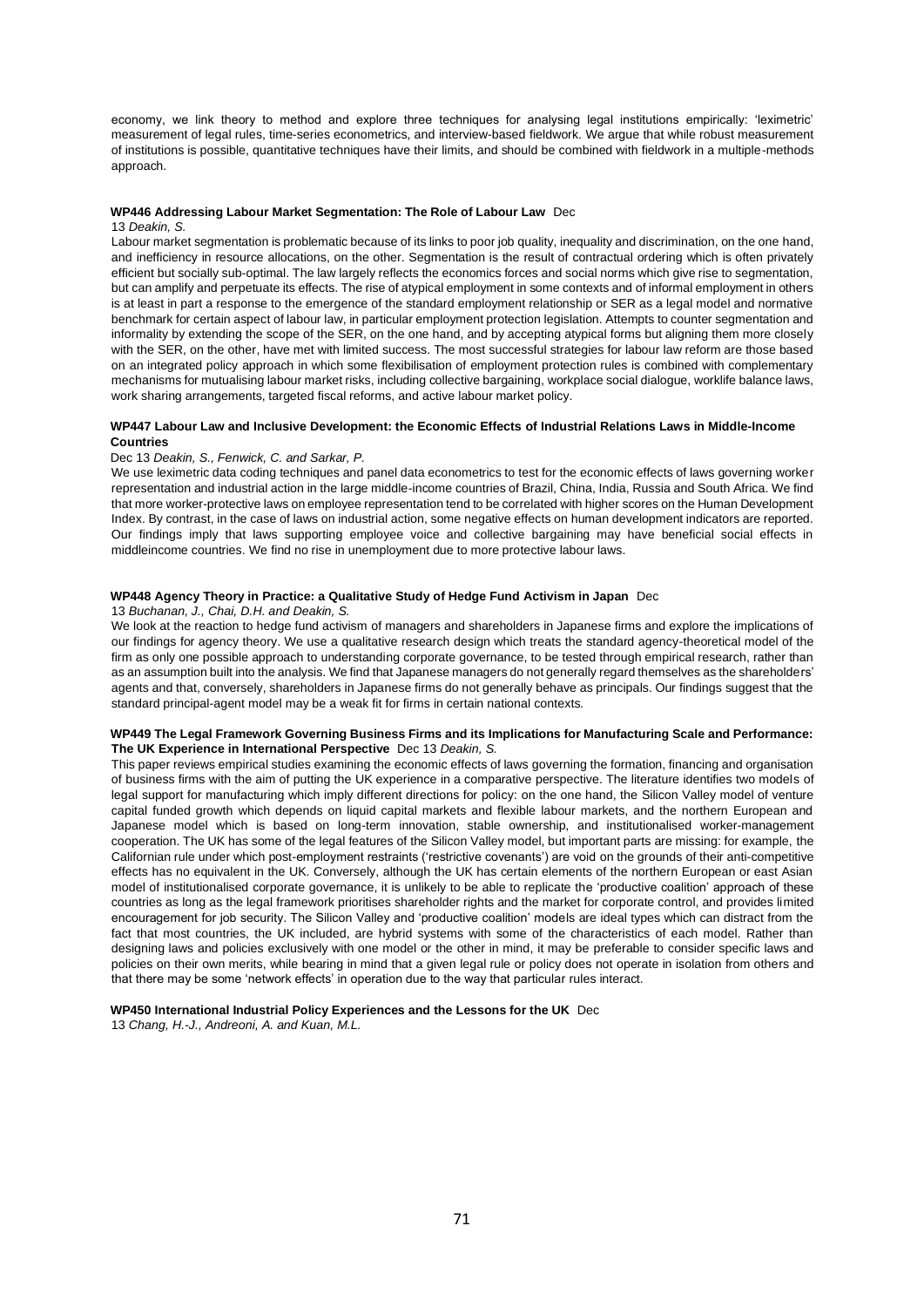The present study reviews a diverse set of countries with the most successful industrial policy experiences since the Second World War – namely, the US, Germany, Japan, Italy, Finland, (South) Korea, Singapore, China, and Brazil – with a view to deriving lessons for the UK. In Section 1 an industrial competitiveness benchmarking analysis opens by tracking long term countries' trajectories and revealing the current alarming state of UK's manufacturing. Section 2 discusses some of the key theoretical issues in the debate on industrial policy, namely: (a) different definitions of industrial policy and problems related to the standard distinction between 'horizontal' and 'vertical' measures; (b) the special role of the manufacturing sector in the overall economy, especially as the source of productivity growth, innovation, learning, and resilience; (c) main theoretical justifications for certain widely adopted industrial policy tools and institutions. Section 3, then, reviews the industrial policy experiences of the nine comparator countries. While historical material dating back from the 18th century is covered when appropriate, the focus is more on the recent period, since the 1980s or the 1990s. In Section 4, we draw lessons for the UK's industrial policy from the nine country experiences that we review in Section 3, filtered through the theoretical discussions provided in Section 2. We draw the lessons along several dimensions: (a) the role of 'vision'; (b) institutional settings and policy coordination; (c) finance and corporate governance; (d) promotion of innovation; (e) management of transnational corporations; (f) support for SMEs; (g) skills and training. Finally, section 5 looks ahead for the future of the UK's manufacturing sector and policies, taking into account our theoretical discussions, country case reviews, and the lessons we have drawn from those discussions.

#### **WP451 Knowledge Spillovers and Sources of Knowledge in the Manufacturing Sector: Literature Review and Empirical Evidence for the UK**

#### Dec 13 *Bascavusoglu-Moreau, E. and Li, C.*

This report provides a review of knowledge spillovers and sources of knowledge in the manufacturing sector. The literature reviewed indicates the importance of intangible investments in firms' internal knowledge assets. The weight of evidence also emphasises the importance of firms' absorptive capacity in increasing internal capabilities and in benefiting from external knowledge sources. We also highlight the importance of external knowledge and knowledge-assets (i.e., knowledge spillovers) in determining productivity and competitiveness, as well as the spatial dimension of knowledge flows in particular knowledge clusters. Our study subsequently provides an empirical analysis of firms' knowledge sourcing and cooperation behaviour for innovation activities in the UK manufacturing sector, using establishment-level data from recent four waves of the UK Innovation Survey covering the 2002-2010 period. Following the approach developed in Harris and Li (2009), we have constructed an empirical multi-index of absorptive capacity to measure a firm's ability to internalise and appropriate external knowledge for innovation activities. Our results show substantial heterogeneity across sectors; and overall, manufacturing (especially higher tech or advanced) makes the strongest use of knowledge sources and is associated with highest levels of absorptive capacity followed by Knowledge-Intensive Services (KIS), where the UK has a strong comparative advantage. There is evidence that manufacturers responded to external market conditions in their utilisation of knowledge sources and more specifically, firms were making greater use of knowledge sources in response to the recent economic recession.

### **WP452 Update of prospects for the UK balance of payments** Dec

### 13 *Coutts, Ken and Rowthorn, R.*

The paper discusses the enormous structural changes in trade and income flows that have occurred in Britain over the past sixty years. In 1950, Britain was a leading industrial power with a trade surplus in manufactured goods equal to 10% of GDP. There is now a trade deficit in manufactures of 4% of GDP. Over the same period, trade in services has moved into substantial surplus exceeding 4% of GDP. No other large industrialised country has experienced such a large shift in the structure of its trade. The paper uses a small model of the balance of payments to project the main components of the current account consisting of visible trade, invisibles (services), current transfers and net investment income. Various scenarios are considered. Under the most pessimistic scenario, there is a persistent current account deficit of around 5% of GDP. A deficit of this magnitude is not sustainable over the long-run.

#### **WP453 De-industrialisation and the Balance of Payments in Advanced Economies** Dec

#### 13 *Coutts, Ken and Rowthorn, R.*

This paper defines de-industrialisation as a secular decline in the share of manufacturing in national employment.

Deindustrialisation, in this sense, has been a universal feature of economic growth in advanced economies in recent decades. The paper considers briefly what explains this development and quantifies some of the factors responsible. It then examines the experience of Britain and America, which are two countries that prior to the 2008 financial crisis combined rapid deindustrialisation with a strong overall economic performance. The paper considers both the domestic situation and foreign trade performance of manufacturing industry in these countries. It concludes by examining in detail the British balance of payments, and documenting how improvements in the non-manufacturing sphere have helped offset a worsening performance in manufacturing trade.

#### **WP454 Re-industrialisation – a commentary** Dec

### 13 *Coutts, Ken and Rowthorn, R.*

The share of manufacturing in UK employment and value-added at current prices ("value-added" for short) has fallen dramatically in recent years. This commentary investigates the feasibility of reversing this decline. The paper explores the implications of four scenarios over the next twenty-five years. These scenarios generate very different trajectories for the share of manufacturing in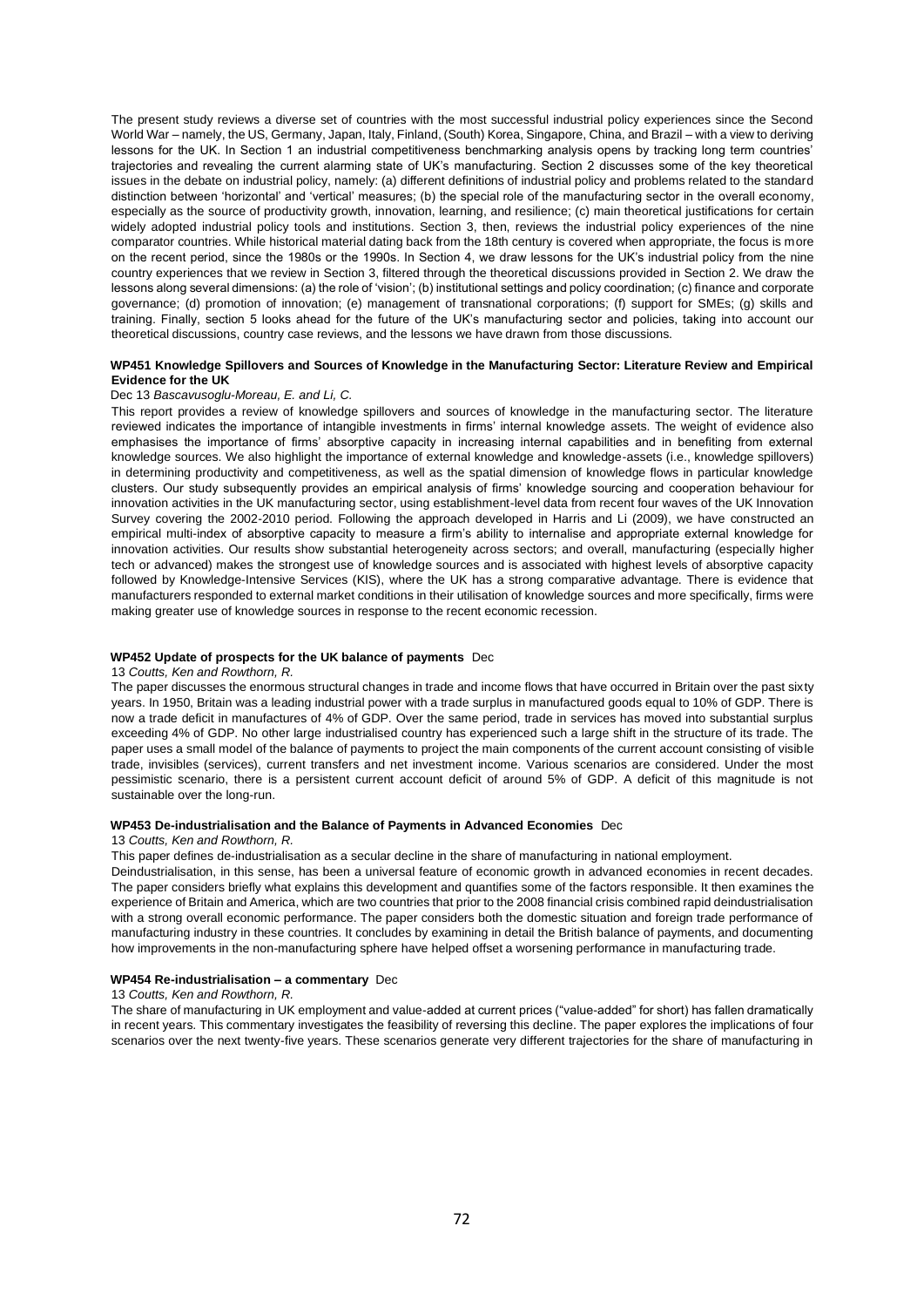value-added. A stronger manufacturing sector would grow faster and generate more net exports. However, the share of manufacturing in employment or value-added would be unlikely to increase. Rapid labour-saving productivity growth in the manufacturing sector would limit the growth of employment in this sector despite rising output. It would also drive down the relative price of manufactured goods, thereby holding down the share of the fastgrowing manufacturing sector in value-added.

## **WP455 Industrial Policy for the Medium to Long-term** Dec

# 13 C*rafts, N. and Hughes, A.*

This paper reviews the market failure and systems failure rationales for industrial policy and assesses the evidence on past experience of industrial policy in the UK. In the light of this, it reviews options for reshaping the design and delivery of industrial policy towards UK manufacturing. These options are intended to encourage a medium- to long-term perspective across government departments and to integrate science, innovation and industrial policy.

# **WP456 Almost Steady East Asian Rise: Implications For Labour Markets And Income Distribution** Mar

# 14 Singh, A. and Singh, G*.*

The extraordinary growth of the East Asian economies during the last fifty years has drawn attention of the economists worldwide. This paper provides a commentary on this epic story. This paper explores the reasons for the extraordinary growth and analysis specific changes which have occurred in income inequality and labour market institutions during this time span. One main conclusion of the paper that contrary to commonly held belief that the globalization and nature of technological progress has been the main cause of increased income inequality in the period after East Asian crises. We conclude that country specific factors were at least as important, if not more so, in this respect. Analysis shows that in addition to varying pattern of income inequality which has not been observed by other commentators have also been major changes in labour market indicators, including unionization and collective bargaining, employment protection, and minimum and real wages. Last part of the paper discusses policy implications.

## **WP457 Short-Termism, Impatient Capital and Finance for Manufacturing Innovation in the UK** Mar

14 *Hughes, A.* 

This report analyses the links between financial market structures, governance systems and investment behaviour in the UK focusing in particular on investment in R&D. It assesses the extent to which business decision taking in the UK is as a consequence affected by 'shorttermism'. Taken together, the qualitative and quantitative literature reviewed in this report provide substantial evidence for both absolute short-termism in UK financial markets and relatively higher short-termist attitudes compared to other countries. This would imply a bias against longterm innovation intensive investment in manufacturing in the UK liberal market economy.

## **WP458 Labour Law and Inclusive Development** Mar

#### 14 Deakin, S*.*

This paper, based on the V.V. Giri Memorial Lecture for 2013, argues that labour law should be seen as a developmental institution, capable of promoting both equality and efficiency, and hence inclusive development. Labour law rules, precisely because they redress the inequality of bargaining power inherent in the employment relationship, may promote economic efficiency, since they counteract the effects of contractual incompleteness, while mitigating labour market risks. The World Bank view that laws designed to help workers often harm them is neither theoretically well informed nor empirically supported. There is a need for new thinking to escape the intellectual rigidities currently afflicting labour law.

#### **WP459 The Deindustrial Revolution: The Rise and Fall of UK Manufacturing, 1870-2010** Jun

#### 14 Kitson, M and Michie J

This paper considers the evolution of the manufacturing sector in the UK since 1870. It analyses the contribution of manufacturing to national income, employment and trade. From 1870 to 1960, manufacturing played a key role in the development of the economy, undergirding success in other sectors of the economy and securing rising living standards. The subsequent fifty years, from 1960, have witnessed a relative decline of the UK manufacturing sector – relative to other sectors of the economy, and relative to the manufacturing sectors in other countries. The paper considers the thesis that the relative decline of manufacturing is a natural outcome of the development of advanced economies, and the counter-arguments suggesting that decline of UK manufacturing reflected economic weaknesses and structural imbalances. We argue that in the case of the UK, the relative decline of manufacturing has indeed reflected deep-rooted structural problems. In particular there has been a chronic failure to invest in manufacturing, with the UK economy and investment being instead skewed towards short-term returns and the interests of the 'City'. A stronger manufacturing sector would help to rebalance the UK economy away from an over-reliance on the banking sector and would help rebalance the UK economy and society in regional terms. To achieve such a rebalancing requires active government policies to help increase investment in education, skills and innovation.

## **WP460 Competition, Competition Policy, Competitiveness, Globalisation and Development** Jun 14 Singh, A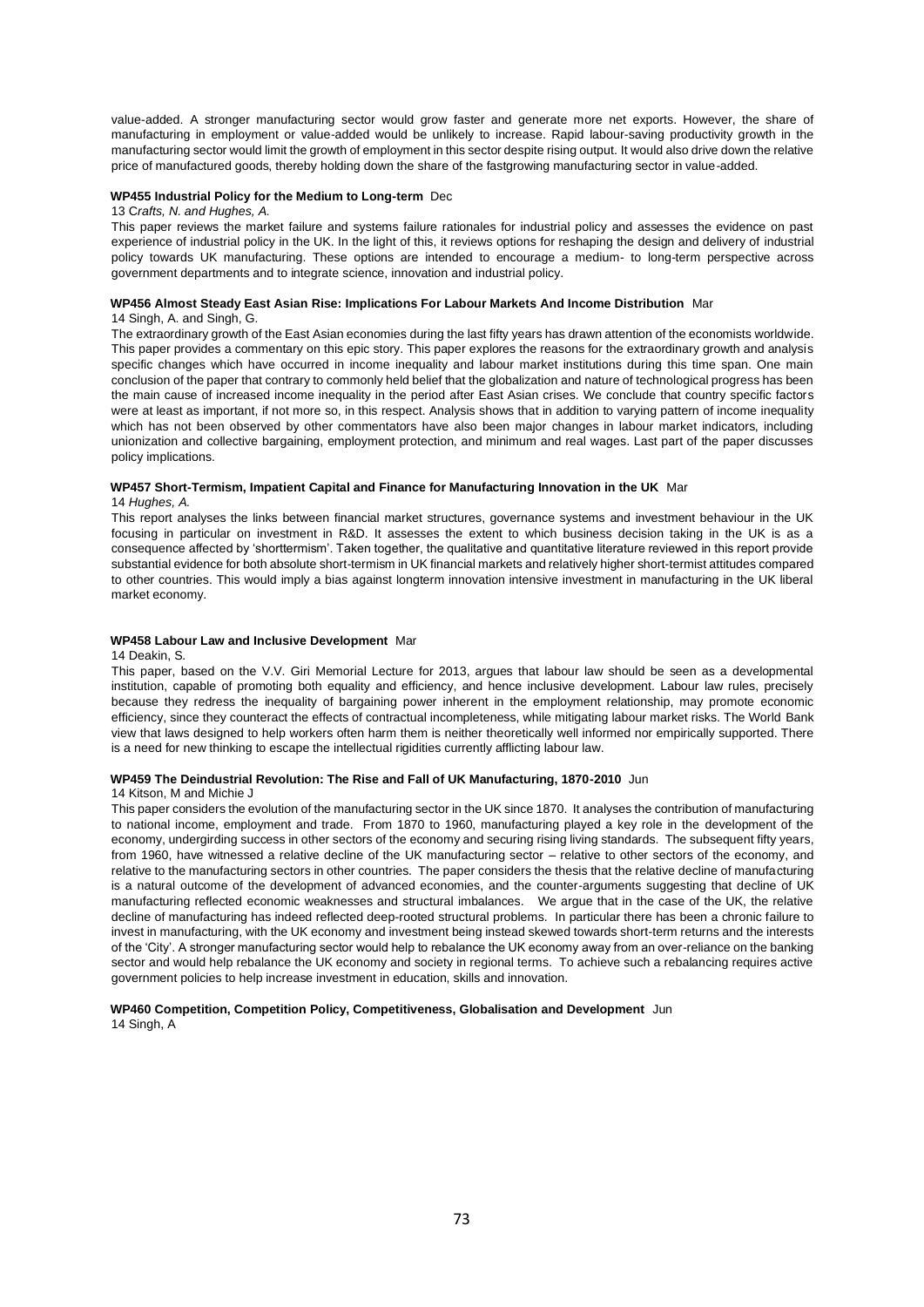This paper explores the relationship between globalization, competition, competition policy and competitiveness. It is important to note that although these notions are related, they are conceptually different. This paper contributes by providing a theoretical framework for the main issues which arise in the modern discussion of competition and competition policies in economic development. It also contributes by its extensive treatment of the international dimensions of the subject. Importantly, this paper puts economic development at the centre stage for competition and related policies. It provides a proposal for the establishment of a development-oriented international competition authority. This authority would attempt to limit growth by merger by large multinationals under its purview. They would be allowed to merge provided they divest themselves of a subsidiary of equal value. This would mean that multinationals would not be prohibited to grow by mergers, but they could expand through organic growth or greenfield investment. It would also not stop them from taking over other firms subject to divestiture as outlined. A large body of research on mergers indicates that mega-mergers have the potential of increasing market dominance and reducing contestability. Discouraging such mergers would therefore enhance global contestability, competition, and economic efficiency, while at the same time being distributionally more equitable.

#### **WP461 New Developments In The World Economy: A Tough Agenda for MICS?** Jun

#### 14 Singh, A

We are living through extraordinary times. During the first twelve years of the new millennium, unusually, developing countries (DCs) expanded faster than advanced countries (ACs). IMF suggests that the improvement in DCs during this crisis is due to their ability to absorb shocks. In the most recent period, there has been a reduction in growth rates in most middle-income countries (MICs) as well as in advanced countries. The paper's second part examines the epic story of South Korean industrialisation. A fundamental argument here is that developing countries have much to learn from each other. This brief presentation ends on an important point that the South-South cooperation is not intended to replace North-South cooperation but rather to supplement it.

#### **WP462 A Note on Piketty's Capital In The Twenty First Century**

#### Jun 14 Rowthorn, R

Thomas Piketty's *Capital* documents long-term trends in income and wealth in advanced economies. It also provides a theoretical framework for analysing the past and projecting the future. Piketty argues that the ratio of wealth to national income is on an upward trend and that this is responsible for the rising income share of wealth-owners. This paper accepts Piketty's main empirical findings, but questions his interpretation. The rising income share of wealth-owners is not due to the over-accumulation of capital, as he claims, but just the opposite. There has been too little real investment. The paper also considers the long-term dynamics of Piketty's model and explores the effect of modifying his assumptions about savings behaviour. Finally, it considers the implications of rising asset prices, which are documented by Piketty but are not adequately taken into account in his theoretical analysis or projection of future trends.

#### **WP463 Institutional Solutions To Precariousness and Inequality In Labour Markets**

#### Sep 14 Adams, A and Deakin, S

It has become widely assumed that the standard employment relationship (SER) is in irreversible decline in industrialised societies. However, non-standard and precarious work relationships often complement the SER via labour market transitions, and are not displacing it as the focal point of labour market regulation. The coordination and risk management functions of the SER continue to be relevant in market economies, and the SER is adjusting to new conditions. The SER has a complex and evolving relationship to gender and to social stratification. In the European context where the SER originated and achieved its clearest legal expression, institutional solutions to precariousness and inequality are being developed, the most innovative of which avoid simple deregulation in favour of integrated policy responses involving a range of complementary regulatory mechanisms.

## **WP464 On Heaven's Lathe: State, Rule of Law and Economic Development**

#### Sep 14 Chen, D and Deakin, S

We propose a theoretical framework for understanding the evolution of the rule of law state, which is conceived as the equilibrium of a societal game in which actors accept the legitimacy of publicly enunciated legal rules. A meta-norm of respect for the sovereign legal power of the state is not self-forming on the basis of private conduct, but requires the coevolution of impersonal market exchange with effective state capacity to constitute and regulate markets. A functioning legal system must acquire the means not just to control private power but to constrain other organs of government. The emergence of such a 'self-limiting state' is an historical process which, while complementary to a market order, is also contingent and path-dependent, and is not preordained. Illustrating our argument with empirical cases drawn from the contemporary experience of middle income countries, we argue that alternatives to the rule of law state, including interpersonal trust, closed networks and authoritarian political control, can only achieve limited scale and scope effects, and are prone to high deadweight costs arising from corruption and the capture of the public sphere by private interests. We also discuss the potential of transplants of legal rules and institutions to catalyse the transition to impersonal trade based on the rule of law, and present evidence, from time-series econometric analysis, that the diffusion of shareholder protection laws has the potential to support financial development in emerging markets. Evolution towards the rule of law state is, we conclude, one possible developmental path for middle income countries.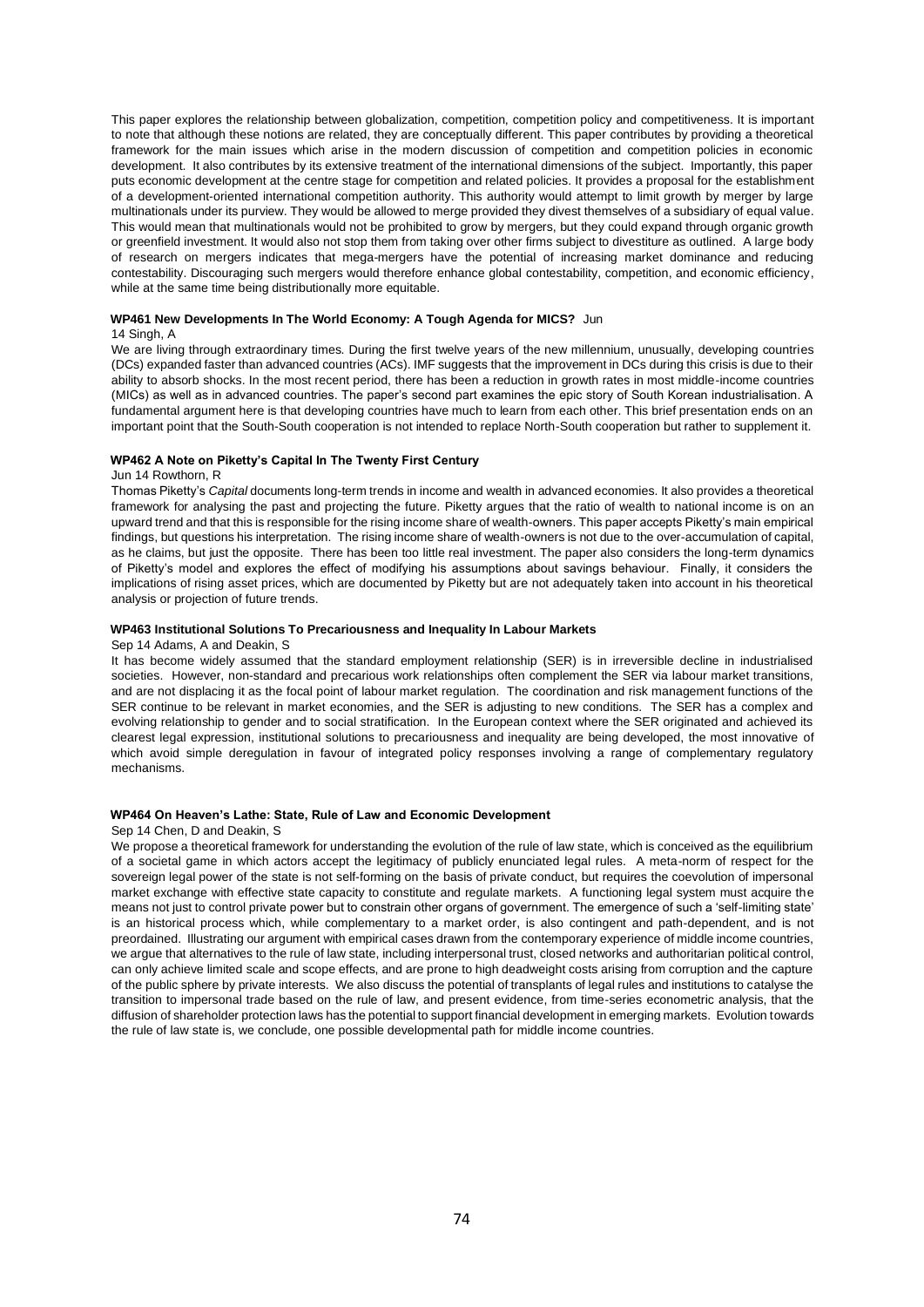## **WP465 Corporate Governance, Legal Origin and the Persistence of Profits**

Dec 14 Chai, D, Deakin, S, Sarkar, P and Singh, A

The persistence of abnormal profits can be interpreted as evidence of the presence of firms which are successful over time in capturing rents from product or process innovation. Using a large sample of manufacturing firms in 18 developed and developing countries, we estimate the impact of laws governing shareholder rights on the persistence of firm-level profits. We find that higher shareholder protection reduces the persistence of profits in common law countries and increases it in civil law countries. Because shareholder protection is higher, on average, in common law countries, this finding is consistent with the view that increases in legally mandated or encouraged shareholder protection beyond a certain point have a negative impact on firm-level innovation.

## **WP466 Are Litigation and Collective Bargaining Complements or Substitutes for Achieving Gender Equality? A Study of the British Equal Pay Act**

Dec 14 Deakin, S, Fraser Butlin, S, McLaughlin, C and Polanska, A

We present a socio-legal case study of the recent equal pay litigation wave in Britain, which saw an unprecedented increase in the number of claims, triggered in part by the entry of no-win, no-fee law firms into this part of the legal services market. Although the rise in litigation led to greater adversarialism in pay bargaining, litigation and collective bargaining mostly operated as complementary mechanisms in advancing an equality agenda. Litigation may be a more potent agent for social change than some recent analyses, which stress the limits of the law in the face of organisational pressures to canalise and diffuse human rights, have suggested.

#### **WP467 Disappearing Paradigms In Shareholder Protection: Leximetric Evidence for 30 Countries, 1990-2013** Mar 15 Katelouzou, D and Siems M

Scholars frequently claim that path dependency of the law, the influence of the US model of corporate governance, and the role of legal origin and the stage of legal development are key for a comparative understanding of shareholder protection. This article, however, suggests that these paradigms of comparative company law gradually seem to disappear. The basis for our assessment is an original leximetric dataset that measures the development of shareholder protection for 30 countries over the last 24 years. Using tools of descriptive statistics, time series and cluster analysis, our main findings are that all legal origins have now in average about the same level of shareholder protection, that paternalistic tools have overtaken enabling tools of protection, and that after the global financial crisis this area has become a less frequent object of law reforms.

#### **WP468 Legal Institutionalism: Capitalism and the Constitutive Role of Law**

Mar 15 Deakin, S, Gindis, D, Hodgson, G, Huang, K and Pistor, K

Social scientists have paid insufficient attention to the role of law in constituting the economic institutions of capitalism. Part of this neglect emanates from inadequate conceptions of the nature of law itself. Spontaneous conceptions of law and property rights that downplay the role of the state are criticized here, because they typically assume relatively small numbers of agents and underplay the complexity and uncertainty in developed capitalist systems. In developed capitalist economies, law is sustained through interaction between private agents, courts and the legislative apparatus. Law is also a key institution for overcoming contracting uncertainties. It is furthermore a part of the power structure of society, and a major means by which power is exercised. This argument is illustrated by considering institutions such as property and the firm. Complex systems of law have played a crucial role in capitalist development and are also vital for developing economies.

## **WP469 How Should India Reform Its Labour Laws?**

#### Mar 15 Deakin, S and Haldar, A

We examine the current policy debate around the reform of labour laws in India, which has been stimulated in part by the success of the Gujarat model of economic development. Gujarat's deregulatory reforms have included changes to the legal regime governing employment terminations, which could form a basis for a change in national-level labour laws. Evidence linking labour law deregulation to growth, however, is weak, whether the focus is on India or the experience of other countries. Building labour market institutions is a long-term process which requires investment in state capacity for the management of risks associated with the transition to a formal economy.

## **WP470 Law as Evolution, Evolution As Social Order: Common Law Method Reconsidered** Jun

#### 15 Deakin, S

Building on systems theory and the economics of law, this paper argues that evolutionary models can explain certain features of common law reasoning, in particular the way that the doctrine of precedent operates to combine stability with change. The common law can be modelled as an adaptive system which coevolves with its environment, which in this context consists of the political and economic systems of a given society. The common law responds to signals from the economy and from politics ('cognitive openness'), while retaining its distinct mode of operation ('operative closure'). A version of the variation, selection, retention algorithm operates at the level of legal decision-making. Theories of legal evolution which stress selection and variation at the expense of inheritance describe only part of the process of legal change and are prone to teleological accounts of evolution to efficiency. Focusing on inheritance or retention helps us to see that the common law can only be qualifiedly adaptive, at best, and that many inefficient rules will persist and survive even in the face of selective pressures. The relevance of this approach is illustrated by an examination of the leading decision in the English (and Scottish) law of tort (or delict), *Donoghue* v. *Stevenson*, and its implications for some influential accounts of legal evolution, including legal origin theory, are explored.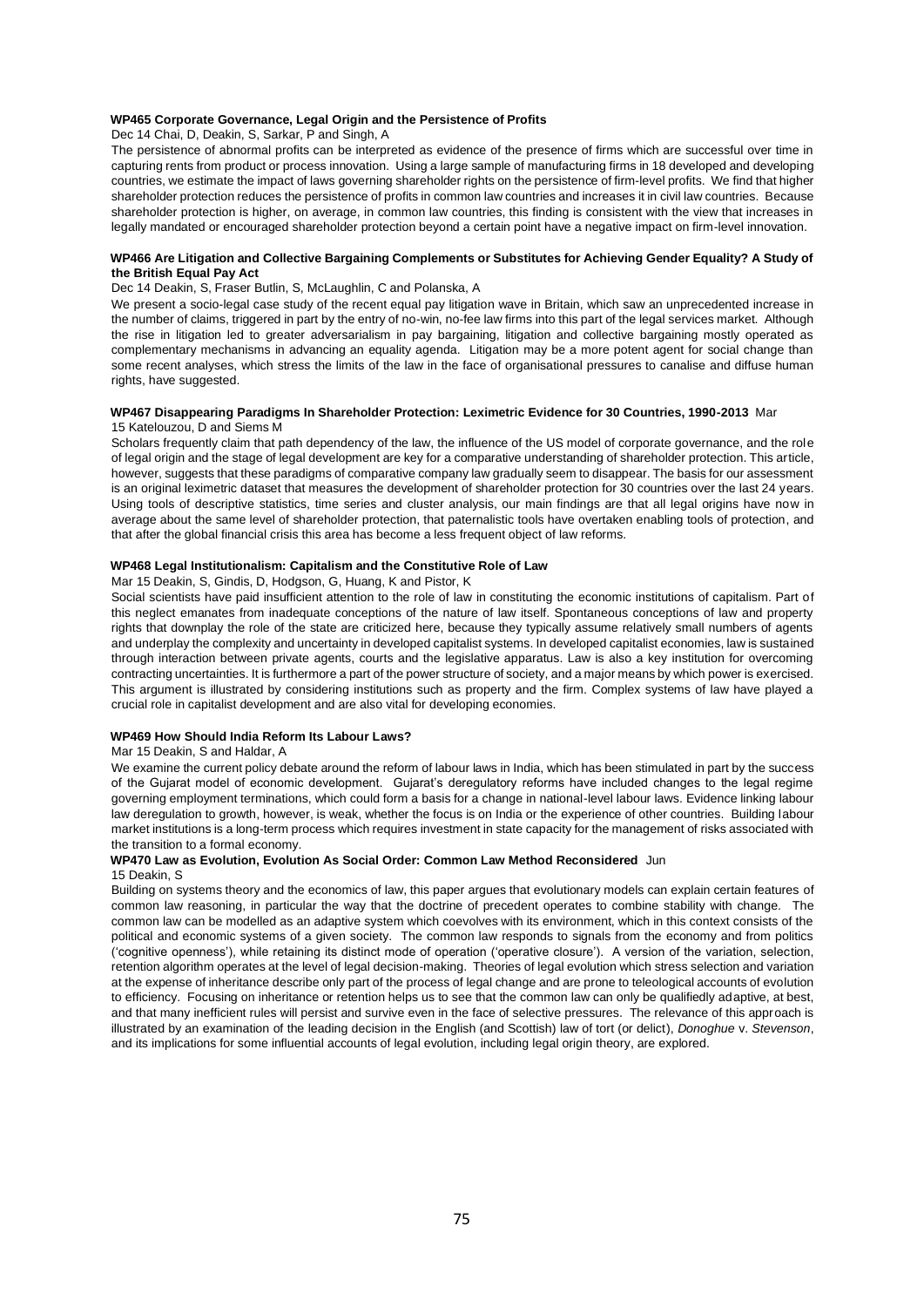#### **WP471 Russia's Legal Transitions: Marxist Theory, Neoclassical Economics and the Rule of Law**

# Jun 15 Hamilton, J and Deakin, S

We review the role of economic theory in shaping the process of legal change in Russia during the two transitions it experienced during the course of the twentieth century: the transition to a socialist economy organised along the lines of state ownership of the means of production in the 1920s, and the transition to a market economy which occurred after the fall of the Soviet Union in the 1990s. Despite differences in methodology and in policy implications, Marxist theory, dominant in the 1920s, and neoclassical economics, dominant in the 1990s, offered a similarly reductive account of law as subservient to wider economic forces. In both cases, the subordinate place accorded to law undermined the transition process. Although path dependence and history are frequently invoked to explain the limited development of the rule of law in Russia during the 1990s, policy choices driven by a deterministic conception of law and economics also played a role.

# **WP472 The CBR Macro-Economic Model Of The UK Economy (UKMOD)**

#### Sep 15 Gudgin, G, Coutts, K and Gibson, N

This working paper provides a detailed exposition of the assumptions, structure and statistical evidence that support a new macroeconomic forecasting and simulation model of the UK Economy. The model is based on an annual dataset that produces conditional forecasts or simulations over a five to ten year horizon. The model enables us to discuss issues of policy in quantitative terms so that the orders of magnitude of the economic consequences can be assessed. Readers of our forecast reports will find in this paper the information that justifies the modelling methodology and the empirical evidence supporting the key behavioural relationships of the model.

#### **WP473 Varieties of Creditor Protection: Insolvency Law Reform and Credit Expansion In Developed Market Economies**  Sep 15 Deakin, S, Mollica V and Sarkar, P

We examine the relationship between creditor protection, law reform and credit expansion using longitudinal data for four developed market economies between 1970 and 2005. By decomposing the different elements of creditor protection, we show that civil law countries (France and Germany) have developed a high level of protection for creditors in the form of controls over the management of debtor firms, while common law countries (UK and USA) have arrived at a high degree of protection in relation to secured creditors' contractual rights over firms' assets. Using panel causality tests and dynamic panel data modelling, we show that laws strengthening creditors' control over debtor firms in these four countries had a long-term positive effect on credit expansion, while reforms increasing secured creditors' rights had a negative effect. We explore the implications of our findings for legal origin theory and the varieties of capitalism approach.

#### **WP474 STRONG STATE, WEAK MANAGERS: HOW HUNGARIAN FIRMS COPE WITH AUTOCRACY**

#### Dec 15 Sallai, D and Schnyder, G

This paper investigates how companies manage risk associated with political ties in the context of the 'return of state capitalism'. We show that findings from previous studies of firms' copying strategies under autocratic regimes are of limited relevance in the context of Hungary, because they lack a sophisticated, theoretically underpinned conceptualisation of 'the state'. We develop a more fine-grained analysis of the role of the state in emerging markets. We then show that the type of 'state capitalism' that is emerging in Hungary poses unique challenges to companies with implications for existing theories of companies' political 'buffering strategies'. Based on interviews with business leaders in Hungary, we identify two coping strategies: responsiveness – whereby firms accommodate state pressures by giving in to them – and a non-responsive strategy of 'dormancy', which consists in firms putting forward-looking activities on hold and focussing on survival. We discuss implications for theories of corporate political risk management.

## **WP475 TWENTY CHALLENGES FOR INNOVATION STUDIES**

#### Dec 15 Martin, B

With the field of innovation studies now half a century old, the occasion has been marked by several studies looking back to identify the main advances made over its lifetime. Starting from a list of 20 advances over the field's history, this discussion paper sets out 20 challenges for coming decades. The intention is to prompt a debate within the innovation studies community on what are, or should be, the key challenges for us to take up**, and** more generally on what sort of field we aspire to be. It is argued that the empirical focus of our studies has failed to keep pace with the fast changing world and economy, especially the shift from manufacturing to services and the increasingly urgent need for sustainability. Moreover, the very way we conceptualise, define, operationalise and analyse 'innovation' seems somewhat rooted in the past, leaving us less able to grapple with other less visible or 'dark' forms of innovation.

# **WP476 R&D POLICY INSTRUMENTS – A CRITICAL REVIEW OF WHAT WE DO AND DON'T KNOW**

#### Dec 15 Martin, B

In recent years, the term 'policy instrument' has been used more frequently with regard to R&D policy and innovation policy. What does this term mean? Where did it come from? What do we know about it, both with regard to the general field of policy studies but also in the specific context of R&D policy? This article examines the development of the notion of policy instruments as part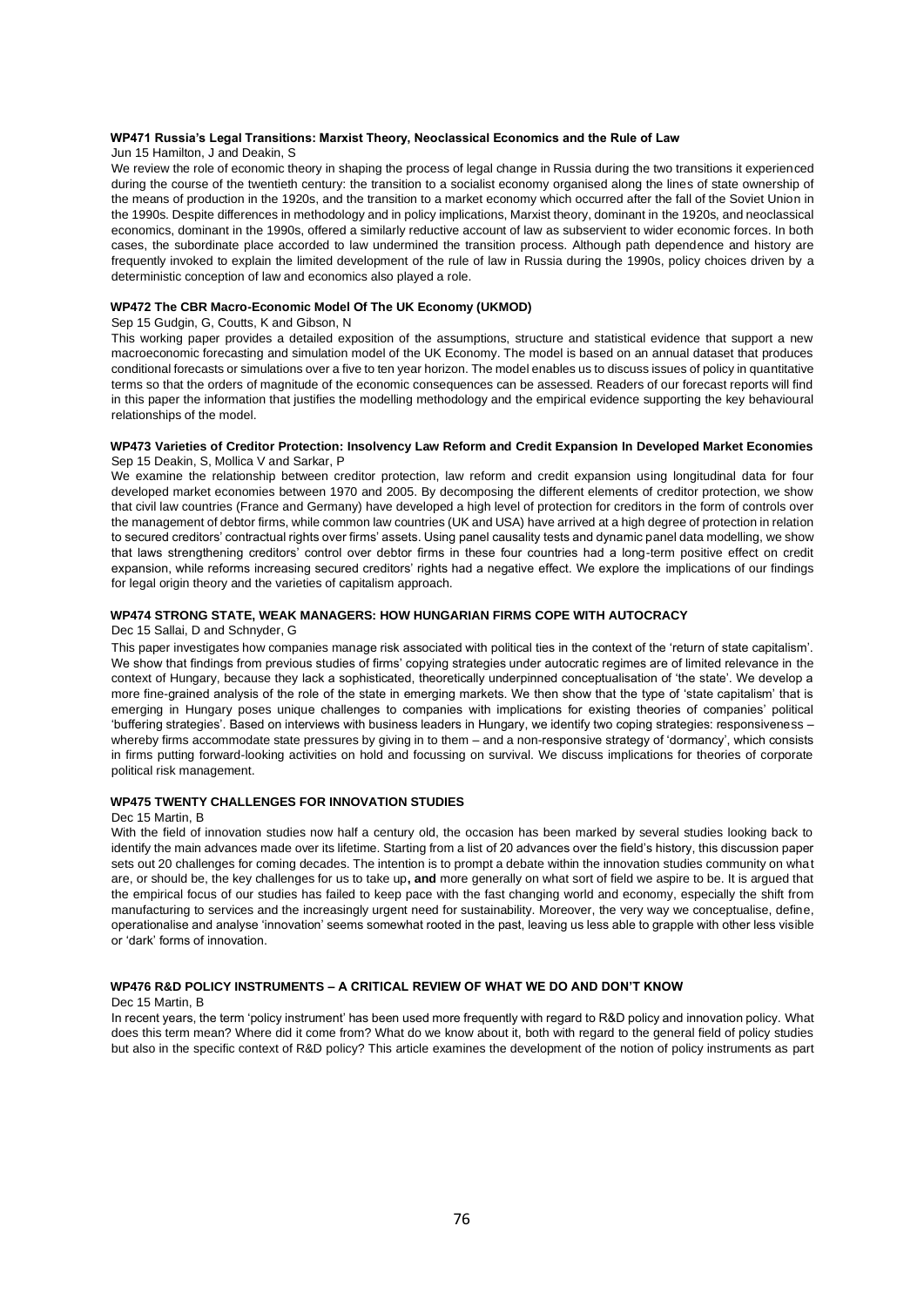of a body of research known as 'policy design'. Over the last 50 years, there has been substantial progress in setting policy design on a more systematic basis, with the development of established concepts and analytical frameworks, including various taxonomies of policy instruments. However, with just a few exceptions, this body of research seems to have had little impact in the world of R&D policy. The paper reviews the literature on R&D policy instruments. It identifies a number of challenges for R&D policy instruments in the light of four transitions – the shift from linear to systemic thinking about R&D and innovation, the shift from national governments to multi-level governance, the shift from individual actors to collaborations and networks, and the shift from individual policies to policy mixes. It sets out a research agenda for the study of R&D policy instruments, before ending with a number of conclusions.

## **WP477 What's Happening To Our Universities?**

# Mar 16 Martin, B

In recent decades, many universities have been moving in the direction of a more hierarchical and centralised structure, with topdown planning and reduced local autonomy for departments. Yet the management literature over this period has stressed the numerous benefits of flatter organisational structures, decentralisation and local autonomy for sections or departments. What might explain this paradox? And why have academics remained strangely quiet about this, meekly accepting their fate? The paper critically examines the dangers of centralised top-down management, increasingly bureaucratic procedures, teaching to a prescribed formula, and research driven by assessment and performance targets, illustrating these with a number of specific examples. It discusses a number of possible driving forces of these worrying developments, and concludes by asking whether academics may be in danger of suffering the fate of the boiled frog.

# **WP478 THE CONTRIBUTION OF LABOUR LAW TO ECONOMIC DEVELOPMENT AND GROWTH**

#### Mar 16 Deakin, S

A review of theoretical, historical and quantitative empirical research on the economic effects of labour laws suggests that workerprotective labour regulation generates net positive outcomes for development and growth. Labour law should be seen as a developmental institution which has a symbiotic relationship to the rise of capitalism in the global north and is part of the transition to a market economy being experienced by today's low- and middle-income countries. Claims made for the desuetude of labour law's core mechanisms, including the standard employment relationship, are not borne about by recent evidence. The complex role played by labour regulation in the dynamics of capitalism would repay further investigation.

# **WP479 PRICING LABOUR CAPACITY: THE UNEXPECTED EFFECTS OF FORMALIZING EMPLOYMENT CONTRACTS IN CHINA**

# Jun 16 Zheng, E and Deakin, S

This paper analyzes the effects of recent laws formalizing employment contracts in China, part of a wider policy to normalize features of an emerging market economy. Using a unique hand-collected dataset of 294 industrial injury claims handled by a labour dispute arbitration commission in 2010, we study the impact of having a formal contract on the amount of compensation paid to victims of workplace accidents. An inherent feature of the employment contract under a market economy is its incompleteness: because work-effort bargain and labour capacity cannot be accurately specified *ex ante*, the employer can expropriate the surplus from production *ex post*. The legally-driven formalization of employment contracts is intended to redress this effect by holding the employer to the terms of the parties' agreement and proving for third party enforcement. Our empirical analysis shows that having a written employment contract makes an injury claim more than twice likely to be arbitrated than mediated, in line with the intended effect of the law, but that it also leads to a reduction of around half in the amount of compensation awarded. Formalization of employment contracts may reduce employer discretion during the course of the employment relationship, but it also makes it difficult for workers to invoke actual or customary wage levels for the purposes of putting a value on an accident compensation claim, in the face of the formal wage stated in the contract. Formalization ends up reinforcing the hierarchical power of the employer which is a feature of capitalist work relations.

## **WP480 STATE AND KNOWLEDGE PRODUCTION:INDUSTRIAL RELATIONS SCHOLARSHIP UNDER CHINESE CAPITALISM**

#### Jun 16 Zheng, E and Deakin, S

We use the evolution of industrial relations scholarship in China to study the role of the state in the process of knowledge production. In the course of the last decade the policy of the Chinese state has shifted from promoting a flexible labour market as part of an export-led growth strategy, to addressing problems of growing labour unrest. This shift has, however, yet to be reflected in research and teaching of industrial relations. Drawing on an archive of over 7,000 articles published in Chineselanguage journals, we show that the industrial relations field has failed to cohere in China as it did in North America and Western Europe in response to similar pressures in the middle decades of the twentieth century. Chinese research on labour issues is divided between a practice-orientated human resource management literature and a sociological approach which is isolated from practice and policy. We explain this pattern in terms of the distinctive nature of Chinese capitalism, which manages to be simultaneously state-encompassed yet individualistic, leaving little space for the collective institutions of civil society which have been the focus of industrial relations research in the west.

# **WP481 CO-OPERATION IN PRODUCTION, THE ORGANIZATION OF INDUSTRY AND PRODUCTIVE SYSTEMS: A CRITICAL SURVEY OF THE 'DISTRICT' FORM OF INDUSTRIAL ORGANISATION AND DEVELOPMENT**

Sep 16 Konzelmann, S and Wilkinson, F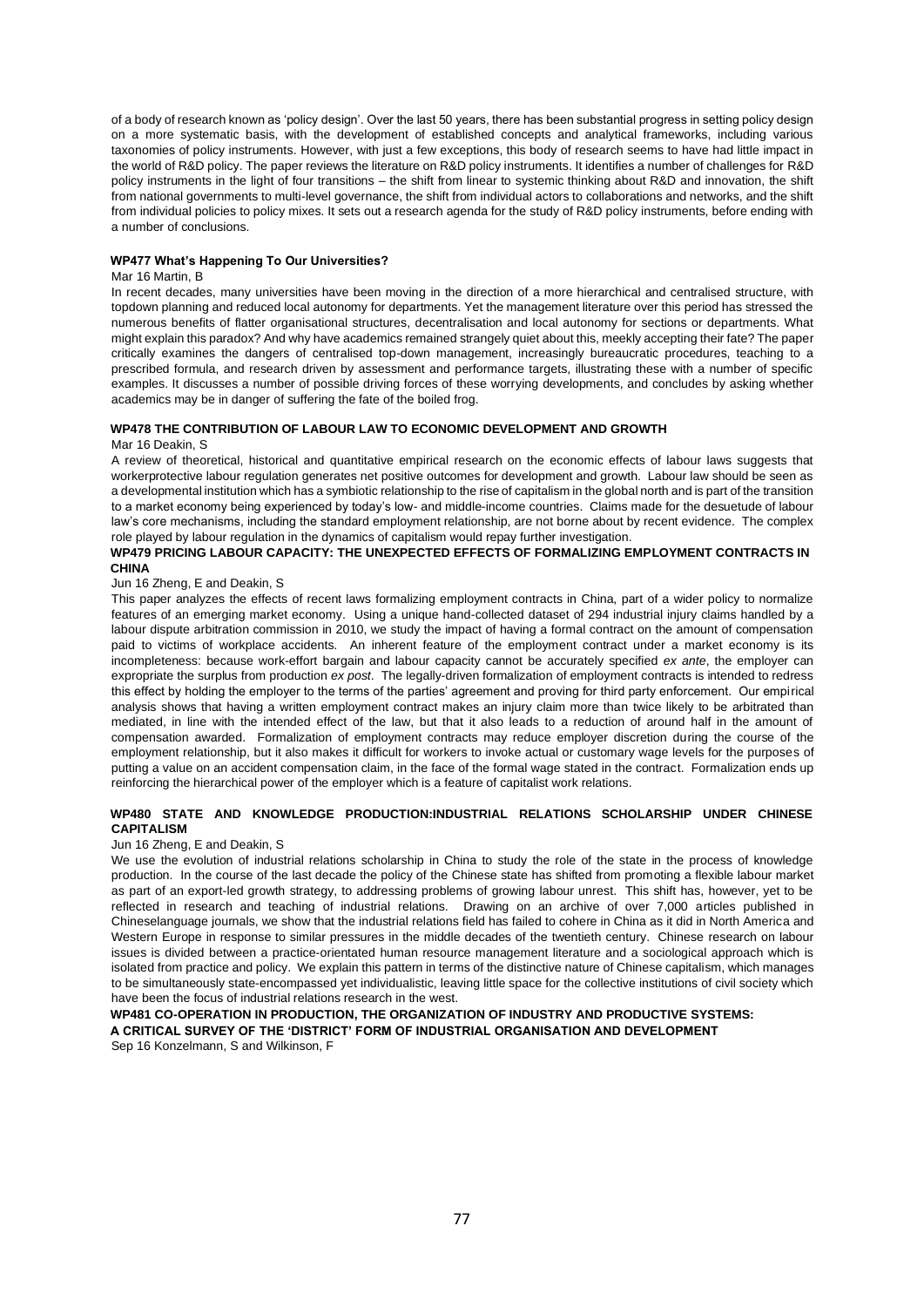Liberal economics has traditionally put strong emphasis on individualisation and specialisation – and has struggled with the notion of co-operation. Thus, Alfred Marshall's pioneering work on the English industrial districts of his day posed a significant challenge to the conventional wisdom, which embraced laissez-faire markets and Adam Smith's claim that improvements in efficiency depend upon the increased division of labour within firms competing in them. Marshall found that an important determinant of the competitive success of industrial districts was effective co-operation within and between firms, supported by a dense network of institutions, and markets regulated by agreed rules, norms and standards. He theorised that these generate external economies of scale and scope that enable the district and its constituent small firms to successfully compete with large, vertically integrated firms. From the mid-1920s, however, with the emergence and growth of very large, highly successful firms, the conventional wisdom shifted to suppose that the historical tendency in capitalist development was towards large firm dominance; and the small firm sector was progressively reduced to a residuum. However, the rediscovery of the industrial district by Italian scholars during the 1960s revived interest in Marshall's notion of localised productive systems and attracted considerable attention to this form of industrial organisation. This paper traces themes within this literature, from the earliest theorising by the Classical Political Economists to the present, focusing on the role of co-operation in production, the relationship between the organisation of production and markets, and the nature and functioning of productive systems.

## **WP 482 HOW UK BANKS ARE CHANGING THEIR CORPORATE CULTURE AND PRACTICE FOLLOWING THE FINANCIAL CRISIS OF 2007-08**

# Sep 16 Jones, I and Pollitt, M

This paper looks at positive case studies of organisational change at significant UK banks in response to the financial crisis. We present examples of good practice, which specifically address the identified need to change the culture and practice of UK banking. Our aim is to identify cases that can be of value in teaching. Our research complements the existing research on ethical banking and on culture change in UK banking. We begin by reviewing some of the literature on the crisis as it relates to the culture of banking in the UK. We go on to document three case studies from each of five banks with a significant retail business in the UK – Barclays, Lloyds, TSB, Santander and Hoare. We finish with a conclusion that draws out some over-arching lessons on culture change in UK banking from our case studies.

## **WP 483 THE MACRO-ECONOMIC IMPACT OF BREXIT: USING THE CBR MACRO-ECONOMIC MODEL OF THE UK ECONOMY (UKMOD)**

## Dec 16 Gudgin, G, Coutts, K and Gibson, N

This working paper uses the new CBR macro-economic model of the UK economy to investigate possible futures following the referendum decision to leave the EU. The paper briefly explains why we felt the necessity to build a new model and describes some of its key features. Since Brexit is a unique event with no precedent it is not possible to do a normal forecast in which a few assumptions are made about a limited range of exogenous variables. The best that can be done is to construct scenarios and two are presented here. The difficult part is to decide what scale of adjustment is needed to reflect the likely realities of Brexit. Gravity model analysis by HM Treasury of the potential impact of various outcomes for trade outside the EU is examined and found wanting. The gravity model approach is replicated and shows that the impact of EU membership on the level of exports to the EU is much smaller for the UK than for other EU members. The implication is that the impact of EU membership on UK trade is much less than suggested by the Treasury. In addition the actual experience of UK export performance is examined for a long period including both pre- and post- accession years. This augments the gravity model results in suggesting a more limited impact of EU membership. While we include a scenario based on Treasury assumptions, a more realistic, although in our view still pessimistic, scenario assumes a much lower level of the trade loss than that of the Treasury. The results are presented through comparing these scenarios with a pre-referendum forecast. In the milder Brexit scenario there is a minor loss of GDP by 2025 (around 1%) but no loss of per capita GDP, and also less unemployment but more inflation. In the more severe, Treasury-based scenario the loss of GDP is nearer 4% (2.5% for per capita GDP), inflation is higher and the advantage in unemployment less.

## **WP 484 OWNERSHIP, INSTITUTIONS AND FIRM VALUE: CROSS-PROVINCIAL EVIDENCE FROM CHINA** Dec 16 Wang, B

The distinctive political-economic setups of emerging markets engender special corporate governance issues that warrant added attention to the broader institutional environment. Using a unique provincial firm-level dataset, we investigate how control natures, ownership concentration, and provincial differences in government quality and financial deregulation jointly affect the market value of Chinese listed companies. Firstly, the presence of a central government controller is generally associated with higher Tobin's Q, while a negative premium is found for firms ultimately controlled by local governments. We then use alternative concentration measures and an instrumental variable approach to confirm a nonlinear relationship between blockholder ownership and Tobin's Q, implying that firm value first decreases and then increases as blockholders own more shares. Further analysis reveals that government quality has a significant, positive moderating effect on the relationship between different control natures and firm value, while the valuation effect of ownership concentration also depends on regional financial development.

# **WP 485 LAW, TRUST AND INSTITUTIONAL CHANGE IN CHINA: EVIDENCE FROM QUALITATIVE FIELDWORK** Dec

## 16 Chen, D, Deakin, S, Siems, M and Wang, B

China's rapid growth in the absence of autonomous legal institutions of the kind found in the west appears to pose a problem for theories which stress the importance of law for economic development. In this paper we draw on interviews with lawyers,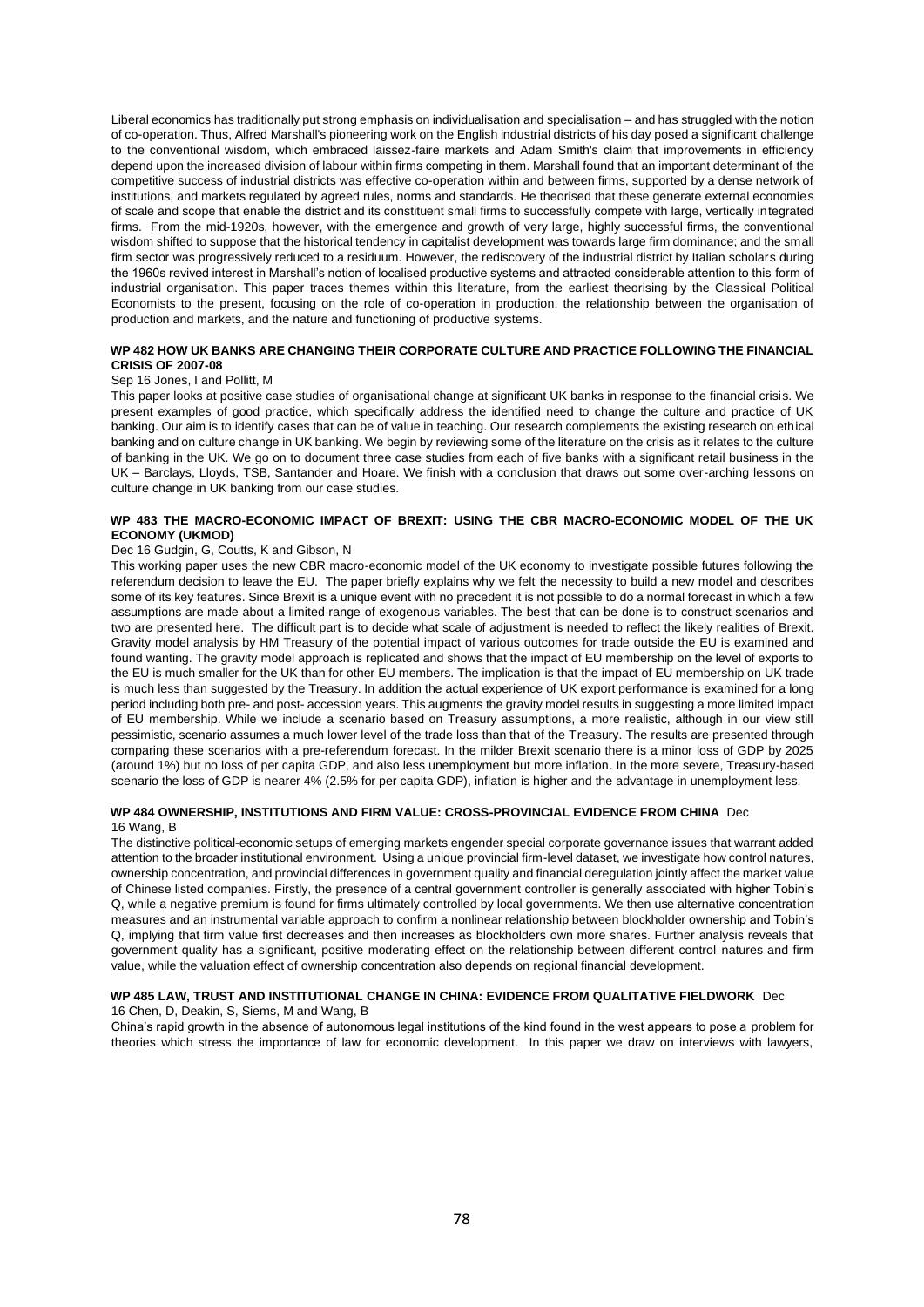entrepreneurs and financial market actors to illustrate the complexity of attitudes to law and economic growth in contemporary China. In the case of product markets, business relations are increasingly characterised by a mix of trust-based transacting and legal formality which is not fundamentally different from practice in the west. Financial markets are less like their western counterparts, thanks to the preponderant role of government in asset allocation, and a lack of transparency in market pricing. However, in both sets of markets we find evidence of a transition from inter-personal trust (*guanxi*) to impersonal transacting, and of growing demands from business and legal groups for the impartial application of legal rules and market regulations. China's experience does not suggest that law is irrelevant or unrelated to growth, but that legal and economic institutions coevolve in the transition from central planning to a market economy.

# **WP 486 TAKEOVER LAW TO PROTECT SHAREHOLDERS: INCREASING EFFICIENCY OR MERELY REDISTRIBUTING GAINS?**

## Dec 16 Wang, Y and Lahr, H

We construct a dynamic takeover law index using hand-collected data on legal provisions and empirically examine the effect of takeover regulation to protect shareholders on shareholder wealth for bidders and targets in a multi-country setting. We find that a stricter takeover law increases combined wealth for bidders and targets, which suggests that stronger shareholder protection in the takeover bid process increases the efficiency of the takeover market. Contrary to our hypothesis, results show that stricter takeover law does not hurt bidders. Its effect on target announcement returns and takeover premiums is significantly positive and economically large. Our findings suggest that the mandatory bid rule and ownership disclosure increase synergistic gains in takeovers, whilst the fair-price rule and squeeze-out rights may reduce combined gains. Further results show that increased overall gains can be explained by greater competition in the market for corporate control and a shorter time to successful completion of a takeover under stricter takeover law.

#### **WP 487 VOTES AT WORK IN BRITAIN: SHAREHOLDER MONOPOLISATION AND THE 'SINGLE CHANNEL'**

#### Mar 17 McGaughey, E

Why do shareholders monopolise voting rights in UK companies, and are trade unions the only way to get meaningful workplace representation? In 1967 a Labour Party policy document first coined the phrase that collective bargaining was – and should be – the 'single channel' of representation. Since then, it has been said the labour movement embraced an 'adversarial' rather than a 'constitutional' conception of corporations, neglecting legal rights to worker voice in enterprise governance. This article shows that matters were not so simple. It explains the substantial history of legal rights to vote in British workplaces, and the competition from the rival constitutional conception: employee share schemes. The UK has the oldest corporations – namely universities – which have consistently embedded worker participation rights in law. Britain has among the world's most sophisticated 'second channel' participation rights in pension board governance. Developing with collective bargaining, it had the world's first private corporations with legal participation rights. Although major plans in the 1920s for codetermination in rail and coal fell through, it maintained a 'third channel' of worker representatives on boards during the 20<sup>th</sup> century in numerous sectors, including ports, gas, post, steel, and buses. At different points every major political party had general proposals for votes at work. The narrative of the 'single channel' of workplace representation, and an 'adversarial' conception of the company contains some truth, but there has never been one size of regulation for all forms of enterprise.

# **WP 488 TIME TO STOP PLAYING GAMES WITH INDUSTRIAL POLICY? WHAT GOVERNMENT AND BUSINESS MIGHT LEARN FROM TEAM GB**

#### Mar 17 Konzelmann, S and Fovargue-Davies, M

This paper investigates the degree to which the British elite sport policy model might inform a strategy for building international competiveness in UK industry. The methodology is qualitative, based on in-depth interviews with key figures in the British elite sport system, including UK Sport's CEO, Performance Directors of National Sport Governing Bodies whose athletes competed in London 2012 and Rio 2016 and Olympic athletes. The analysis also draws upon detailed case studies of sectors that are currently competing successfully in international markets – despite decades of ill-informed industrial policy, if not neglect. Areas standing out as key to the UK elite sport policy model's success include: an institutional structure to provide strategic leadership, identify talent and support the development of internationally competitive athletes and teams, whilst at the same time insulating them from interference by short-term political (and sporting) interests; an enabling competitive environment with access to a reliable source of finance; and an institutional system that encourages learning, innovation and responsiveness to opportunities and constraints. Taken together, these – if available to British businesses, clusters and sectors – would likely facilitate improvement in the UK's industrial performance. The significance of the elite sport case is that not only was it developed and successfully implemented in the British cultural, institutional and political context, in many respects elite sport can be considered a high performance industrial sector. It therefore offers a starting point for evolving strategy for building international competitiveness in comparable sectors of British industry.

## **WP 489 THE CBR-LRI DATASET: METHODS, PROPERTIES AND POTENTIAL OF LEXIMETRIC CODING OF LABOUR LAWS**

# Mar 17 Adams, Z, Bastani, P, Bishop, L and Deakin, S

Leximetric data coding techniques aim to measure cross-national and inter-temporal variations in the content of legal rules, thereby facilitating statistical analysis of legal systems and their social and economic impacts. In this paper we explain how leximetric methods were used to create the CBR Labour Index (CBR-LRI), an index and related dataset of labour laws from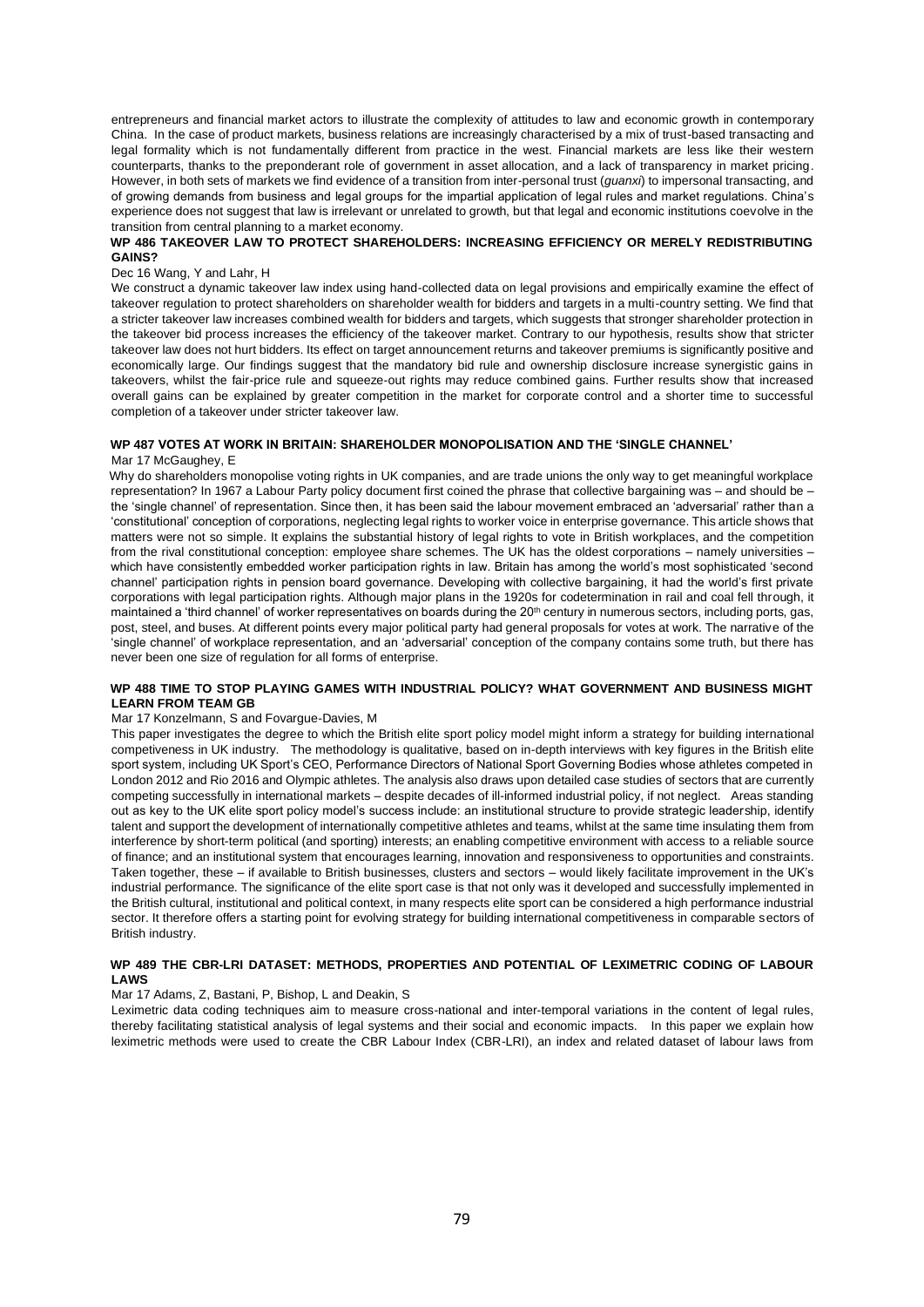around the world spanning the period from 1970 to 2013. Datasets of this kind must, we suggest, observe certain conventions of transparency and validity if they are to be usable in statistical analysis. The theoretical framework informing the construction of the dataset and the types of questions which it is are designed to answer should be made explicit. Then the choices involved in the selection of indicators, the definition of coding algorithms, and the aggregation and weighting of data to create composite measures, must be spelled out. In addition, primary legal sources should be referenced, and it should be clear how they were used to generate reported values. With these points in mind we provide an overview of the CBR-LRI dataset's main features and structure, discuss issues of weighting, and present some initial findings on what it reveals of global trends in labour regulation.

#### **WP 490 THE ROLE OF GRAVITY MODELS IN ESTIMATING THE ECONOMIC IMPACT OF BREXIT**

Jun 17 Gudgin, G, Coutts, K, Gibson, N and Buchanan, J

The predictions of the Treasury, OECD and IMF for the long-term impact of Brexit remain influential. They provide an important context for the Brexit negotiations and underpin the belief of Scottish and Irish nationalists that Brexit strengthens their case for independence or Irish unity. Because these predictions have received limited scrutiny they are examined in detail in this paper. The bases of the predictions are similar for each of the three organisations. In each case estimates are made of the impact of Brexit on trade and on foreign direct investment. This is followed by an estimate of the knock-on effect on productivity. The OECD and IMF also include an assessment of the impact of lower migration. The aggregate impact of these factors is then fed into a macro-economic model to obtain a forecast for GDP. Much of the final impact depends on the estimate for trade which, in each case, is assessed using a 'gravity model'. Because gravity models are inaccessible to the general public, they are explained here in comprehensible terms. In addition the Treasury's gravity model results are replicated and examined in detail. Our conclusion is that different versions of the model give a range of results and that most versions give a smaller trade impact than that reported by the Treasury, OECD or IMF. In particular, equations which estimate the average impact of EU membership on exports of goods tend to over-predict UK exports to the EU. This implies that the average impact of EU membership applies less to the UK than to the other EU member states. The further implication is that these official predictions of the impact of Brexit are overly pessimistic.

# **WP 491 TONY LAWSON'S THEORY OF THE CORPORATION: TOWARDS A SOCIAL ONTOLOGY OF LAW**

Jun 17 Deakin, S

In his account of the corporation as a 'community'. Tony Lawson advances a materialist theory of social reality to argue for the existence of emergent social structures based on collective practices and behaviours, distinguishing his position from John

Searle's theory of social reality as consisting of declarative speech acts. Lawson's and Searle's accounts are examined for what they imply about the relationship between social structures and legal concepts. It is argued that legal concepts are themselves a feature of social reality and that a consequence of the law's recognition of the 'reality' of the corporation is to open up the activities of business firm to a distinct form of normative ordering.

#### **WP 492 IS THERE A RELATIONSHIP BETWEEN SHAREHOLDER PROTECTION AND STOCK MARKET DEVELOPMENT?**  Sep 17 Deakin, S, Sarkar, P. and Siems, M

We use recently created datasets measuring legal change over time in a sample of 28 developed and emerging economies to test whether the strengthening of shareholder rights in the course of the mid-1990s and 2000s promoted stock market development in those countries. We find only weak and equivocal evidence of a positive effect of shareholder protection on market capitalisation, the value of stock trading, and the turnover ratio, and a negative impact on the number of listed companies. There is stronger evidence of reverse causality, in the sense of stock market development at country level generating changes in shareholder protection law. We conclude, firstly, that legal reforms were at least in part an endogenous response to stock market development and not simply a reaction to the generation of global standards; but, secondly, that the laws passed in response to the demand for shareholder empowerment did not consistently have the expected impact on financial markets, and may have had some negative and perverse results.

# **WP 493 HOW THE ECONOMICS PROFESSION GOT IT WRONG ON BREXIT**

Jan 18 Coutts, K, Gudgin, G and Buchanan, J.

A wide range of reports from official bodies and academics have estimated the impact of Brexit. These influenced the outcome of the Brexit referendum and remain influential in informing views on the potential long-term consequences of a range of Brexit trade arrangements. This paper builds on a previous CBR working paper [\(link\) in](https://www.cbr.cam.ac.uk/fileadmin/user_upload/centre-for-business-research/downloads/special-reports/specialreport-macroeconomicimpactofliberalpoliciesintheuk.pdf) examining the most influential of these reports, from H M Treasury, and the OECD. In this paper the work of the LSE's Centre for Economic Performance is also included. Each of these reports base their analyses either on gravity models or a computable general equilibrium models. The addition in this paper a review of the link between trade and productivity, which plays an important role in these reports. We also examine three reports which take a direct approach to measuring the impact by assessing the likely prices increases across a large range of commodities due to the imposition of tariff and non-tariff barriers, and using elasticities to estimate the potential changes in the volume of trade. We find important flaws in both the application of gravity model results to a Brexit context, and in the knock-on impacts from trade to productivity. The flaws always have the result of exaggerating the negative impact of Brexit. The direct approaches involve partial rather than full equilibrium models but provide an important check on results from more complex models. However, the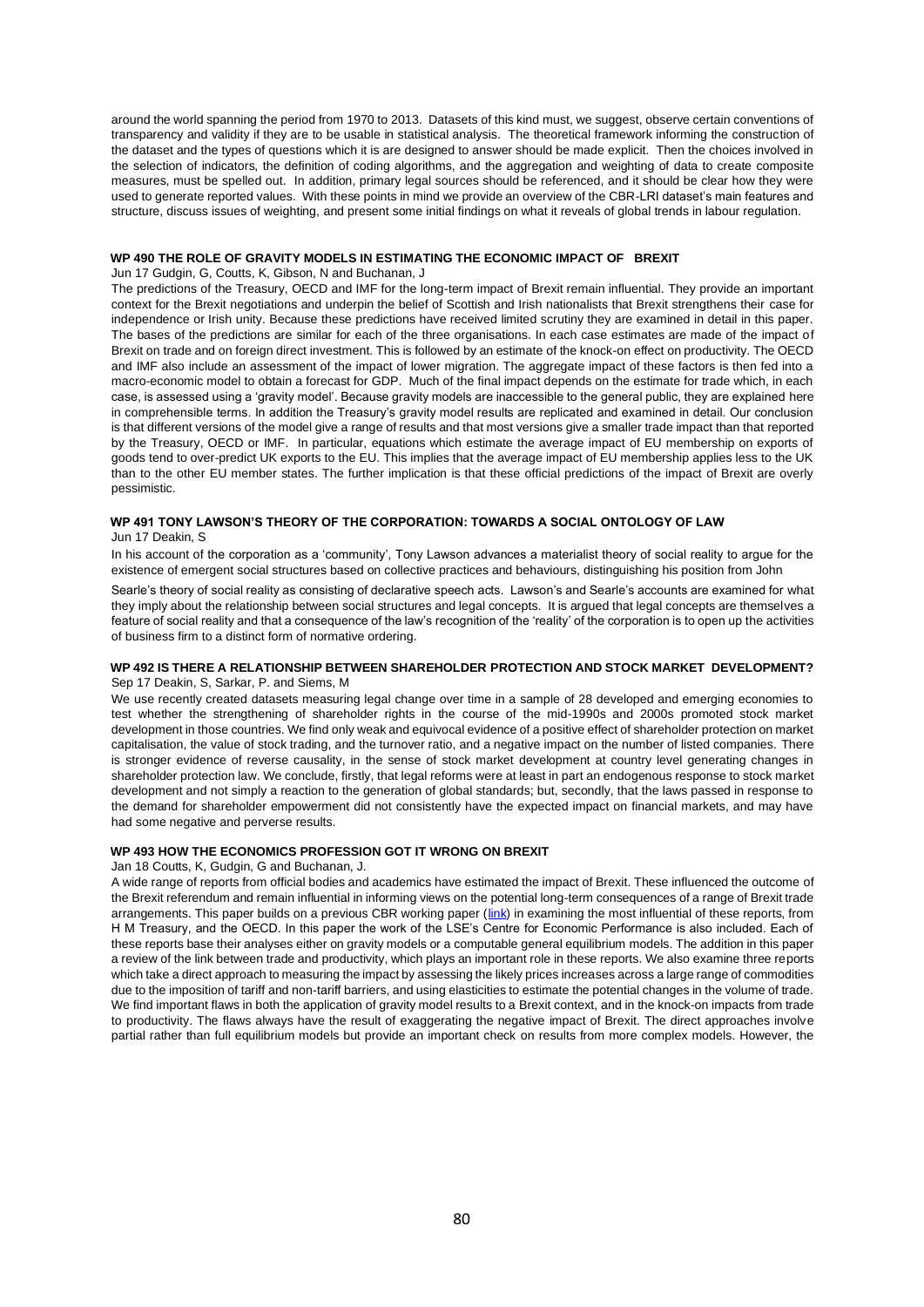choice of elasticities can result in widely different results from ostensibly similar approaches. The paper starts by looking at the view, supported in the academic literature and widely repeated in the financial media, that accession to the EEC/in 1973 improved the economic growth performance of the UK. The evidence suggests that this view is incorrect

#### **WP 494 UNEXPECTED CORPORATE OUTCOMES FROM HEDGE FUND ACTIVISM IN JAPAN**

Mar 18 Buchanan, J, Chai, D and Deakin, S.

Hedge fund activism has been identified in the USA as a driver of enduring corporate governance change and market perception. We investigate this claim in an empirical study to see whether activism produced similar results in Japan in four representative areas: management effectiveness, managerial decisions, labour management, and market perception. Experience from the USA would predict positive changes at Japanese target companies in these four areas. However, analysis of financial data shows that no enduring changes were apparent in the first three areas, and that market perception was consistently unfavourable. Our findings demonstrate that the same pressures need not produce the same results in different markets. Moreover, while the effects of the global financial crisis should not be ignored, we conclude that the country-level differences in corporate governance identified in the varieties of capitalism literature are robust, at least in the short term.

# **WP 495 THE USE OF QUANTITATIVE METHODS IN LABOUR LAW RESEARCH: AN ASSSESSMENT AND REFORMULATION**

## Mar 18 Deakin, S.

This paper considers the potential and limits of quantitative approaches to labour law research. It explores the methods used to construct and validate indicators of labour regulation ('leximetrics') and those used in the econometric analysis of the effects of labour law rules on employment, productivity and inequality. It is argued that while there is a risk of the misuse and misappropriation of legal indicators, they can provide new evidence on the nature and effects of labour law rules, and thereby contribute to labour law theory as well as to the resolution of some practical issues of regulatory policy.

## **WP 496 WILL ROBOTS AUTOMATE YOUR JOB AWAY? FULL EMPLOYMENT, BASIC INCOME, AND ECONOMIC DEMOCRACY**

# Mar 18 McGaughey, E.

Will the internet, robotics and artificial intelligence mean a 'jobless future'? A recent narrative says tomorrow's technology will fundamentally differ from cotton mills, steam engines, or washing machines. Automation will be less like post-WW2 demobilisation for soldiers, and more like the car for horses. Driverless vehicles will oust truckers and taxi drivers. Hyper-intelligent clouds will oust financial advisers, doctors, and journalists. We face more 'natural' or 'technological' unemployment than ever. Government, it is said, must enact a basic income, because so many jobs will vanish. Also, maybe robots should become 'electronic persons', the subjects of rights and duties, so they can be taxed. This narrative is endorsed by prominent tech-billionaires, but it is flawed. Everything depends on social policy. Instead of mass unemployment and a basic income, the law can achieve full employment and fair incomes. This article explains three views of the causes of unemployment: as 'natural', as stemming from irrationality or technology, or as caused by laws that let people restrict the supply of capital to the job market. Only the third view has any credible evidence to support it. After WW2, 42% of UK jobs were redundant (actually, not hypothetically) but social policy maintained full employment, and it can be done again. Unemployment is driven by inequality of wealth and of votes in the economy. Democratic governments should reprogramme the law: for full employment and universal fair incomes. The owners of the robots will not automate your job away, if we defend economic democracy.

**WP 497 A HUMAN IS NOT A RESOURCE** Mar 18 McGaughey, E. The language of 'human resource management' treats people as a means to an end. Three core tenets of human resource literature are that it is desirable to have (1) labour 'flexibility' and 'mobility' in a peripheral workforce, (2) individual (not social) responsibility for employment searching, and (3) a manager's right to manage, without collective accountability. This article explores the cutting edge evidence, which show human resource theory harms productivity and human development. It explores the effects of 'HR' in the UK, EU and international regulation on atypical work, full employment, and union voice. Where human resource beliefs have pervaded the most, the outcomes are the worst: lower productivity, higher unemployment, more inequality, less growth. To advance prosperity, economic risks must be distributed to the organisations best placed to bear them, people must have security to plan for the future, and people must have real votes at work through collective bargaining and corporate governance. Many people who themselves work in 'HR' strongly disagree with the essential elements of their discipline. They support equality, security and democracy at work. Just as international law once affirmed that 'labour is not a commodity', for social justice in the 21st century there must be a conviction that a human is not a resource. 'HR' must change in name and substance, to advance human development and human rights.

#### **WP 498 A COMMENT ON OULTON, 'THE UK PRODUCTIVITY PUZZLE: DOES ARTHUR LEWIS HOLD THE KEY?'**  Mar 18 Martin. B

In Version 1 of his new paper, Oulton merges supply-side and demand-side theoretical models as a means better to understand why, since the financial crisis that broke in 2007, the UK's productivity growth has not only been negligible but also a very poor outlier judged by international experience. Drawing on Arthur Lewis's famous model of development, Oulton concludes, 'rapid rates of immigration in conjunction with low rates of growth of export demand in the aftermath of the Great Recession can explain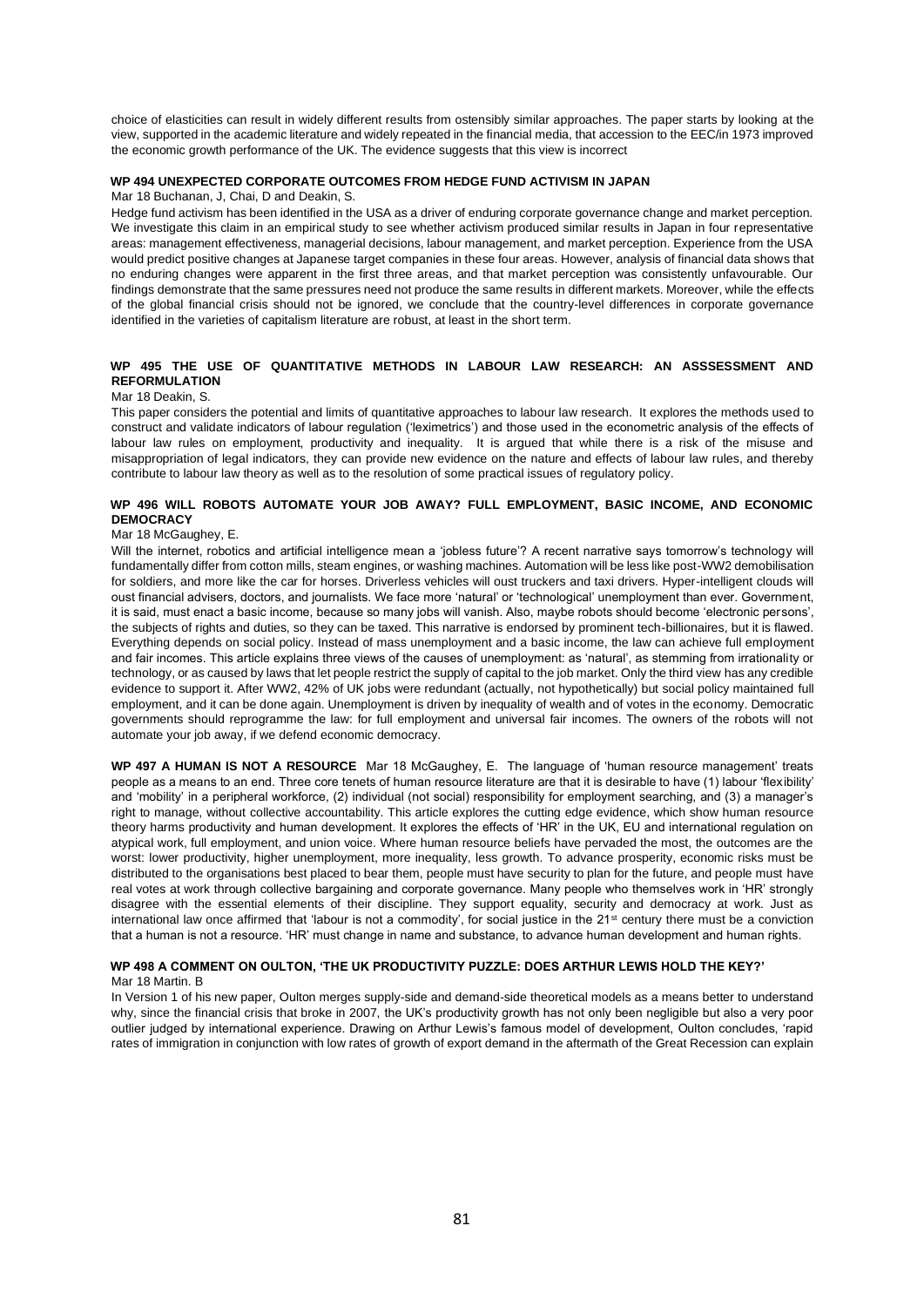the UK productivity puzzle'. According to Oulton, the UK's relatively poor productivity performance is attributable to a combination of the export demand constraint and of the continued growth of labour supply, which led to capital shallowing – a reduction in the rate of growth of capital services per hour worked. I conclude, alas, that Arthur Lewis does not hold the key. The dominant, proximate 'explanation' of the UK's relatively poor performance is relatively weak Total Factor Productivity (TFP), not relatively weak capital intensity. Moreover, the UK was not relatively more exposed to export demand shocks but delivered relatively worse output growth outcomes. Oulton nevertheless articulates the profound idea that full-employment capacity has adjusted to weak effective demand arising from adverse global developments. If this deep insight is correct, TFP would be a 'measure of our ignorance' of the mechanisms that drove productive capacity to align with low aggregate demand.

# **WP 499 'WAGE', 'SALARY' AND 'REMUNERATION': A GENEALOGICAL EXPLORATION OF JURIDICAL TERMS AND THEIR SIGNIFICANCE FOR THE EMPLOYER'S POWER TO MAKE DEDUCTIONS FROM WAGES**

#### Mar 18 Adams, **Z**

The Supreme Court in *Hartley v King Edwards VI College* (2017) has confirmed that an employee who refuses to work in accordance with his contract forfeits his right to be paid for the duration of the breach. The decision extends to professional employees paid a periodic salary the principle established in *Miles v Wakefield MDC* (1987). The present article sheds new light on these decisions by situating them within a broader debate concerning the function of the wage and the proper relationship between work and payment. Drawing on insights from economic theory, and engaging in a genealogical analysis of legal concepts, the article shows how this debate has, over time, conditioned the use of concepts such as the 'wage', 'the salary' and 'remuneration' in legislation and case law concerning deductions. It shows that the legal concept of the 'wage' is closely related to the economic idea of the wage as the price of a commodity, while the legal concepts of 'salary' and 'remuneration' are more closely analogous to the economic idea of the wage as the cost of subsistence. The courts' tendency to confuse these concepts, and to analyse the employer's power to deduct as a right to withhold wages for non-performance of the contract, tells us much about the implicit assumptions underpinning cases such as *Miles* and *Hartley,* and how they have shaped the path of the law.

# **WP 500 THE ECONOMIC SIGNIFICANCE OF LAWS RELATING TO EMPLOYMENT PROTECTION AND DIFFERENT FORMS OF EMPLOYMENT: ANALYSIS OF A PANEL OF 117 COUNTRIES, 1990-2013**

#### Mar 18 Adams, Z, Bishop, L, Deakin, S, Fenwick, C, Martinsson, S and Rusconi, G

This paper presents findings from analysis of a dataset of labour laws, based on the Centre for Business Research Labour Regulation Index (CBR-LRI), which has recently been extended to cover 117 countries and the period from 1970 to 2013. The dataset shows that laws regulating different forms of employment (DFE), including part-time work, fixed-term employment and agency work, have become significantly more protective over time, in particular since the late 1990s. Employment protection laws in general (EPL) have become steadily more protective since the 1970s. Europe has seen a decline in the level of EPL since the onset of the sovereign debt crisis in 2008, but this trend is small, on average, by comparison to earlier increases in protection beginning in the 1970s, and has not been replicated in other regions. Time-series econometric analysis using non-stationary panel data methods suggests that strengthening worker protection in relation to DFE and EPL is associated with an increase in labour's share of national income, rising labour force participation, rising employment, and falling unemployment, although the observed magnitudes are small when set against wider economic trends.

## **WP501 TWENTY YEARS OF 'LAW AND FINANCE': TIME TO TAKE LAW SERIOUSLY**

Mar 18 Schnyder, G, Siems, M and Augilera, R

The Law and Finance School (LFS) has become an important stream of research in management and socio-economic studies. This paper provides the first comprehensive discussion of the first twenty years of LFS literature. Drawing on legal theory, we show that, despite the centrality of law to the LFS, the LFS is based on a surprisingly 'thin' theory of law. It does not provide a coherent definition of what primary function law plays in the economy, what criterion makes law 'valid' law, and what mechanism links law to actors' behaviours. Therefore, contrary to existing criticisms of the LFS, we argue that the main issue is not that the LFS overstates the importance of law, but rather that it does not take law seriously enough. We propose ways in which future research could develop a more solid conceptual framework to empirically investigate the impact of law on economic and social outcomes.

## **WP502 INVESTIGATING NEW TYPES OF "DECOUPLING": MINORITY SHAREHOLDER PROTECTION IN THE LAW AND CORPORATE PRACTICE**

#### Mar 18 Schnyder, G.

The study of decoupling – i.e. the discrepancies between formal policies and actual practices and outcomes – has seen a remarkable revival. Importantly, a distinction between policy–practice and means–ends decoupling has become widely-used. We argue that the decoupling literature still neglects a key feature of decoupling, namely that it is inherently a multi-level concept. Distinguishing explicitly the macro- (country) and the micro- (organisation) levels, we develop a more fine-grained typology of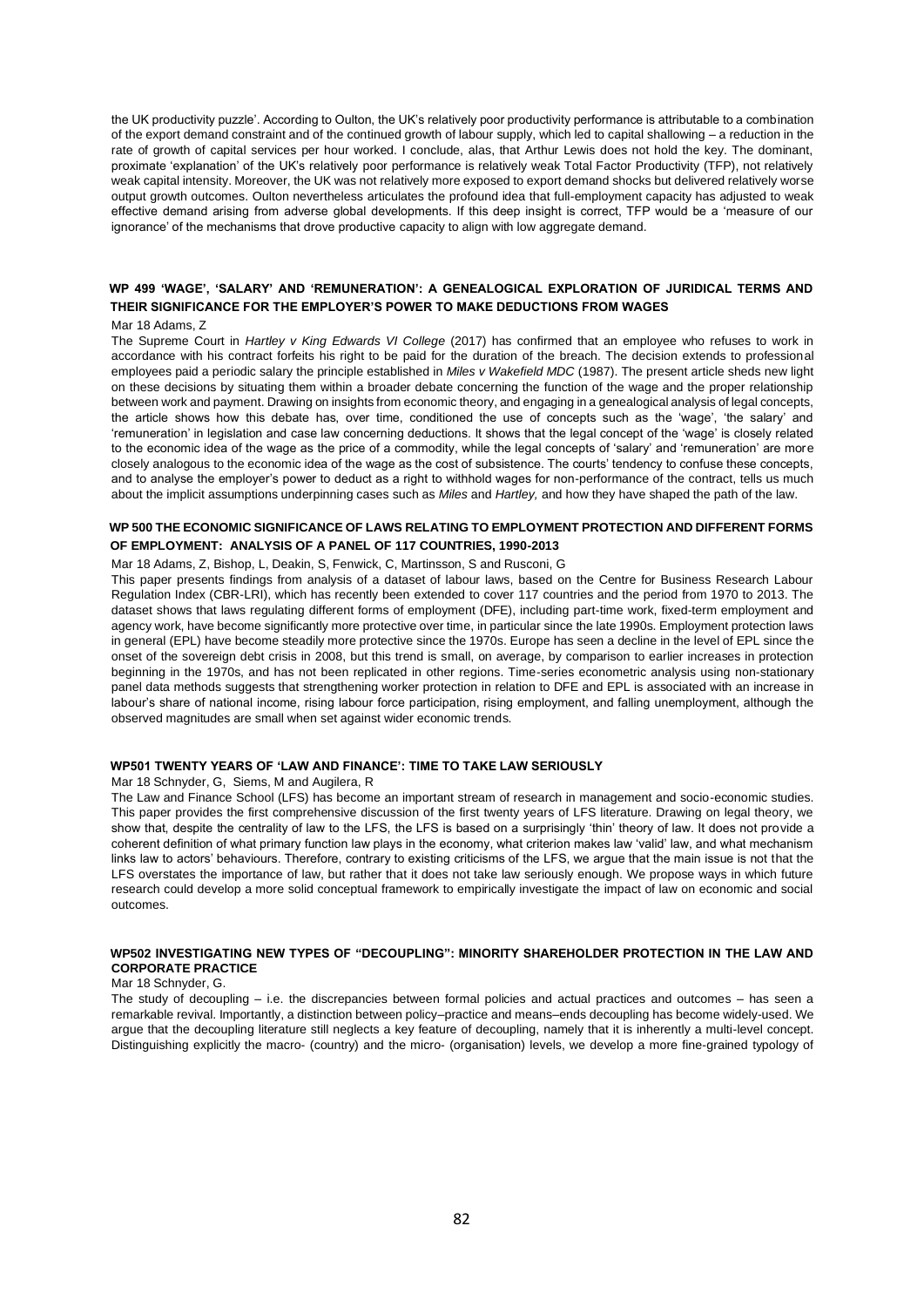policy–practice and means–ends decoupling. We hypothesis that differences in the macro-environment may influence the type and extent of decoupling that prevails in a given country. We test our hypotheses in the context of the adoption of legal minority shareholder protection in four European countries. We go beyond previous studies that have investigated policy–practice and means-end decoupling in the same context by using a unique dataset for firm-level corporate governance practices that allows us to investigate the multi-level nature of decoupling more directly. Our findings suggest that that decoupling is context specific and the extent to which policy–practice decoupling occurs may depend on a country's legal style.

#### **WP 503 THE WORLD SYSTEM AND THE HOLLOWING-OUT OF STATE CAPACITY: HOW STRUCTURAL**

#### **ADJUSTMENTPROGRAMS IMPACT BUREAUCRATIC QUALITY IN DEVELOPING COUNTRIES**

Mar 18 Reinsberg, B, Kentikelenis, A, Stubbs, T and King, L

The administrative ability of the state to deliver effective policy is essential for economic development. While sociologists have long devoted attention to domestic forces underpinning state capacity, we focus on world system pressures from Westerndominated international organizations. Scrutinizing policy reforms mandated by the International Monetary Fund (IMF), we argue that 'structural conditions' exert deleterious effects on bureaucratic quality by increasing the risk of bureaucrats falling prey to special interests and narrowing potential policy instruments available to them. We test these arguments using a new dataset on IMF conditionality from 1985-2014. Our analysis shows that structural conditions—especially conditions on privatization, price deregulation, and public sector employment—reduce bureaucratic quality. Using instrumentation techniques, we also discount the possibility that the relationship is driven by the IMF imposing structural conditions precisely in countries with low bureaucratic quality. A careful reconsideration of IMF policy reforms is therefore required to avoid undermining local institutions.

# **WP 504 THE LAW-TECHNOLOGY CYCLE AND THE FUTURE OF WORK**

# Mar 18 Deakin, S and Markou, C

Features of the 'fourth industrial revolution', such as platforms, AI and machine learning, pose challenges for the application of regulatory rules, in the area of labour law as elsewhere. However, today's digital technologies have their origins in earlier phases of industrialisation, and do not, in themselves, mark a step change in the evolution of capitalism, which was, and is, characterised by successive waves of creative destruction. The law does not simply respond to technological change; it also facilitates and mediates it. Digitalisation, by permitting the appropriation of collective knowledge, has the capacity to undermine existing forms of regulation, while creating the space for new ones. It may erode the position of some professions while enabling others, complementary to new technologies, to emerge. It is unlikely to bring about the redundancy of forms of labour law regulation centred on the employment relationship. We appear to reaching a point in the law-technology cycle where push-back against regulatory arbitrage can be expected.

## **WP 505 BLOCKCHAIN TECHNOLOG Y AND THE GOVERNANCE OF FOREIGN AID**

#### Jun 18 Reinsberg, B

Blockchain technology has been considered a vehicle to foster development in poor countries by promoting applications such as secure delivery of humanitarian aid, digital identity services, and proof of provenance. This article examines whether (and if so how) blockchain technology—if appropriately designed—can enhance the effectiveness (and efficiency) of foreign aid governance, thereby moving beyond completely anonymous contexts. Foreign aid governance is plagued by lack of credible commitments among states which are further exacerbated by information asymmetries and which often undermine aid effectiveness. In this context, blockchain technology holds two promises. First, through guaranteed enforcement of smart contracts, it can strengthen the credibility of state commitments, for example collective burden-sharing rules among a group of donors or recipient-country compliance with policy conditionality in return for aid. Second, through leveraging prediction markets, blockchain technology can allay information problems related to the verification of real-world events along the entire aid delivery chain. Overall, the article shows that blockchain technology can be understood as a mechanism with institution-like features, with significant potential to complement real-existing institutions. The article also suggests that deploying blockchain technology in semi-trusted environments and at the international level avoids many of its well-known disadvantages.

#### **WP 506 INSTITUTIONAL COMPLEMENTARITIES BETWEEN LABOUR LAWS AND INNOVATION**

#### Jun 18 Belloc, F

We analyse how institutional complementarities between employee representation laws and dismissal restrictions influence aggregate innovation outcomes. We argue that greater employee voice, due to improved employee representation legislations, may spur innovative effort by employees only when shareholders cannot renegotiate ex-ante agreements with workers over revenue sharing, by threatening dismissal. We perform a panel regression analysis, exploiting country-sector panel data over the 1977-2005 period, and find that stronger employee representation laws in the presence of stricter firing restrictions are in fact associated with higher patenting activity. Consistently with our theoretical argument, the magnitude of this empirical relationship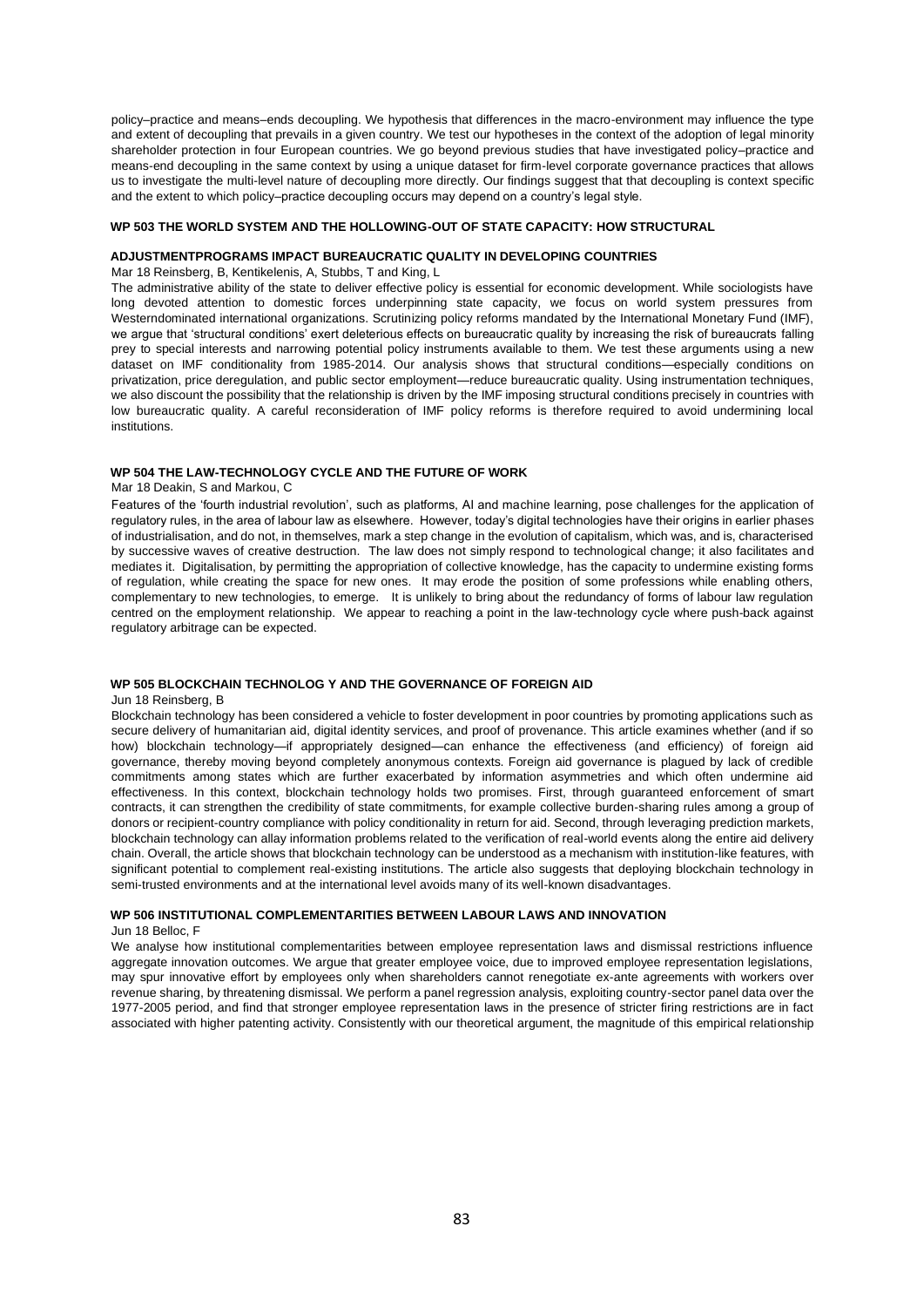is seen to be relatively larger in those sectors where the human capital contribution to production is higher. Implications for the analysis of economic institutions and for legal policy-making are proposed.

## **WP 507 THE DOUBLE CRISIS: IN WHAT SENSE A REGIONAL PROBLEM?**

#### Sep 18 Donald, B and Gray, M

We are now facing Sayer's 'diabolical double crisis'– which encompasses both a deep financial crisis and an environmental one. The scale, scope and nature of this double-crisis is downplayed in the regional studies literature, much of which still focuses on innovative growth models often divorced from broader social and ecological contexts. To help solve both crises we call for regional studies to explore new models that allow us to focus on the most important issues of our time. We illustrate this by focusing on the contradictions in the waste produced by contemporary regional economies – waste of abundance, labour, and resources.

## **WP 508 BLOCKCHAIN TECHNOLOGY AND INTERNATIONAL RELATIONS: DECENTRALIZED SOLUTIONS TO FOSTER COOPERATION IN AN ANARCHIC WORLD?**

## Sep 18 Reinsberg, B.

Blockchain technology enables 'trustless' interactions among individuals by replacing centralized enforcement with distributed consensus. It therefore has been used for commercial applications, including transfer of cryptocurrency, digital file storage, digital identity services, and supply-chain management. This article probes the potential of blockchain technology to foster international cooperation among states—given the lack of a world government to enforce their mutual commitments. The article outlines four facilitators of blockchain-based global governance systems, including the need for credible commitment, the availability of resourceful non-state actors, verification needs that can be addressed through 'oracles', and routine interactions. These facilitators are further illustrated for the case of climate governance. Overall, the discussion suggests that blockchains—if appropriately designed to address the underlying cooperation problems—hold significant promise. Their key strength is to enable states to design 'smart contracts' that execute automatically when agreed conditions are fulfilled. To some extent, blockchain technology thus challenges the primacy of international organizations. However, even with blockchain technology, international organizations continue to play a role with regard to pre-agreement policy deliberation, validating real-world events, and providing technical assistance for policy implementation.

## **WP 509 Shareholder protection, stock markets and cross-border mergers**

Sep 18 Ahiabor, F, James, G, Kwabi, F & Siems, M

This paper is the first one that uses a panel data of different types of shareholder protection in order to examine (i) the effect of such laws on stock market development and (ii) the convergence of shareholder protection laws through cross-border mergers and acquisitions. We find significant results for enabling laws but less so for paternalistic ones.

## **WP 510 THE DEPTHS OF THE CUTS: THE UNEVEN GEOGRAPHY OF LOCAL GOVERNMENT AUSTERITY**

#### Dec 18 Gray, M and Barford, A

Austerity, the sustained and widespread cuts to government budgets, has characterised Britain's public policy since 2010. The local state has undergone substantial restructuring, driven by major budget reductions from central government. Hitherto, few studies of austerity in the UK have considered the interplay of national and local policies. We contribute a fine-grained spatial analysis of local authority budgets, highlighting their socioeconomically- and geographically-uneven impacts. We identify substantial variations between authorities in terms of funding, local tax-base, fiscal resources, assets, political control, serviceneed and demographics. We argue that austerity has actively reshaped the relationship between central and local government in Britain, shrinking the capacity of the local state, increasing inequality between local governments, and exacerbating territorial injustice.

## **WP 511 FIDUCIARY – ASYMMETRICAL POWER, ASYMMETRICAL CARE**

#### Mar 19 Mussell, H

The legal concept of fiduciary plays a fundamental role in all financial and business organisations. It acts as a moral safeguard of the relationship between trustee and beneficiary, ensuring that the beneficiaries' best interests are met. It is often referred to as a duty of care. Originally formulated within familial law to protect property put into Trust, beneficiaries were women and children, allocated passive and subordinated roles. This paper investigates two aspects of the asymmetrical power relations central to the fiduciary. Firstly it reveals the gendered presuppositions regarding male and female agential capabilities on which the fiduciary is premised, drawing out the origins of the authority differential in the trustee-beneficiary relationship. Secondly, the paper engages with the ethical nature of the fiduciary relationship, arguing that Care Ethics offers a robust framework for explicating the history of the relationship, alongside delivering a morally-enhanced and future-fit fiduciary free of damaging gendered stereotypes.

#### **WP 512 "KEYNESIAN ECONOMICS– BACK FROM THE DEAD?" THE GODLEY-TOBIN LECTURE**

Jun 19 Rowthorn, R.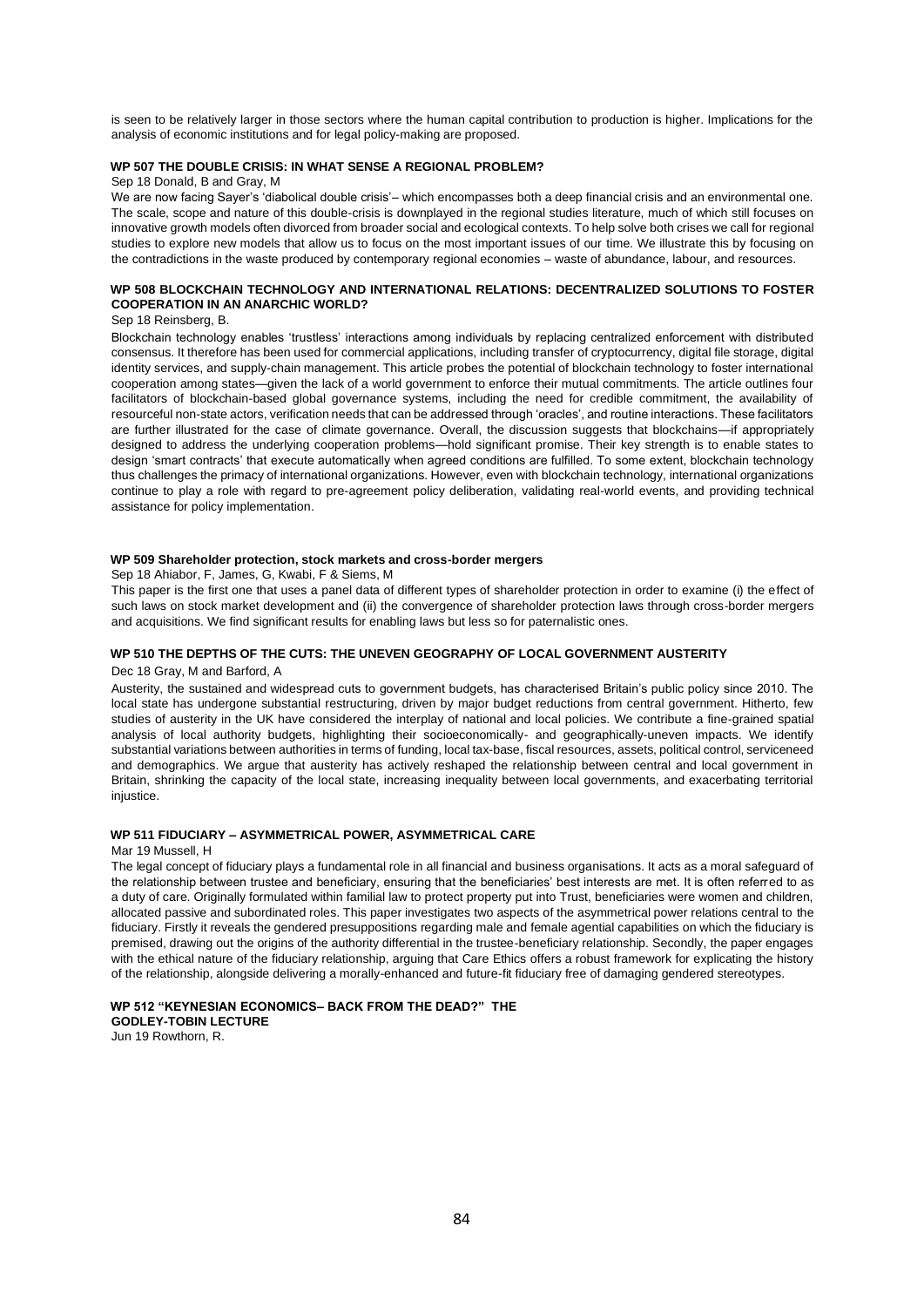This paper surveys some the main developments in macroeconomics since the anti-Keynesian counter-revolution forty years ago. It covers both mainstream and heterodox economics. Amongst the topics discussed are: New Keynesian economics, Modern Monetary Theory (MMT), expansionary fiscal contraction, unconventional monetary policy, the Phillips curve, and hysteresis. The conclusion is that Keynesian economics is alive and well, and that there has been a degree of convergence between heterodox and mainstream economics.

# **WP 513 FISCAL POLICY IN A DEPRESSED ECONOMY: A COMMENT**

#### Jun 19 Rowthorn, R.

In an influential article, Delong and Summers (2012) consider the implications of hysteresis for government debt. They derive an upper limit for the after-tax real interest rate. If the interest rate is below this limit, the debt incurred during a one-off fiscal stimulus will be automatically repaid without the need for higher taxes. Their analysis assumes that a one-off stimulus leaves an infinite legacy of future benefits (hysteresis effects) that increase through time. This note extends their analysis to situations where hysteresis effects remain constant or decay in the course of time. By highlighting the hysteresis time profile, it provides a more transparent treatment of debt dynamics.

## **WP 514 RESURRECTING THE UK SECTOR NATIONAL ACCOUNTS AFTER 1945**

## Jun 19 Martin, W.

Building on the methodology explained in Martin (2009), this paper sets itself the task of backcasting the UK national sectoral accounts before 1987, the date prior to which fully comprehensive data are not provided by the Office for National Statistics. Backcast data cover the private, government and overseas sectors. Innovations compared with the earlier paper include the extension of the dataset to begin in 1946 rather than 1948, and, more importantly, an attempt to backcast financial balances for the household and corporate sectors. This attempt involves the backcasting of pension saving before 1963 and of major components of the household and corporate capital account before 1987. The household and corporate sector data are likely subject to greater measurement error than estimates for more aggregate sector balances, as shown in Martin (2009) and provisionally upheld in this paper by simple tests of stability across different data vintages. Subject to further verification and improvements, now in prospect, in official historic data, the derived postwar sectoral estimates may nevertheless enable more robust testing of a variety of long-run macroeconomic hypotheses.

# **WP 515 DO CORPORATE GOVERNANCE RATINGS CHANGE INVESTOR EXPECTATIONS? EVIDENCE FROM ANNOUNCEMENTS BY INSTITUTIONAL SHAREHOLDER SERVICES**

## Dec 19, Guest, P and Nerino, M.

This paper examines empirically the announcement effect of commercial corporate governance ratings on share returns. Rating downgrades by Institutional Shareholder Services (ISS) are associated with negative returns of –1.14% over a 3-day announcement window. The returns are highly correlated with the proprietary analysis of ISS and are decreasing in agency costs, consistent with ratings providing independent information on underlying corporate governance quality. We thus show that the influence and impact of ISS extends beyond proxy recommendations and subsequent voting outcomes. Our findings contrast with the insignificant price impact of Daines, Gow, and Larcker (2010), whose analysis we replicate and successfully reconcile to ours by pooling upgrades and downgrades together.

# **WP 516 ELUCIDATING LIMITED SHAREHOLDER ENGAGEMENT: IDENTIFYING ETHICAL & EPISTEMOLOGICAL FACTORS IN THE FIDUCIARY**

# Dec 19 Mussell, H.

The legal concept of fiduciary, from the Latin *fīdūcia* meaning trust, plays a fundamental role in all financial and business organisations: it acts as a moral safeguard of the relationship between trustee and beneficiary, ensuring that the beneficiaries' best interests are met. It is often referred to as a duty of care. This paper focuses on the ethics of the fiduciary, but from a unique and historical perspective, going back to the original formulation of the fiduciary within a familial context, to reveal not only why care plays a central role in the fiduciary, but to also uncover key foundational presuppositions regarding agential capabilities embedded in the trustee-beneficiary relationship. In doing so, the paper uncovers ethical issues of an *epistemological kind* at the core of the fiduciary. By using Miranda Fricker's theory of pre-emptive testimonial injustice, the analysis helps shed light on shareholder activism and explains limited engagement to date.

## **WP 517 TAKING A HORSE TO WATER? PROSPECTS FOR THE JAPANESE CORPORATE GOVERNANCE CODE**

# Mar 20 Buchanan, J, Chai, D.H and Deakin, S.

In 2014-15 Japan implemented a series of reforms to its corporate governance regime. The principal measures adopted were the country's first Corporate Governance Code, revisions to its Companies Law, and a Stewardship Code, together with a report (the Itō Review) on corporate competitiveness and incentives for growth. In this paper we analyse the objectives of these reforms and make an assessment of their likely success, drawing on interviews with key actors in Japanese government, finance and industry. We firstly frame our analysis by a consideration of what institutional theory has to say about the relationship between formal and informal norms and practices, and about the feasibility of using regulatory mechanisms of different types to alter embedded routines. We then consider the historical evolution of Japanese corporate governance since the early 20th Century and explore the causes of its current embeddedness and apparent resistance to change, noting pressures in the past which in some cases have changed it greatly while in others have had little effect. We then examine the manner in which the current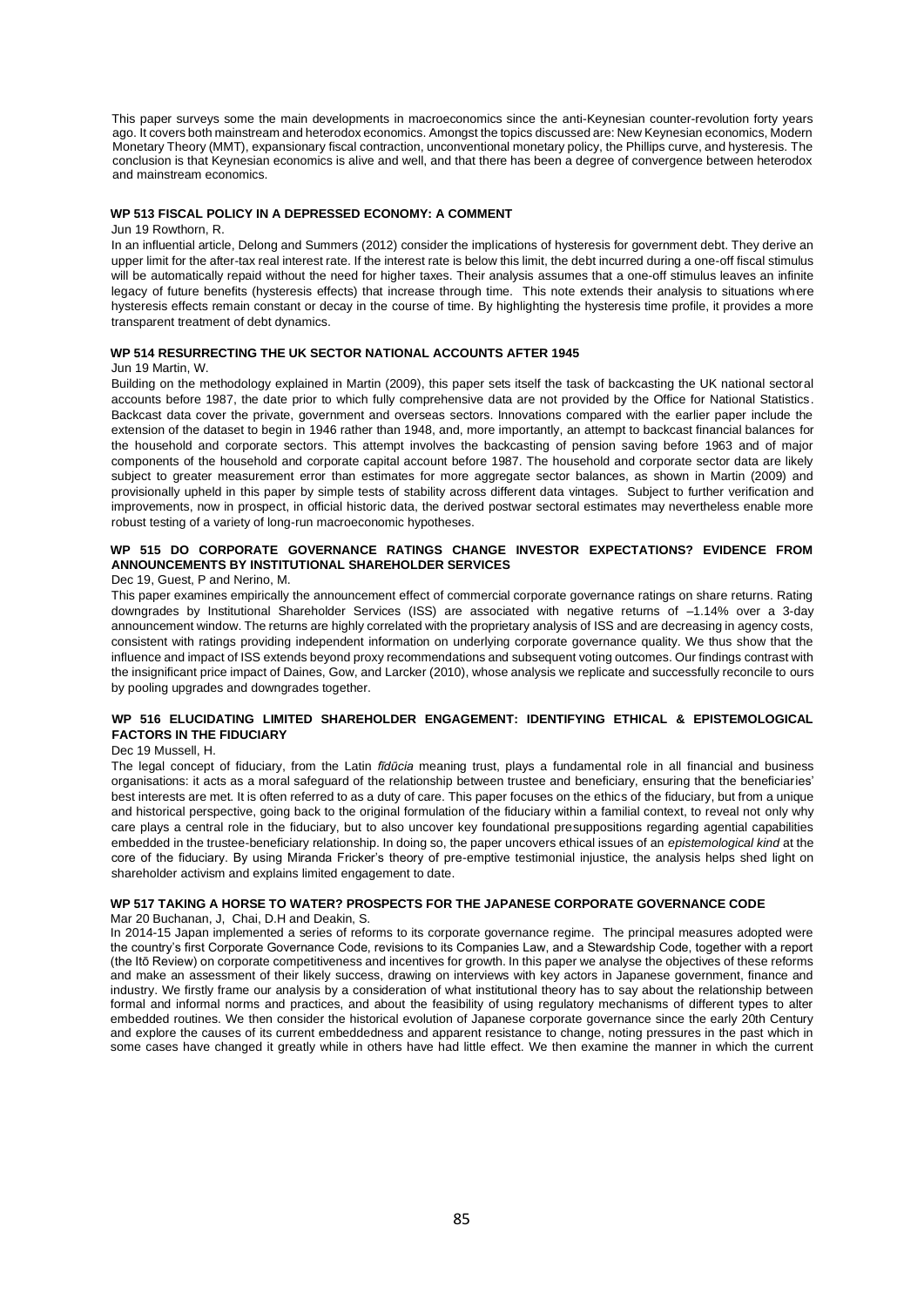reforms were devised and implemented, their content, and the influences that shaped them. We then discuss the methods used to conduct our primary interview research, which was carried out in 2016-17 with policy makers, corporate managers, investors, and other interested parties. We use our interviews to identify how the reforms were formulated and how they have been received. We then present our assessment. We suggest that despite a pattern of embedded institutions resisting regulatory pressures for change in recent years, Japanese corporate governance may now have reached one of its historical turning points. The introduction into Japan of the 'comply or explain' approach, the major innovation that distinguishes this reform exercise, is a significant moment. The existence of a corporate 'compliance machine' of administrative officers below board level, whose role is to interpret regulation and present it in executable form to their boards of directors, improves the Code's chances of implementation at large, listed companies. The Stewardship Code, meanwhile, has the potential to co-opt institutional investors' interests to the economic reform agenda of the political class. These politicians have shown an unusual degree of commitment to the reform process and continue to give it their strong support. At the same time, there are potential obstacles to unqualified adoption of the Corporate Governance Code, especially for smaller companies that lack administrative resources, and the 2018 revision of the Code has introduced some doctrinaire elements which seem at odds with the realities of governance in most Japanese companies. Moreover, some doubt remains regarding the ability of corporate governance reforms to deliver the kind of economic revival that politicians are seeking, at least in the short to medium term. Thus the question of whether the Corporate Governance Code will bring about lasting change in Japanese corporate practice remains an open one. The Code has clear advantages over previous attempts at reform but we compare this process to the proverbial 'taking a horse to water', because no amount of formal exhortation will succeed if the horse chooses not to drink.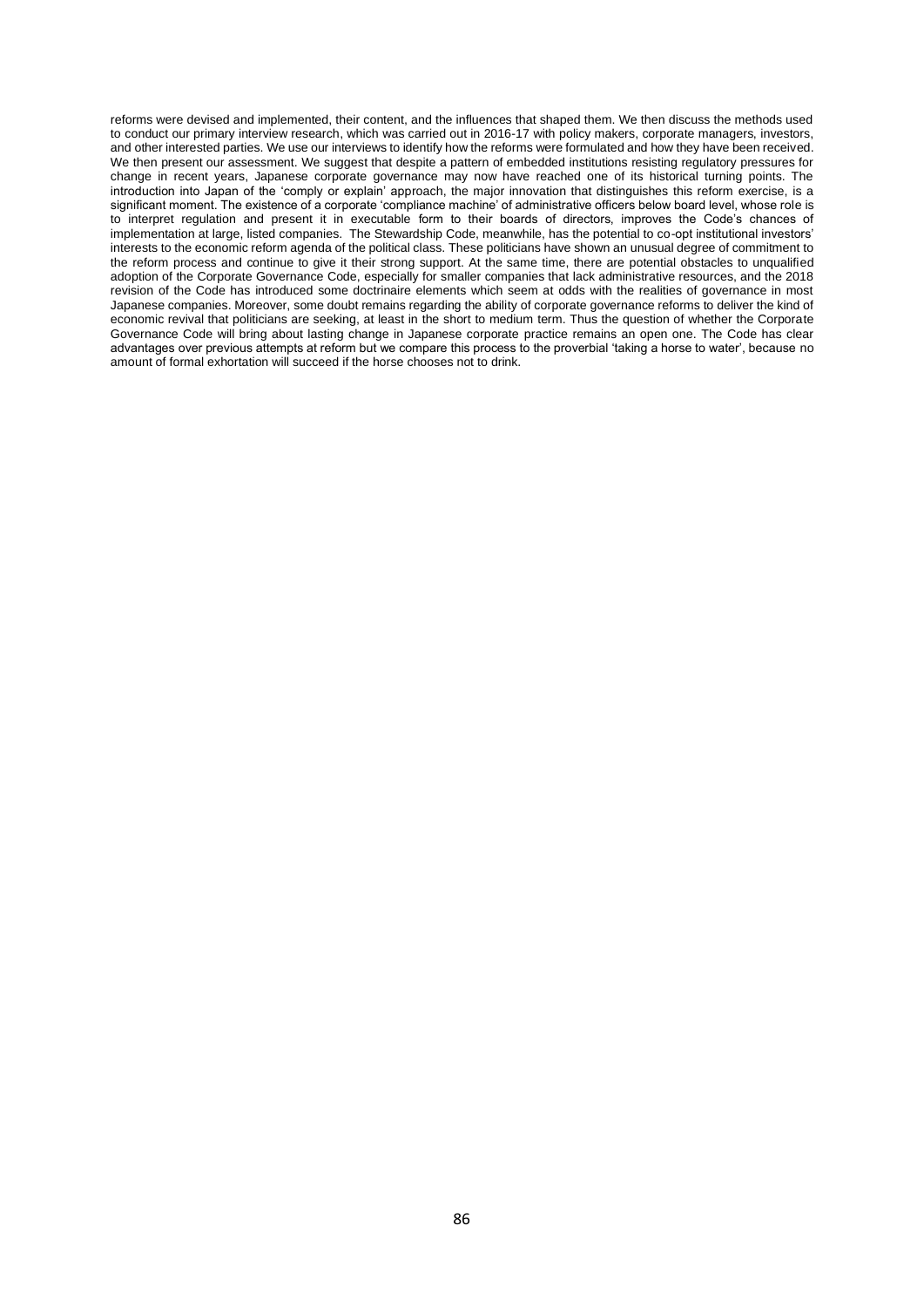## **WP 518 LABOUR LAWS, INFORMALITY, AND DEVELOPMENT: COMPARING INDIA AND CHINA**

Mar 20 Deakin, S. Marshall, S. and Pinto, S.

This paper explores trends in the formalisation and informalisation of work, focusing on the world's two largest labour markets, India and China. A first task in is to define what is meant by informal work. The definitions used by international agencies are not uniform and different countries have distinct approaches. There are numerous dimensions to informality that are not fully captured in statistical data. There is a trend towards formal employment and away from own-account work and selfemployment in many regions of the world, particularly in East Asia where the proportion of the labour force in waged employment has doubled over the past three decades. The paper will look more closely at the contrasting cases of India (where formal work has increased recently, but to a very small extent) and China (where a variant of the standard employment contract may be emerging), discuss reasons for the divergence between them, and consider the relationship between formality and developmental outcomes in the two countries.

#### **WP 519 RESURRECTING THE UK CORPORATE SECTOR ACCOUNTS**

#### Jun 20 Martin, B.

This paper develops what is believed to be a novel method of resurrecting UK national accounts corporate sector data before 1987, the date prior to which fully comprehensive sectoral data are not provided by the Office for National Statistics. A distinction is drawn between the sectors comprising private non-financial corporations (PNFC), on the one hand, and financial corporations, which include some state-controlled enterprises, on the other hand. The resurrected PNFC dataset runs in detail from 1960. A much more limited set of reconstructed data is available for financial corporations. The resurrected data include the savings – broadly speaking, the "retained profits" – and the financial balances – the difference between retained profits and capital spending – of both corporate sectors. Economists collaborating with the UK Economic Statistics Centre of Excellence describe an exercise of this kind as "especially difficult". My method of reconstruction relies on archived, out-of-date, too frequently unreliable national accounts datasets, the scrutiny of those data to remove mistakes, and a detailed examination of a subset of an otherwise overwhelming number of national accounts revisions confined to those having a material and enduring impact in the historic period before 1987. This "bottom-up" method of data reconstruction differs from the "top-down" method of resurrecting the accounts of the public, the rest-of-the-world and the "private" sector, and the separation of the household sector from the aggregate corporate sector, described in a previous paper: Martin (2019). The combination of the two methods, one bottom-up, the other largely topdown, risks the creation of a dustbin into which data inconsistencies are unwittingly poured. A number of robustness tests provides reassurance that the differently derived historic data for sectoral saving make sense. Comparable tests of household and corporate sectors' financial balance data are not possible, but the hypothesis that different vintages of PNFC financial balance data are isomorphic representations of the same economic variable is not rejected. The combination of the two methods has allowed improvements to be made to the resurrected household sector series that begins in 1946. Subject to the resolution of outstanding problems with official national accounts data, notably for gross fixed capital formation before 1960, and additional scrutiny and comment, it is the intention to make the complete resurrected sectoral dataset publicly available.

#### **WP 520 SHAREHOLDER VALUE OR PUBLIC PURPOSE? FROM JOHN MAYNARD KEYNES AND ADOLF BERLE TO THE MODERN DEBATE**

#### Jun 20 Konzelmann, S, Chick, V. and Fovargue-Davies, M

The debate about corporate purpose is a recurring one that has re-emerged today. What should be the guiding principles of business: the pursuit of profit or a contribution to public well-being? We trace key elements in this debate in the UK and the US from the interwar years, when John Maynard Keynes and Adolf Berle made important contributions, to the present. Both the earlier and the current debates are centred around whether we see business institutions as strictly private entities, transacting with their suppliers, workers and customers on terms agreed with or imposed upon these groups, or as part of society at large and therefore expected to contribute to what society deems to be its interests. Whether current developments will ultimately produce a shift in corporate purpose akin to the one that followed the Second World War remains to be seen. But the parallels to the interwar debates, and the uncertain economic, political and social environment in which they took place, are striking. Our objective is to see what might be learned from the past to inform the current direction of thought concerning capitalism and corporate purpose.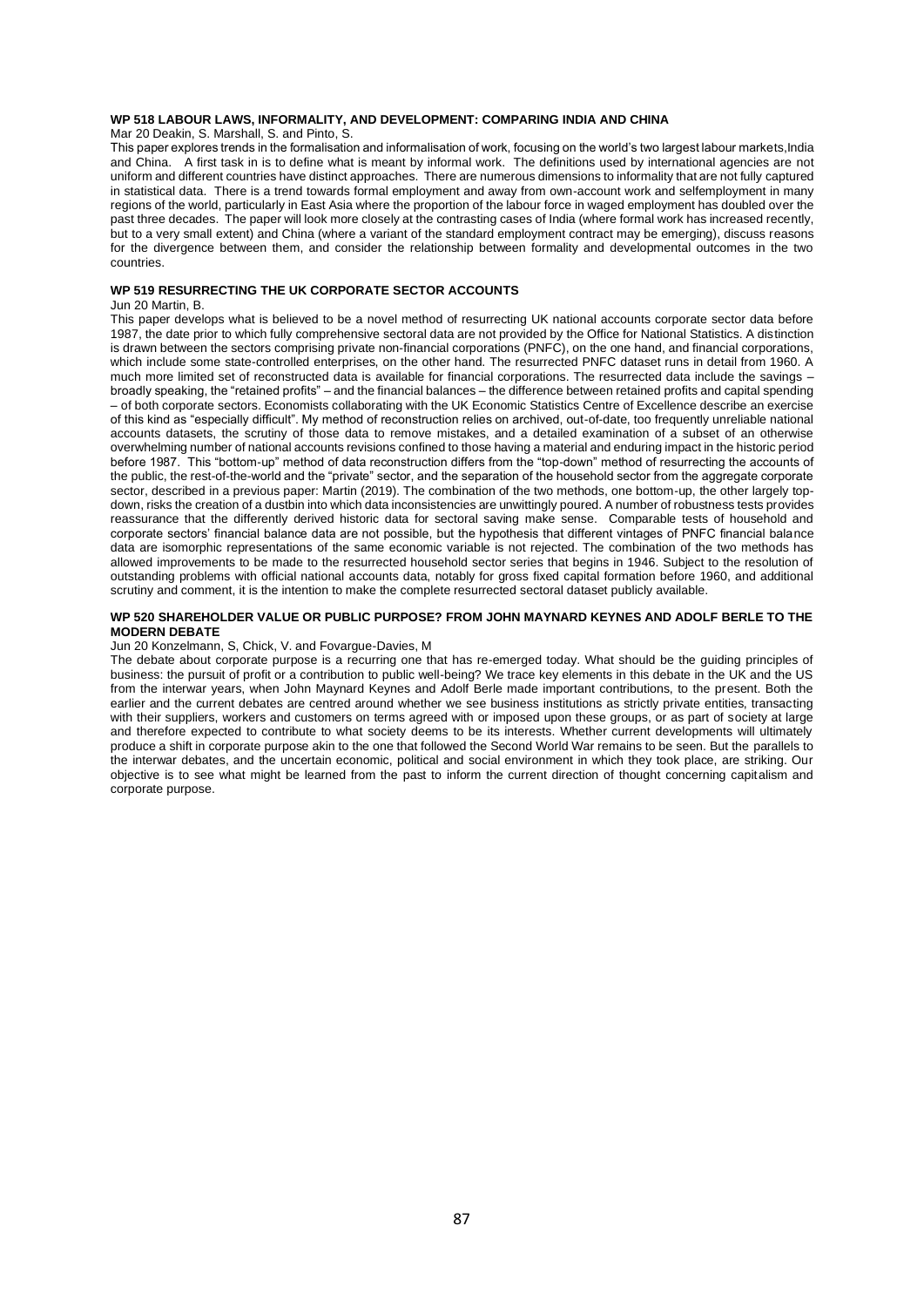#### **WP 521 CUT HOURS, NOT PEOPLE: NO WORK, FURLOUGH, SHORT HOURS AND MENTAL HEALTH DURING COVID-19 PANDEMIC IN THE UK**

Jun 20 Burchell, B, Wang, S, Kamerāde, D, Ioulia Bessa and Rubery, J

The unprecedented shock to the UK economy inflicted by government measures to contain the Coronavirus (COVID-19) risked plunging millions of workers into unemployment as businesses were forced to close or scale back activity. To avoid that cliff edge, and the predictable damage to both workers mental health and to the viability of the closed down businesses, the government also introduced the Coronavirus Job Retention Scheme (CJRS) that allowed for the furloughing of workers. Even so the number of people claiming benefits as unemployed has soared above 2 million for the first time since 1996 and others have been working significantly reduced working hours. The first and second waves of Understanding Society COVID-19 Study provide an early opportunity to examine how far these changes in employment status, work hours and involvement in furlough job retention scheme are related to the likelihood of having mental health problems, measured by 12-item General Health Questionnaire. Our findings confirm that leaving paid work is significantly related to poorer mental health, even after controlling for the household income and other factors. In contrast having some paid work and/or some continued connection to a job is better for mental health than not having any work at all. Those who remain part-time employed before and during the COVID-19, those who are involved in furlough job retention scheme or transition from full-time to part-time employment are all found to have similar levels of mental health as those who continued to work full-time. Results also show that overall women's mental health has deteriorated much more than men's especially when compared to Wave 9 (2017-2019) of Understanding Society.

Both short working hours and furlough job retention schemes can thus be seen to be effective protective factors against worsening mental health. However, the key issue is now how to move beyond the furlough scheme. A v-shaped bounce back is not on the horizon and many sectors will at most move into partial activity. So, the need to avoid a huge further leap in unemployment is just as vital with all the risk to mental health that that would entail. These findings point to the need to move towards sharing work around more equitably, including introducing a shorter working week for all ( except in those sectors under extreme pressure) in order to minimize the risk to mental health and well-being if those on furlough are now pushed into unemployment.

## **WP 522 SHORTER WORKING WEEK AND WORKERS' WELL-BEING AND MENTAL HEALTH**

Sep 20 Kamerāde, D, Balderson, U, Burchell, B, and Coutts, A

In this working paper we discuss the implication of working shorter hours for workers' well-being and mental health, drawing on the findings from the ['Employment Dosage Project'.](https://www.cbr.cam.ac.uk/research/research-projects/the-employment-dosage-how-much-work-is-needed-for-health-and-wellbeing/) Using longitudinal data, we found that even one day a week generates significant mental health and well-being benefits for previously unemployed or economically inactive individuals. There is no single optimum number of working hours at which well-being and mental health are at their highest. What matters most for mental health once individuals are employed is not the number of hours worked, but job quality especially intrinsically meaningful work, lower intensity work and favourable social environment. We also found that unemployed women derive similar mental health benefits from participating in active labour market policies (ALMPs) as in employment. Unemployed men also benefit from ALMPs but obtain significantly more health benefits from formal employment. Moreover, during interviews with 40 people who chose to work considerably less than full-time (but not mainly for child care), we found that decisions to work shorter hours were influenced by both negative work experiences pushing people away from work and positive experiences outside work pulling people towards other activities. These people use their time out of work in a way that boosts productivity and promotes social cohesion, including voluntary work, exercise, caring for friends and relatives and rest and recovery. The desire for more freedom and autonomy was a key framing device in explanations and justifications of short hours working. These findings provide important and timely empirical evidence for future of work planning, shorter working week policies and beyond. We conclude by discussing the implication of the findings for the debates about the future of work, public health, climate change and gender equality.

## **WP 523 THE IMPACT OF INTELLECTUAL PROPERTY TYPES ON THE PERFORMANCE OF BUSINESS START-UPS IN THE USA**

## Apr 21 Power, B. and Reid, G.C

Using a large, longitudinal panel (2004-2011) of USA start-ups this paper shows the extent to which IP types (e.g. trademarks, patents, copyrights, outward licensing) enhance multidimensional performance. An ordered probit analysis (with random effects), corrected for sample selection bias, estimates performance to derive the following conclusions. First, trademarks and outlicensing IP types increase a firm's chances of being a high performer, confirming the importance of certain forms of IP protection for start-ups. Second, patenting significantly reduces the chances of being a high performer, suggesting patenting has limited performance benefits for start-ups. Third, few performance synergies exist in the *joint* use of IP types, suggesting that strong complementarities among IP types are limited. While out-licensing patents *and* out-licensing copyrights certainly increase performance, out-licensing patents *and* out-licensing trademarks actually diminish it. Further, registering more trademarks *and* outlicensing more trademarks also diminishes performance, suggesting start-up firms should keep trademarks in-house.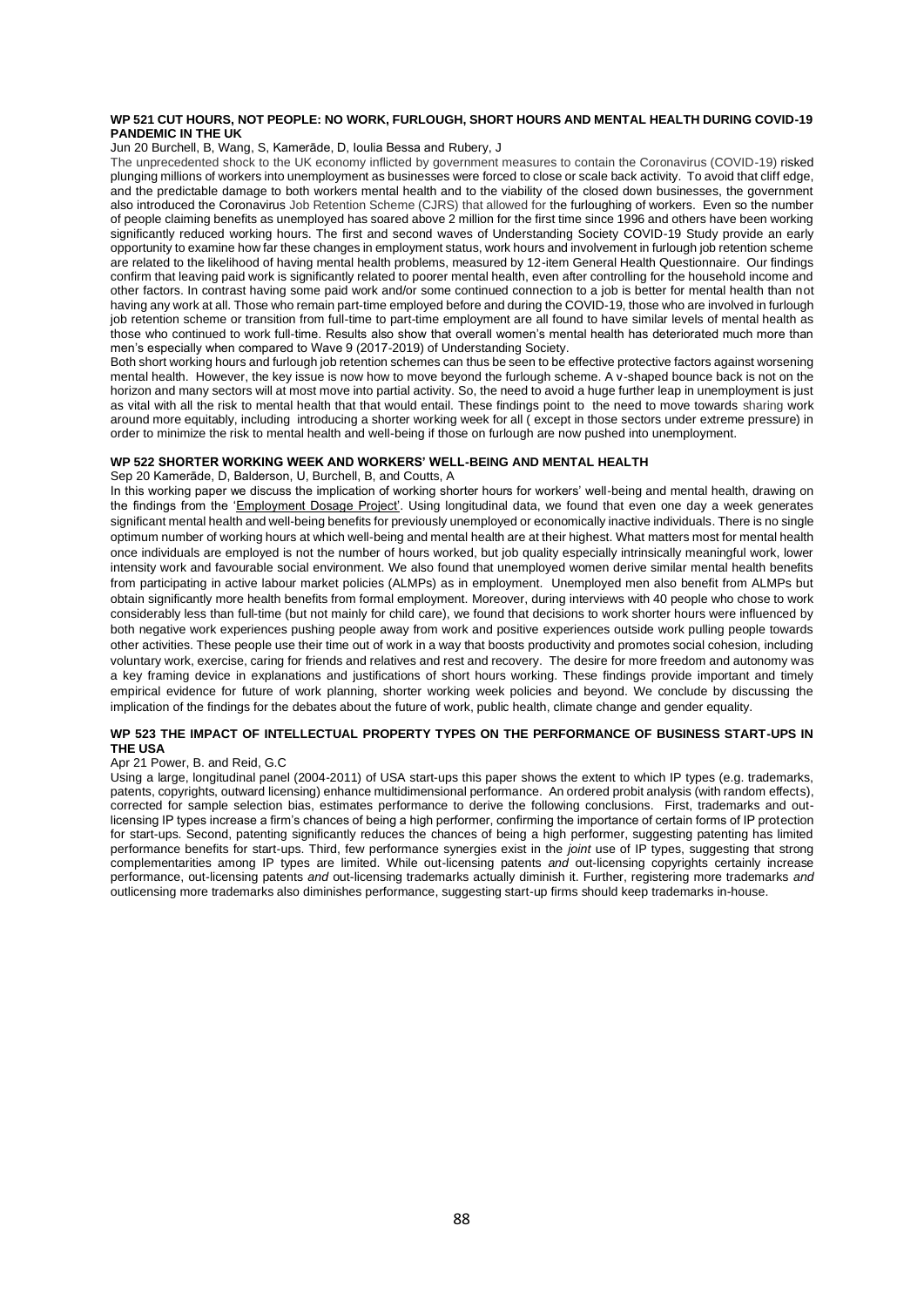## **WP 524 THE GOVERNANCE OF COVID-19: ANTHROPOGENIC RISK, EVOLUTIONARY LEARNING, AND THE FUTURE OF THE SOCIAL STATE**

# Apr 21 Deakin, S. and Meng, G

We consider the implications of the Covid-19 crisis for the theory and practice of governance. We define 'governance' as the process through which, in the case of a given entity or polity, resources are allocated, decisions made and policies implemented, with a view to ensuring the effectiveness of its operations in the face of risks in its environment. Core to this, we argue, is the organisation of knowledge through public institutions, including the legal system. Covid-19 poses a particular type of 'Anthropogenic' risk which arises when organised human activity triggers feedback effects from the natural environment. As such it requires the concerted mobilisation of knowledge and a directed response from governments and international agencies. In this context, neoliberal theories and practices, which emphasise the self-adjusting properties of systems of governance in response to external shocks, are going to be put to the test. In states' varied responses to Covid-19 to date it is already possible to observe some trends. One of them is the widespread mischaracterisation of the measures taken to address the epidemic at the point of its emergence in the Chinese city of Wuhan in January and February 2020. Public health measures of this kind, rather than constituting a 'state of exception' in which legality is set aside, are informed by practices which originated in the welfare or social states of industrialised countries, and which were successful in achieving a 'mortality revolution' in the course of the nineteenth and twentieth centuries. Relearning this history would seem to be essential for the future control of pandemics and other Anthropogenic risks.

#### **WP 525 DECODING EMPLOYMENT STATUS**

#### Apr 21 Deakin, S

There is much at stake in the classification of work relations: on the one hand, the stability of the tax base and the capacity of the state to deliver public goods; on the other, the structure of enterprise and the rights of workers in the 'gig' economy and beyond. Classification decisions, however, are made using legal concepts which many view as artificial and manipulable, to the point where it is hard to discern the considerations which are actually guiding decisions. Decomposing the 'employment' concept reveals something of the implicit 'weighting' of tests and indicators which underlies judicial and administrative determinations. Viewed in this light, statutory reformulations such as the 'ABC' test can play a role in 'reweighting' the classification process, extending the protective coverage of labour laws and resisting fiscal erosion.

#### **WP 526 FROM 'CAPITAL AND IDEOLOGY' TO 'DEMOCRACY AND EVIDENCE': A REVIEW OF THOMAS PIKETTY** Apr 21 McGaughey, E

Thomas Piketty's *Capital and Ideology* (2020) is a major, encyclopaedic and data-driven contribution to the effort of constructing a better human civilization. This review summarises the main argument: a positive thesis that in every society, ideology feeds laws and institutions that create inequality, and inequality then bolsters ideology; a normative thesis that we need a better ideology, including 'participatory socialism', to solve our biggest challenges. The review then complements and critiques three central issues in the argument, that (1) the true concentration of economic power, the votes in the economy, is even more extreme than inequality of wealth and income, (2) the legal construction of markets, through property, contract, corporate, or human rights law, can 'predistribute' income and wealth to a vast extent before tax, and (3) social justice means expanding (not merely correcting or redistributing) everyone's opportunity, creative capacity, and human potential, and helps everyone to develop their personality to the fullest. Social justice is an unparalleled force, and is still the best answer to far-right, authoritarian or other failed ideologies, which have escalated inequality and driven climate damage. Perhaps the greatest achievement of Piketty's work could be to bring economics firmly back to the values in the Universal Declaration of Human Rights.

# **WP 527 THE FUTURE OF DEMOCRACY AND WORK: THE VOTE IN OUR ECONOMIC CONSTITUTION**

# Apr 21 McGaughey, E

What should be the future of democracy? Covid-19 has exposed a desperate need, not just for a green recovery, and a social recovery, but a political recovery, to remake our institutions for the future, for justice on living planet. Today we are seeing that the vote, 'a most transcendent thing', is becoming an essential part of our economic constitution: votes at work, votes in capital and votes in public services. This is already practised, however imperfectly, however forgotten, in universities like Toronto, Cambridge, Oxford or Harvard, and the movement is growing, as it should. The evidence shows we are more productive, innovative, happy, and less unequal, when we have voice. Having moved 'from status to contract' in the industrial revolution, the future of work involves a move 'from contract to membership'. The 'right to take part in the government' of our societies is depending less and less on holding money, or 'other people's money', but is becoming universal. The days where shareholders monopolize the votes in the economy, and asset managers or banks monopolize votes on shares, are numbered. The true investors in the wealth of nations, people at work, savers for retirement, and all members of our society, are the future of democracy.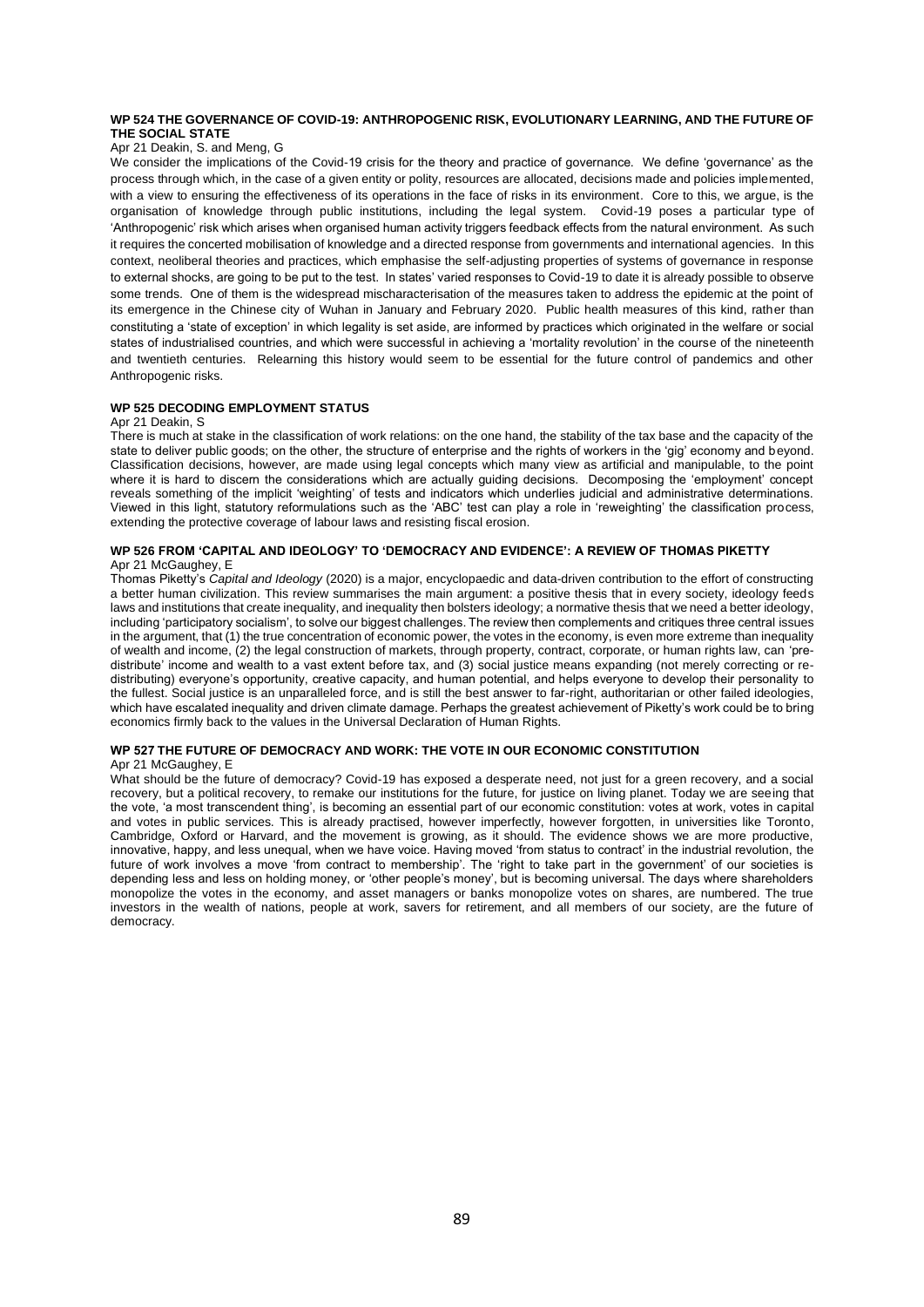#### **WP 528 A SOCIAL RECOVERY, WORKPLACE DEMOCRACY AND SECURITY: COVID-19 AND LABOUR LAW** Apr 21 McGaughey, E

The Covid-19 pandemic has shown the painful consequences of poor job security and workplace democracy. The UK government's initial flirt with 'herd immunity', the delay in lockdown, and the absence of a work strategy that prioritised safety after the summer of 2020, caused among the most appalling death rates in the world, worse than Trump's America. However, a swift change in the job security policy stemmed mass unemployment, after initial reports of 2.1 million people claiming unemployment benefits. The 'Coronavirus Job Retention Scheme' eventually meant that the unemployment statistics (as opposed to claimant count) showed only a modest jobless rise. Comparison with the US where there are effectively no rights, and other countries with strong rights, shows that universal social security and workplace democracy are at the core of successful economic performance. This paper explains the UK's health and safety rights, how the job retention scheme was unfurled with extension to employed and self-employed, and the connection between votes at work and employment. It shows how reality discredits the minority views of economic theorists who oppose labour rights, and suggests the legal reforms we can undertake to achieve a social recovery.

## **WP 529 A TWO-STAGE MODEL OF DECISION-MAKING OVER FINANCIAL REPORTING REGIMES AND TECHNIQUES: ANALYSIS AND UK CASE STUDIES**

## Apr 21 Hsu, Y, and Reid, G.C

This paper develops a new two-stage decision model to explain the choices of financial reporting *regimes* (e.g. IFRS or UK GAAP) and *techniques* (e.g. valuing intangibles, by cost, income, or market methods) for UK companies. The theoretical framework is based on the choice theory of orderings (*Lex* and *CoLex*) and is expressed in decision trees which capture firms' actions, based on calibrated benefits and costs. The decision-making processes are examined through three UK empirical case studies (one private and two public firms), that expound their decision trees, and explain their decisions. We probe the rationale of their decisions using field-work investigation methods, through which we develop a 'stated preference' metric of choice, which allows us to interpret how decisions are made, and how they differ: over time (notably when regime changes are being implemented e.g. the emergence of New UK GAAP post-2015); and across firms (where factors like ease of execution and the quality and quantity of information needed for decisions, are shown to play a large part).

# **WP 530 PREMATURE DEINDUSTRIALIZATION, INTER-SECTORAL EMPLOYMENT SHIFTS, AND ACCELERATED SERVICIZATION**

## Jun 21 Fujimoto, K and Whittaker, H

Concern about the implications of "premature deindustrialization" for economic growth of developing countries has evolved into investigation over whether parts of the service sector can play a propulsive role similar to that played by manufacturing previously. Such investigation is hampered by coarse and changing service sector classifications, but it does appear that some service sectors play such a role. In this paper we take the incremental but important step of identifying whether employment growth in certain service sectors corresponds with employment loss in manufacturing through "premature deindustrialization," deploying the counter-concept of "accelerated servicization." Investigating employment growth in key service sectors which are more finely classified than those used in the previous studies, we find that: (1) of five broadly classified service sectors, only that encompassing 'FIRE (finance, insurance and real estate) and business services' demonstrates accelerated servicization, and (2) this is attributable to the component sectors of 'information services' and 'business support,' but not FIRE. In fact FIRE exhibits a distinctive pattern, warranting the label 'quasi service.'

# **WP 531 WHAT IS A FIRM? A REPLY TO JEAN-PHILIPPE ROBÉ**

#### Jul 21 Deakin, S, Gindis, D and Hodgson, G.M

In his recent book on *Property, Power and Politics,* Jean-Philippe Robé makes a strong case for the need to understand the legal foundations of modern capitalism. He also insists that it is important to distinguish between firms and corporations. We agree. But Robé criticizes our definition of firms in terms of legally recognized capacities on the grounds that it does not take the distinction seriously enough. He argues that firms are not legally recognized as such, as the law only knows corporations. This argument, which is capable of different interpretations, leads to the bizarre result that corporations are not firms. Using etymological and other evidence, we show that firms are treated as legally constituted business entities in both common parlance and legal discourse. The way the law defines firms and corporations, while the product of a discourse which is in many ways distinct from everyday language, has such profound implications for the way firms operate in practice that no institutional theory of the firm worthy of the name can afford to ignore it.

# **WP 532 LEGAL PERCEPTION AND FINANCE: THE CASE OF IPO FIRM VALUE**

Jul 21 Schnyder, G., Grosman, A., Fu, K., Siems, M. and Aguilera, R.V

In this paper, we contribute to the literature on institutional determinants of IPO valuation. We introduce the concept of 'legal signaling,' which focuses on the perception of the quality of law and thus complements the existing institutional approaches to IPO valuation which consider the quality of the positive law ('standard view') and firm-level corporate governance practices ('firm signaling view'). Our approach explicitly models the difference between the effect of the positive law and the effect of the *perception* of law on IPO value. Based on a worldwide longitudinal dataset of IPO performance across a large number of countries, we find strong support for the claim that the perception of the quality of law is more important than its actual quality to explain post-IPO firm value. This effect holds regardless of whether the law's quality is correctly perceived or misperceived. Overall, our findings underscore the need for a more sophisticated theorization of the ways in which law affects entrepreneurial finance.